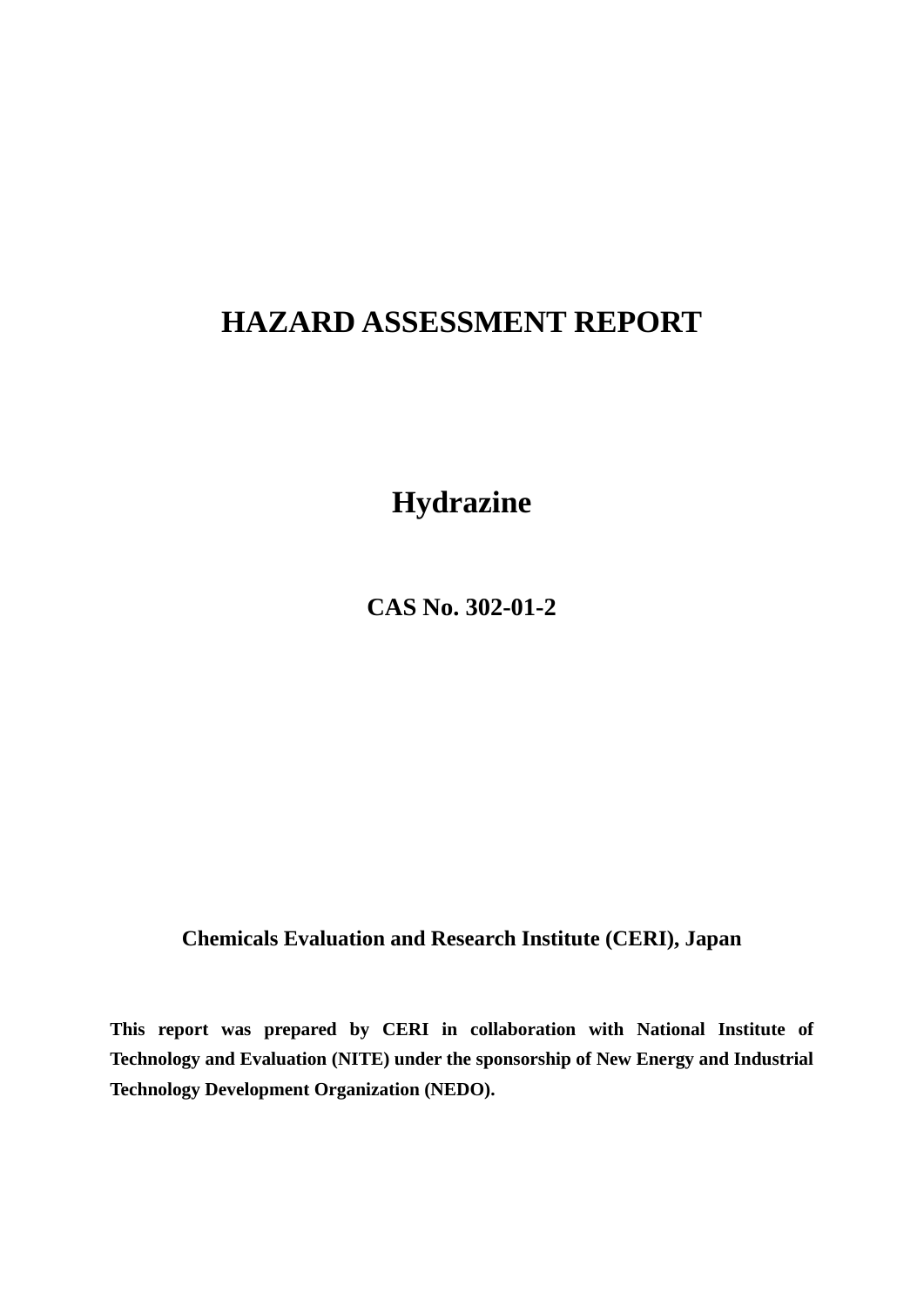#### **Preface to the English Version of the Hazard Assessment Reports**

For six years from April 2001 to March 2007, Chemicals Evaluation and Research Institute (CERI/Japan) was engaged in a project named "Chemical Risk Assessment and Development of Risk Assessment Methods" under "Comprehensive Chemical Substance Assessment and Management Program" funded by New Energy and Industrial Technology Development Organization (NEDO/Japan). Under this project, about 150 chemical substances were selected among those designated as Class-I Chemicals in the Law for Pollutant Release and Transfer Register and Promotion of Chemical Management (hereafter PRTR Law)<sup>1)</sup>. The selection criteria of these chemicals were their priorities for risk assessment based on their production levels and environmental/human health concerns.

CERI developed the hazard assessment reports of these selected chemical substances based on the review and evaluation of the environmental and human health hazard data obtained from the existing evaluation documents released by the regulatory agencies and international organizations as well as those from the published scientific literatures. The data review and compilation of the reports were conducted according to the guidelines<sup>2)</sup> and the guidance manual<sup>2)</sup> developed for this project. The proposed hazard assessment reports by CERI were reviewed by the experts in the relevant scientific fields from both inside and outside this project for accuracy, relevance and completeness. The final reports were published in Japanese after going through the deliberation by the "Council on Chemical Substances" under the Ministry of Economy, Trade and Industry (METI/Japan), which is responsible for regulation of chemical substances in Japan.

This project was the first attempt in Japan to develop comprehensive hazard assessments of chemical substances for application in risk assessment. In order to share the outcomes of the project globally, CERI independently selected the following seven chemical substances and developed the English version of the hazard assessment reports:

- (1) Acetaldehyde
- (2) Chlorobenzene
- (3) Hydrazine

-

- (4) *N, N*-Dimethylformamide
- (5) Poly(oxyethylene) nonylphenyl ether
- (6) 3,3'-Dichloro-4,4'-diaminodiphenylmethane
- (7) Dimethyl 2,2-dichlorovinyl phosphate (Dichlorvos)

 $<sup>1</sup>$  Details of the PRTR Law, the list of designated chemical substances, and release data in Japan are available on Internet at:</sup> http://www.prtr.nite.go.jp/index-e.html.

<sup>2)</sup> Guidelines and the guidance manual in Japanese are available on Internet at: http://www.safe.nite.go.jp/risk/riskhykdl01.html. Also, the initial risk assessment reports in Japanese developed in this project which include calculations of margin of exposure based on the result of hazard assessment and exposure assessment, are available on Internet at: http://www.safe.nite.go.jp/risk/riskhykdl01.html.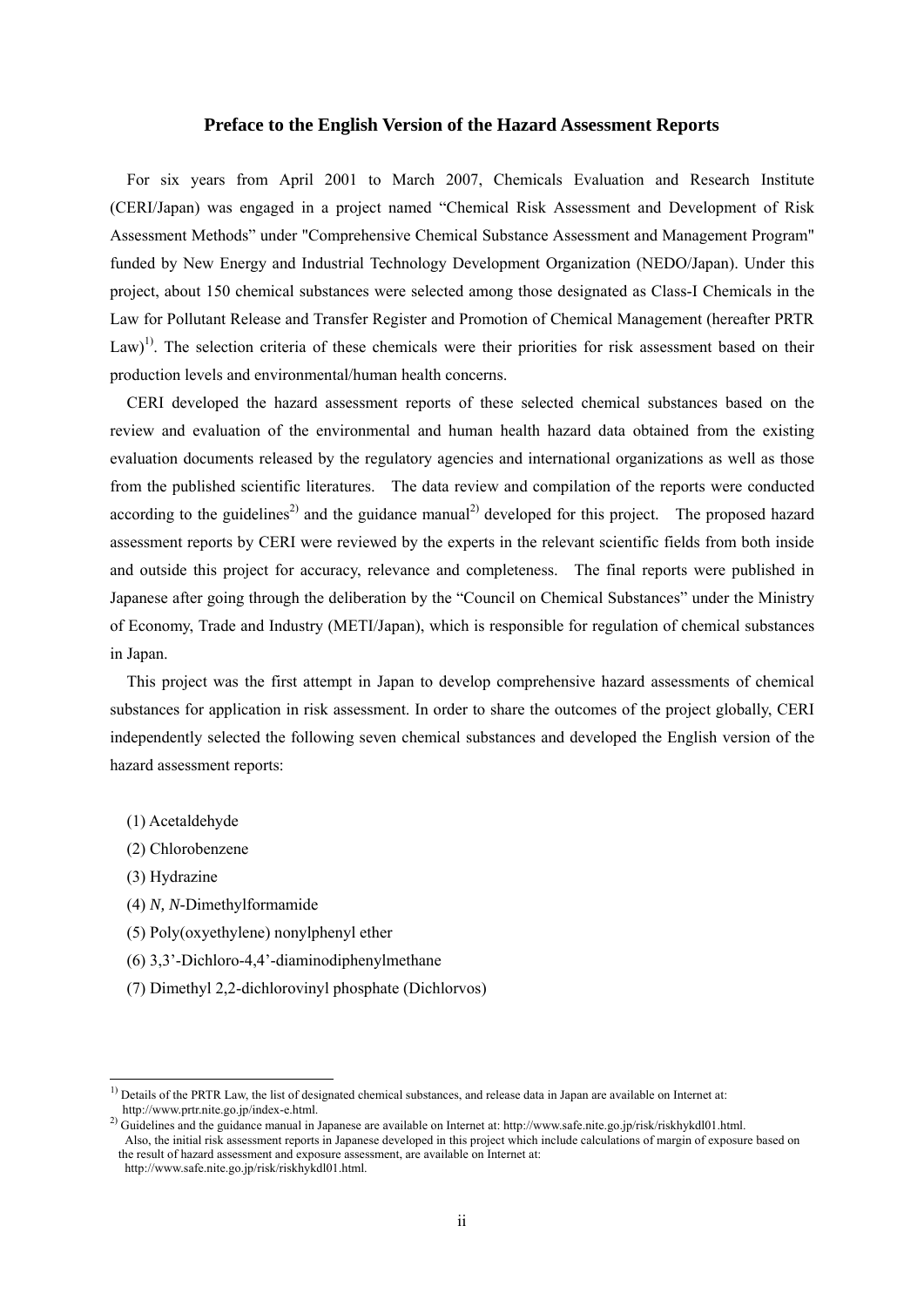We hope that the hazard assessment reports from our project contribute to the risk assessment and management of chemical substances globally, and appreciate your feedback.

Date: May, 2007 Chemicals Evaluation and Research Institute 1-4-25 Koraku, Bunkyo-ku, Tokyo 112-0004, Japan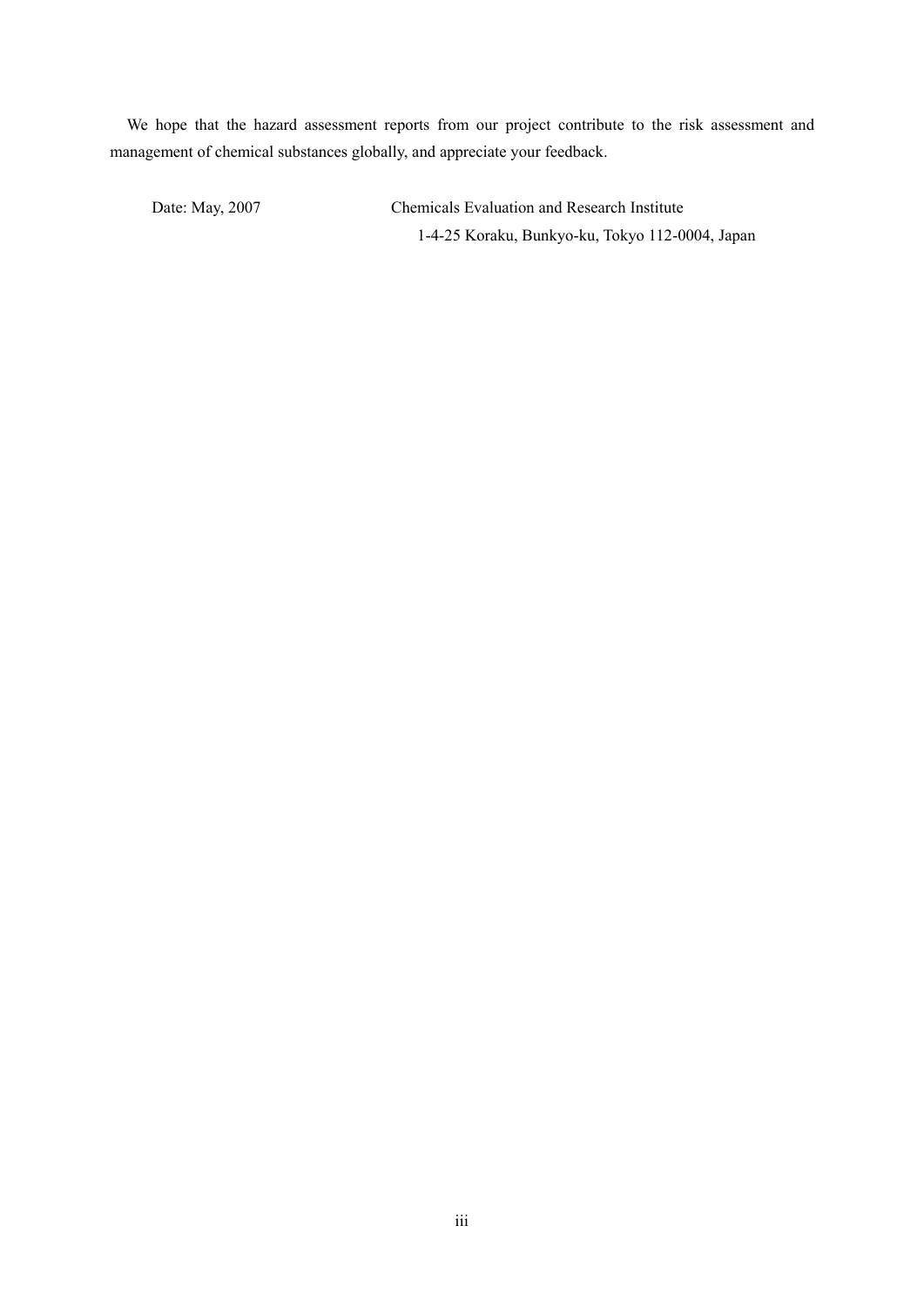#### **Summary**

In this document, hydrazine is defined as the generic name for hydrazine anhydride and hydrazine hydrate, unless otherwise noted. Hydrazine anhydride is a colorless, weakly basic and hygroscopic liquid with a boiling point of 113.5°C and a vapor pressure of 1.4 kPa at 20°C. It is miscible with water and alcohols. Hydrazine hydrate is a colorless liquid with a boiling point of 118-119°C and a vapor pressure of 1 kPa at 20°C. It is miscible with water and alcohols and has strong alkaline and reducing properties. Hydrazine anhydride is used for rocket fuel and several tons per year was produced in Japan. Hydrazine hydrate is used mainly as raw material for foaming agents of plastics and can cleaning agents. Domestic production and export volumes of hydrazine hydrate in 2001 were 15,373 and 2,702 tons in Japan, respectively.

Considering the uses of hydrazine and the annual emission data for F.Y. 2001 in Japan (the 2001 PRTR data), the main release route is through emmisions during the use process of hydrazine or products containing hydrazine. As the scenario of hydrazine releases in Japan, it was estimated that 65 tons of hydrazine was released annually to air, and 216 tons to water.

Hydrazine released to the aquatic environment is not eliminated by volatilization from the surface of water. Hydrazine is not hydrolyzed but easily oxidized by dissolved oxygen in the aquatic environment and degraded. Hydrazine at a low concentration can be eliminated by biodegradation. Low bioaccumulation is suggested in aquatic organisms.

Many studies have been conducted to assess the toxic effects of hydrazine on organisms in the environment using indices including growth inhibition, mortality, immobilization, growth, anomaly and germination. In a growth inhibition study of hydrazine in algae, the 72-hr  $EC_{50}$  was 0.0061 mg/L in freshwater alga. The 72-hr NOEC was 0.001 mg/L in the freshwater alga and the 8-day NOEC was 0.0005 mg/L in the marine alga. The acute toxicity of hydrazine to invertebrates has been reported in freshwater water fleas. The 24-hr  $EC_{50}$  values for immobilization in water fleas ranged 0.76 to 2.3 mg/L, and the 48-hr  $EC_{50}$  was 0.175 mg/L, and the 48-hr  $LC_{50}$  in an amphipod was 0.04 mg/L. The acute toxicity of hydrazine to fish has been studied in freshwater fish, fathead minnow, bluegill, goldfish, zebrafish, guppy and channel catfish. The 96-hr LC<sub>50</sub>s of hydrazine ranged from 0.61 to 7.7 mg/L and the lowest value was 0.61 mg/L in guppy. The 96-hr  $LC_{50}$  in marine three-spined stickleback was 3.4 mg/L. In other effects, it has been reported that exposure of hydrazine anhydride to fish embryos and amphibian larva caused anomalies.

The lowest value of toxicity in aquatic organisms is 0.0005 mg/L as the 8-day NOEC for growth inhibition of the marine alga.

Hydrazine is absorbed rapidly in inhalation, oral and dermal administration to experimental animals. No major differences in distribution pattern of hydrazine in tissues are found in these administration routes. By 0.5 hours after oral administration of hydrazine anhydride to rats, the concentrations in the blood and liver reached the peak. Hydrazine was detected also in the brain of rats after intravenous injection. The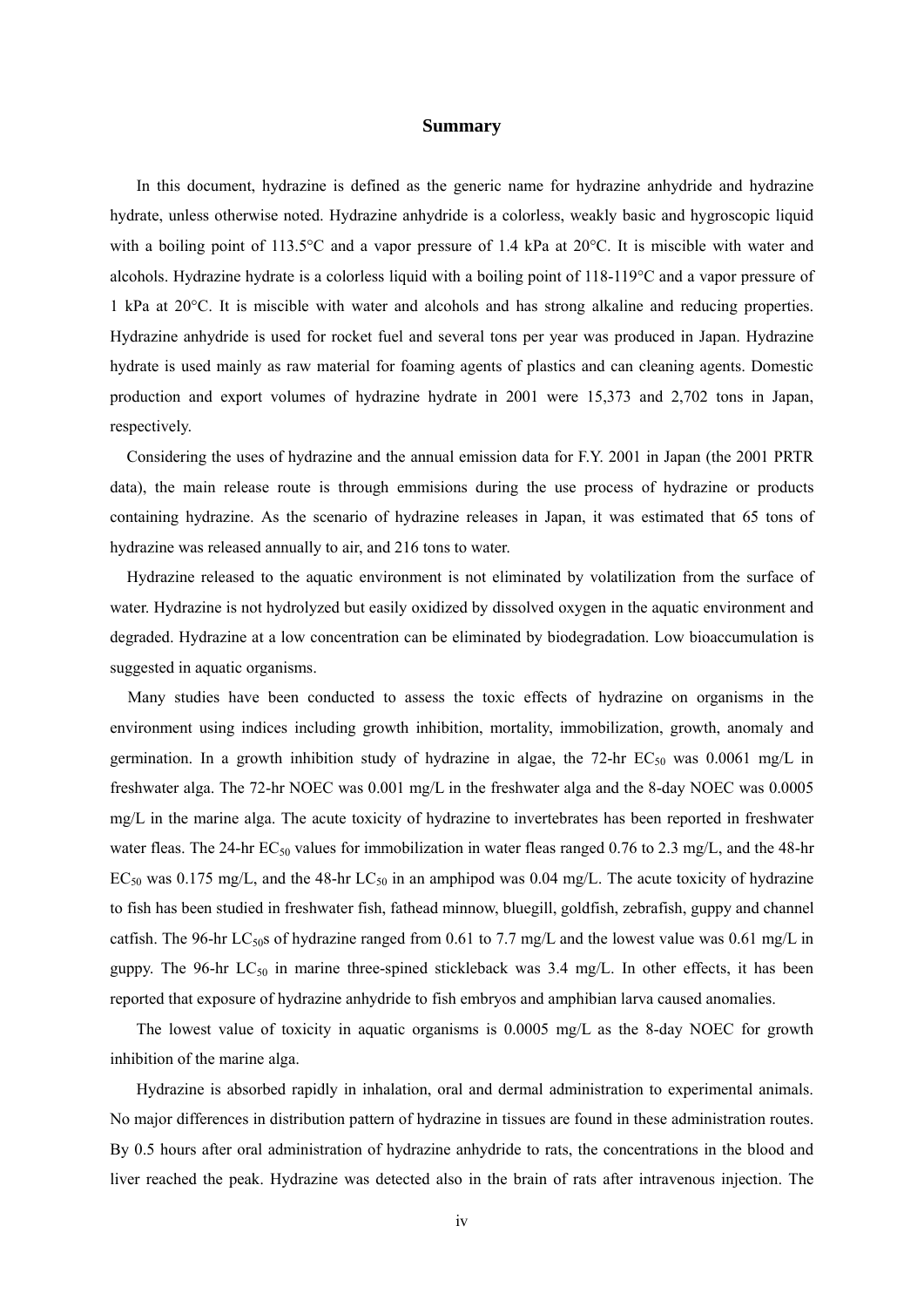metabolic process (mainly acetylation and free radical generation) and metabolites of hydrazine are same in all administration routes. After administration to rat, hydrazine is metabolized into monoacetylhydrazine, diacetylhydrazine, pyruvic acid hydrazone, urea and a cyclic compound and as well as metabolites, excreted in the urine. Otherwise, hydrazine is eliminated in the expiration as nitrogen gas. It has been reported that in some humans whose hydrazine metabolism (acetylation) is extremely slow due to genetical deficiency of acetylase enzyme, hydrazine absorbed might be accumulated in the plasma.

In human accidents, oral intake of hydrazine hydrate or hydrazine caused vomiting, hepatotoxicity, neurologic and cardiovascular symptoms. Some studies reported no irritation of hydrazine sulfate to the skin, but other study confirmed sensitization of hydrazine. Therefore, the Japan Society for Occupational Health has classified hydrazine and its compounds into Group 2 of skin sensitizer in the recommendation.

In various experimental animals, the acute toxicity values of hydrazine anhydride have been reported. Oral LD<sub>50</sub> values were 59 mg/kg in mice and 60 to 90 mg/kg in rats. Inhalation LC<sub>50</sub> values (4-hour exposure) were 330 mg/m<sup>3</sup> in mice and 350 to 760 mg/m<sup>3</sup> in rats, and dermal LD<sub>50</sub> was 91 mg/kg in rabbits. The oral  $LD_{50}$  values of hydrazine hydrate were 83 mg/kg in mice and 129 mg/kg in rats. Acute toxic symptoms were ataxia, hypoactivity, dyspnea, enhanced excitability, salivation, vomiting and convulsion. In acute inhalation exposure, pulmonary edema, lesion in bronchial mucosa, pulmonary congestion and nasal mucosa epithelium degeneration (necrosis, scale and inflammation) were observed.

In application of 35% hydrazine and 55% hydrazine hydrate solutions to rabbit skins, irritation and corrosion were observed, respectively, and in application of 5% hydrazine hydrate solution to the rabbit eyes, no irritation was observed. No reports on sensitization of hydrazine were obtained in this investigation.

In the repeated administration studies, changes were observed in the respiratory system, liver, kidney, central nervous and cardiovascular systems, especially marked in the respiratory system and liver. In an oral study of hydrazine hydrate, body weight gain was suppressed in female mice, and bile duct hyperplasia in male rats was observed at the lowest dose of 2 mg/L (corresponding to 0.13 mg/kg/day of hydrazine in male rats). In halation exposure of hydrazine anhydride to rats, suppression in body weight gain in males and females, inflammation in the larynx and tracheal mucosa epithelium and alveolar epithelial hyperplasia in males were observed at the lowest concentration of 0.066 mg/m<sup>3</sup> (0.05 ppm). Since both in oral and inhalation administrations, the toxicity was observed at the lowest dose, the LOAEL values of hydrazine are 0.13 mg/kg/day in oral administration and 0.066 mg/m<sup>3</sup> in inhalation exposure.

In reproductive and developmental toxicity studies, oral administration of hydrazine anhydride via drinking water to male and female rats for 6 months caused a decrease in the number of surviving embryos and an increase in resorption. No developmental anomaly was found in all fetuses of the treated groups. With regard to developmental effects, intraperitoneal injection of hydrazine anhydride to pregnant mice and rats exhibited decreases in fetal body weight and increases in incidence of extra rib and hydronephrosis. These results suggest that hydrazine anhydride has reproductive and developmental toxicity.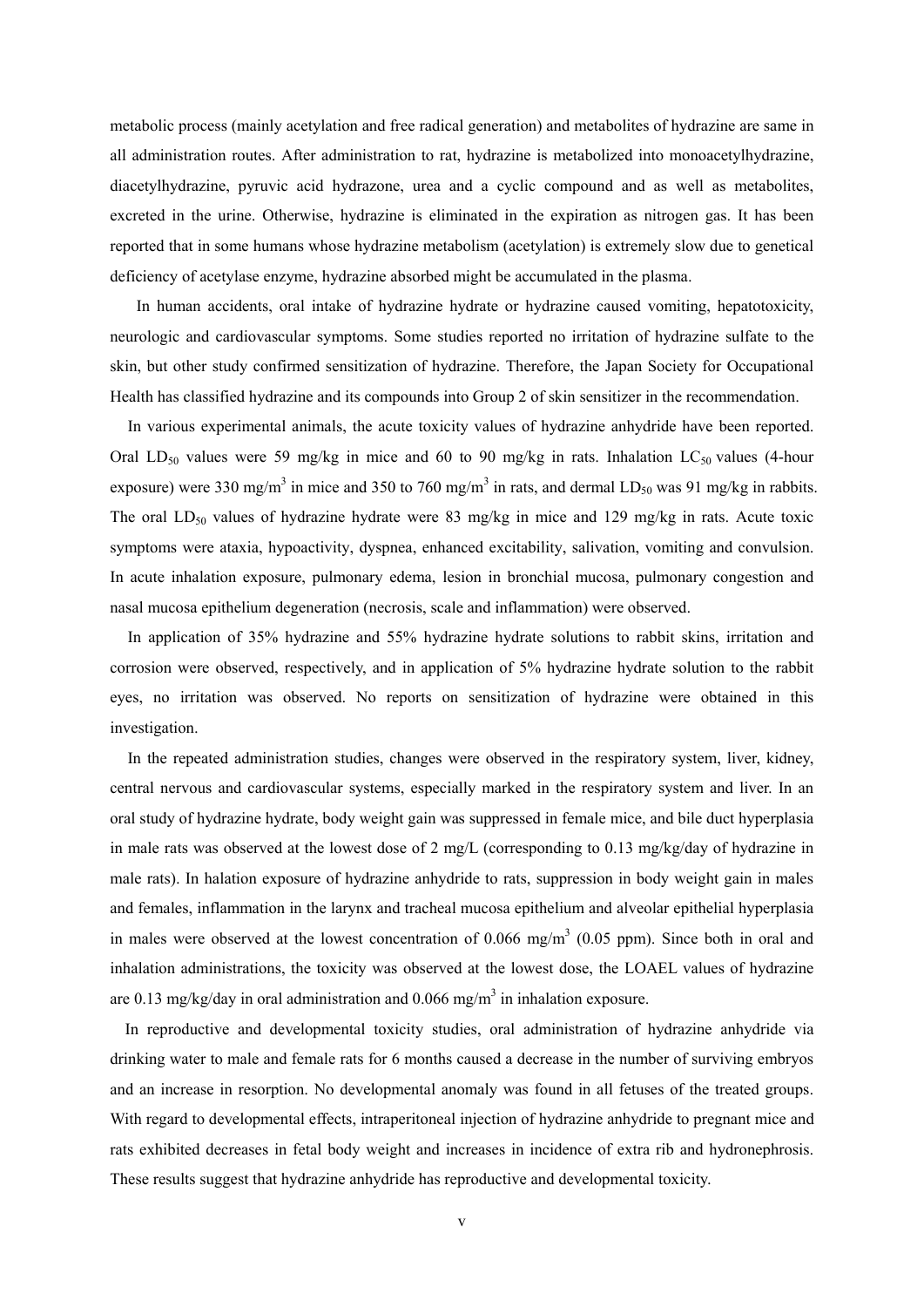In genotoxicity tests, many *in vitro* tests of hydrazine including reverse mutation, unscheduled DNA synthesis and chromosomal aberration tests showed positive results. Of *in vivo* tests, dominant lethal tests in mice and unscheduled DNA synthesis assays exhibited negative results, while mouse spot tests and gene mutation assay in *Drosophila* showed positive results. The overall evaluation of these results indicates that hydrazine is genotoxic.

With regard to carcinogenicity, a retrospective cohort study (gender unknown) in humans reported that exposure to hydrazine did not increase a risk of cancer incidences. However, carcinogenic responses of hydrazine were observed in experimental animal studies of oral administration and inhalation exposure. Inhalation exposure to hydrazine anhydride developed tumors in the respiratory system and lung of mice and tumors in the nasal cavity of rats and hamsters. Oral administration of hydrazine hydrate caused lung tumors in mice and liver and uterine tumors in rats, and oral administration of hydrazine sulfate caused liver and lung tumors in mice and liver tumors in rats. Hydrazine has been categorized as Group 2B (the agent is possibly carcinogenic to humans) by the IARC.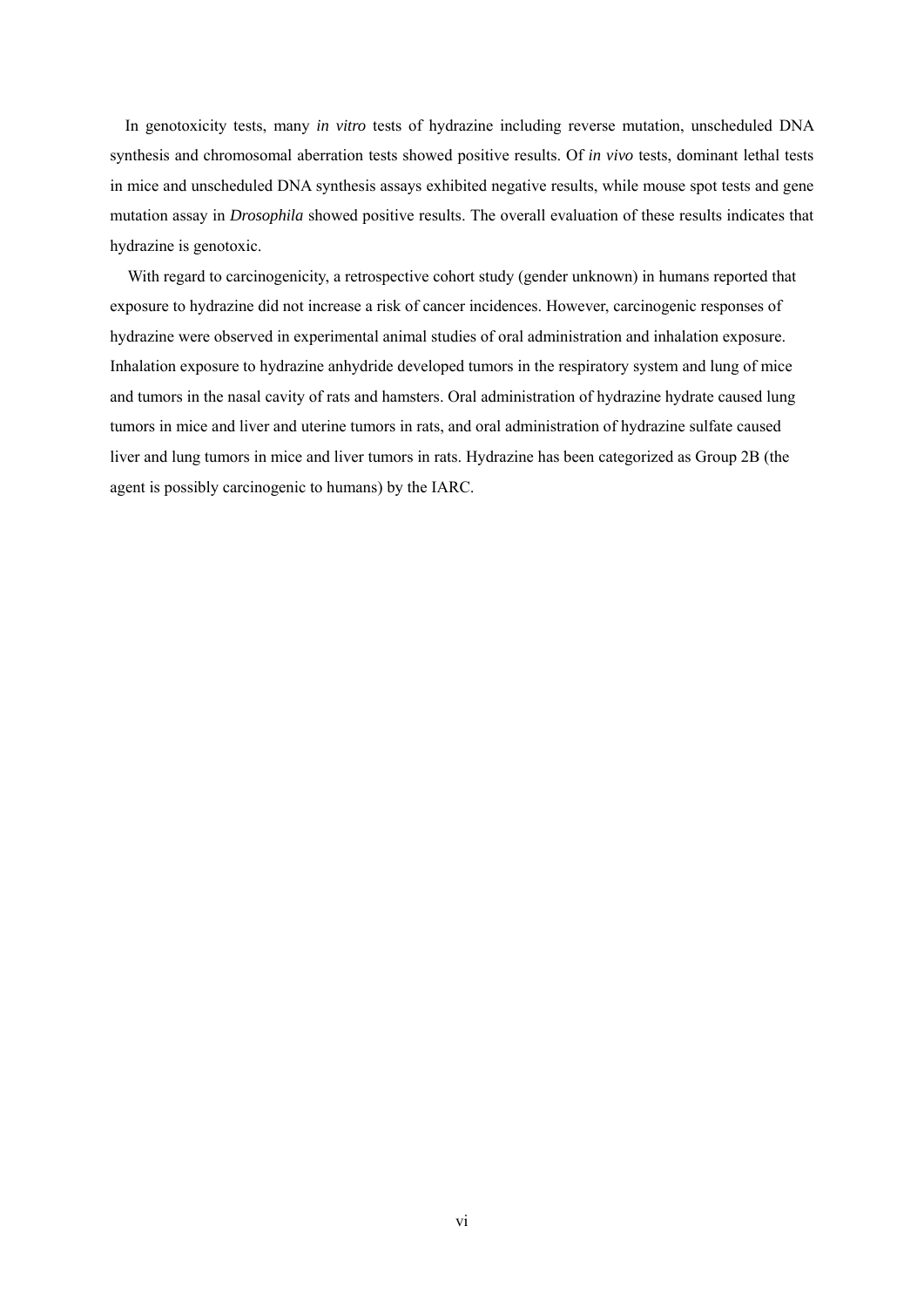# **Contents**

| 1.               |  |
|------------------|--|
|                  |  |
|                  |  |
|                  |  |
|                  |  |
|                  |  |
|                  |  |
|                  |  |
|                  |  |
| 2.               |  |
|                  |  |
|                  |  |
|                  |  |
|                  |  |
|                  |  |
| 3.               |  |
|                  |  |
| $\overline{4}$ . |  |
|                  |  |
|                  |  |
|                  |  |
|                  |  |
|                  |  |
|                  |  |
|                  |  |
| 5.               |  |
|                  |  |
|                  |  |
|                  |  |
|                  |  |
|                  |  |
|                  |  |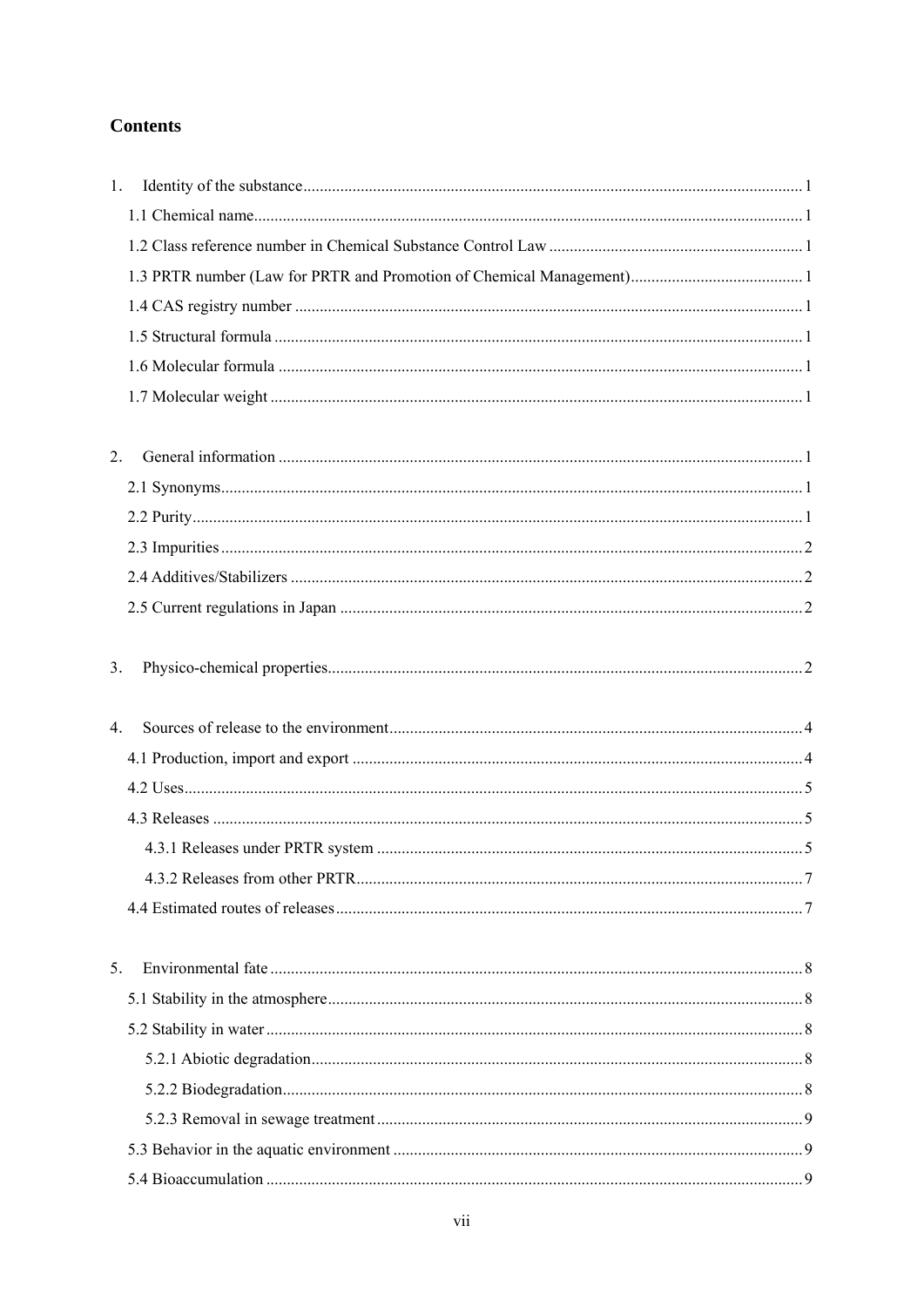| 6. |  |
|----|--|
|    |  |
|    |  |
|    |  |
|    |  |
|    |  |
|    |  |
|    |  |
|    |  |
|    |  |
|    |  |
|    |  |
|    |  |
| 7. |  |
|    |  |
|    |  |
|    |  |
|    |  |
|    |  |
|    |  |
|    |  |
|    |  |
|    |  |
|    |  |
|    |  |
|    |  |
|    |  |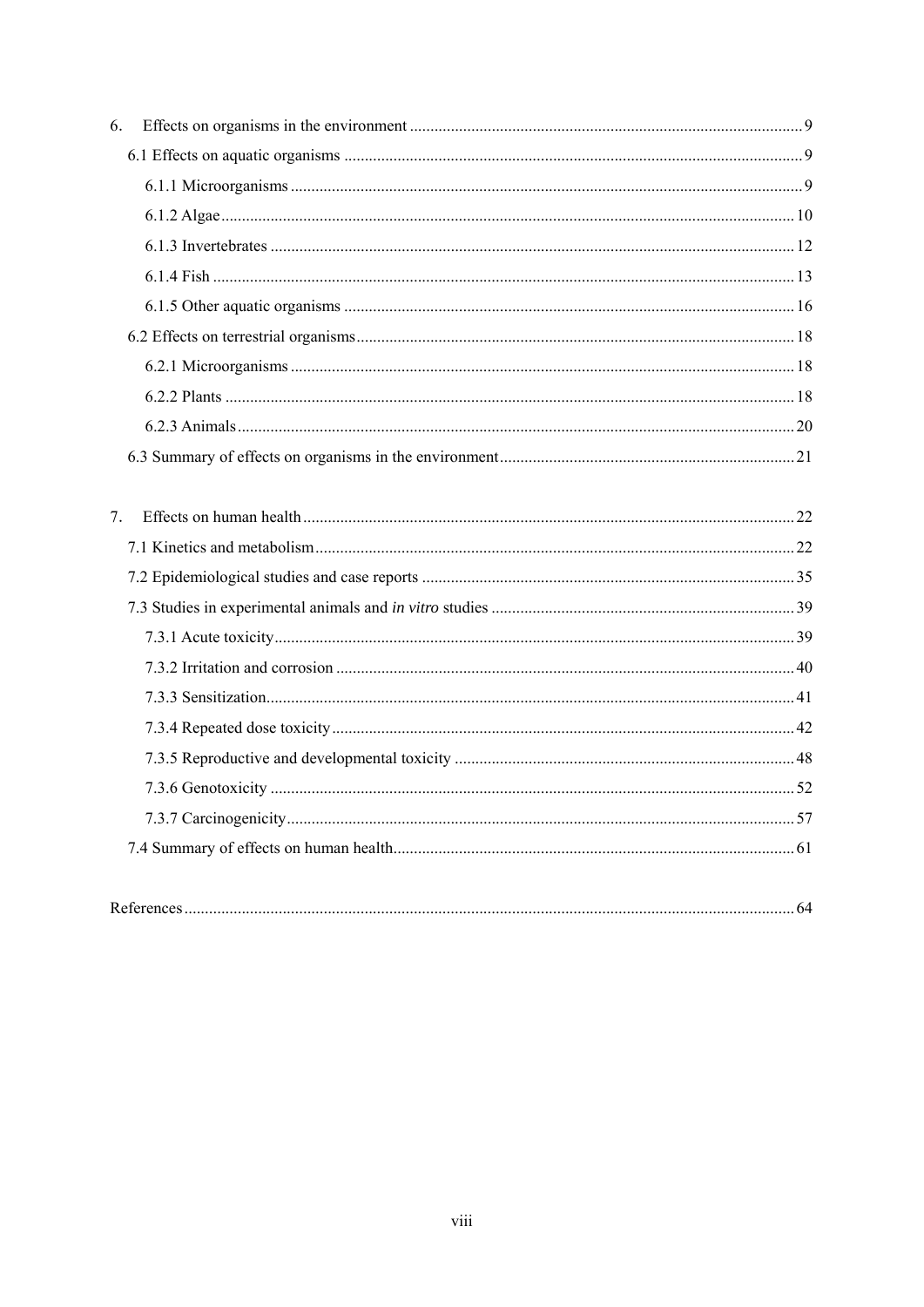#### **1**.**Identity of the substance**

Hydrazine is used as the generic name for hydrazine anhydride and hydrazine hydrate in the law for PRTR and Promotion of Chemical Management (PRTR Law). In this document, the term of hydrazine is used in the same manner as the generic name for hydrazine anhydride and hydrazine hydrate, unless otherwise noted. Hydrazine anhydride or hydrazine hydrate is specifically stated as is, if necessary.

|               | 1.1 Chemical name                                                                           | : Hydrazine                                                                             |
|---------------|---------------------------------------------------------------------------------------------|-----------------------------------------------------------------------------------------|
|               | 1.2 Class reference number in Chemical<br>Substance Control Law <sup>1)</sup>               | $: 1 - 374$                                                                             |
|               | 1.3 PRTR <sup>2)</sup> number (Law for PRTR and<br><b>Promotion of Chemical Management)</b> | $: 1 - 253$                                                                             |
|               | 1.4 CAS registry number                                                                     | $: 302-01-2$ (anhydride)<br>7803-57-8 (monohydrate)                                     |
| $1.5^{\circ}$ | <b>Structural formula</b>                                                                   |                                                                                         |
|               |                                                                                             | (anhydride)                                                                             |
| 1.6           | Molecular formula                                                                           | $\therefore$ N <sub>2</sub> H <sub>4</sub> (anhydride)<br>$N_2H_4$ $H_2O$ (monohydrate) |

**1.7 Molecular weight** : 32.05 (anhydride)

# **2**.**General information**

#### **2.1 Synonyms**

Diamine, Diamide, Diazane, Hydrazine monohydrate

### **2.2 Purity**

<u>.</u>

>99.0 % (anhydride, Commercial products) (CERI, 2002)

50.06 (monohydrate)

<sup>&</sup>lt;sup>1)</sup> The Low Concerning the Evaluation of Chemical Substances and Regulation of Their Manufacture, etc., Japan. Provisional translation is available on Internet at: http://www.safe.nite.go.jp/english/kasinn/kaiseikasinhou.html 2) Pollutant Release and Transfer Register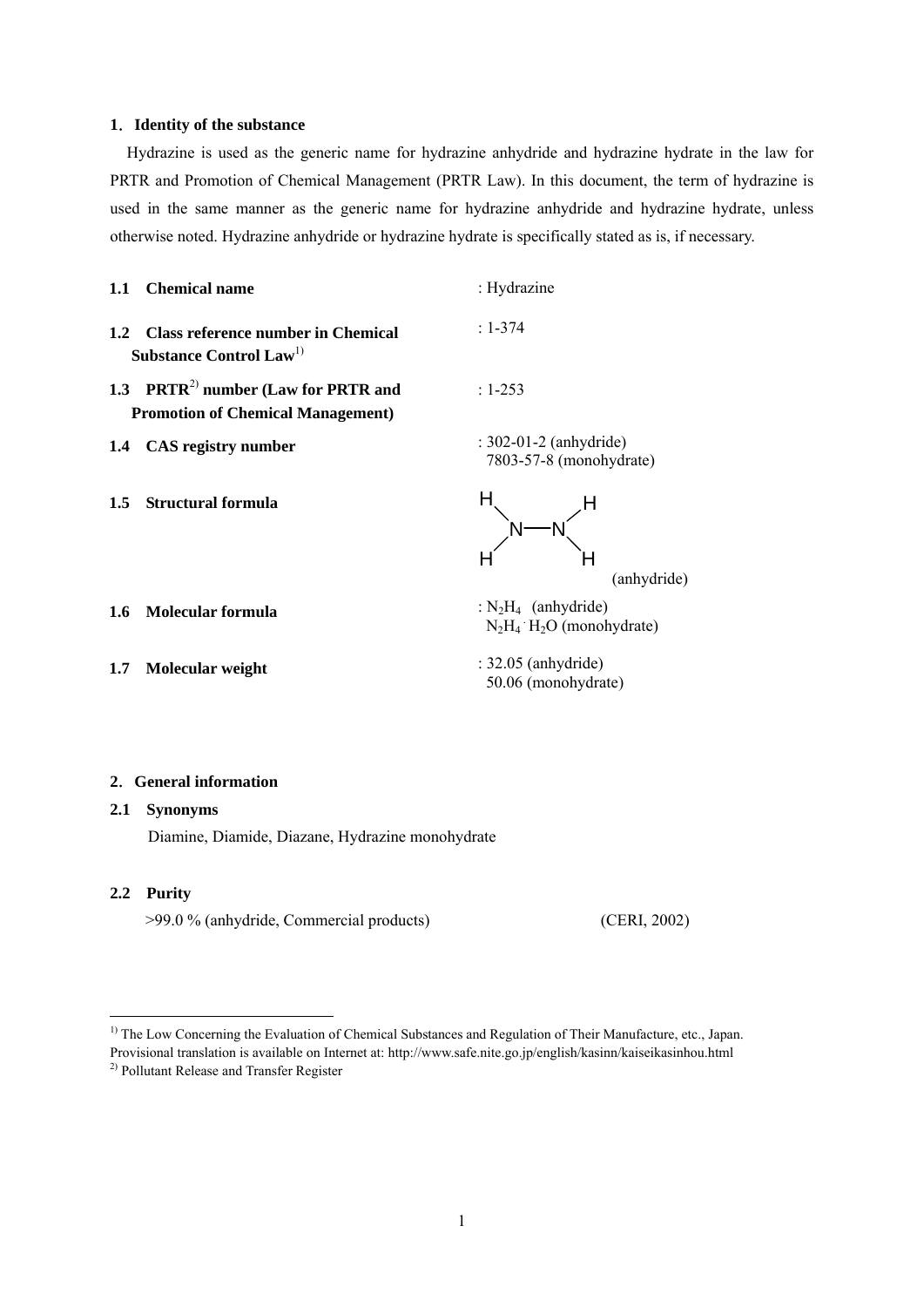# **2.3 Impurities**

Iron, Sodium (hydrazine monohydrate, Commercial products) (CERI, 2002)

# **2.4 Additives/Stabilizers**

No additives and stabilizers (hydrazine monohydrate, Commercial products) (CERI, 2002)

# 2.5 **Current regulations in Japan**<sup>1)</sup>

| Law for PRTR and Promotion of Chemical<br>Management: | Class I-designated chemical substance (anhydride,<br>hydrate)                                 |
|-------------------------------------------------------|-----------------------------------------------------------------------------------------------|
| Chemical Control Substance Law:                       | Designated chemical substance (Type II monitoring<br>chemical substance) (anhydride, hydrate) |
| Fire Service Law:                                     | Dangerous goods: class IV second oil division<br>(anhydride)                                  |
|                                                       | Dangerous goods: class IV third oil division (hydrate)                                        |
| Poisonous and Deleterious Substances                  | Poisonous substance (anhydride)                                                               |
| Control Law:                                          | Deleterious substance (hydrate and hydrate solutions                                          |
|                                                       | (except aqueous solutions with not more than 30% of                                           |
|                                                       | hydrazine))                                                                                   |
| Industrial Safety and Health Law:                     | Dangerous substance: inflammable substance                                                    |
|                                                       | (anhydride)                                                                                   |
|                                                       | Hazardous substance to be notified in terms of whose                                          |
|                                                       | name. (anhydride, hydrate)                                                                    |
|                                                       | Mutagenic existing substance (anhydride)                                                      |
| Ship Safety Law:                                      | Corrosive substance (anhydride, hydrate and aqueous                                           |
|                                                       | solutions with 37-64% of hydrazine)                                                           |
|                                                       | Toxic substance (aqueous solutions with not more than                                         |
|                                                       | 37% of hydrazine)                                                                             |
| Civil Aeronautics Law:                                | Corrosive substance (anhydride)                                                               |
|                                                       | Toxic substance (aqueous solutions with not more than                                         |
|                                                       | 37% of hydrazine)                                                                             |
| Port Regulation Law:                                  | Corrosive substance (anhydride, hydrate and aqueous                                           |
|                                                       | solutions with 37-64% of hydrazine)                                                           |

# **3**.**Physico-chemical properties**

<u>.</u>

Hydrazine monohydrate is distributed in the market as commercial products. Therefore, physico-chemical properties of hydrazine monohydrate as well as hydrazine anhydride are also stated.

 $<sup>1</sup>$  As this document covers basic information on Japanese regulations (unofficial translations), you should confirm the details</sup> using it.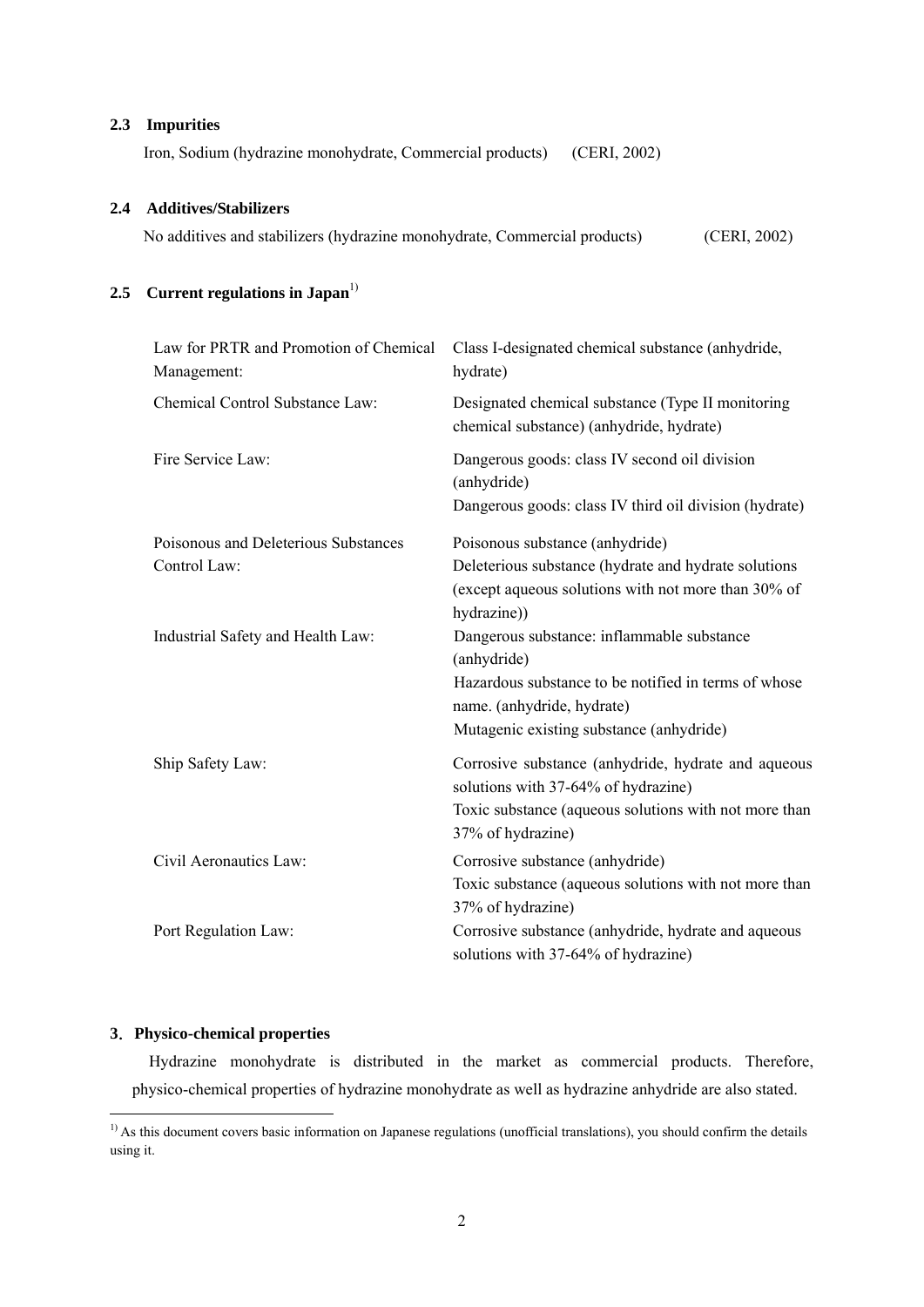# **a. Hydrazine anhydride**

| Appearance:                     | Colorless liquid                                                                                                                                                                                                                                                                                                                                       | (IPCS, 1987; Merck, 2001)                |
|---------------------------------|--------------------------------------------------------------------------------------------------------------------------------------------------------------------------------------------------------------------------------------------------------------------------------------------------------------------------------------------------------|------------------------------------------|
| Melting point:                  | $2.0$ °C                                                                                                                                                                                                                                                                                                                                               | (IPCS, 1987; Merck, 2001)                |
| Boiling point:                  | $113.5$ °C                                                                                                                                                                                                                                                                                                                                             | (IPCS, 1987; Merck, 2001)                |
| Flash point:                    | 38°C (closed-cup)<br>$52^{\circ}$ C                                                                                                                                                                                                                                                                                                                    | (IPCS, 1999)<br>(Merck, 2001)            |
| Ignition point :                | $38^{\circ}$ C                                                                                                                                                                                                                                                                                                                                         | (NFPA, 2002)                             |
|                                 | $24^{\circ}$ C (rusty iron surface)                                                                                                                                                                                                                                                                                                                    | (IPCS, 1999; NFPA, 2002)                 |
|                                 | 156°C (stainless-steel surface)<br>$270^{\circ}$ C (glass surface)                                                                                                                                                                                                                                                                                     | (NFPA, 2002)                             |
|                                 |                                                                                                                                                                                                                                                                                                                                                        | (IPCS, 1999; NFPA, 2002)                 |
| Explosion limit :               | 1.8-100 vol% (in air)<br>2.9-98 vol% (in air)                                                                                                                                                                                                                                                                                                          | (IPCS, 1999)<br>(NFPA, 2002)             |
|                                 |                                                                                                                                                                                                                                                                                                                                                        |                                          |
| Specific gravity:               | $1.0036(25^{\circ}C/4^{\circ}C)$                                                                                                                                                                                                                                                                                                                       | (Merck, 2001)                            |
| Vapor density:                  | $1.10$ (air = 1)                                                                                                                                                                                                                                                                                                                                       |                                          |
| Vapor pressure:                 | $1.4 \text{ kPa} (20^{\circ}\text{C})$                                                                                                                                                                                                                                                                                                                 | (IPCS, 1999)                             |
| Partition<br>coefficient:       | $log Kow (n-octanol/water) = -0.16 (measured),$<br>$-2.07$ (measured), $-1.47$ (estimated)                                                                                                                                                                                                                                                             | (METI/Japan, 1992)<br>(SRC:KowWin, 2002) |
|                                 |                                                                                                                                                                                                                                                                                                                                                        |                                          |
| Dissociation<br>constant:       | $pKa = 7.96$                                                                                                                                                                                                                                                                                                                                           | (SRC:PhysProp, 2002)                     |
| Mass spectrum:                  | Main mass fragments                                                                                                                                                                                                                                                                                                                                    | (NIST, 1998)                             |
|                                 | m/z 31 (base peak = 1.0), 17 (0.76), 29 (0.75)                                                                                                                                                                                                                                                                                                         |                                          |
| Soil adsorption<br>coefficient: | $Koc = 14$ (estimated)                                                                                                                                                                                                                                                                                                                                 | (SRC:PcKocWin, 2002)                     |
| Solubility:                     | water: miscible                                                                                                                                                                                                                                                                                                                                        | (Merck, 2001)                            |
|                                 | methyl alcohol: miscible                                                                                                                                                                                                                                                                                                                               | (Merck, 2001)                            |
|                                 | ethyl alcohol: miscible                                                                                                                                                                                                                                                                                                                                | (Merck, 2001)                            |
|                                 | propyl alcohol: miscible                                                                                                                                                                                                                                                                                                                               | (Merck, 2001)                            |
| Henry's constant:               | $6.15\times10^{-2}$ Pa·m <sup>3</sup> /mol $(6.07\times10^{-7}$ atm·m <sup>3</sup> /mol)<br>$(25^{\circ}C,$ estimated)                                                                                                                                                                                                                                 | (SRC:PhysProp, 2002)                     |
| Conversion<br>factor:           | (Air, 20°C) 1 ppm = 1.33 mg/m <sup>3</sup> ,<br>$1 \text{ mg/m}^3 = 0.750 \text{ ppm}$                                                                                                                                                                                                                                                                 | (IPCS, 1999)                             |
| Others:                         | Hydrazine is a hygroscopic liquid and has a strong<br>alkaline property. The substance decomposes at<br>180°C, producing ammonia fumes and nitrogen.<br>The substance is a strong reducing agent and reacts<br>violently with oxidants. Reacts violently with many<br>metals, metal oxides and porous materials, causing<br>fire and explosion hazard. | (IPCS, 1999)                             |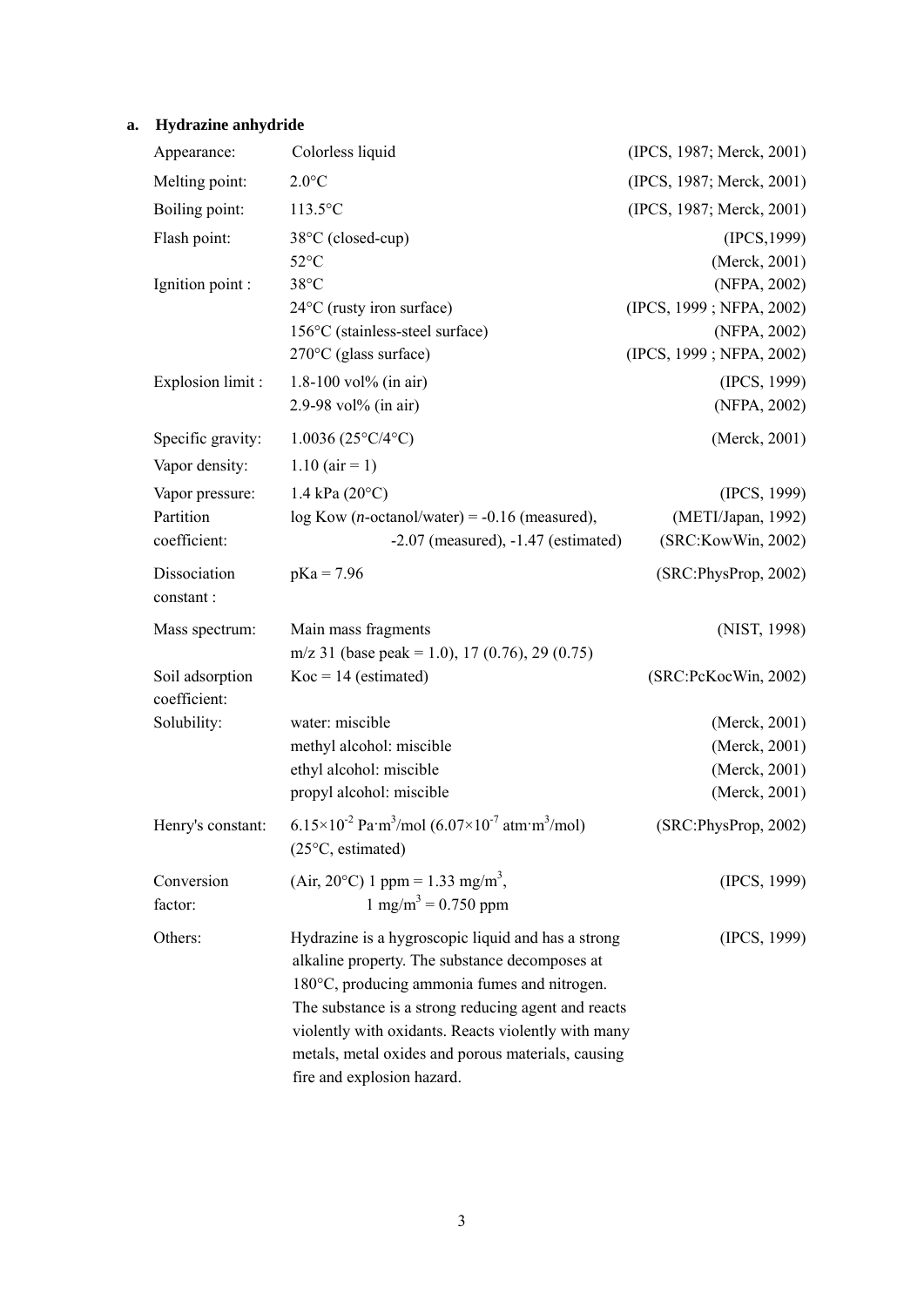# **b. Hydrazine monohydrate**

| Molecular formula:              | $N_2H_4 \cdot H_2O$                                                          |                           |
|---------------------------------|------------------------------------------------------------------------------|---------------------------|
| Molecular<br>weight:            | 50.06                                                                        |                           |
| Appearance:                     | Colorless liquid                                                             | (IPCS, 1987; Merck, 2001) |
| Melting point:                  | $-51.7$ °C                                                                   | (Merck, 2001)             |
| Boiling point:                  | 118-119°C (99 kPa)                                                           | (Merck, 2001)             |
| Flash point:                    | $75^{\circ}$ C (open-cup)                                                    | (IPCS, 1987)              |
| Ignition point :                | $270^{\circ}$ C                                                              | (GDCh BUA, 1996)          |
| Explosion limit :               | 3.4-100 vol% (in air)                                                        | (IPCS, 1987)              |
| Specific gravity:               | $1.03(21^{\circ}C)$                                                          | (Merck, 2001)             |
| Vapor density:                  | $1.73$ (air = 1)                                                             |                           |
| Vapor pressure:                 | 1 kPa $(20^{\circ}C)$                                                        | (IPCS, 1987)              |
| Partition<br>coefficient:       | No data                                                                      |                           |
| Dissociation<br>constant:       | No data                                                                      |                           |
| Mass spectrum:                  | Main mass fragments: No data                                                 |                           |
| Soil adsorption<br>coefficient: | No data                                                                      |                           |
| Solubility:                     | water: miscible                                                              | (Merck, 2001)             |
|                                 | ethyl alcohol: miscible                                                      | (Merck, 2001)             |
|                                 | chloroform: insoluble                                                        | (Merck, 2001)             |
|                                 | ether: insoluble                                                             | (Merck, 2001)             |
| Henry's constant:               | No data                                                                      |                           |
| Conversion<br>factor:           | (Air, 20°C) 1 ppm = 2.08 mg/m <sup>3</sup> , 1 mg/m <sup>3</sup> = 0.480 ppm |                           |
| Others:                         | Strong alkaline substance                                                    | (Merck, 2001)             |

# **4**.**Sources of release to the environment**

# **4.1 Production, import and export**

Hydrazine comprises of hydrazine anhydride (CAS No.: 302-01-2) and hydrazine monohydrate (CAS No.: 7803-57-8). Production and import of hydrazine in F.Y. 2001 was reported as 7,619 tons (METI/Japan, 2003). The production volume means shipment volume not including self consumption one.

In another investigation, production and export of hydrazine hydrate for 5 years from 1997 to 2001 in Japan are shown in Table 4-1 (NITE/Japan, 2003).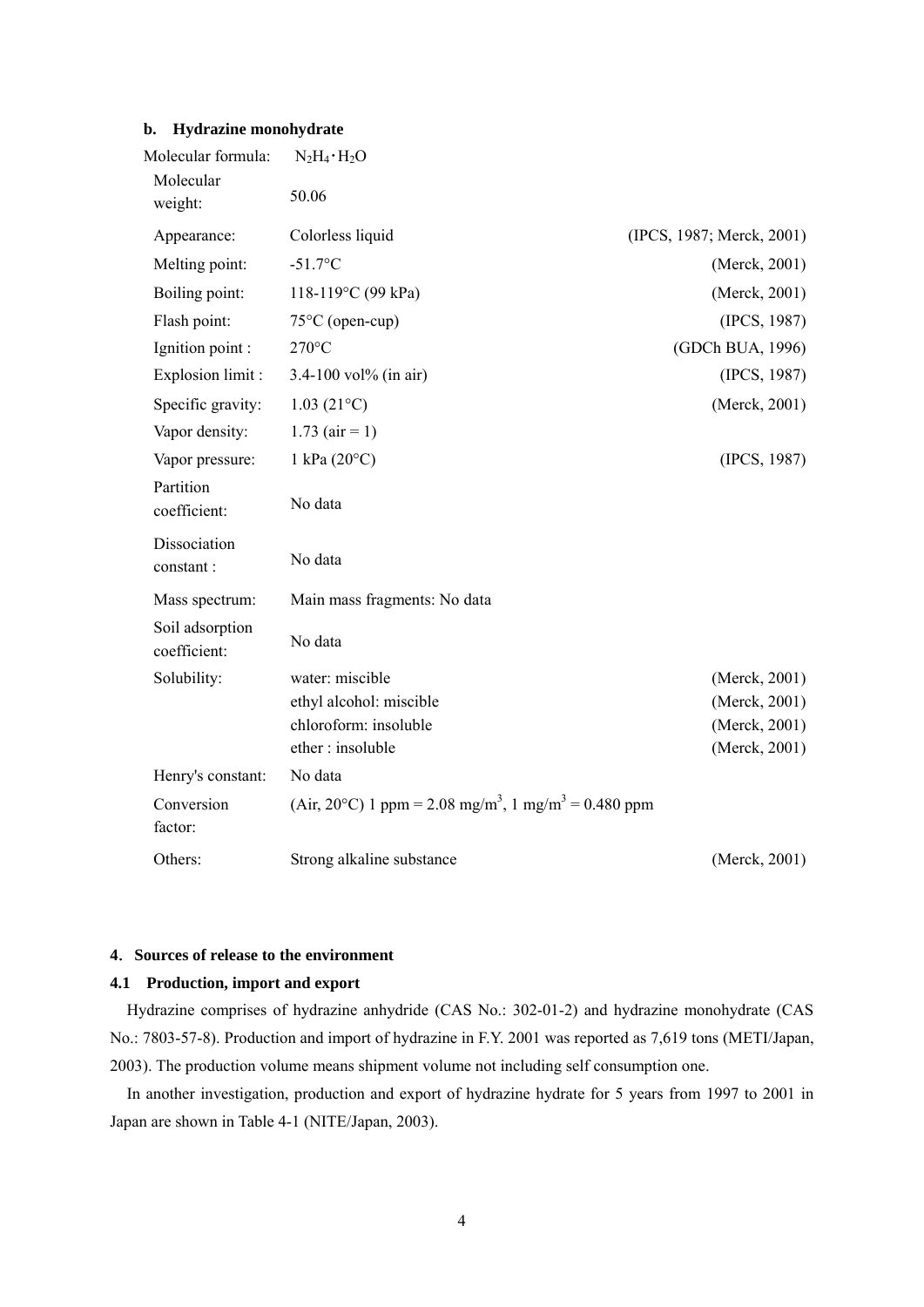| Year                       | 1997   | 1998  | 1999   | 2000   | 2001   |  |  |
|----------------------------|--------|-------|--------|--------|--------|--|--|
| Production                 | 18.867 | 8,599 | 17.086 | 15,728 | 15,373 |  |  |
| Export                     | .281   | .663  | .088   | 1,071  | 2,702  |  |  |
| $\Lambda$ HTE/Longe $2002$ |        |       |        |        |        |  |  |

|  | Table 4-1 Production and export of hydrazine hydrate (tons) |  |
|--|-------------------------------------------------------------|--|
|  |                                                             |  |

(NITE/Japan, 2003)

# **4.2 Uses**

Hydrazine comprises of hydrazine anhydride and hydrazine hydrate and the former is only produced for rocket fuel at several tons per year. Therefore, this assessment describes the use of hydrazine hydrate that is more commonly used.

The estimated use pattern of hydrazine hydrate uses is shown in Table 4-2 (NITE, 2003). Hydrazine hydrate is used mainly as raw material for cellular blowing agents. Some are used as can cleaning agents and raw material for various industrial chemicals (NITE/Japan, 2003).

| Use                                                  | Ratio $(\%)$ | Detailed                                                   |  |  |
|------------------------------------------------------|--------------|------------------------------------------------------------|--|--|
| blowing<br>material for<br>Raw<br>agents<br>(as<br>a | 40.8         | Production of plastic blowing agents (Azodicarboxylic      |  |  |
| derivative)                                          |              | amide)                                                     |  |  |
| Can cleaning, water treatment agents                 | 28.1         | Deoxidant of boiler water supply, pH adjuster, water       |  |  |
|                                                      |              | treatment agent (Metal collection, liquid waste treatment, |  |  |
|                                                      |              | $etc.$ )                                                   |  |  |
| Raw material for the synthesis of industrial         | 21.4         | As reducer or derivative for organic synthesis, radical    |  |  |
| chemicals                                            |              | polymerization initiator for azo compounds, epoxy resin    |  |  |
|                                                      |              | hardener, fiber modification agents, etc.                  |  |  |
| Raw material for the synthetic of agricultural       | 2.6          | Plant growth regulator and the herbicide as maleic acid    |  |  |
| chemicals                                            |              | hydrazide, etc.,                                           |  |  |
| Raw material for the synthesis of medical drug       | 0.6          | A tuberculosis drug (Isonicotinic acid hydrazide)          |  |  |
| Others                                               | 6.5          |                                                            |  |  |
| Total                                                | 100          |                                                            |  |  |

**Table 4-2 Estimated use patterns** 

(NITE/Japan, 2003)

#### **4.3 Releases**

#### **4.3.1 Releases under PRTR system**

According to the "Total Release and Transfers for F.Y. 2001 (hereafter the 2001 PRTR Data)" under the PRTR system (METI/Japan and MOE/Japan, 2003a), 3 tons of hydrazine was released into air, 11 tons into public water, 1 tons into sewers and 208 tons was transferred as wastes from the business institutions required to report their releases and transfer. In addition, it was estimated that 268 tons of hydrazine was released in one year from the business institutions in the business categories designated under the PRTR system but were exempted from notification. No estimation was made for the amounts of releases from the business categories outside the scope of the PRTR system and those from households and those from mobile sources. The PRTR system specifies that hydrazine comprises of hydrazine anhydride and hydrazine hydrate. Therefore, the amount of hydrazine hydrate is reported as the amount converted into hydrazine anhydride.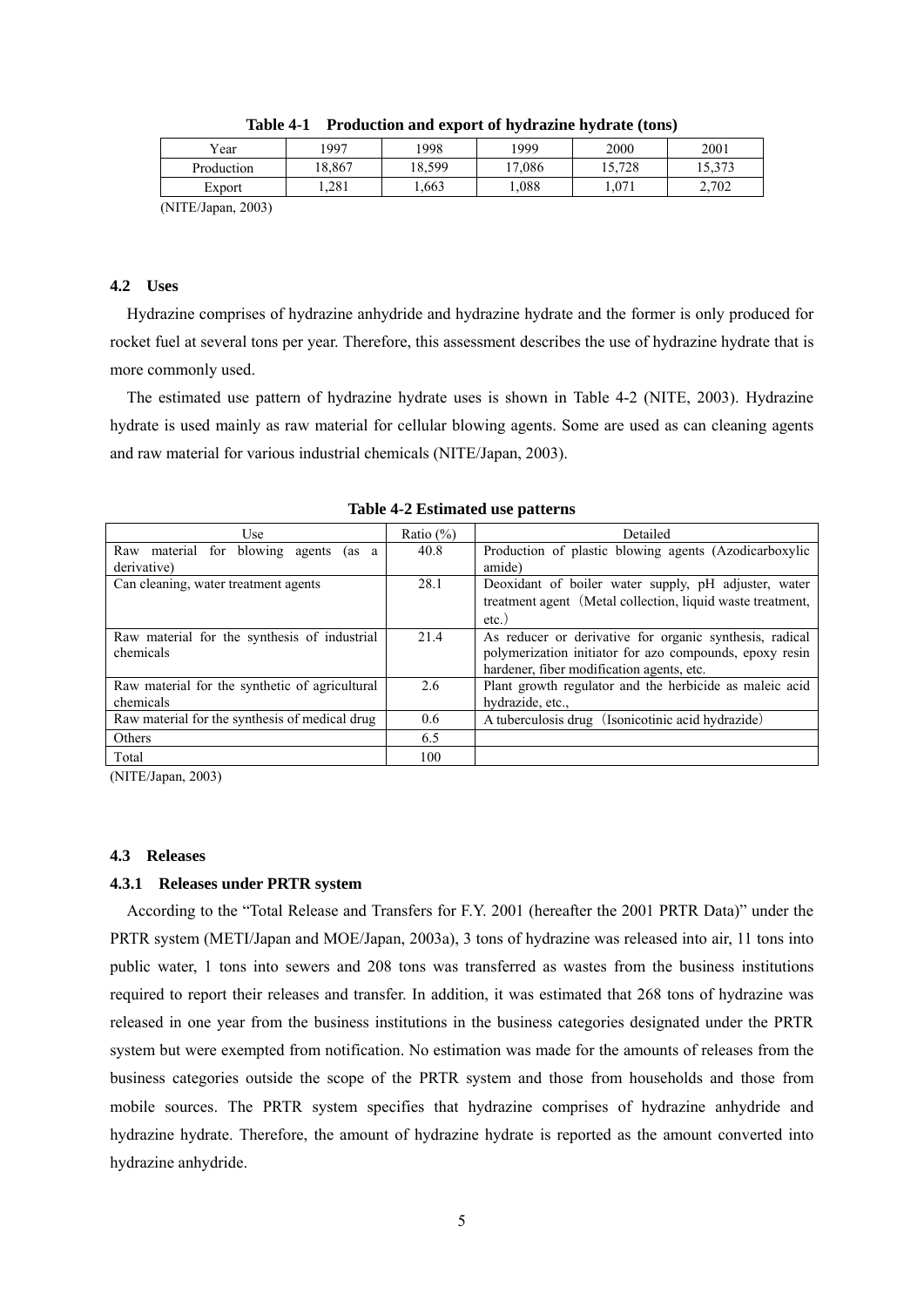#### **a. Release and transfer from the industries within the scope of PRTR system**

The amounts of releases into the environmental media (air, water and land) and transfer by the designated industries summarized from the 2001 PRTR Data are shown in Table 4-3. METI/Japan and MOE/Japan (2003a) do not provide the amounts of releases by environmental media for the estimations of releases from the business institutions exempted from notification. The ratio for each environmental medium of the releases estimated for the business institutions exempted for notification is calculated based on the assumption that ratios of releases into the air, water and land were the same as those obtained by notification (NITE/Japan, 2003).

|                                           | By Notification          |          |              |                          |                                   | Notification Exempted |       |                                                  | Total amount of                |                 |
|-------------------------------------------|--------------------------|----------|--------------|--------------------------|-----------------------------------|-----------------------|-------|--------------------------------------------------|--------------------------------|-----------------|
| Industries                                | Release                  |          | Transfer     |                          | Release (estimated) <sup>1)</sup> |                       |       | releases by<br>notification and by<br>estimation |                                |                 |
|                                           | Air                      | Water    | Land         | Sewer                    | Wastes                            | Air                   | Water | Land                                             | Total<br>release <sup>3)</sup> | Ratio<br>$(\%)$ |
| Electrical<br>machinery and<br>appliances | < 0.5                    | 1        | $\theta$     | $\theta$                 | < 0.5                             | 19                    | 63    | $\Omega$                                         | 84                             | 30              |
| Waste disposal<br>business                | $\theta$                 | $\theta$ | $\Omega$     | $\theta$                 | $\theta$                          | 8                     | 27    | $\Omega$                                         | 35                             | 12              |
| Chemical and<br>allied products           | $\mathfrak{2}$           | 9        | $\mathbf{0}$ | $\mathbf{1}$             | 113                               | 5                     | 15    | $\Omega$                                         | 31                             | 11              |
| Textile mill<br>products                  | $\mathbf{0}$             | < 0.5    | $\theta$     | $\theta$                 | $\mathbf{0}$                      | 6                     | 19    | $\theta$                                         | 25                             | 9               |
| Machine repair<br>shops                   |                          |          |              | $\overline{\phantom{a}}$ | -                                 | 3                     | 10    | $\Omega$                                         | 13                             | $\overline{4}$  |
| Transportation<br>equipment               | $\overline{\phantom{0}}$ |          |              |                          | -                                 | 3                     | 9     | $\Omega$                                         | 11                             | $\overline{4}$  |
| Petroleum and coal<br>products            | $\theta$                 | < 0.5    | $\Omega$     | $\Omega$                 | $\mathbf{0}$                      | 3                     | 9     | $\theta$                                         | 11                             | $\overline{4}$  |
| Ceramic, stone and<br>clay products       | $\overline{\phantom{a}}$ | ٠        |              | $\overline{\phantom{a}}$ | -                                 | 3                     | 8     | $\Omega$                                         | 11                             | $\overline{4}$  |
| Lumber and wood<br>products               | ٠                        |          |              |                          | -                                 | 2                     | 7     | $\Omega$                                         | 10                             | 3               |
| Other <sup>2)</sup>                       | 1                        | < 0.5    | $\theta$     | $\mathbf{1}$             | 94                                | 12                    | 38    | $\theta$                                         | 51                             | 18              |
| Total <sup>3</sup>                        | 3                        | 11       | $\mathbf{0}$ | 1                        | 208                               | 63                    | 205   | $\theta$                                         | 282                            | 100             |

**Table 4-3 Releases and transfer of hydrazine to environmental media by industries (tons/year)** 

(NITE, 2003)

1) Based on the assumption that ratios of releases into the air, water and land were the same as those of the releases obtained by notification, the amounts of releases from the business institutions exempted from notification were estimated

2) "Others" indicates the total release in the industries other than the above.

3) The total may not correspond with the sum of rounded values in each column of the table.

-: Not notified or estimated

The release and transfer of less than 0.5 tons was mentioned as "<0.5" without exception.

Based on the production volume and the emission factor in manufacturing sites of hydrazine in 2001 (Japan Chemical Industry Association, 2002), the amounts of releases into the air and water are estimated to be 434 kg and 7 tons per year, respectively (NITE/Japan, 2003). Therefore, from the 2001 PRTR Data, most of the releases of hydrazine from the business categories within the scope of PRTR system are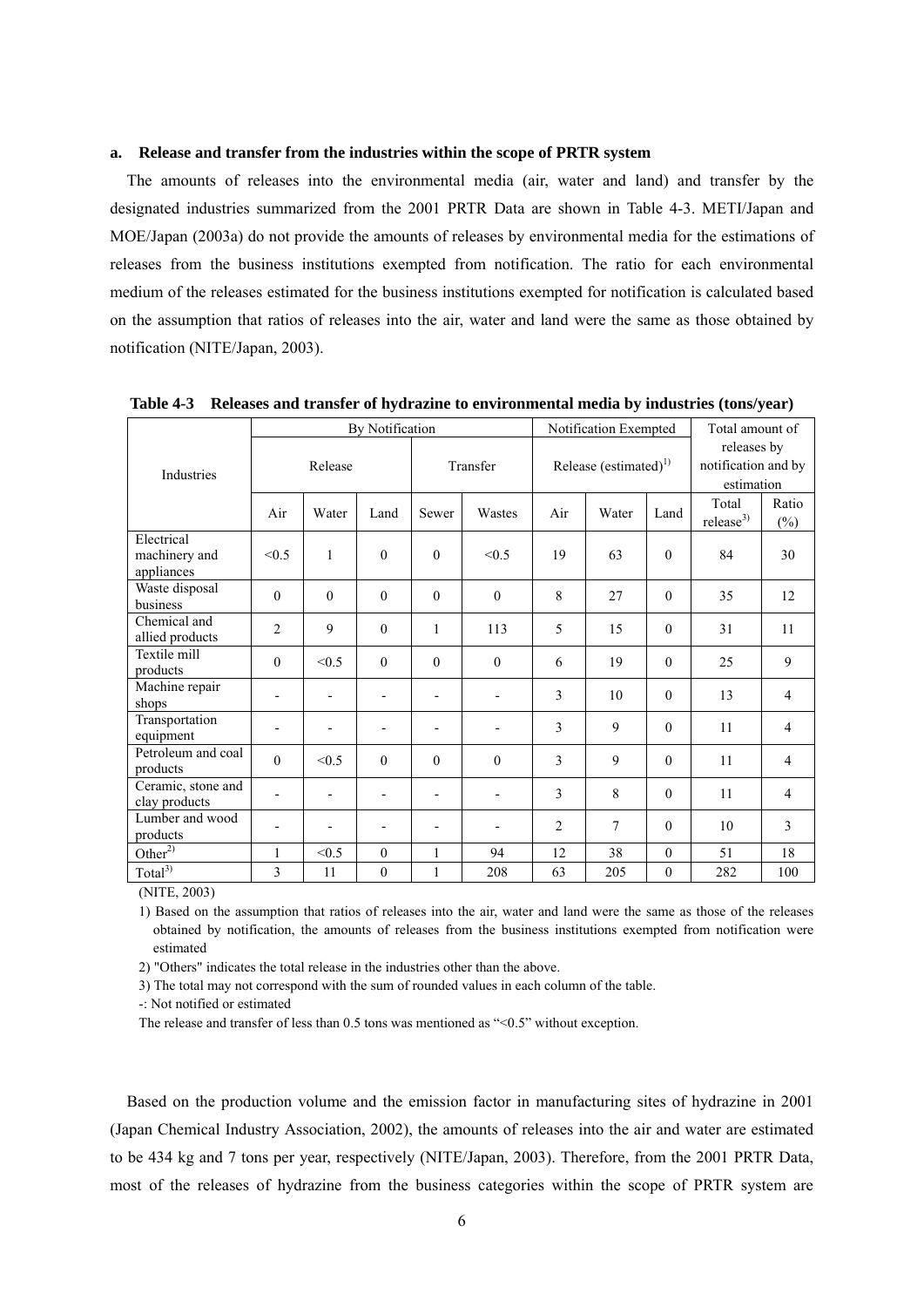considered to occur not in the manufacture process but in the application process.

#### **b. Releases from the non-designated industries, households and mobile sources**

In the 2001 PRTR Data, the amounts of hydrazine releases from the industries outside the scope of the PRTR system, households and mobile sources are outside the scope of estimation required under PRTR (METI/Japan and MOE/Japan, 2003b).

#### **4.3.2 Releases from other PRTR**

The possible sources of hydrazine other than those included in the 2001 PRTR data are as follows. When hydrazine derivatives such as hydrazine hydrochloride are used as water treatment chemicals, hydrazine itself can be released into the environment. Farm products can absorb hydrazine, an impurity of plant growth regulators to prevent germination of onion, garlic and potato. Hydrazine is used as epoxy resin curing agent for inner coating of water utilities and water supply equipments, and hydrazine can be transferred to tap water. At present, hydrazine is designated as one of the inspection substances for the drinking water quality standard (enforced on April 1, 2004; no target value is established) by the Water Supply Law (MHLW/Japan, 2004). Therefore, the Japan Water Works Association specifies the elution from epoxy resin curing agent for inner coating of ductile cast iron pipes for drinking water as 0.005 mg/L and lower (Japan Water Works Association, 2004).

Other release sources are cigarette smoke (Liu et al., 1974) and nitrogen fixation by azotobacter (IARC, 1972).

Bayer (1993) reported the rare possibility that hydrazine remains in products that are treated with vapor containing hydrazine and explained that oxygen in the air degrades hydrazine in catalysis on the surface of paper, wood and fiber even if hydrazine is contained in vapor.

However, the detailed information about the above sources was not obtained in this investigation.

#### **4.4 Estimated routes of releases**

From the 2001 PRTR Data and the information that most of hydrazine is used as raw material for cellular blowing agents, can cleaning agents, and raw material for various industrial chemicals, it is considered that the main route of releases is discharges in the application process of using hydrazine or products containing hydrazine as raw materials. Since no quantitative data on hydrazine production from cigarette smoke and nitrogen fixation are available, these resources are not included in estimating release amounts.

As the scenario of acetaldehyde releases in Japan, it has been estimated that 65 tons of hydrazine is released annually into the air, and 216 tons into the water. Releases of residual hydrazine into the environment after processing at sewage treatment plants and waste disposal facilities are not considered for estimation of release amounts from sewage and wastes.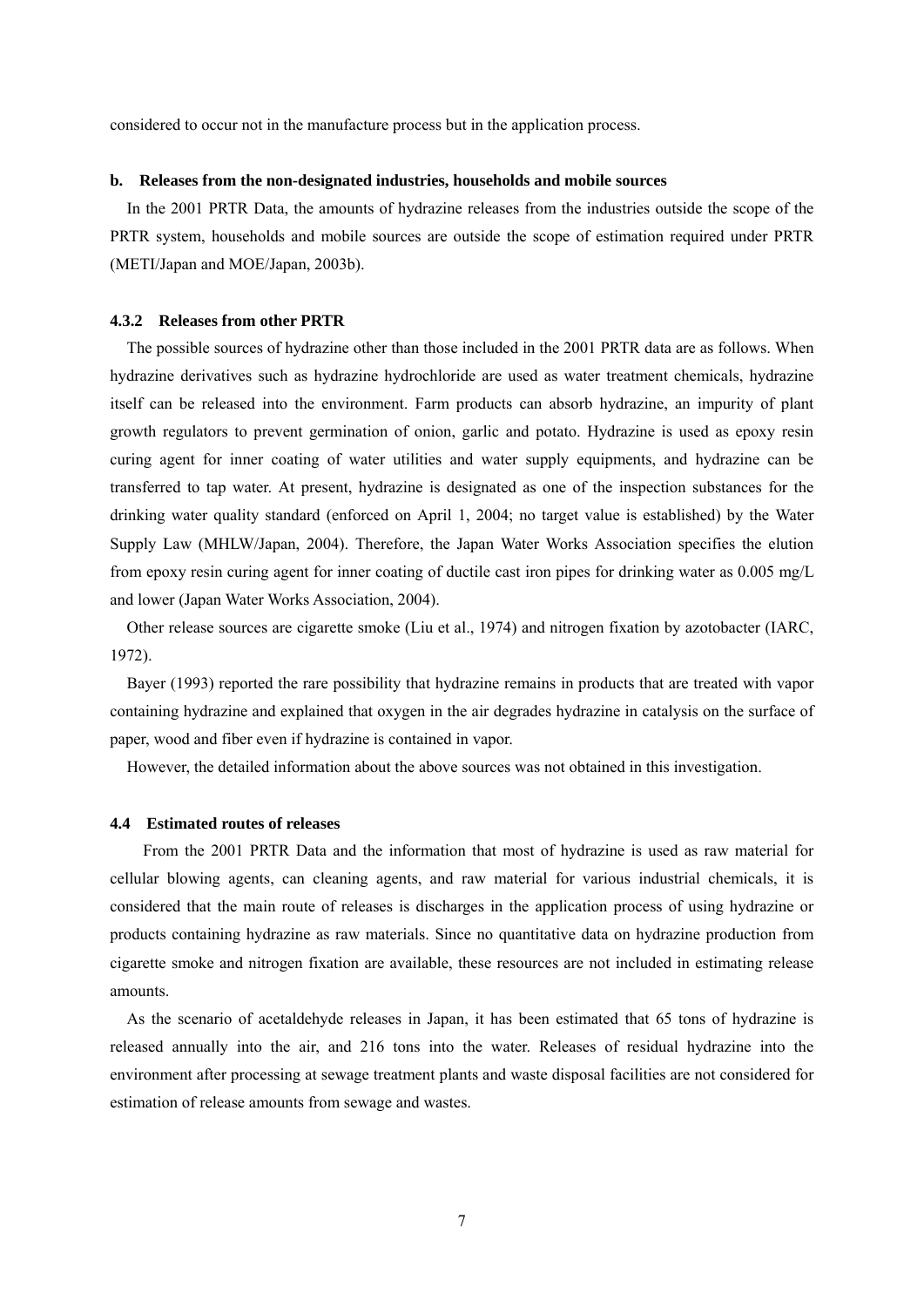#### **5**.**Environmental fate**

#### **5.1 Stability in the atmosphere**

Hydrazine anhydride is highly hygroscopic liquid, and reacts with water in the atmosphere to form hydrazine monohydrate.

#### **a. Reaction with OH radical**

The reaction rate constant of hydrazine anhydride with OH radical is  $6.1 \times 10^{-11}$  cm<sup>3</sup>/molecule-sec in the tropospheric air (U.S. NLM; HSDB, 2002). On the assumption of OH radical concentration of  $5 \times 10^5$  to 1  $\times$  10<sup>6</sup> molecule /cm<sup>3</sup>, the half-life is calculated as 4 to 7 hours.

#### **b. Reaction with ozone**

The reaction rate constant of hydrazine anhydride with ozone is  $3 \times 10^{-17}$  cm<sup>3</sup>/molecule-sec in the tropospheric air (Atkinson and Carter, 1984). On the assumption of ozone concentration of  $7 \times 10^{11}$ molecule  $/cm<sup>3</sup>$ , the half-life is calculated as 9 hours.

#### **c. Reaction with nitrate radical**

No reports on reaction of hydrazine with nitrate radical were obtained in this investigation.

However, hydrazine anhydride is assumed to react rapidly with nitrogen oxides in the air (U.S. NLM: HSDB, 2002).

#### **5.2 Stability in water**

Hydrazine anhydride reacts immediately with water to form hydrazine monohydrate.

#### **5.2.1 Abiotic degradation**

As hydrazine has no chemical bonds that are subject to hydrolysis, it is not hydrolyzed in the aquatic environment. However, it has been reported that 90% of hydrazine anhydride contained in an aqueous solution at 6.41 mg/L was autoxidized by dissolved oxygen of 8.8 mg/L at 25°C for 60 days. The autoxidation rate depends on the concentrations of cupric and orthophosphate ions (GDCh BUA, 1998). Hydrazine auto-oxidizes in water and produces nitrogen and water (U.S. NLM:HSDB, 2002).

#### **5.2.2 Biodegradation**

Hydrazine is ranked as a "persistent substance" based on the result of the aerobic biodegradation study required under the Chemical Substance Control Law. The study result indicated that the degradation rate of hydrazine was 2% in biochemical oxygen demand (BOD) determination under the conditions of 100 mg/L of test substance concentration, 30 mg/L of activated sludge concentration and 4 weeks of test period. The degradation rate directly determined by ion chromatography (IC) was 0% (MITI/Japan, 1992).

Hydrazine in an aerobic condition was co-metabolized by nitrifying bacteria and degraded to nitrogen gas (Kane and Williamson, 1983).

No reports on anaerobic biodegradation of hydrazine were obtained in this investigation.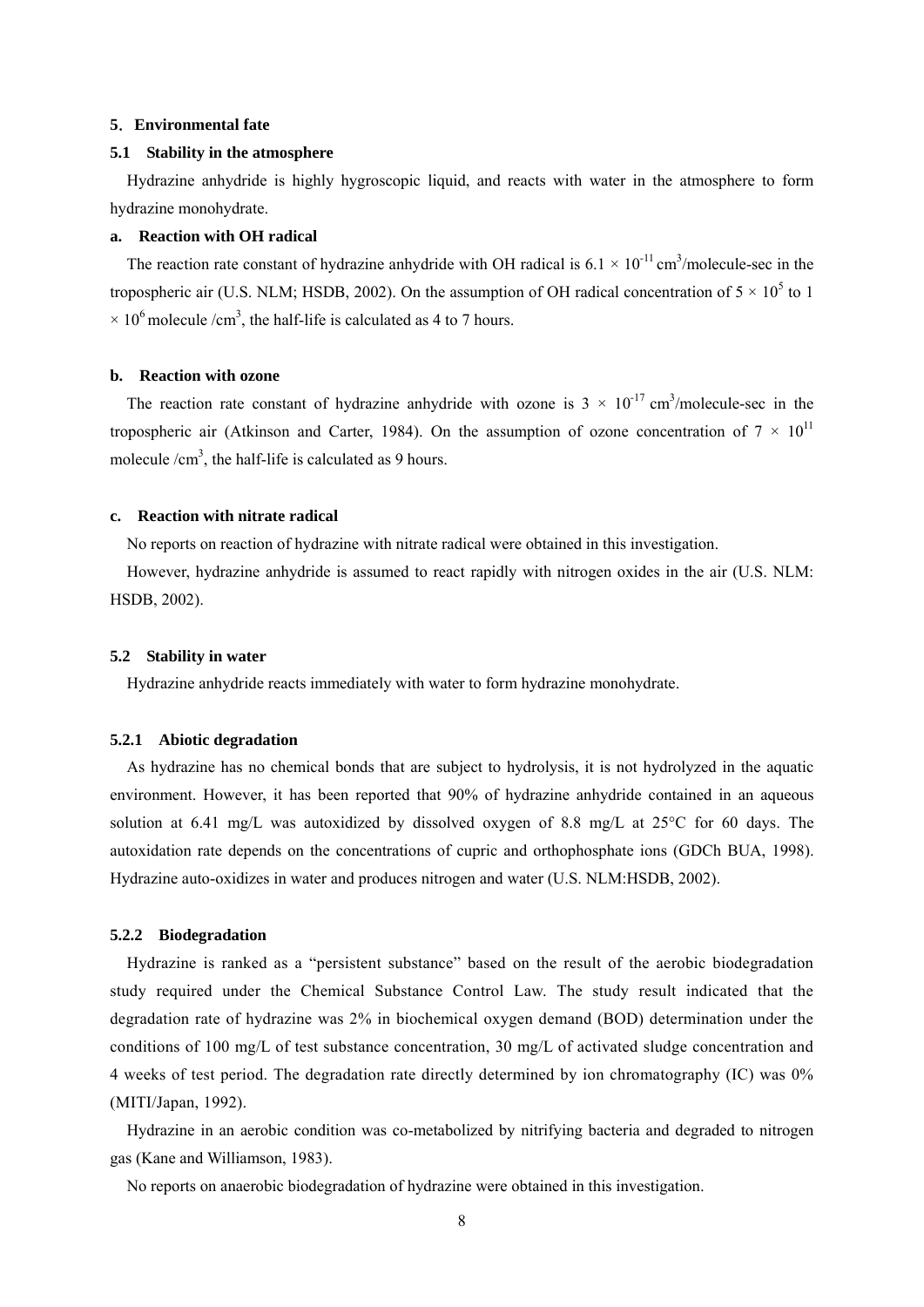#### **5.2.3 Removal in sewage treatment**

Hydrazine was added into continuous sewage treatment system and then, hydrazine was completely degraded at concentrations of 1 mg/L and lower and was not detected in the treated water. However, at concentrations of 10 mg/L and above, hydrazine was not degraded in a chemical oxygen demand (COD) determination for several days. Furthermore, it has been reported that hydrazine inhibited nitrification by nitrifying bacteria at concentrations of 20 mg/L and above (Farmwald and MacNaughton, 1981).

#### **5.3 Behavior in the aquatic environment**

Hydrazine anhydride is hydrated in water to form hydrazine hydrate immediately. Considering soil adsorption coefficient (Koc) of 14 (anhydride, see Chapter 3), it is assumed that hydrazine is hardly adsorbed to suspended solids in water and sludge. Hydrazine is miscible with water and its vapor pressure is 1 kPa (monohydrate at 20°C) and Henry's constant is low  $(6.15 \times 10^{-2} \text{ Pa} \cdot \text{m}^3/\text{mol}$  for anhydride at 25°C) (see Chapter 3).

Based on the information summarized here and in Section 5.2, it is not assumed that hydrazine released into the aquatic environment is eliminated by volatilization from the surface of water. Hydrazine is not hydrolyzed but easily oxidized by dissolved oxygen in the aquatic environment and degraded. Hydrazine at low concentrations can be eliminated by biodegradation, but this is slower than degradation by auto-oxidation.

#### **5.4 Bioaccumulation**

There is no bioaccumulation study of hydrazine required under the Chemical Substance Control Law. However, from the log Kow (octanol-water partition coefficient) of -0.16 for hydrazine anhydride (see Chapter 3), hydrazine is ranked as "no or low bioaccumulative substance" (MITI/Japan, 1992).

It has been reported that a bioconcentration factor (BCF) of hydrazine in guppy was 316 (Slonim and Gisclard, 1976).

#### **6**.**Effects on organisms in the environment**

#### **6.1 Effects on aquatic organisms**

#### **6.1.1 Microorganisms**

The toxicity studies of hydrazine for microorganisms are summerized in Table 6-1.

The toxicity of hydrazine to bacteria and protozoa has been reported and the lowest values in bacteria and protozoa were  $0.01$  mg/L as the 20-min  $EC_{50}$  for luminescence inhibition in marine luminescent bacteria *Photobacterium phosphoreum* (Yates, 1985) and 0.0017 mg/L as the 48-hr hazardous threshold (EC5) for growth inhibition in flagellate (*Chilomonas paramaecium*) (Bringmann et al., 1980).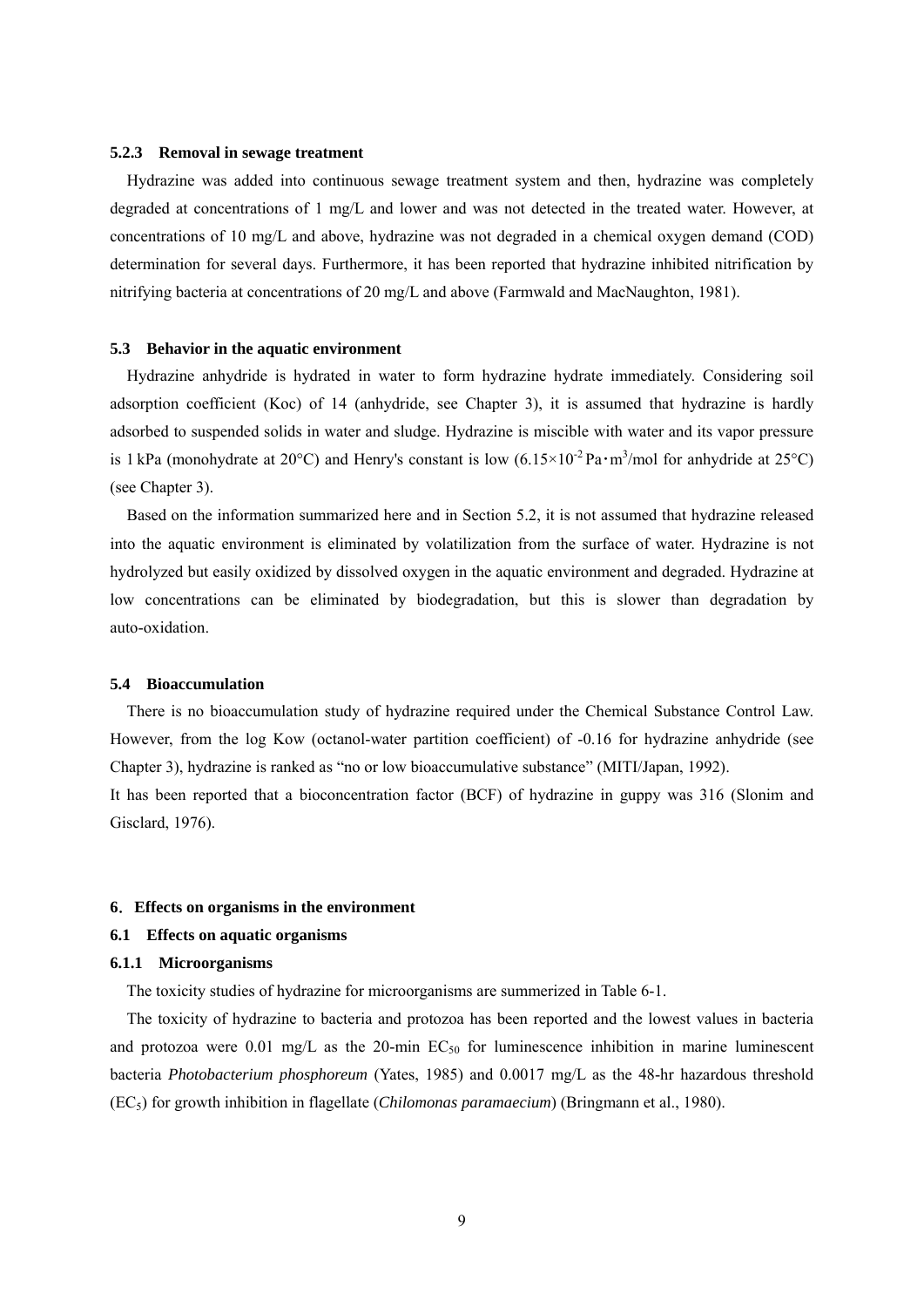| Species                   | Tem-<br>perature<br>$(^{\circ}C)$ | Endpoint                |               | Concentration<br>(mg/L) | Reference          |
|---------------------------|-----------------------------------|-------------------------|---------------|-------------------------|--------------------|
| Bacteria                  | 20                                | 16-hr toxic             | Growth        | 0.019                   | Bringmann & Kuhn,  |
| Pseudomonas putida        |                                   | threshold $(EC_3)^{1}$  | inhibition    | (n)                     | 1976, 1977a        |
| (Pseudomonas<br>bacteria) |                                   |                         |               | hydrazine hydrate       |                    |
| Mycrocystis               | 27                                | 8-day toxic             | Growth        | 0.00008                 | Bringmann & Kuhn,  |
| aeruginosa                |                                   | threshold $(EC_3)^{1}$  | inhibition    | hydrazine               | 1976, 1978         |
| (blue green alga)         |                                   |                         |               |                         |                    |
| Photobacterium            | 15                                | 20-min $EC_{50}$        | luminescence  | 0.01                    | Yates, 1985        |
| phosphoreum K57           |                                   |                         | inhibition    | (n)                     |                    |
| (marine photobacteria)    |                                   |                         |               | hydrazine               |                    |
| Activated sludge          | ND                                | Toxic threshold         | Inhibition of | $\leq$ 3                | Farmwald &         |
|                           |                                   |                         | ammonia       | hydrazine               | MacNaughton, 1981  |
|                           |                                   |                         | nitrification |                         |                    |
| Nitrobacter sp.           | ND                                | 10 days<                | Inhibition of | 14.6                    | Kane & Williamson, |
| (nitrite-oxidizing        |                                   | Toxic threshold         | substrate     | hydrazine               | 1983               |
| bacteria)                 |                                   |                         | consumption   |                         |                    |
| Nitrosomonas sp.          | ND                                |                         |               | 94.8                    |                    |
| (ammonia-oxidizing        |                                   |                         |               | hydrazine               |                    |
| bacteria)                 |                                   |                         |               |                         |                    |
| Protozoa                  | 25                                | 72-hr toxic             | Growth        | 0.93                    | Bringmann, 1978    |
| Entosiphon sulcatum       |                                   | threshold $(EC_5)^{2)}$ | inhibition    | (n)                     |                    |
| (flagellate protozoans)   |                                   |                         |               | hydrazine hydrate       |                    |
| Chilomonas                | 20                                | 48-hr toxic             | Growth        | 0.0017                  | Bringmann et al.,  |
| paramaecium               |                                   | threshold $(EC_5)$      | inhibition    | (n)                     | 1980               |
| (flagellate protozoans)   |                                   |                         |               | hydrazine hydrate       |                    |
| Uronema parduczi          | 25                                | 22-hr toxic             | Growth        | 0.24                    | Bringmann & Kuhn,  |
| (ciliate protozoans)      |                                   | threshold $(EC_5)$      | inhibition    | (n)                     | 1980               |
|                           |                                   |                         |               | hydrazine hydrate       |                    |

**Table 6-1 Toxicity of hydrazine for microorganisms** 

ND: No data available; (n): Nominal concentration

1) Concentration giving 3% effect compared to the control (EC3); 2) Concentration giving 5% effect compared to the control  $(EC_5)$ 

# **6.1.2 Algae**

The toxicity studies of hydrazine for algae are summerized in Table 6-2.

In growth inhibition studies of hydrazine in green alga (freshwater), the 72-hr  $EC_{50}$  was 0.0061 mg/L and the NOEC was 0.001 mg/L in *Selenastrum capricornutum* (Harrah, 1978) and the 48-hr EC<sub>50</sub> was 10 mg/L in *Chlorella* (Heck et al., 1963). In other growth inhibition studies, the 8-day toxicity threshold  $(EC_3)$ values were 0.005 mg/L in green alga *Scenedesmus*, (Bringmann and Kuhn, 1977a, 1978) and 0.00008 mg/L in blue green alga (Bringmann and Kuhn, 1976; 1978). However, endpoints of the studies were different from those of standard test guidelines including the OECD guideline, and the results could not be evaluated.

In marine algae, the 8-day EC<sub>50</sub> was 0.0008 mg/L and the NOEC was 0.0005 mg/L in *Dunaliella tertiolecta* (Harrah, 1978).

In a non standard guideline study, growth inhibition as the 10-day  $EC_{50}$  and NOEC of three species of freshwater green alga *Selenastrum capricornutum*, marine green algae *Chlorella* and *Dunaliella tertiolecta*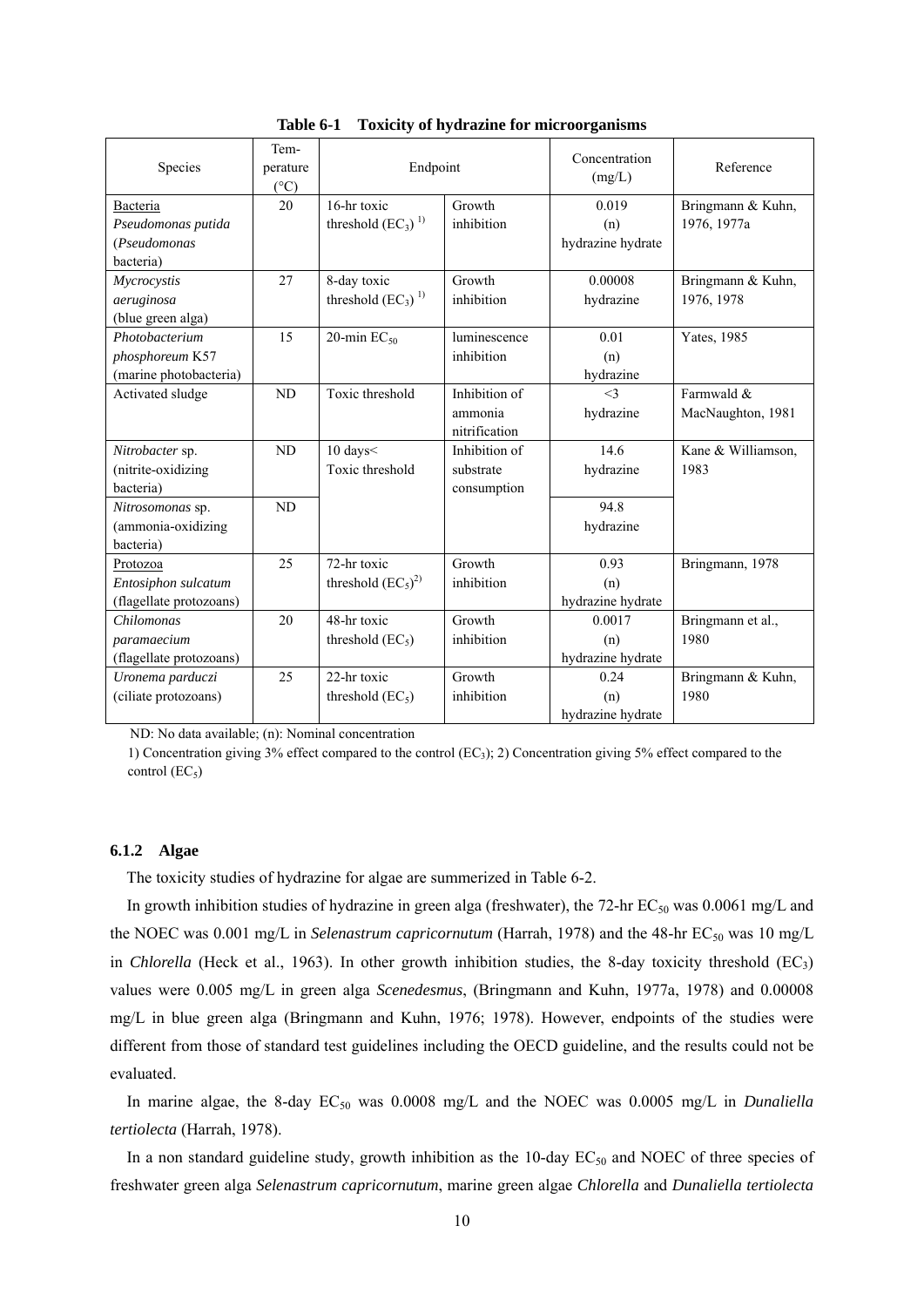were estimated in respective growing conditions (freshwater or marine) with oligotrophic and eutrophic cultures (*Selenastrum* under eutrophic condition: 8 days). The 10-day EC<sub>50</sub> ranged from 0.0012 (*Dunaliella* under oligotrophic condition) to 0.0756 (*Selenastrum* under oligotrophic condition). The 10-day NOEC values of *Selenastrum, Chlorella* and *Dunaliella* were 0.0020, 0.0080 to 0.0202 and 0.0003 to 0.0008 mg/L, respectively. Hydrazine had the strongest hazardous effect on *Dunaliella*, followed by *Chlorella* and *Selenastrum* in order. No remarkable differences in the 10-day EC<sub>50</sub> were observed between culture components, but the 10-day NOEC varied among culture components and the lowest values were found under oligotrophic conditions in all species (Scherfig et al., 1978 ; Dixon et al., 1979).

| Species                                                                      | Method/<br>Condition              | Temperature<br>$(^{\circ}C)$ |                                                | Endpoint             |                                        | Reference                                       |
|------------------------------------------------------------------------------|-----------------------------------|------------------------------|------------------------------------------------|----------------------|----------------------------------------|-------------------------------------------------|
| <b>Freshwater species</b>                                                    |                                   |                              |                                                |                      |                                        |                                                 |
| Selenastrum<br>$capricorn$ <sup>1)</sup><br>(green alga,<br>Scenedesmus sp.) | Static                            | ND                           | 72-hr $EC_{50}$<br>72-hr NOEC                  | Growth<br>inhibition | 0.0061<br>0.001<br>(a, n)<br>hydrazine | Harrah, 1978                                    |
|                                                                              | Oligotrophic<br>culture<br>Closed | $23 \pm 3$                   | 10-day $EC_{50}$<br>$10$ -day<br><b>NOEC</b>   | Growth<br>inhibition | 0.0756<br>0.0020<br>hydrazine          | Scherfig et al.,<br>1978:<br>Dixon et al., 1979 |
|                                                                              | Eutrophic<br>culture<br>Closed    |                              | 8-day $EC_{50}$<br>8-day NOEC                  |                      | 0.0353<br>0.0192<br>hydrazine          |                                                 |
| Scenedesmus<br>quadricauda<br>(green alga,<br>Scenedesmus sp.)               | Static<br>pH7.0                   | 27                           | 8-day toxic<br>threshold<br>$(EC_3)^2$         | Growth<br>inhibition | 0.005<br>(n)<br>hydrazine              | Bringmann &<br>Kuhn, 1977a,<br>1978             |
| Chlorella<br>pyrenoidosa<br>(green alga, Chlorella<br>sp.)                   | Static<br>pH6.8-7.5               | 23                           | 48-hr $EC_{50}$<br>48-hr $EC_{100}$            | Growth<br>inhibition | 10<br>100<br>(n)<br>hydrazine          | Heck et al., 1963                               |
| Mycrocystis<br>aeruginosa<br>(blue green alga)                               | Static                            | 27                           | 8-day toxic<br>threshold<br>(EC <sub>3</sub> ) | Growth<br>inhibition | 0.00008<br>hydrazine                   | Bringmann &<br>Kuhn, 1976, 1978                 |
| <b>Marine species</b>                                                        |                                   |                              |                                                |                      |                                        |                                                 |
| Chlorella<br>stigmatophora<br>(green alga, Chlorella<br>sp.)                 | Oligotrophic<br>culture<br>Closed | $23 \pm 3$                   | 10-day $EC_{50}$<br>$10$ -day<br>NOEC          | Growth<br>inhibition | 0.0192<br>0.0080<br>hydrazine          | Scherfig et al.,<br>1978:<br>Dixon et al., 1979 |
|                                                                              | Eutrophic<br>culture<br>Closed    |                              |                                                |                      | 0.0343<br>0.0202<br>hydrazine          |                                                 |
| Dunaliella tertiolecta<br>(green alga,<br>Dunaliella sp.)                    | Oligotrophic<br>culture<br>Closed |                              |                                                |                      | 0.0012<br>0.0003<br>hydrazine          |                                                 |
|                                                                              | Eutrophic<br>culture<br>Closed    |                              |                                                |                      | 0.0017<br>0.0008<br>hydrazine          |                                                 |

**Table 6-2 Toxicity of hydrazine for algae**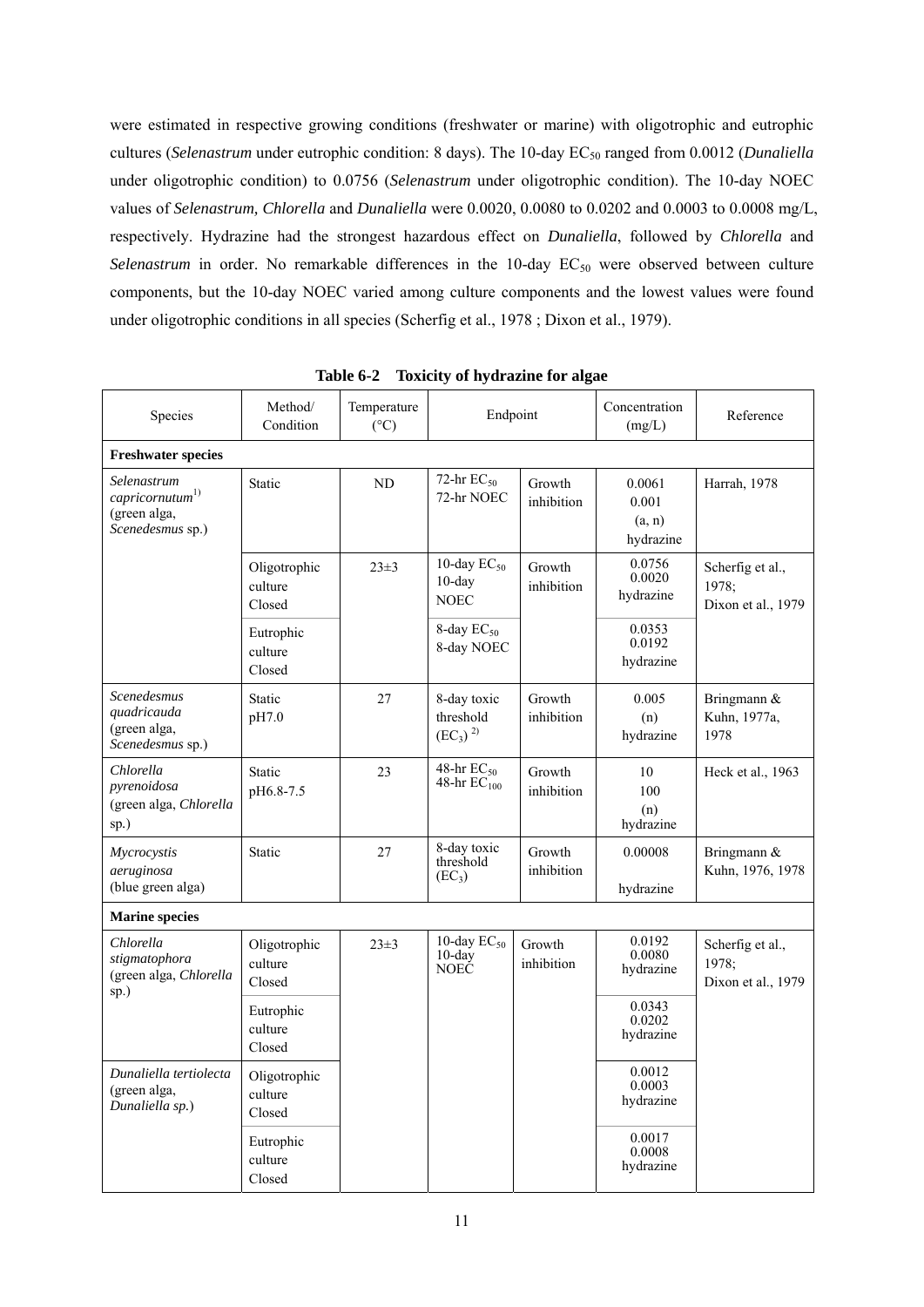| <b>Species</b> | Method/<br>Condition | Temperature<br>$(^{\circ}C)$ | Endpoint                                |                      | Concentration<br>(mg/L)                 | Reference    |
|----------------|----------------------|------------------------------|-----------------------------------------|----------------------|-----------------------------------------|--------------|
|                | <b>Static</b>        | ND                           | 8-day $EC_{50}$<br>8-day<br><b>NOEC</b> | Growth<br>inhibition | 0.0008<br>0.0005<br>(a, n)<br>hydrazine | Harrah, 1978 |

ND: No data available; (a, n): Test substance was determined but nominal concentration is described. (n): Nominal concentration, Closed system: a test container and water bath is closed with a cover such as a lid, and a headspace is kept. 1) Current scientific name: *Pseudokirchneriella subcapitata,* 2) Concentration giving 3% effect compared to the control  $(EC<sub>3</sub>)$ 

### **6.1.3 Invertebrates**

The toxicity studies of hydrazine for invertebrates are summerized in Table 6-3.

The toxicity of hydrazine to crustacea (*Daphnia magna, Daphnia pulex*, amphipod, etc.) has been reported.

The 24-hr LC<sub>50</sub> of hydrazine in *Daphnia magna* was 0.81 mg/L (Bringmann and Kuhn, 1977b) and the 24-hr  $EC_{50}$  (immobilization) was 2.3 mg/L (Bringmann and Kuhn, 1982).

In *Daphnia pulex*, the 24-hr LC<sub>50</sub> was 1.16 mg/L (Heck et al., 1963), and the 24- and 48-hr EC<sub>50</sub> (immobilization) values were 0.76 mg/L and 0.175 mg/L, respectively (Velte, 1984).

The 48-hr LC<sub>50</sub> of hydrazine in one of scud (*Hyalella azteca*) was 0.04 mg/L (Fisher et al., 1980a) and this is the lowest value of toxicity to crustacea.

No reports on long-term toxicity of hydrazine to crustacea or toxicity to marine crustacea were obtained in this investigation.

| Species                     | Growth<br><b>Stage</b> | Method/<br>Condition | Tem-<br>perature<br>$(^{\circ}C)$ | Hardness<br>(mg<br>$CaCO3/L$ ) | pH      | Endpoint        | Concent-<br>ration<br>(mg/L) | Reference        |
|-----------------------------|------------------------|----------------------|-----------------------------------|--------------------------------|---------|-----------------|------------------------------|------------------|
| <b>Freshwater species</b>   |                        |                      |                                   |                                |         |                 |                              |                  |
| Daphnia                     | $<$ 24 hours           | Static,              | $20 - 22$                         | 286                            | $7.6 -$ | 24-hr $LC_{50}$ | 0.81                         | <b>Bringmann</b> |
| magna                       |                        | closed               |                                   |                                | 7.7     |                 | (n)                          | & Kuhn,          |
| (crustacean,<br>water flea) |                        |                      |                                   |                                |         |                 | hydrazine                    | 1977b            |
|                             |                        |                      |                                   |                                |         |                 | hydrate:                     |                  |
|                             |                        |                      |                                   |                                |         |                 | purity: 80%                  |                  |
|                             |                        | Static,              | 20                                | ND                             | 8       | 24-hr $EC_{50}$ | 2.3                          | Bringmann        |
|                             |                        | closed               |                                   |                                |         | Immobilization  | (n)                          | & Kuhn,          |
|                             |                        |                      |                                   |                                |         |                 | hydrazine                    | 1982             |
|                             |                        |                      |                                   |                                |         |                 | hydrate:                     |                  |
|                             |                        |                      |                                   |                                |         |                 | purity: 80%                  |                  |
| Daphnia                     | ND                     | <b>Static</b>        | ND                                | ND                             | 8.2     | 24-hr $LC_{50}$ | 1.16                         | Heck et al.,     |
| pulex                       |                        |                      |                                   |                                |         |                 | (n)                          | 1963             |
| (crustacean,                |                        |                      |                                   |                                |         |                 | hydrazine                    |                  |
| water flea)                 | 24 hours               | U.S. EPA,            | 20                                | 35                             | $7.1 -$ | 24-hr $EC_{50}$ | 0.76                         | Velte, 1984      |
|                             |                        | Semi                 |                                   |                                | 7.2     | 48-hr $EC_{50}$ | 0.175                        |                  |
|                             |                        | -static,             |                                   |                                |         | Immobilization  | (m)                          |                  |
|                             |                        | closed               |                                   |                                |         |                 | hydrazine                    |                  |
|                             |                        |                      |                                   |                                |         |                 | hydrate:                     |                  |

**Table 6-3 Toxicity of hydrazine for invertebrates**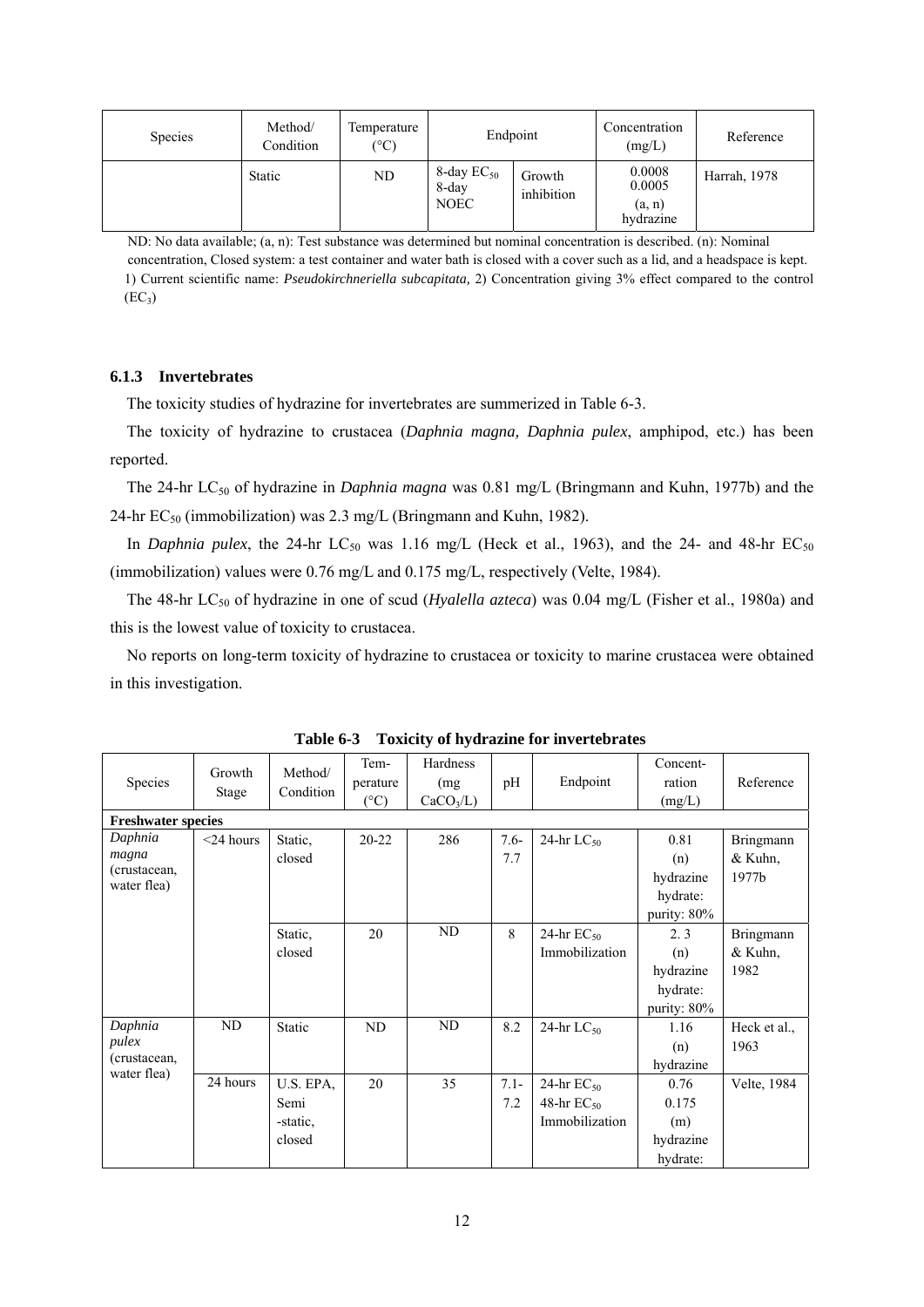| Species                   | Growth<br>Stage | Method/<br>Condition | Tem-<br>perature<br>(°C) | Hardness<br>(mg)<br>$CaCO3/L$ ) | pH      | Endpoint        | Concent-<br>ration<br>(mg/L) | Reference      |
|---------------------------|-----------------|----------------------|--------------------------|---------------------------------|---------|-----------------|------------------------------|----------------|
| Hyalella                  | ND              | APHA <sup>1</sup>    | 22.5                     | 132                             | $7.3 -$ | 48-hr $LC_{50}$ | 0.04                         | Fisher et al., |
| azteca                    |                 | Static               |                          |                                 | 8.7     |                 | (m)                          | 1980a          |
| (crustacean,<br>amphipod) |                 |                      |                          |                                 |         |                 | hydrazine                    |                |
|                           |                 |                      |                          |                                 |         |                 | purity: $95\%$               |                |
| Asellus sp.               | ND              | APHA <sup>1</sup>    | $23 - 24$                | 96                              | $6.5 -$ | 72-hr $LC_{50}$ | 1.3                          |                |
| (crustacean,              |                 | Static               |                          |                                 | 7.8     |                 | (m)                          |                |
| aquatic<br>sowbug)        |                 |                      |                          |                                 |         |                 | hydrazine                    |                |
|                           |                 |                      |                          |                                 |         |                 | purity: $95\%$               |                |

ND: No data available; (n): Nominal concentration, (m): Measured concentration

Closed system: a test container and water bath is closed with a cover such as a lid, and a headspace is kept.

1) Test guideline by the American Public Health Association

### **6.1.4 Fish**

The toxicity studies of hydrazine for fish are summerized in Table 6-4, and the effects of hydrazine on the developmental stages are shown in Table 6-5.

The acute toxicity of hydrazine to freshwater fish has been studied in fathead minnow, bluegill, goldfish, guppy, zebra fish, channel catfish, etc. The 96-hr  $LC_{50}$  values of hydrazine ranged from 0.61 to 7.7 mg/L and the lowest value was 0.61 mg/L in guppy.

The differences in toxicity of hydrazine were studied under various test conditions. Hunt et al. (1981) compared the 96-hr  $LC_{50}$  in bluegill between flow-through and static conditions. No significant difference in toxicity was observed at 21 $^{\circ}$ C, but at 10 $^{\circ}$ C, the 96-hr LC<sub>50</sub> values were 1.6 mg/L in the flow-through condition and 7.7 mg/L in the static condition, showing that the toxicity to bluegill in the former condition is stronger than that in the latter one.

The toxicity to zebrafish in different developmental stages was examined. The 24-hr  $LC_{50}$  values were 1.17 mg/L in 5 day-old fry but 3.18 mg/L in 3 month-old adult fish. The sensitivity of fry to hydrazine was three times as high as that of adult fish (Proteau et al., 1979). Guppy was exposed to hydrazine in hard (400 to 500 mg CaCO<sub>3</sub>/L) and soft (20 to 25 mg CaCO<sub>3</sub>/L) water. The 96-hr LC<sub>50</sub> values were 0.61 mg/L in soft water and 3.85 mg/L in hard water. The toxicity was stronger in the soft water than in the hard water (Slonim, 1977).

The acute toxicity of hydrazine to marine fish was  $3.4 \text{ mg/L}$  as the 96-hr LC<sub>50</sub> in three-spined stickleback (Harrah, 1978). No reports on long-term toxicity of hydrazine to fish were obtained.

In a 24-hr and 48-hr exposure study to hydrazine in mid-cleavage eggs of fathead minnow, ventricular enlargement and scoliosis were observed in 24-hr exposed embryos at a concentration of 0.01 mg/L and above, and slightly to moderately abnormal heart beat, decreased hemoglobin level and body movement were found in embryos at 0.1 mg/L. Hydrazine at 1.0 mg/L and above enhanced these responses and symptoms and anomaly, furthermore, suppressed the expression of body color and arrested development. Most of embryos exposed to hydrazine at 1.0 mg/L for 48 hours did not survive. Surviving embryos showed lack of pigmentation, poor development, tubular heart, lack of hemoglobin and abdominal distension (Henderson et al., 1981).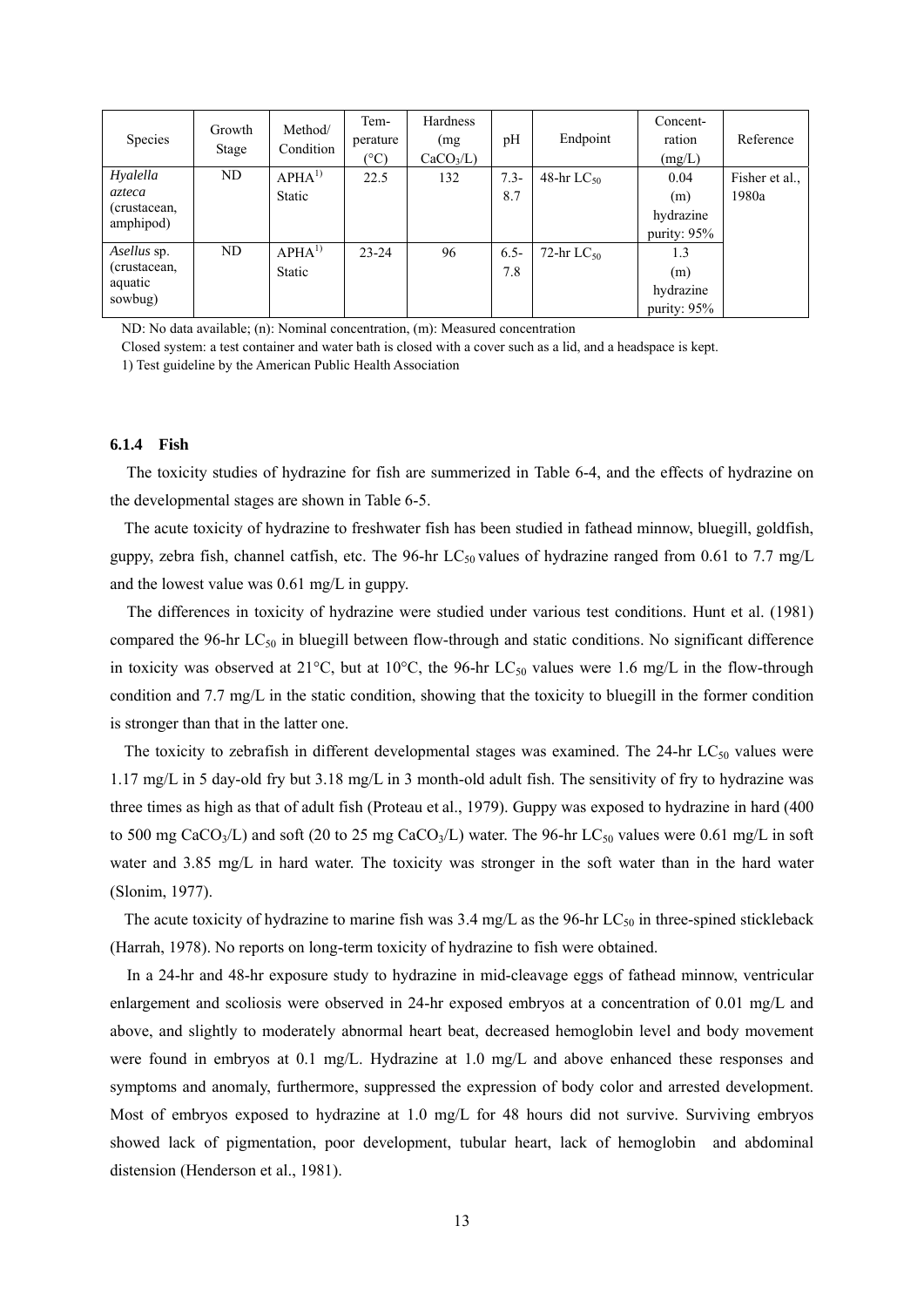Henderson et al. (1983) conducted a 48-hr exposure study to hydrazine in rainbow trout embryos. The embryos showed dose-dependent symptoms of jaw-fitting failure, palatal anomaly and lack of body movement up to 5 mg/L, but no effects on mortality, heart rate, hatching rate and hatching period were found. After exposure at 1 and 5 mg/L, poor muscular and bone development of larvae was observed but no effects on mortality and heart rate were found (Table 6-5).

|                                           | Growth       | Method/            | Tem-          | Hardness              |         |                        | Concent-  |                |
|-------------------------------------------|--------------|--------------------|---------------|-----------------------|---------|------------------------|-----------|----------------|
| Species                                   |              | Condition          | perature      | (mg                   | pH      | Endpoint               | ration    | Reference      |
|                                           | <b>Stage</b> |                    | $(^{\circ}C)$ | CaCO <sub>3</sub> /L) |         |                        | (mg/L)    |                |
| <b>Acute toxicity: freshwater species</b> |              |                    |               |                       |         |                        |           |                |
| Danio rerio                               | 5 days       | AFNOR <sup>1</sup> | $26 \pm 0.5$  | 110                   | 7.8     | 24-hr $LC_{50}$        | 1.17      | Proteau et     |
| (zebra fish)                              |              | 90303              |               |                       |         |                        | (n)       | al., 1979      |
|                                           |              | Static             |               |                       |         |                        | hydrazine |                |
|                                           |              |                    |               |                       |         |                        | hydrate   |                |
|                                           | 3 months     |                    | $20 \pm 1$    | 110                   | $7.6 -$ | 24-hr $LC_{50}$        | 3.18      |                |
|                                           |              |                    |               |                       | 8.2     |                        | (n)       |                |
|                                           |              |                    |               |                       |         |                        | hydrazine |                |
|                                           |              |                    |               |                       |         |                        | hydrate   |                |
| $P$ <i>imephales</i>                      | adult        | U.S. EPA           | $20\,$        | 31.2                  | $7.0\,$ | 24-hr $LC_{50}$        | 7.63      | Velte, 1984    |
| promelas                                  |              | $600/3-$           |               |                       |         | 48-hr $LC_{50}$        | 6.19      |                |
| (fathead                                  |              | 75-009             |               |                       |         | 96-hr $LC_{50}$        | 5.98      |                |
| minnow)                                   |              | Flow-through       |               |                       |         |                        | (m)       |                |
|                                           |              |                    |               |                       |         |                        | hydrazine |                |
|                                           |              |                    |               |                       |         |                        | hydrate   |                |
| Lepomis                                   | 51-74 mm     | Static             | $20 - 24$     | 240-292               | $7.2 -$ | 96-hr LC <sub>50</sub> | 1.08      | Fisher et al., |
| macrochirus                               | 2.3 g        |                    |               |                       | 8.4     |                        | (m)       | 1978           |
| (bluegill)                                |              |                    |               |                       |         |                        | hydrazine |                |
|                                           | $\rm ND$     | Flow-through       | 23-24         | 164                   | $7.8 -$ | 96-hr $LC_{50}$        | 0.43      | Fisher et al., |
|                                           |              |                    |               |                       | 7.9     |                        | (m)       | 1980b          |
|                                           |              |                    |               |                       |         |                        | hydrazine |                |
|                                           |              | Static             |               | 239                   | $7.1 -$ |                        | 0.1       |                |
|                                           |              |                    |               |                       | 7.9     |                        | (m)       |                |
|                                           |              |                    |               |                       |         |                        | hydrazine |                |
|                                           | ND           | Flow-through       | $10\,$        | $160 -$               | $6.7 -$ | 96-hr LC <sub>50</sub> | 1.6       | Hunt et al.,   |
|                                           |              |                    |               | 190                   | 8.0     |                        | (m)       | 1981           |
|                                           |              |                    |               |                       |         |                        | hydrazine |                |
|                                           |              |                    | 15.5          |                       |         |                        | $1.0\,$   |                |
|                                           |              |                    |               |                       |         |                        | (m)       |                |
|                                           |              |                    |               |                       |         |                        | hydrazine |                |
|                                           |              |                    | 21            |                       |         |                        | 1.2       |                |
|                                           |              |                    |               |                       |         |                        | (m)       |                |
|                                           |              |                    |               |                       |         |                        | hydrazine |                |
|                                           |              | Static             | $10\,$        |                       |         |                        | $7.7\,$   |                |
|                                           |              |                    |               |                       |         |                        | (m)       |                |
|                                           |              |                    |               |                       |         |                        | hydrazine |                |
|                                           |              |                    | 15.5          |                       |         |                        | 3.8       |                |
|                                           |              |                    |               |                       |         |                        | (m)       |                |
|                                           |              |                    |               |                       |         |                        | hydrazine |                |
|                                           |              |                    | $21\,$        |                       |         |                        | $1.7$     |                |
|                                           |              |                    |               |                       |         |                        | (m)       |                |
|                                           |              |                    |               |                       |         |                        | hydrazine |                |

**Table 6-4 Toxicity of hydrazine for fish**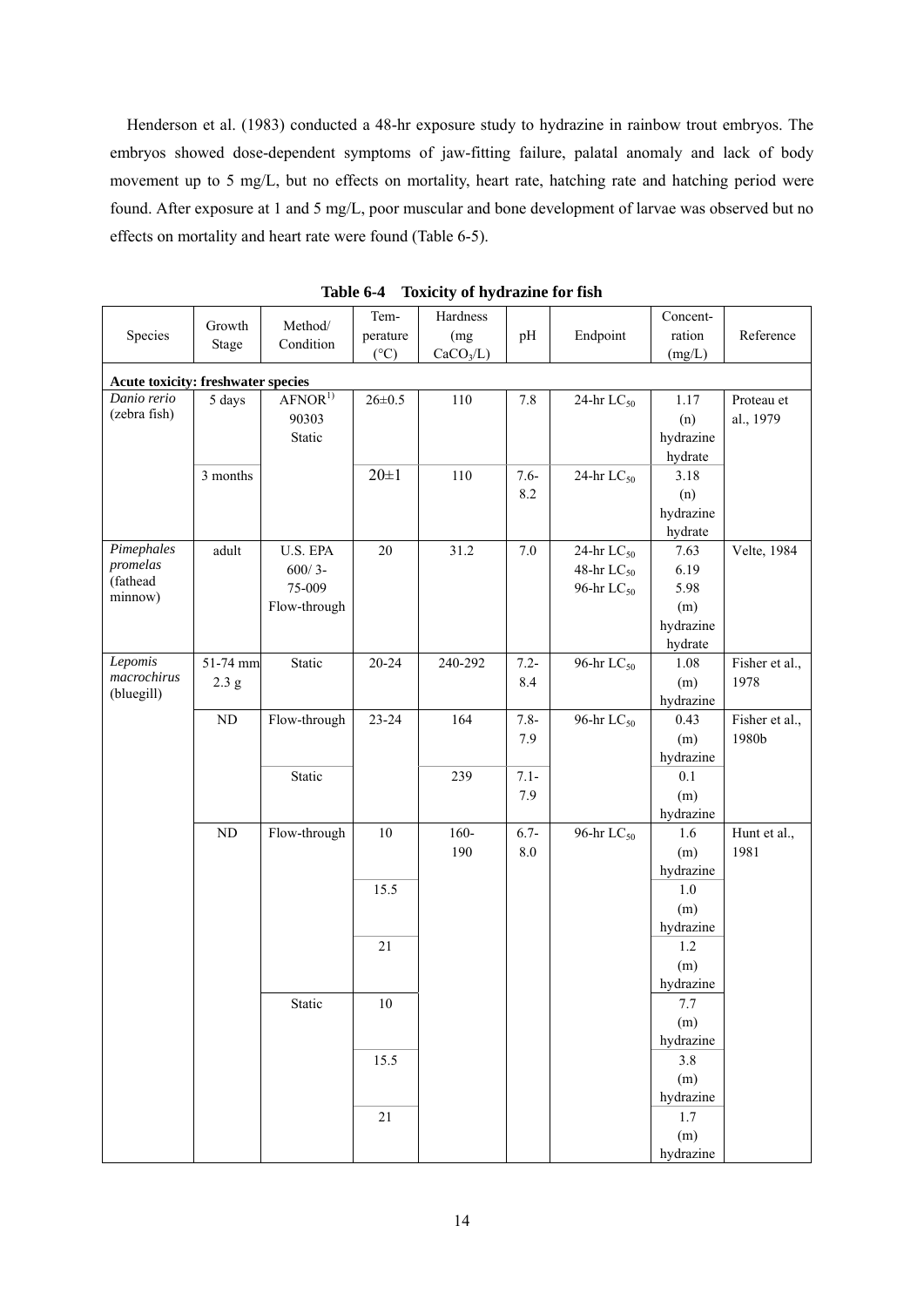|                                |                   |                      | Tem-            | Hardness              |         |                        | Concent-  |                |
|--------------------------------|-------------------|----------------------|-----------------|-----------------------|---------|------------------------|-----------|----------------|
| Species                        | Growth            | Method/<br>Condition | perature        | (mg                   | pH      | Endpoint               | ration    | Reference      |
|                                | Stage             |                      | $({}^{\circ}C)$ | CaCO <sub>3</sub> /L) |         |                        | (mg/L)    |                |
| Poecilia                       | 4 months          | Static               | $22 - 24$       | 400-500               | $7.8 -$ | 96-hr LC <sub>50</sub> | 3.85      | Slonim,        |
| reticulates                    | 24-36 mm          |                      |                 |                       | 8.2     |                        | (m)       | 1977           |
| (guppy)                        | $0.1 - 0.25$ g    |                      |                 |                       |         |                        | hydrazine |                |
|                                |                   |                      |                 | $20 - 25$             | $6.3 -$ | 96-hr LC <sub>50</sub> | 0.61      |                |
|                                |                   |                      |                 |                       | 6.9     |                        | (m)       |                |
|                                |                   |                      |                 |                       |         |                        | hydrazine |                |
| Carassius                      | ND                | Static               | $\rm ND$        | ND                    | $8.2 -$ | 24-hr $LC_{50}$        | 4.2       | Heck et al.,   |
| auratus<br>(goldfish)          |                   | aeration             |                 |                       | 8.5     | 48-hr $LC_{50}$        | 2.8       | 1963           |
|                                |                   |                      |                 |                       |         |                        | (n)       |                |
|                                |                   |                      |                 |                       |         |                        | hydrazine |                |
|                                | 8 g               | AFNOR <sup>1</sup>   | $19\pm1$        | 245                   | $8.1 -$ | 24-hr $LC_{50}$        | 1.48      | Proteau        |
|                                |                   | 90303                |                 |                       | 8.5     |                        | (m)       | et al., 1979   |
|                                |                   | Static               |                 |                       |         |                        | hydrazine |                |
|                                |                   |                      |                 |                       |         |                        | hydrate   |                |
| Leuciscus                      | 1.52              | DIN <sup>2</sup>     | $20 \pm 1$      | $268 + 54$            | $7 - 8$ | 48-hr $LC_{50}$        | 0.75      | Juhnke &       |
| idus<br>(cyprinidae,           | $\pm 0.3$ g       | 38412-15             |                 |                       |         |                        | (n)       | Ludemann,      |
| Leuciscus sp)                  |                   | Static               |                 |                       |         |                        | hydrazine | 1978           |
|                                |                   |                      |                 |                       |         |                        |           |                |
| Rutilus<br>rutilus             | 8g                | ANOR <sup>1</sup>    | $19\pm1$        | 245                   | $8.1 -$ | 24-hr $LC_{50}$        | 0.85      | Proteau et     |
| (cyprinidae,                   |                   | 90303                |                 |                       | 8.5     |                        | (n)       | al., 1979      |
| roach)                         |                   | Static               |                 |                       |         |                        | hydrazine |                |
|                                |                   |                      |                 |                       |         |                        | hydrate   |                |
| Lepomis<br>cyanellus           | $\rm ND$          | Static               | ND              | ${\rm ND}$            | $8.2 -$ | 48-hr $LC_{50}$        | 5.1       | Heck et al.,   |
| (centrarchidae,                |                   |                      |                 |                       | 8.5     |                        | (n)       | 1963           |
| green sunfish)                 |                   |                      |                 |                       |         |                        | hydrazine |                |
| Micropterus                    | ND                | Static               | ND              | ND                    | $8.2 -$ | 48-hr $LC_{50}$        | 3.6       |                |
| salmoides                      |                   |                      |                 |                       | 8.5     |                        | (n)       |                |
| (large mouth                   |                   |                      |                 |                       |         |                        | hydrazine |                |
| bass)<br><b>Ictalurus</b>      | ND                | Static               | ND              | $\rm ND$              | $8.2 -$ | 48-hr $LC_{50}$        | 1.6       |                |
| punctatus                      |                   |                      |                 |                       | 8.5     |                        | (n)       |                |
| (channel                       |                   |                      |                 |                       |         |                        | hydrazine |                |
| catfish)                       | 7.97 cm           | $APHA^{3)}$          | $22.0 -$        | 106-113               | $6.8 -$ | 96-hr $LC_{50}$        | 1.00      | Fisher et al., |
|                                | 4.76 g            | Static               | 22.5            |                       | 8.6     |                        | (m)       | 1980a          |
|                                |                   |                      |                 |                       |         |                        | hydrazine |                |
|                                |                   |                      |                 |                       |         |                        | purity:   |                |
|                                |                   |                      |                 |                       |         |                        | 95%       |                |
| Notomigonus                    | 5.8 cm            | $APHA^{3)}$          | $21.0 -$        | 140-173               | $6.5 -$ | 96-hr $LC_{50}$        | 1.12      |                |
| crysoleucas                    | 1.41 <sub>g</sub> | Static               | 21.5            |                       | 7.7     |                        | (m)       |                |
| (golden                        |                   |                      |                 |                       |         |                        | hydrazine |                |
| shiner)                        |                   |                      |                 |                       |         |                        | purity:   |                |
|                                |                   |                      |                 |                       |         |                        | 95%       |                |
| Acute toxicity: marine species |                   |                      |                 |                       |         |                        |           |                |
| Gasterosteus                   | $\rm ND$          | Semi-static          | $14 - 15.5$     | $\rm ND$              | $7.7 -$ | 96-hr $LC_{50}$        | 3.4       | Harrah,        |
| aculeatus                      |                   |                      |                 |                       | $8.0\,$ |                        | (a, n)    | 1978           |
| (three-spined                  |                   |                      |                 |                       |         |                        | hydrazine |                |
| stickleback)                   |                   |                      |                 |                       |         |                        |           |                |

ND: No data available; (a, n): Test substance was determined but nominal concentration is described. (n): Nominal concentration, (m): Measured concentration

1) Test guideline by the Association Française de Normalisation,

2) Test guideline by the Deutsches Institut fur Normung,

3) Test guideline by the American Public Health Association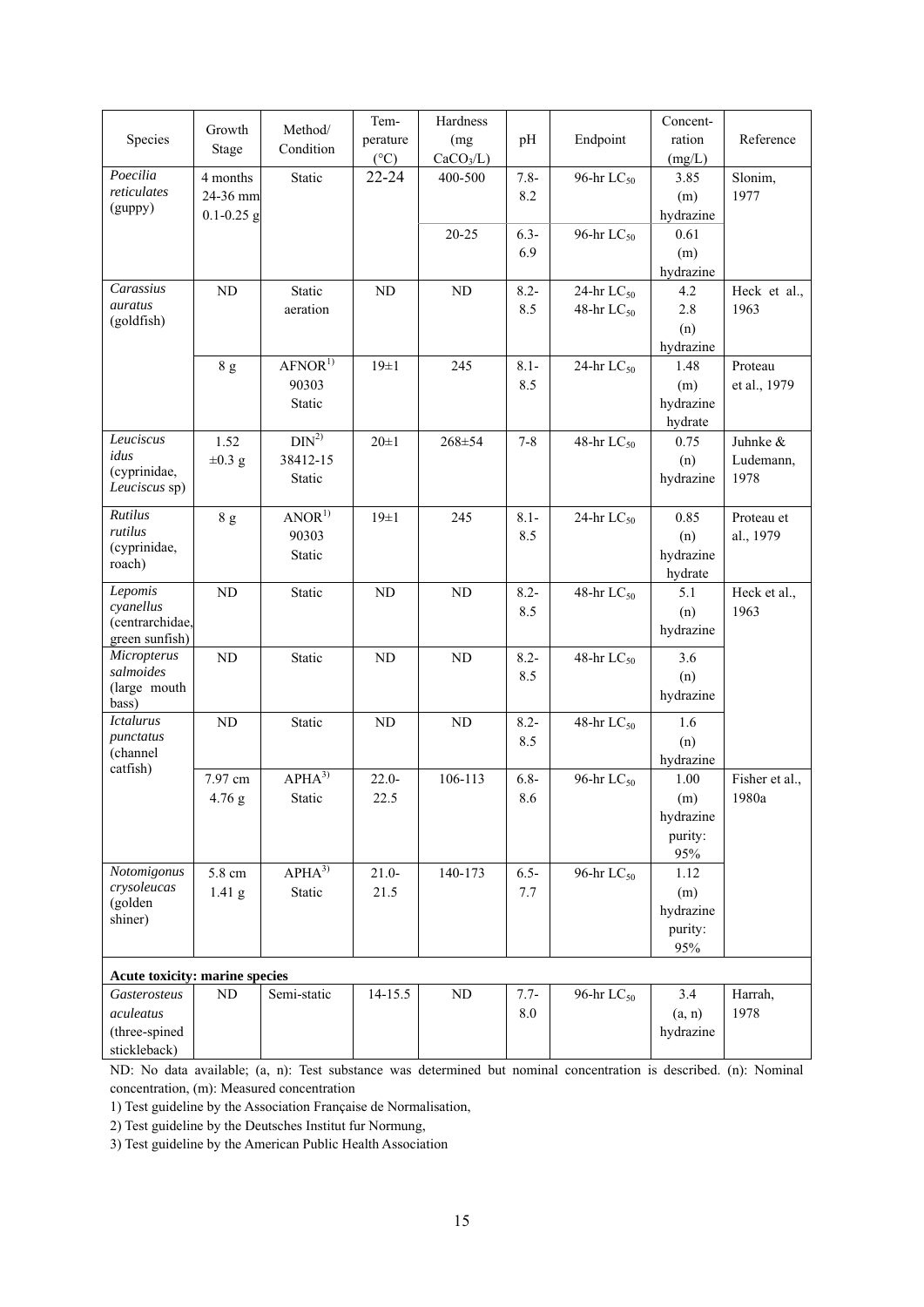| Species                                             | Growth<br>Stage/<br>number of<br>animals | Method/<br>Condition<br>/Period                                                                   | Tem-<br>perature<br>$(^{\circ}C)$ | Hardness<br>(mg<br>CaCO <sub>3</sub> /L) | pH          | Results                                                                                                                                                                                                                                                                                                                                                                                                                                                                                                                                                                                                                                                                              | Reference                 |
|-----------------------------------------------------|------------------------------------------|---------------------------------------------------------------------------------------------------|-----------------------------------|------------------------------------------|-------------|--------------------------------------------------------------------------------------------------------------------------------------------------------------------------------------------------------------------------------------------------------------------------------------------------------------------------------------------------------------------------------------------------------------------------------------------------------------------------------------------------------------------------------------------------------------------------------------------------------------------------------------------------------------------------------------|---------------------------|
| Pimephales<br>promelas<br>(fathead<br>minnow)       | Mid-cleavage<br>200 eggs/group           | hydrazine<br>0, 0.01, 0.1,<br>$1.0$ mg/L<br>24 or 48 hours<br>exposure                            | 21                                | 150                                      | $7-$<br>7.5 | 0.01 mg/L and above:<br>24-hour exposure:<br>Embryos-ventricular<br>hypertrophy, scoliosis<br>$0.1$ mg/L:<br>24-hour exposure:<br>Embryos- slightly to<br>moderately abnormal<br>heart beat, decreased<br>hemoglobin level and<br>body movement<br>(measured by motion of<br>eye pigment)<br>$1$ mg/L:<br>24-hour exposure:<br>Embryos-increased<br>symptoms and anomaly,<br>suppressed expression<br>of body color and<br>arrested development<br>48-hour exposure:<br>Larva-retarded growth and<br>following death<br>Surviving embryos- lack of<br>pigmentation, poor<br>growth, tubular heart,<br>lack of hemoglobin,<br>changes in body<br>movement and<br>abdominal distension | Henderson et<br>al., 1981 |
| <b>Oncorhynchus</b><br>mykiss<br>(rainbow<br>trout) | Embryo                                   | hydrazine<br>nominal<br>concentration:<br>$0, 1, 5$ mg/L<br>48 hours<br>exposure:<br>Flow-through | $11.5 - 12$                       | 15                                       | $7-$<br>7.5 | 1 mg/L and above:<br>Embryos-dose-dependent<br>jaw-fitting failure,<br>palatal anomaly and lack<br>of body movement,<br>(no effects on mortality,<br>heart rate, hatching rate<br>and hatching period)<br>Larva-poor muscular<br>development and bone<br>growth<br>$5$ mg/L:<br>Embryos-death                                                                                                                                                                                                                                                                                                                                                                                        | Henderson et<br>al., 1983 |

**Table 6-5 Toxicity of hydrazine for fish in the developmental stages**

# **6.1.5 Other aquatic organisms**

The toxicity studies of hydrazine for other aquatic organisms are summerized in Table 6-6, and the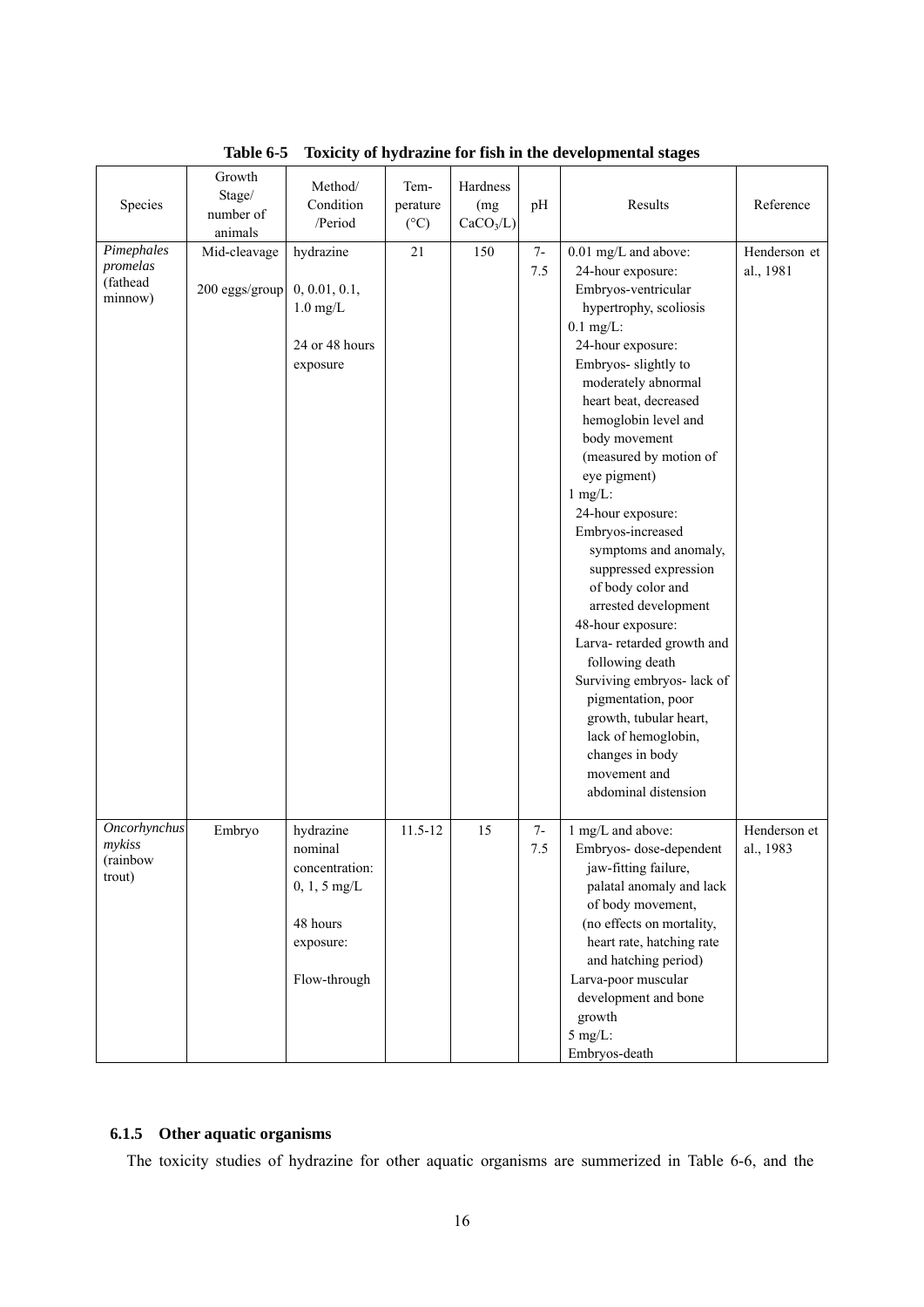effects of hydrazine in the developmental stages are shown in Table 6-7.

In a study of hydrazine in two species of salamander larvae, the 96-hr  $LC_{50}$  was 4.1 mg/L in hard water (400 to 500 mg CaCO<sub>3</sub>/L) and 2.1 mg/L in soft water (20 to 25 mg CaCO<sub>3</sub>/L) (Slonim, 1986). In a study of hydrazine in African clawed frog larvae, the 120-hr survival rates in 0.01 and 0.1 mg/L were 100% and 87%, respectively, but at 2 mg/L and above, all larvae died 24 to 48 hours after exposure (Greenhouse, 1976a).

To examine teratogenicity of hydrazine, African clawed frog embryos were exposed for 24 to 48 hours and observed for 10 days. Tail curvature, double tails (rare), microcephaly, cyclopia, edema on the body surface, head or fin and spinal overgrowth were found in larvae at 10 mg/L. At 25 mg/L and above, all embryos showed anomaly. The sensitivity was highest in neurulation-stage embryos (Greenhouse, 1976c). The NOEC for teratogenicity was 1 mg/L (Greenhouse, 1975, 1976b).

In African clawed frogs exposed with hydrazine in cleavage to hatch stages, the incidence rates of anomaly in hatching eggs at concentrations of 10 and 25 mg/L were 32% and 100%, respectively. The  $EC_{50}$ for teratogenicity (concentration inducing anomaly in 50% of animals) was 12.5 mg/L (Greenhouse, 1976b, 1977).

| Species                           | Growth<br>Stage | Method/<br>Condition | Tem-<br>perature<br>$(^{\circ}C)$ | Hardness<br>(mg)<br>$CaCO3/L$ ) | pH             | Endpoint                           | Concent-<br>ration<br>(mg/L) | Reference       |
|-----------------------------------|-----------------|----------------------|-----------------------------------|---------------------------------|----------------|------------------------------------|------------------------------|-----------------|
| Ambystoma<br>opacum/<br>Ambystoma | Larva           | Static               | 22.4-24                           | 400-500                         | $7.8 -$<br>8.2 | 24-hr $LC_{50}$<br>48-hr $LC_{50}$ | >10<br>8.0                   | Slonim.<br>1986 |
| maculatum                         |                 |                      |                                   | $20 - 25$                       | $6.3 -$        | 96-hr $LC_{50}$<br>24-hr $LC_{50}$ | 4.1<br>>10                   |                 |
| (amphibian,<br>one of             |                 |                      |                                   |                                 | 6.9            | 48-hr $LC_{50}$                    | 5.2                          |                 |
| salamander)                       |                 |                      |                                   |                                 |                | 96-hr $LC_{50}$                    | 2.1                          |                 |
|                                   |                 |                      |                                   |                                 |                |                                    | (n)                          |                 |
|                                   |                 |                      |                                   |                                 |                |                                    | hydrazine                    |                 |
|                                   |                 |                      |                                   |                                 |                |                                    | sulfate                      |                 |
| Xenopus                           | Larva           | ND                   | ND                                | ND                              | ND             | $120-hr$                           |                              | Greenhouse,     |
| laevis                            |                 |                      |                                   |                                 |                | surviving rate                     |                              | 1976a           |
| (African<br>clawed frog)          |                 |                      |                                   |                                 |                | $100\%$                            | 0.01                         |                 |
|                                   |                 |                      |                                   |                                 |                | 87%                                | 0.1                          |                 |
|                                   |                 |                      |                                   |                                 |                | $0\%$ (24 to                       | $2 \text{ mg/L}$             |                 |
|                                   |                 |                      |                                   |                                 |                | 48-hr after)                       | and above                    |                 |

**Table 6-6 Toxicity of hydrazine for other aquatic organisms**

(n): Nominal concentration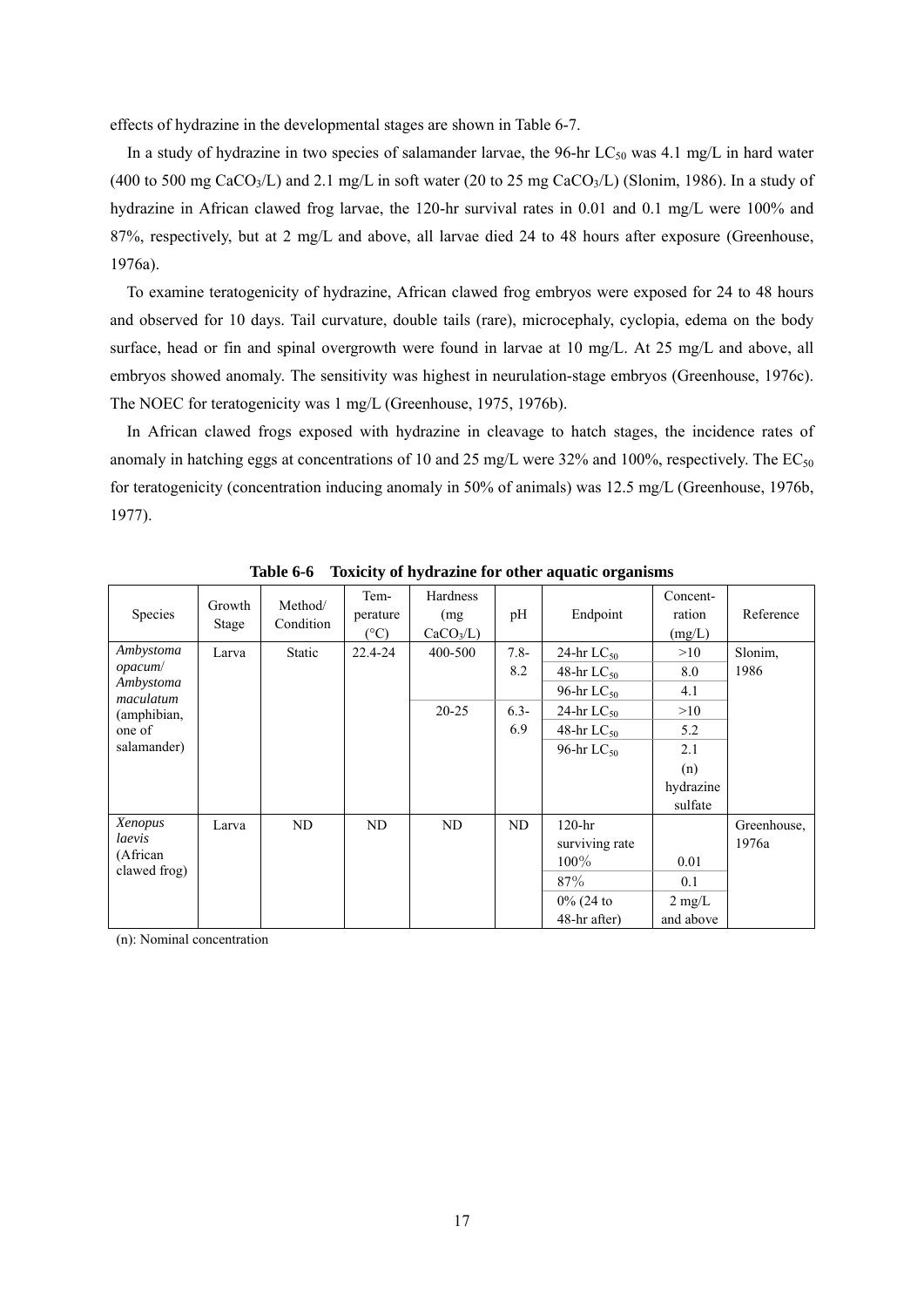| Species                                          | Growth<br>Stage /<br>number<br>$\sigma$ f<br>animals | Method/<br>Condition / Period/<br>Test article                                                                                                                                                                                | Tem-<br>perature<br>$(^{\circ}C)$ | Hardness<br>(mg)<br>CaCO <sub>3</sub> /L) | pH             | Results                                                                                                                                                                                                                                                                                                                                                                | Reference                        |
|--------------------------------------------------|------------------------------------------------------|-------------------------------------------------------------------------------------------------------------------------------------------------------------------------------------------------------------------------------|-----------------------------------|-------------------------------------------|----------------|------------------------------------------------------------------------------------------------------------------------------------------------------------------------------------------------------------------------------------------------------------------------------------------------------------------------------------------------------------------------|----------------------------------|
| Xenopus<br>laevis<br>(African<br>clawed<br>frog) | Embryo<br>50-150<br>embryos/L<br>Static              | Teratogenicity study<br>hydrazine<br>0, 0.1, 1.0, 10, 15,<br>20, 25 mg/L<br>24 to 48 hours<br>exposure<br>Static<br>Prior to exposure,<br>the egg membrane<br>was removed.<br>10 days observation<br>Nominal<br>concentration | ND                                | ND                                        | $7.7 -$<br>8.6 | $10 \text{ mg/L}$ :<br>Larvae-tail curvature,<br>double tails (rare),<br>microcephaly, cyclopia,<br>edema (body surface,<br>head and fin), and<br>spinal overgrowth<br>25 mg/L and above<br>All embryos- anomaly<br>(anomaly rate of the<br>control group: 2-6%)<br>Exposure in neurulation<br>stage embryos induced<br>anomaly.<br>NOEC (teratogenicity):<br>$1$ mg/L | Greenhouse,<br>1975,<br>1976b, c |
|                                                  | ${\rm ND}$                                           | hydrazine<br>Nominal<br>concentration:<br>0, 0.1, 1.0, 10, 15,<br>20, 25 mg/L<br>Exposure in<br>cleavage to hatch<br>stages                                                                                                   | ND                                | ND                                        | ND             | Anomaly rate in hatching<br>eggs<br>10 mg/L: 32%<br>15 mg/L: 83%<br>20 mg/L: 99%<br>25 mg/L: 100%<br>$ED_{50}^{11}$ : 12.5 mg/L                                                                                                                                                                                                                                        | Greenhouse,<br>1976b, 1977       |

**Table 6-7 Toxicity of hydrazine for other aquatic organisms in the developmental stages** 

ND: No data available, 1) Estimated concentration inducing anomaly in 50% of animals.

#### **6.2 Effects on terrestrial organisms**

#### **6.2.1 Microorganisms**

No reports on toxicity of hydrazine in terrestrial microorganisms (soil bacteria and fungi) were obtained in this investigation.

# **6.2.2 Plants**

The toxicity studies of hydrazine for plant are summerized in Table 6-8.

Heck et al. (1983) added hydrazine in hydroponic solutions and fumigated hydrazine to investigate the effects on seed germination and germ growth.

Seeds of squash, peanut and corn were immersed in the hydrazine solution at concentrations of 0 to 1,000 mg/L at 30°C for 48 hours. At the highest concentration, germination of peanut and corn seeds was suppressed and germ growth was also suppressed in squash at doses of 10 mg/L and above, in corn at doses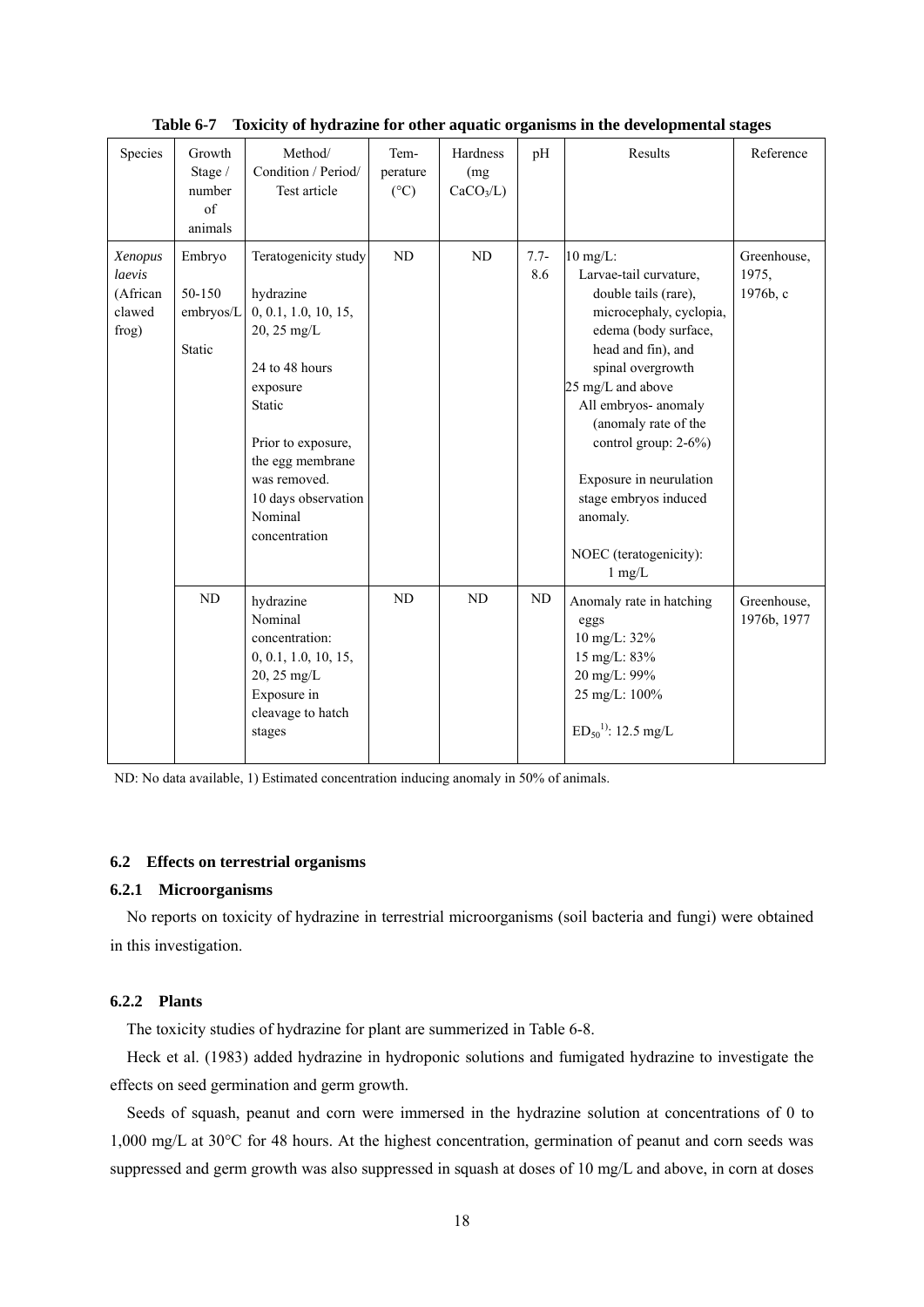of 100 mg/L and above, and in peanut at doses of 1,000 mg/L.

Cotton buds 16 days after germination were cultured in a hydroponic solution containing hydrazine at concentrations of 0 to 1,000 mg/  $m<sup>3</sup>$  for 9 days. At concentrations of 50 mg/L and above, foliar dehadration without chlorosis or necrosis was observed after 9 days of exposure and at concentrations of 300 mg/L and above, death was found within 24 hours of expoure.

Furthermore, soybean, *Vigna sinensis*, *Phaseolus vulgaris*, cotton, chicory, alfalfa and squash were exposed to hydrazine vapor at concentrations of 0 to 100 mg/L for 4 hours. In all species exposed to hydrazine at 30 mg/m<sup>3</sup> for 2 to 24 hours, withered leaves were observed and then spread over the whole and at this concentration, *Phaseolus vulgaris* and chicory died. At concentrations of 30 mg/m<sup>3</sup> and above, soybean and alfalfa also died. All of surviving plants recovered from 6 days after exposure.

| Species                                  | Test condition                                                          | Concentration                                                | Results                                                                                                                                                                                                               | Reference            |
|------------------------------------------|-------------------------------------------------------------------------|--------------------------------------------------------------|-----------------------------------------------------------------------------------------------------------------------------------------------------------------------------------------------------------------------|----------------------|
| Cucurbita<br>pepo<br>(one of squash)     | $30^{\circ}$ C,<br>48 hours<br>immersion                                | hydrazine<br>$0-1,000$ mg/L                                  | Suppression of germination: $\geq 10$ mg/L                                                                                                                                                                            | Heck et al.,<br>1963 |
| <b>Arachis</b><br>hypogaea<br>(peanut)   |                                                                         |                                                              | Suppression of germination: 1,000 mg/L                                                                                                                                                                                |                      |
| Zea mays<br>(corn)                       |                                                                         |                                                              | Suppression of germination: $\geq$ 100 mg/L                                                                                                                                                                           |                      |
| Gossypium<br>hirsutum<br>(cotton)        | Hydroponic culture at<br>$22-29$ °C (buds 16 days<br>after germination) | hydrazine<br>$0-1,000$ mg/L<br>Added to culture<br>solutions | Foliar dehadration without chlorosis or<br>necrosis: Exposure period<br>50 mg/L: 9 days<br>300 mg/L and above: within 24 hours<br>Death: Exposure period<br>300 mg/L: 48 hours<br>300 mg/L and above: within 30 hours |                      |
| Glycine max<br>(soybean)                 | exposure to vapor<br>4 hours                                            | hydrazine<br>0-100 mg/m <sup>3</sup> air                     | 30 mg/m <sup>3</sup> : 2 to 24 hours exposure:<br>withered leaves, and spread-out to the<br>whole<br>30mg/m <sup>3</sup> and above: Death, surviving<br>plants recovered 6 days after exposure.                       |                      |
| Vigna sinensis<br>(black eyed<br>bean)   |                                                                         |                                                              | 30 mg/m <sup>3</sup> : 2 to 24 hours exposure:<br>withered leaves, and spread-out to the<br>whole<br>Surviving plants recovered 6 days after<br>exposure.                                                             |                      |
| Phaseolus<br>vulgaris<br>(kidney bean)   |                                                                         |                                                              | 30 mg/m <sup>3</sup> : 2 to 24 hours exposure:<br>withered leaves, and spread-out to the<br>whole<br>Surviving plants recovered 6 days after<br>exposure.                                                             |                      |
| Gossypium<br>hirsutum<br>(cotton)        |                                                                         |                                                              | 30 mg/m <sup>3</sup> : 2 to 24 hours exposure:<br>withered leaves, and spread-out to the<br>whole<br>Surviving plants recovered 6 days after<br>exposure.                                                             |                      |
| Cichorium<br>endivia<br>(one of chicory) |                                                                         |                                                              | $\frac{1}{30}$ mg/m <sup>3</sup> : 2 to 24 hours exposure:<br>withered leaves, and spread-out to the<br>whole<br>Surviving plants recovered 6 days after<br>exposure.                                                 |                      |

**Table 6-8 Toxicity of hydrazine for plant**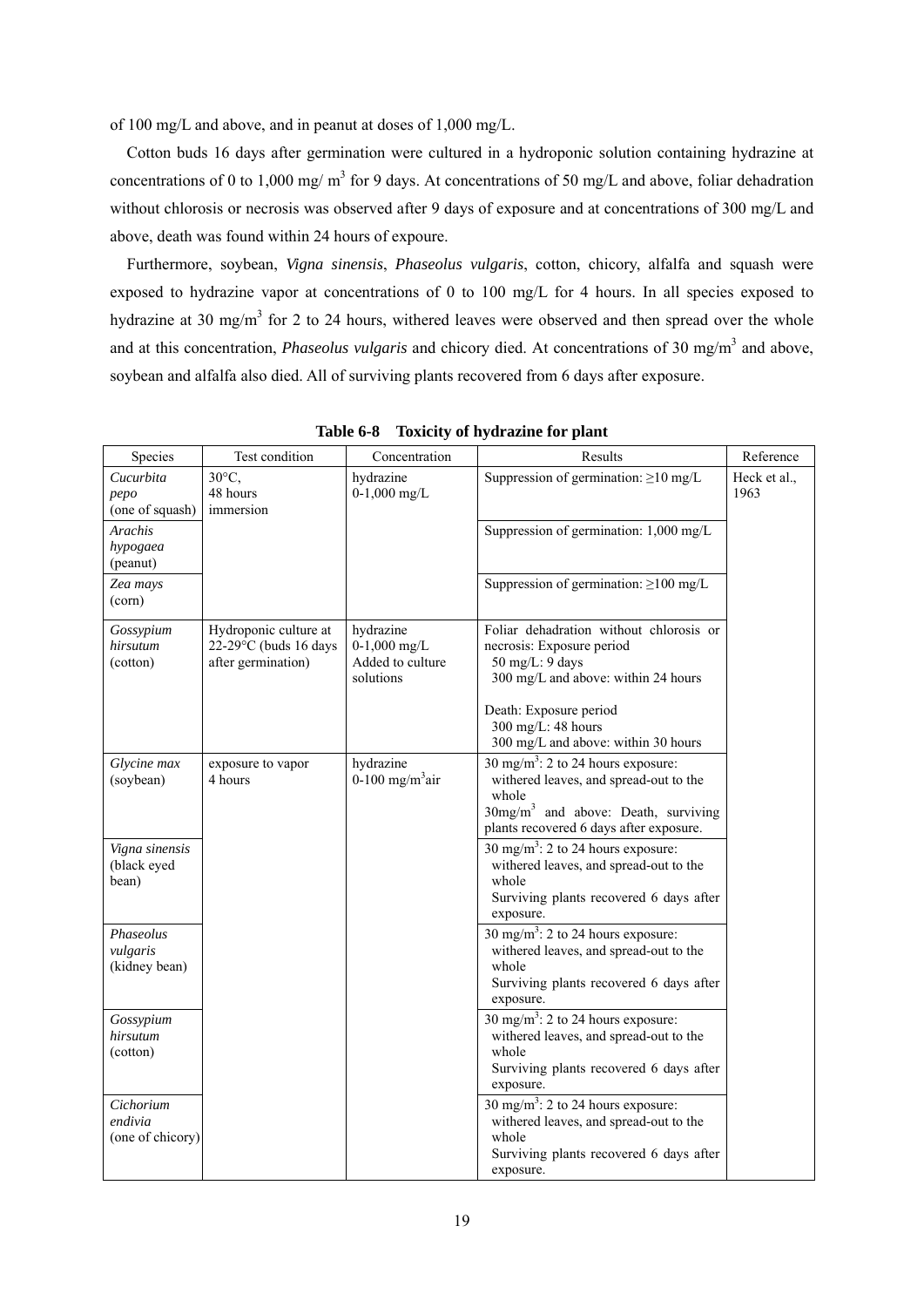| Species                                                                 | Test condition                                                                                         | Concentration                                                      | Results                                                                                                                                                                                                                                                                                                                                                       | Reference                |
|-------------------------------------------------------------------------|--------------------------------------------------------------------------------------------------------|--------------------------------------------------------------------|---------------------------------------------------------------------------------------------------------------------------------------------------------------------------------------------------------------------------------------------------------------------------------------------------------------------------------------------------------------|--------------------------|
| Medicago<br>sativa<br>(alfalfa)<br>Cucurbita<br>pepo<br>(one of squash) |                                                                                                        |                                                                    | 30 mg/m <sup>3</sup> : 2 to 24 hours exposure:<br>withered leaves, and spread-out to the<br>whole<br>30mg/m <sup>3</sup> and above: Death<br>Surviving plants recovered 6 days after<br>exposure.<br>$30 \text{ mg/m}^3$ : 2 to 24 hours exposure:<br>withered leaves, and spread-out to the<br>whole<br>Surviving plants recovered 6 days after<br>exposure. |                          |
| Sorghum<br>bicolor<br>(sorghum)                                         | pH8.5 (borate buffer),<br>$25^{\circ}$ C.<br>24 hours immersion<br>and 0.5 hour washing<br>of seeds    | hydrazine hydrate<br>0, 160.3, 320.5,<br>480.8, 641, 961.5<br>mg/L | 7 days after:<br>dose-dependent<br>decreases<br>in<br>germination rate, main root length, seed<br>size and coleoptile size                                                                                                                                                                                                                                    | Reddy &<br>Smith, 1984   |
| Oryza sativa<br>(rice)                                                  | pH8.5 (borate buffer),<br>$26\pm1\degree$ C.<br>24 hours immersion<br>and 0.5 hour washing<br>of seeds | hydrazine hydrate<br>0, 160.3, 480.8,<br>961.5 mg/L                | 480.8 mg/L: decrease in seed size<br>Expression of chlorophyll variance:<br>160.3 mg/L: 0.21%<br>480.8 mg/L: 0.33%<br>961.5 mg/L: 0.94%                                                                                                                                                                                                                       | Reddy et al.,<br>1974    |
| Cicer<br>arietinum<br>(garbanzo<br>bean)                                | pH7 (borate buffer),<br>$25 \pm 2$ °C,<br>Seed immersion:<br>6 hours                                   | hydrazine hydrate<br>$0, 0.1\%$                                    | Decrease in germination rate 3 days after<br>(47%, control 97%),<br>decrease in seed size, damaged germ                                                                                                                                                                                                                                                       | Farook &<br>Nizam, 1979  |
| Zea mays<br>(corn)                                                      | Seed immersion:<br>23 hours                                                                            | hydrazine hydrate<br>$0, 288.5$ mg/L                               | Decrease in germination rate 5 days after<br>$(58\% , \text{control } 96\%)$                                                                                                                                                                                                                                                                                  | Chandra &<br>Reddy, 1971 |
| Avena sativa<br>(oat)                                                   | pH8.5,<br>Seed immersion:<br>24 hours                                                                  | hydrazine hydrate<br>$0, 96.2, 160.3$ mg/L                         | 96.2 mg/L and above:<br>Lower germination rate/surviving germ<br>rate/bearing rate compared with the<br>control                                                                                                                                                                                                                                               | Kak &<br>Kaul, 1975      |
| <b>Ricinus</b><br>communis<br>(castor bean)                             | $26 \pm 1$ °C,<br>Seed immersion:<br>5-6 hours                                                         | hydrazine sulfate<br>$0, 0.1\%$                                    | Delay in anthesis (lower seed setting rate<br>compared with the control), increase in<br>racemed flowers                                                                                                                                                                                                                                                      | Athma &<br>Reddy, 1985   |

## **6.2.3 Animals**

The toxicity studies of hydrazine for animal are summerized in Table 6-9.

Nematode (*Caenorhabditis briggsae*) cultured in peptone-yeast extract/liver medium was exposed to hydrazine hydrate for 6 days. The  $EC_{50}$  of the number of offspring was 540 mg/L (nominal concentration (Kampfe et al., 1986).

| Species        | Method       | Tempe  | Hardness                  | pH | Endpoint        | Concentra | Reference      |  |  |  |
|----------------|--------------|--------|---------------------------|----|-----------------|-----------|----------------|--|--|--|
|                |              | rature | (mg CaCO <sub>3</sub> /L) |    |                 | tion      |                |  |  |  |
|                |              | (°C)   |                           |    |                 | (mg/L)    |                |  |  |  |
| Caenorhabditis | Culture      | ND     | ND                        | ND | 6-day $EC_{50}$ | 540       | Kampfe et al., |  |  |  |
| briggsae       | with         |        |                           |    | The number of   | (n)       | 1986           |  |  |  |
| (nematode)     | peptone-ye   |        |                           |    | offspring       | hydrazine |                |  |  |  |
|                | ast extract/ |        |                           |    |                 | hydrate   |                |  |  |  |
|                | liver        |        |                           |    |                 |           |                |  |  |  |
|                | medium       |        |                           |    |                 |           |                |  |  |  |

**Table 6-9 Toxicity of hydrazine for animal** 

ND: No data available; (n): Nominal concentration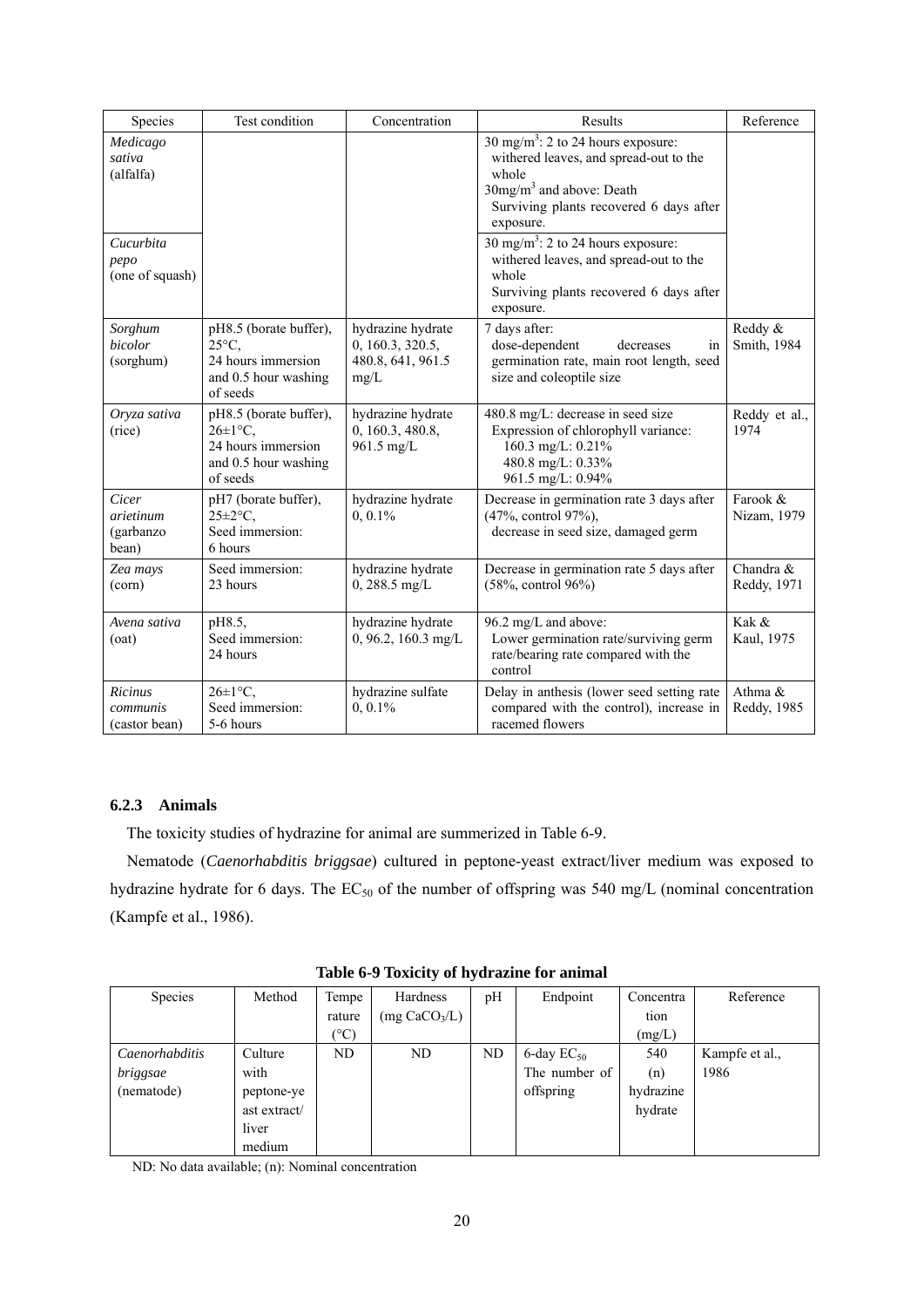#### **6.3 Summary of effects on organisms in the environment**

Many studies have been conducted to assess the hazardous effects of hydrazine on environmental organisms using indices including growth inhibition, mortality, immobilization, growth, anomaly and germination.

The lowest toxicity values of hydrazine in bacteria and protozoa are 0.01 mg/L for bioluminescence inhibition in marine photobacteria and 0.0017 mg/L for growth inhibition in flagellate, respectively.

In a growth inhibition study of hydrazine in algae, the 72-hr EC<sub>50</sub> was 0.0061 mg/L in *Selenastrum capricornutum.* The 72-hr NOEC was 0.001 mg/L in *Selenastrum capricornutum* and the 8-day NOEC was 0.0005 mg/L in *Dunaliella tertiolecta.*

The acute toxicity of hydrazine to invertebrates is reported in freshwater crustacea, water fleas (*Daphnia magna*, *Daphnia pulex* and one of scud). The 24-hr EC<sub>50</sub> of immobilization in water flea ranged 0.76 to 2.3 mg/L, and the 48-hr EC<sub>50</sub> was 0.175 mg/L, and the 48-hr LC<sub>50</sub> in one of amphipod (*Hyalella azteca*) was 0.04 mg/L. No reports on long-term toxicity of hydrazine were obtained.

The acute toxicity of hydrazine to fish has been studied in freshwater fish, i.e., fathead minnow, bluegill, goldfish, zebrafish, guppy, and channel catfish. The 96-hr  $LC_{50}$  of hydrazine ranged from 0.61 to 7.7 mg/L and the lowest value was 0.61 mg/L in guppy. The acute toxicity of hydrazine to marine fish was 3.4 mg/L as the 96-hr LC<sub>50</sub> in three-spined stickleback. No reports on long-term toxicity of hydrazine were obtained.

In terrestrial organisms, studies of germination, growth inhibition, seed-setting inhibition and death in plants including squash, corn, peanut, sorghum, rice, chick-pea and oat have been reported. In terrestrial animals, the 6-day  $EC_{50}$  for the number of offspring was 540 mg/L in nematode.

Effects on anomaly in fish and amphibian have been reported. In 24-hr exposure to fathead minnow embryos at concentrations of 0.1 to 0.01 mg/L, lack of pigmentation, poor development, scoliosis, changes in body motion, abdominal distension and death were observed. In 48-hr exposure to rainbow trout embryos at concentrations of 1 to 5 mg/L, jaw-fixing failure, palatal anomaly and lack of body activity were found. In exposure of hydrazine to African clawed frogs in cleavage to hatch stages, the incidence rates of anomaly in hatching eggs at concentrations of 10, 20 and 25 mg/L were 32%, 99% and 100%, respectively.

Although formal classification criteria is not used in this investigation, it can be considered that the acute toxicity values of hydrazine to aquatic organisms algae, crustacean and fish is corresponding to the GHS acute toxicity hazard category I (very toxic).

The lowest value of toxicity in aquatic organisms is 0.0005 mg/L as the 8-day NOEC for growth inhibition in marine alga, *Dunaliella. tertiolecta*.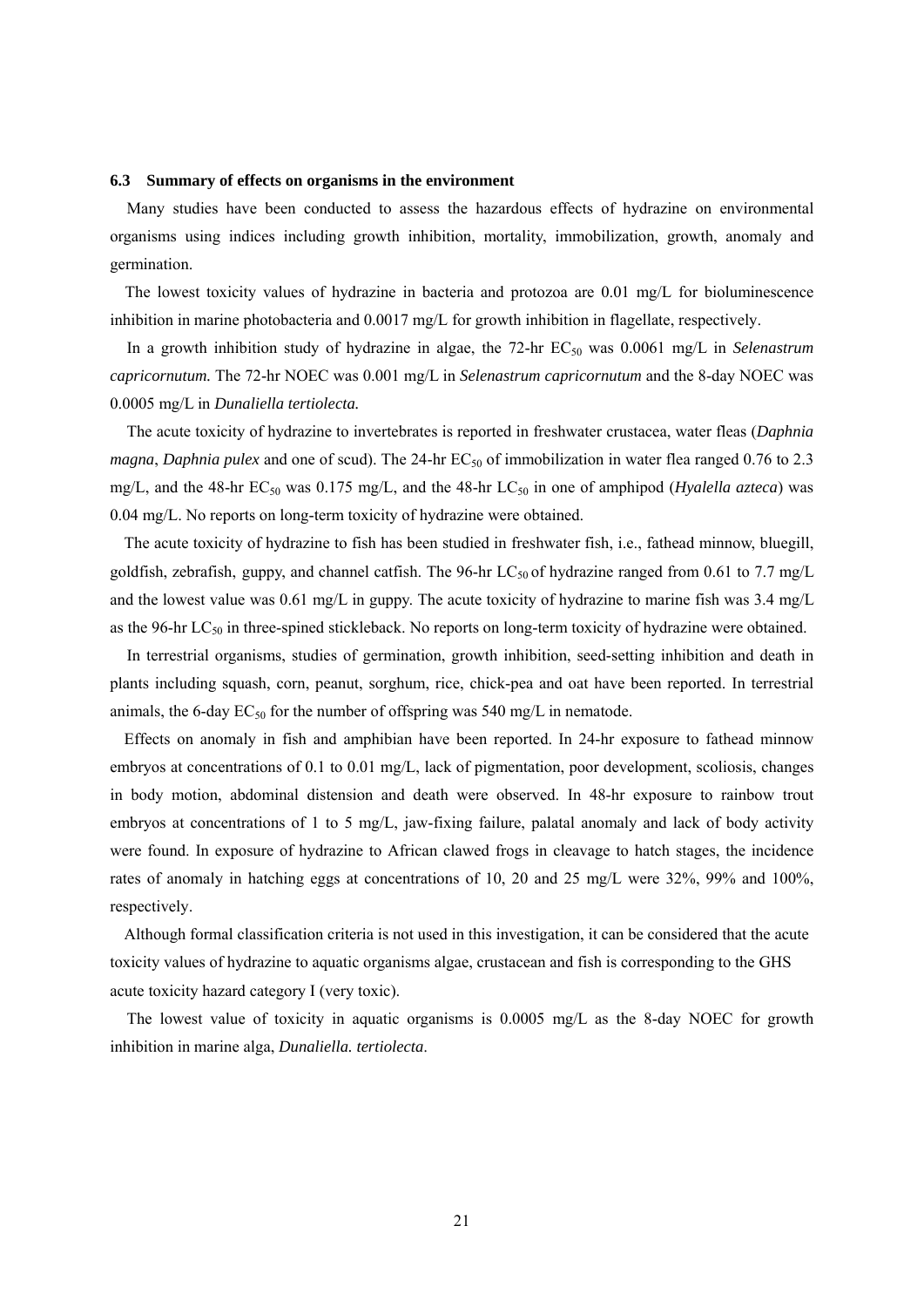#### **7**.**Effects on human health**

#### **7.1 Kinetics and metabolism**

Studies on the kinetics and metabolism of hydrazine to experimental animals are summarized in Table 7-1 and the metabolic pathway of hydrazine is shown in Figure 7-1.

#### **a. Absoption**

Hydrazine is absorbed rapidly via inhalation, oral and dermal routes. Absorption of hydrazine via each administration route is summerized below.

#### **a-1. Inhalation exposure**

Rats (6 animals/group) were exposed by inhalation to hydrazine in a nose-only chamber for 1 hour at doses of 10, 60 and 500 ppm.The absorption rates were estimated from urinary excretion amounts of hydrazine and its metabolites within 48 hours after administration to be from 8.4% to 29.5%. As the amounts of excretion in the feces and expired air and tissue distribution were assumed high, actual absorption rates were considered to be much higher than these values (Llewellyn et al., 1986).

In a 6-hour inhalation exposure study of hydrazine in SD rats at doses of 17 to 32 mg/m<sup>3</sup>, the blood concentration was rapidly elevated for the first 1 hour, however varied thereafter. In a 6-hour inhalation exposure study of hydrazine at doses of 15 to 20 mg/m<sup>3</sup>, the blood concentration was 0.64  $\mu$ g/mL (Dost et al., 1981).

#### **a-2. Oral administration**

In oral administration of hydrazine hydrate to rats (15 animals/group) at single doses of 3, 9, 27 and 81 mg/kg, the absorption rates through the gastrointestinal tract, which were estimated from the amounts of urinary excretion of hydrazine and its metabolites for 24 hours after administration, ranged from 19% to 46%. The plasma concentration reached the peak (Cmax) at 10 minutes after administration at 27 mg/kg and at 90 minutes after administration at 81 mg/kg, respectively. The maximum concentrations in the liver were detected at 10 to 30 minutes after administration (Tmax) at all doses. At 3 and 9 mg/kg, the liver concentrations were higher than the plasma concentrations. The ratio of the plasma concentration to the liver concentration and the percentages of hydrazine and acetylhydrazine concentrations to given doses were decreased dose-dependently (Preece et al., 1992b). Some of metabolites could not be detected by GC/MS methods within 24 hours. Therefore, actual absorption rates through the gastrointestinal tract were considered higher than the range between 19% and 46% (Preece et al., 1992a).

In rats orally given hydrazine hydrate at 0.7 and 3.5 mg/kg, the blood concentration reached the peak at 15 minutes after administration (Bayer, 1986).

#### **a-3. Dermal application**

In a single dermal application study of hydrazine in anesthetized dogs (mongrel) at doses of 96 to 480 mg/kg (the shaven skin of the chest: approximately 300 cm<sup>2</sup>, non-occlusive application), dimethylhydrazine was detected in the arterial blood at 30 seconds after administration. The plasma concentrations varied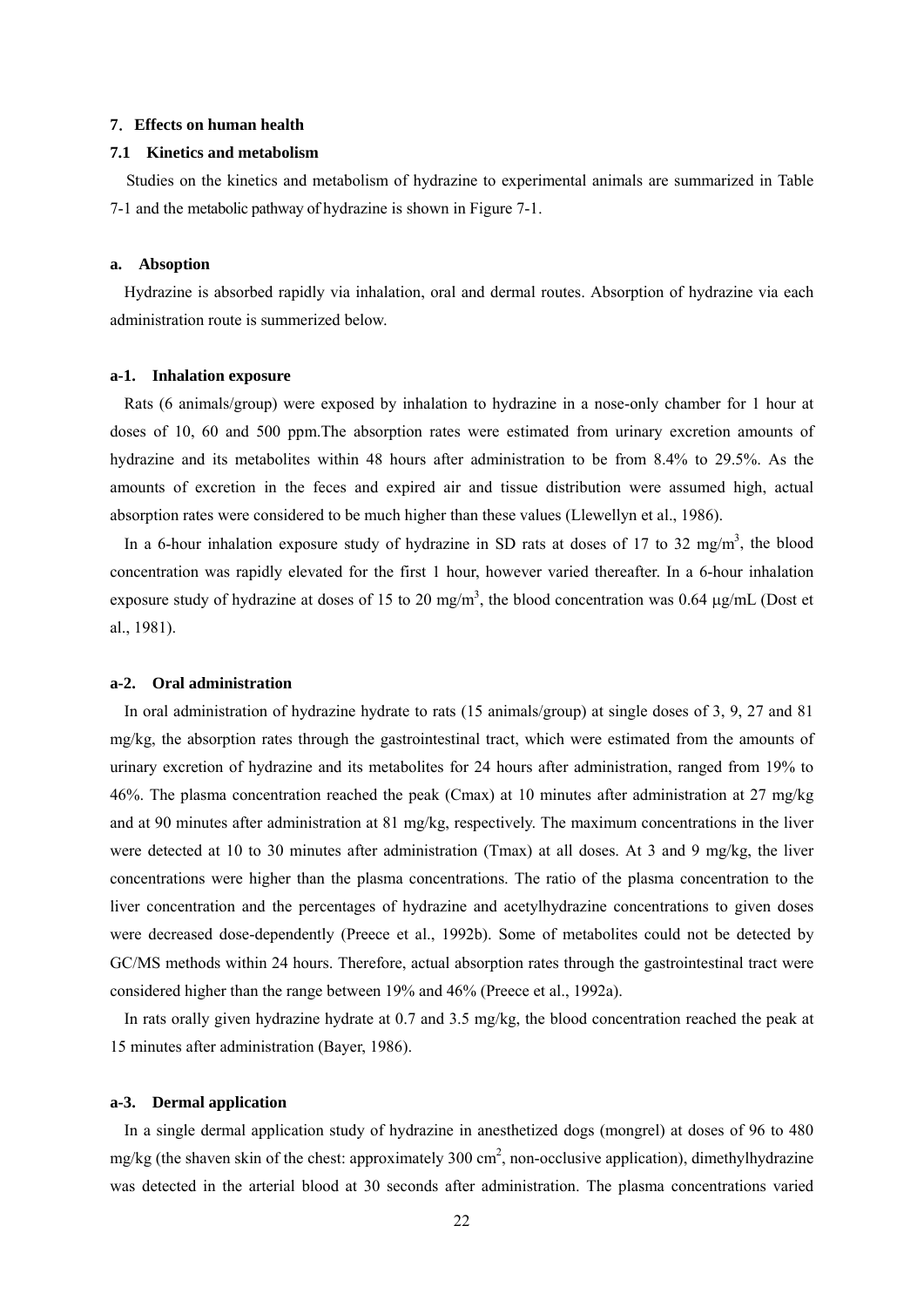individually and reached the peak approximately 60 mintues after administration and were increased dose-dependently (Smith and Clark, 1972). In a similar study in rabbits, the blood concentration reached the peak 50 to 90 minutes after administration and the absorption rate was 86% of given dose (Keller et al., 1984). In F344 rats exposed to hydrazine vapor in an inhalation chamber system, the dermal penetration constant was estimated to be  $6\times10^{-5}$  cm/hour, which was similar to that of water vapor (McDougal et al., 1986).

#### **a-4. Subcutaneous administration**

In male NMRI mice subcutaneously injected with hydrazine sulfate at a dose of 150 mg/kg, the blood hydrazine concentration reached the peak 15 minutes after administration (Braun, 1976).

#### **b. Distribution**

In an oral study of hydrazine in rats at doses of 2.9 to 81 mg/kg, hydrazine concentrations in the plasma and liver reached the peak within 30 minutes after administration, and the plasma concentration ranged from 0.3 to 10 μg/mL and the liver concentration from 0.6 to 6 μg/mL. The liver concentration was 5 times as high as the plasma concentration 24 hours after administration, however, monoacetylhydrazine, a metabolite, was not detected. The liver concentration was not dose-dependently increased, and the saturation was suggested (Preece et al., 1992b).

In an oral (gavage) administration study of hydrazine in rats at 0.7 and 3.5 mg/kg, the blood half-lives were 35 and 90 minutes, respectively. In an oral (via drinking water) study of hydrazine in mice and rats at 10 and 50 ppm for 20 days, the blood concentration at 10 ppm was around the detection limit (13 ng/mL) in rats and mice, and those at 50 ppm were 48 ng/mL in rats and 32 ng/mL in mice (Bayer, 1986).

In male SD rats, hydrazine was subcutaneously administered at a dose of 60 mg/kg and the hydrazine concentration (not including metabolites) was measured at 2 hours and 20 hours after administration. The renal concentration showed the highest (56 μg/g tissue) among the organs measured at 2 hours after administration and hydrazine was distributed almost evenlly in other organs (5.5 to 18.6  $\mu$ g/g, exception: 0.8 μg/g adipose tissue). By 20 hours after administration, the tissue concentrations were reduced, indicating 8.1 μg/g in the kidney, 0.5 to 1.9 μg/g in other tissues and 0.1 μg/g in adipose tissue. No difference in the order of concentration in organs was found between 2 and 20 hours (Dambrauskas and Cornish, 1964).

In male Wistar rats, hydrazine sulfate  $(15N$ -labeled hydrazine hydrate was used as internal standard and measured using GC/MS methods) was subcutaneously administered at a dose of 40 mg/kg and the concentration in organs was measured 0.5, 1, 2, 4 and 8 hours after treatment. At 0.5 hours after administration, the concentrations in the kidney, liver and lung reached the peak, especially the kidney showed a high value compared with other organs (Kaneo et al., 1984). In a subcutaneous study in rats at a dose of 9.9 mg/kg, hydrazine was rapidly distributed and the concentrations in the liver, lung, plasma and kidney reached the peak at 30 minutes after administration (Kaneo et al., 1984).

Therefore, it is considered that hydrazine is rapidly distributed in all organs and not preferentially accumulated in any organs or tissues at a single dose (IPCS, 1987).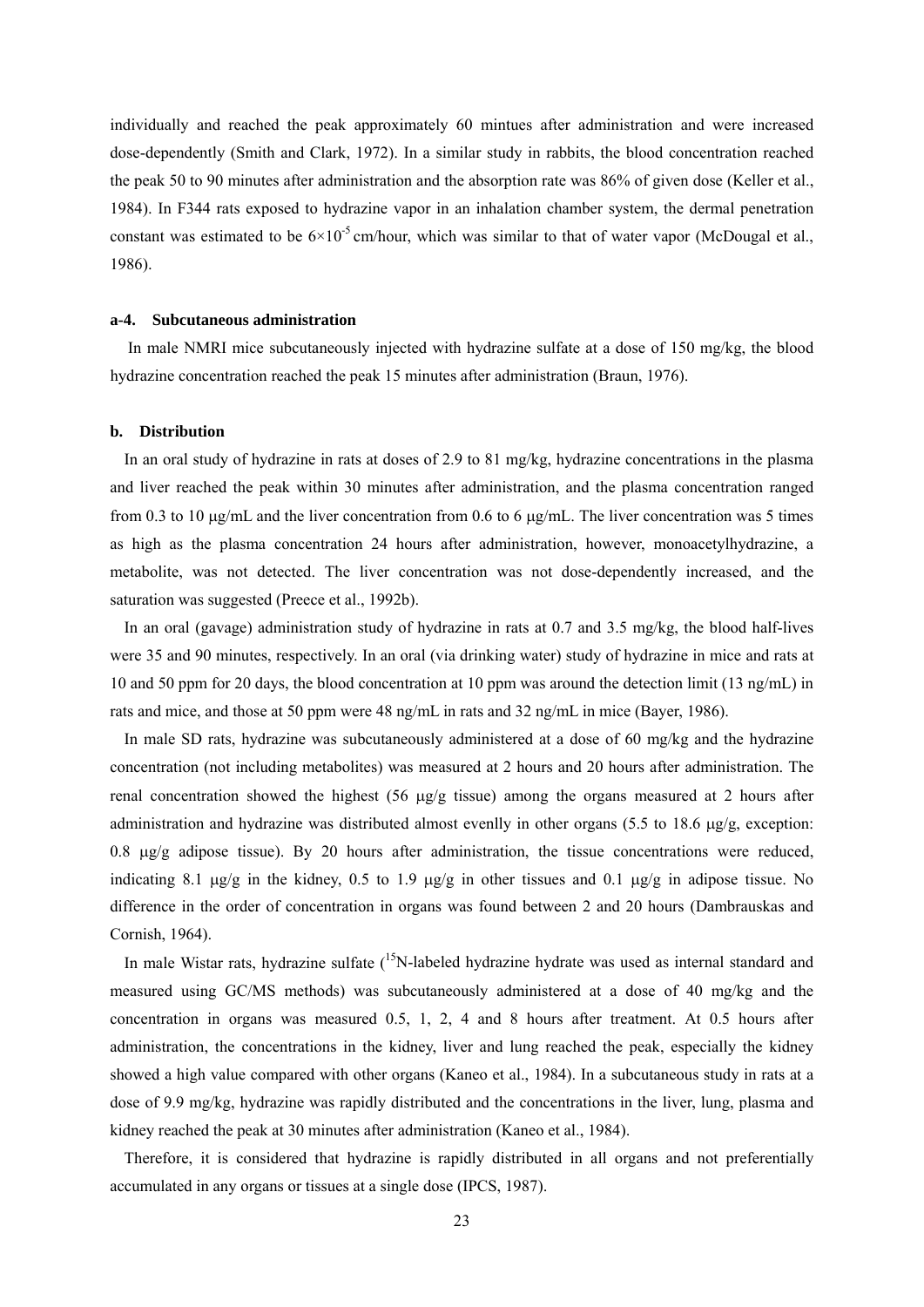In an intravenous study of hydrazine in rats at a dose of 5.1 mg/kg, 0.5 to 1  $\mu$ g/g of hydrazine was detected in the brain (Matsuyama et al., 1983).

In an intraperitoneal study of  $15N$ -labeled hydrazine in SD rats at a dose of 32 mg/kg, the blood concentration was decreased biphasically with alpha-phase half-life of 0.74 hour and beta-phase half-life (slow phase) of 26.9 hours. The blood concentration of hydrolytic metabolites of hydrazine reached the peak at 30 minutes after administration and thereafter reduced rapidly (Dost et al., 1981).

In an intravenous study of hydrazine hydrate in male rabbits at a dose of 6.25 mg/kg, hydrazine was eliminated from the plasma during 0.25 to 2.56 hours after administration (Noda et al., 1983). It has been reported that the half-life in rat tissues ranged from 2.3 to 3.3 hours (Kaneo et al., 1984).

A biphasic elimination of hydrazine in the blood was reported also in a study of hydrazine sulfate in mice (Nelson and Gordon, 1982) and a study of hydrazine in rats (Dost, 1979).

#### **c. Metabolism**

Although there are minor differences in metabolism among the administration routes, the metabolic process and metabolites of hydrazine are similar in all administration routes (ATSDR, 1997). Hydrazine salts (hydrazine sulfate, hydrazine hydrochloride) and hydrate are considered to be existing as hydrazine free base in the body, and therefore, these compounds are evaluated assuming no difference in distribution, metabolism or excretion.

In rats and mice, approximately 20% to 30% of hydrazine given was eliminated as nitrogen gas within the first two hours and approximately 25% of given dose remained in the body as undetected (Nelson and Gordon, 1982; Springer et al., 1981).

Hydrazine is metabolized mainly by acetylation and free radical-producing process, and the hydrazine metabolism by each metabolic process is explained below.

In in vitro study,  $15N$ -labeled hydrazine sulfate was added to the hemolysate of male SD rats and the solution was incubated and at 1, 2 and 3 hours after, approximately 15%, 20% and 30% of given dose were detected as  ${}^{15}N_2$ , respectively (Dost, 1979).

#### **c-1. Acetylation**

<sup>15</sup>N-hydrazine subcutaneously, intraperitoneally and intravenously administered was excreted in the urine as unchanged hydrazine and monoacetylhydrazine in dogs (McKennis et al., 1955) and rabbits (McKennis et al., 1959). After acid hydrolysis, a small amount of 1,2-diacetylhydrazine was detected in the urine of rabbits but not dogs.

In a subcutaneous study of hydrazine in mice and rats at a dose of 60 mg/kg, 48.3% (mouse) and 27.3% (rat) of given dose were recovered as hydrazine or monoacetylhydrazine from the urine (Dambrauskas and Cornish, 1964).

In an intraperitoneal study of hydrazine hydrate in rats at a dose of 5 mg/kg, approximately 14% was recovered from the urine. Percentages to given doses were 10.3% of hydrazine, 2.2% of monoacetylhydrazine and 1.2% of diacetylhydrazine (Wright and Timbrell, 1978).

It has been reported that in humans whose hydrazine metabolism (acetylation) is extremely slow due to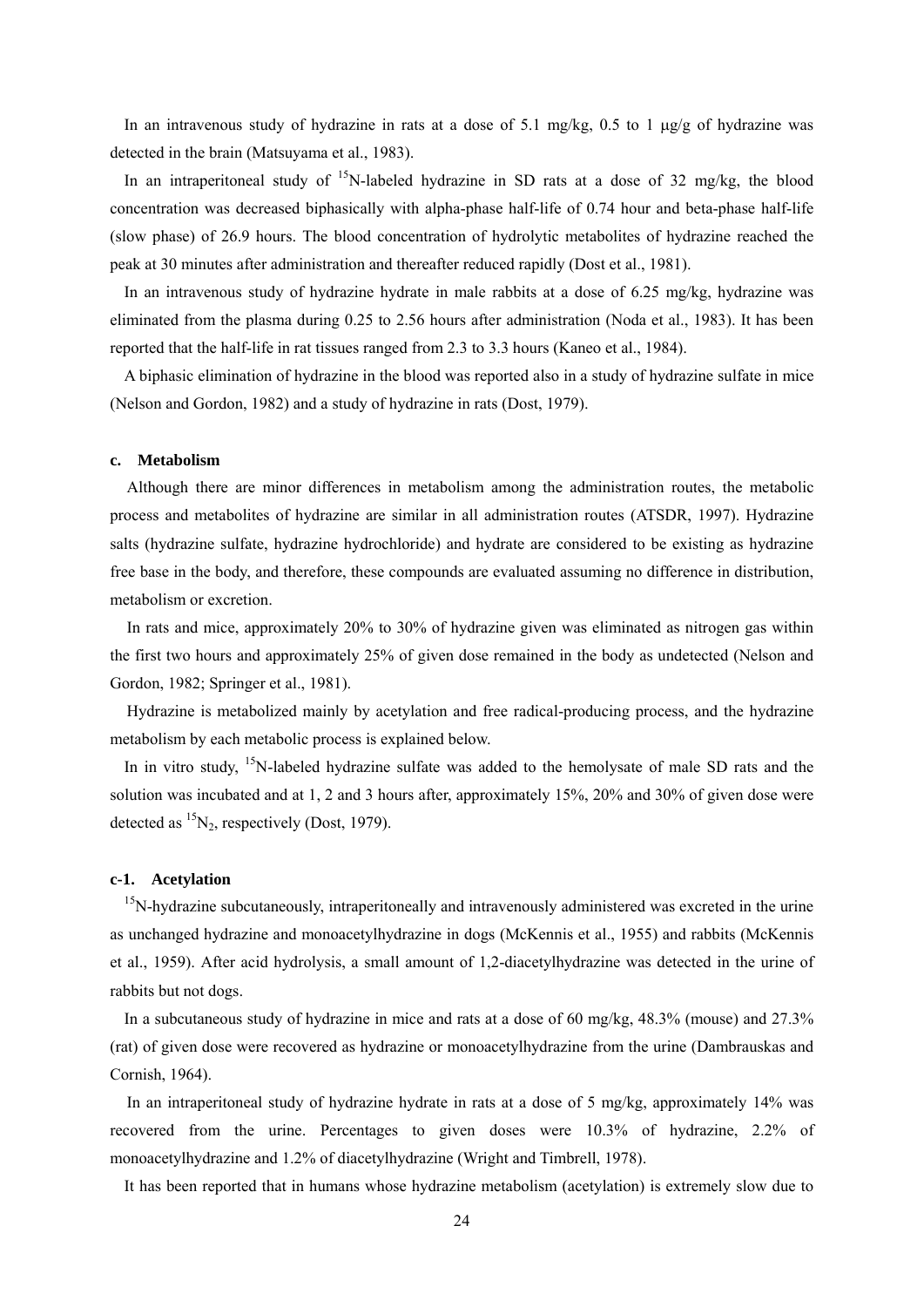acetylation enzyme deficiency (slow acetylator), hydrazine absorbed might be accumulated in the plasma (Blair et al., 1985). It was also reported that one of the isozymes of *N*-acetyltransferase, NAT2, was related to hydrazine metabolism in humans and that 10% of the Japanese workers in a hydrazine production plant where they conducted their investigation were classified into slow acetylator (Koizumi et al., 1998).

In a 1-hour inhalation exposure study of hydrazine in rats at 10 to 500 ppm, unchanged hydrazine (2-10%), monoacetylhydrazine (1.74%) and diacetylhydrazine (4.5-11.4%) were excreted in the urine (Llewellyn et al., 1986).

In a similar study in rats that 30% hydrazine monohydrochloride was subcutaneously administered at doses of 2.6 and 5.1 mg/kg, hydrazine (19%), monoacetylhydrazine (10%) and diacetylhydrazine (small amount) were excreted in the urine (Perry et al., 1981).

In a subcutaneous study of hydrazine sulfate in male Wistar rats (3 to 9 rats/group) at a dose of 40 mg/kg, unchanged hydrazine (24% of given dose), monoacetylhydrazine (2.9%) and diacetylhydrazine (2.5%) were detected in the urine 48 hours after administration (Kaneo et al., 1984).

In a study in which hydrazine was administered at a high dose (427 mg/kg) (animal species was not specified), the following metabolites shown in Figure 7-1 were detected in the urine: monoacetylhydrazine, diacetylhydrazine, pyruvic acid hydrazone, urea and cyclic compound [1,4,5,6-tetrahydro-6-oxo-3-pyridazine-carboxyic acid (a reaction product of 2-oxoglutaric acid and hydrazine)] (Preece et al., 1991). This result suggests that hydrazine is acetylated and reacts with biomolecules *in vivo* (ATSDR, 1997). Nelson and Gordon (1982) reported that some of acid hydrolysis derivatives (same as metabolites identified by Preece et al., 1991) were identified.

#### **c-2. Radical formation**

Hydrazine is rapidly metabolized *in vitro* by rat liver microsomes (Timbrell et al., 1982). After incubation of oxyhemoglobin with hydrazine sulfate, radical formation was confirmed (Nelson and Gordon, 1982, Thornalley, 1984) and in the incubation of rat liver microsomes with hydrazine, free radical (·NHNH2, hydrazine radical) formation was confirmed as metabolic intermediate, diazene precursor in oxidation reaction of hydrazine. Therefore, it was considered that rat liver cytochrome P450 was involved in free radical formation (Noda et al., 1985a).

In perfusion culture study of isolated rat liver cells with 5 to 10 mM of hydrazine hydrate, various radicals including acetyl radical were detected in perfusion medium (Sinha, 1987). It was reported that hydrazine generated free radicals with purified NADPH-cytochrome P450 reductase (Noda et al., 1988).

This metabolic process required oxygen, NADPH and active enzyme, and was inhibited by cytochrome P450 inhibitor (GDCh BUA, 1996). In rats given cytochrome P450 inducers (phenobarbital and rifampicin), hydrazine metabolism in the liver was increased, in contrast, in rats given cytochrome P450 inhibitors (metyrapone and piperonyl butoxide), hydrazine metabolism in the liver was decreased (Noda et al., 1985b). Free radicals are considered to be related to mechanism of toxicity (Williams and Weisburger, 1991).

#### **c-3. Another metabolic process**

In the blood of dogs, ammoniagenesis with no increase in BUN concentration was confirmed (Floyd,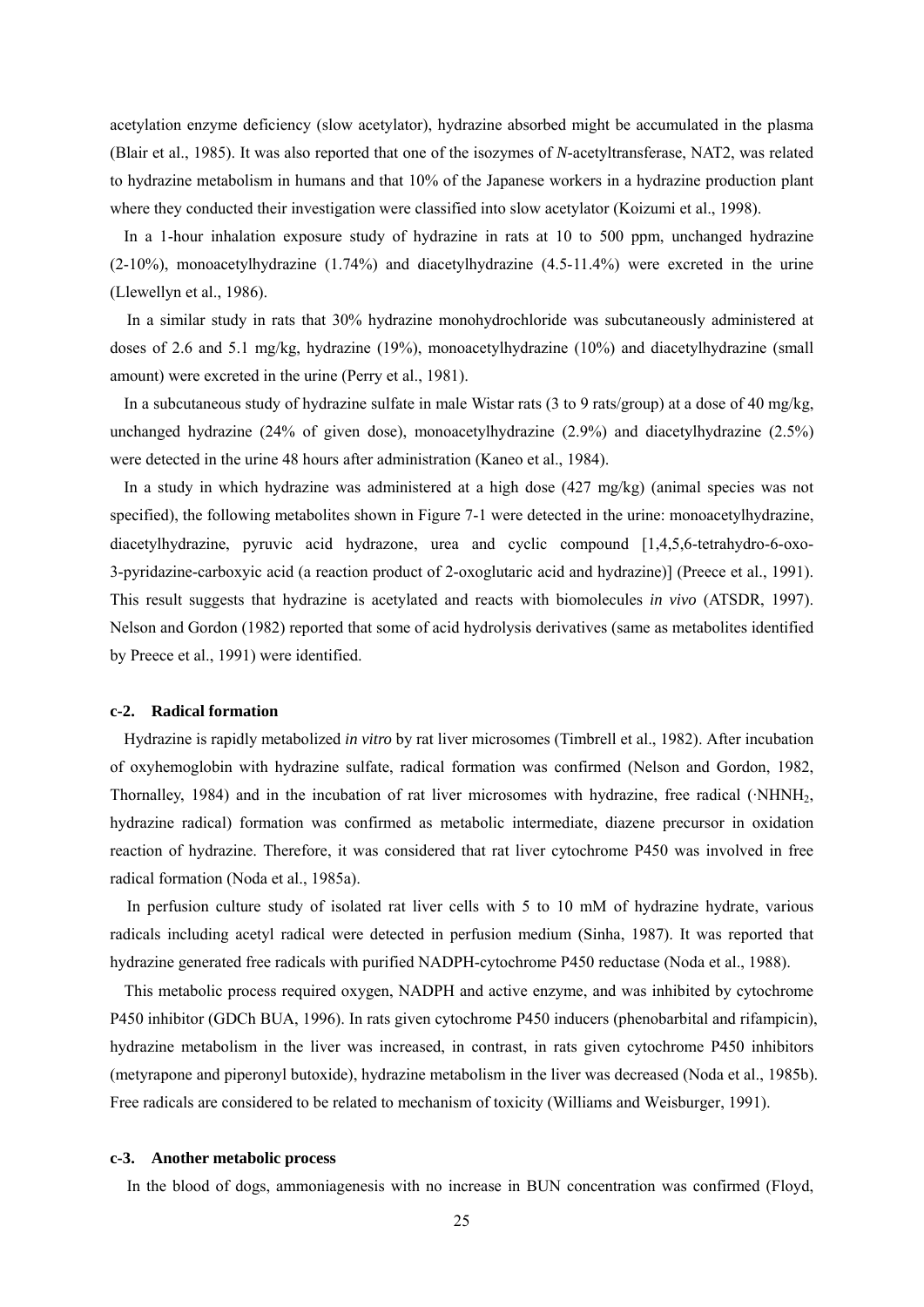1980). However, following <sup>15</sup>N-hydrazine administration to rats, no <sup>15</sup>N-labeled ammonia was detected in the urine (Springer et al., 1981). Therefore, the blood ammonia detected in dogs was not derived from hydrazine but formed in other metabolic pathway on which hydrazine had an effect (Floyd, 1980; Springer et al., 1981).

An *in vitro* study showed that nitrogen (gas) was generated from hydrazine in oxidation catalysis by oxyhemoglobin in erythrocytes and oxygenase in liver microsomes (Clark et al., 1968; Nelson and Gordon, 1982; Springer et al., 1981). After nitrogen release in the first 15 to 30 minutes, nitrogen release was reduced and acetylation and carbonyl reactions were the main metabolic pathways producing urinary metabolites (Nelson and Gordon, 1982).

Hydrazine elimination in the expiration as nitrogen gas  $(N_2)$  was reported as follows:

To male SD rats, <sup>15</sup>N-labeled hydrazine sulfate was intraperitoneally administered at a dose of 130 mg/kg and the excretion of hydrazine metabolite  $N_2$  via the lung were investigated. The amounts of <sup>15</sup>N-labeled N<sub>2</sub> in 0 to 24-hour expiration after administration were measured, which indicated that 15% of given dose in 30 minutes after administration and approximately 23% in 24 hours after administration was eliminated in the expiration. In a comparative study of intraperitoneal and other administration routes at the same dose,  $15N<sub>2</sub>$  amount in the expiration within 4 hours after administration (no measurement at other time points) was higher in intravenous administration and lower in subcutaneous one, compared with intraperitoneal route (Dost, 1979).

<sup>15</sup>N-Labeled hydrazine sulfate was intraperitoneally administered to male Swiss-Webster mice at a dose of 130 mg/kg to determine concentration of  ${}^{15}N_2$  in the expiration air for 1 to 48 hours after administration. Within the first 1 to 2 hours after administration, approximately 20% of given dose was already eliminated in the expiration as  ${}^{15}N_2$  and 48 hours after administration approximately 35% was excreted. The authors suggested that hydrazine is oxidized to  $N_2$  in catalysis by oxyhemoglobin in the blood (Nelson and Gordon, 1982).

Hydrazine hydrate was intraperitoneally administered to male rats at doses of 15 to 80 mg/kg and the urine collected 0 to 6 and 6 to 12 hours after administration was analyzed using proton-NMR spectroscopy. In addition to the metabolites shown in Figure 7-1, methylamine was detected (Sanins et al., 1988). In their early NMR study, methylhydrazine and α-ketoglutarate hydrazone as hydrazine metabolites were detected (Sanins et al., 1986).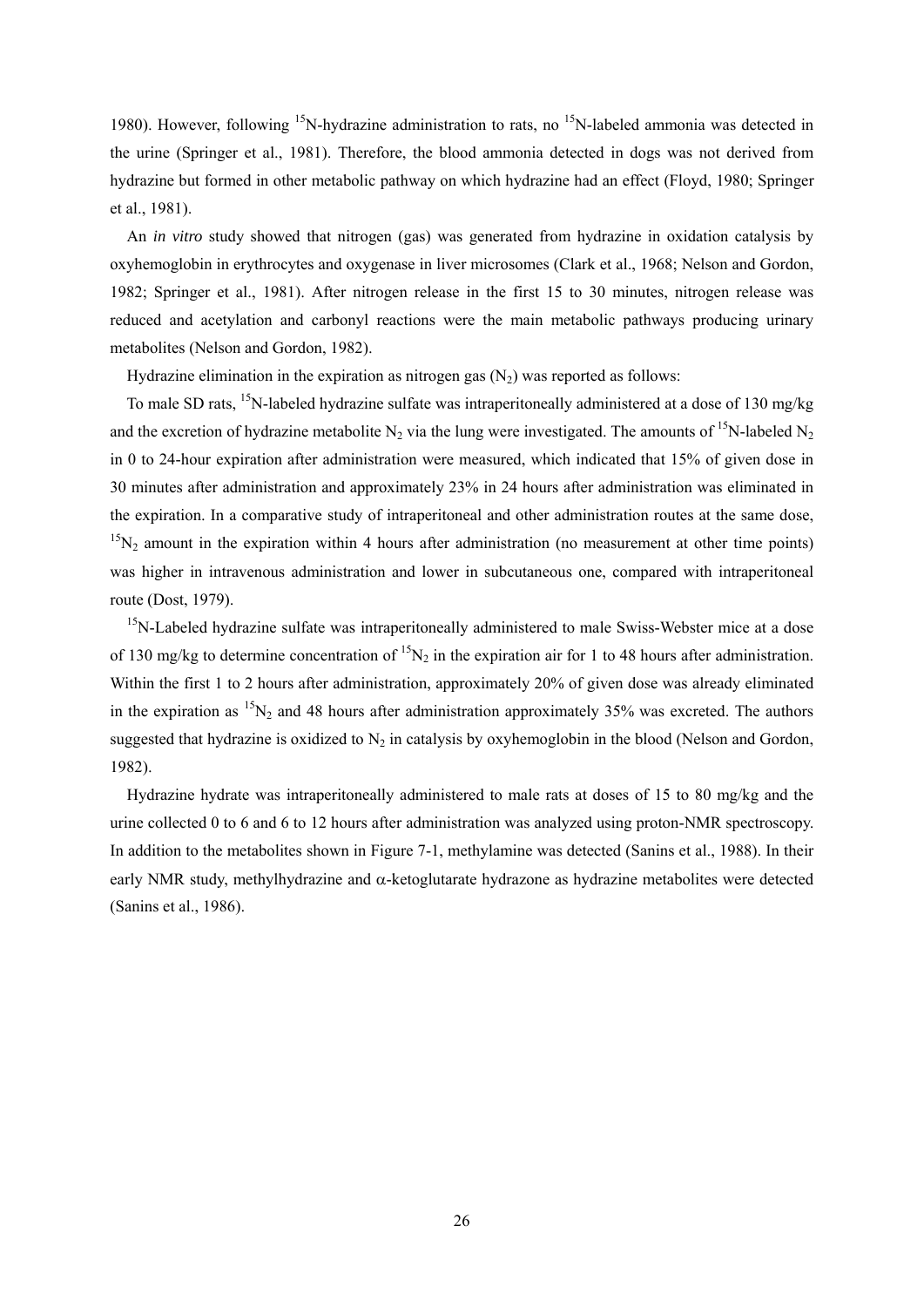

**Figure 7-1 Metabolic pathway of hydrazine (Preece et al., 1991)**  a) Acetylhydrazine, b) Diacetylhydrazine, c) 1,4,5,6-Tetrahydro-6-oxo-3-pyridazine-carboxyic acid, d) Pyruvic acid hydrazone, e) Urea, +G) 2-Oxoglutaric acid

#### **d. Excretion**

The results of urinary excretion study of hydrazine (or its hydrate and salts) in inhalation, oral, intravenous, dermal and subcutaneous administration routes are summarized below.

In a 1-hour inhalation exposure study of hydrazine in rats at 10, 60 and 500 ppm, 8.4% to 29.5% of the given doses were excreted in the urine 48 hours after the completion of exposure (Llewellyn et al., 1986). Most of the excretion occured during the first 24 hours. In an intravenous study of hydrazine in rats at single doses of 2 to 12 mg/kg, 13.8% to 37.3% of the given doses were excreted in the urine in 48 hours after administration (Llewellyn et al., 1986).

In an oral study of hydrazine in 3 rats at single doses of 0.7 and 3.5 mg/kg, the amount excreted in the urine as unchanged hydrazine 24 hours after administration was 13 and 17% of the given doses, respe ctively (Bayer, 1986).

In an oral study of hydrazine in SD rats at single doses of 3, 9, 27 and 81 mg/kg, 19% to 81% of the given doses were excreted in the urine within 24 hours after administration (Preece et al., 1992a). At doses of 3 and 9 mg/kg, 40% of the given dose was excreted in the urine as unchanged hydrazine and 5% as monoacetylhydrazine. At higher doses of 27 and 81 mg/kg, the excretion was decreased dose-depedently, and 20.5% and 17.5% of the given dose were excreted as hydrazine and 2.1% and 1.1% as monoacetylhydrazine, respectively, indicating higher excretion percentages in the low-dose group than those in the high-dose group (Preece et al., 1992b).

In a dermal application study (non-occlusive) of hydrazine in dogs (mongrel) at doses of 96 to 480 mg/kg (the shaven skin of the chest (approximately 300 cm<sup>2</sup>), the urinary concentration of hydrazine reached the peak approximately 1.5 to 2 hours after administration at 118 mg/kg and below, but 4 hours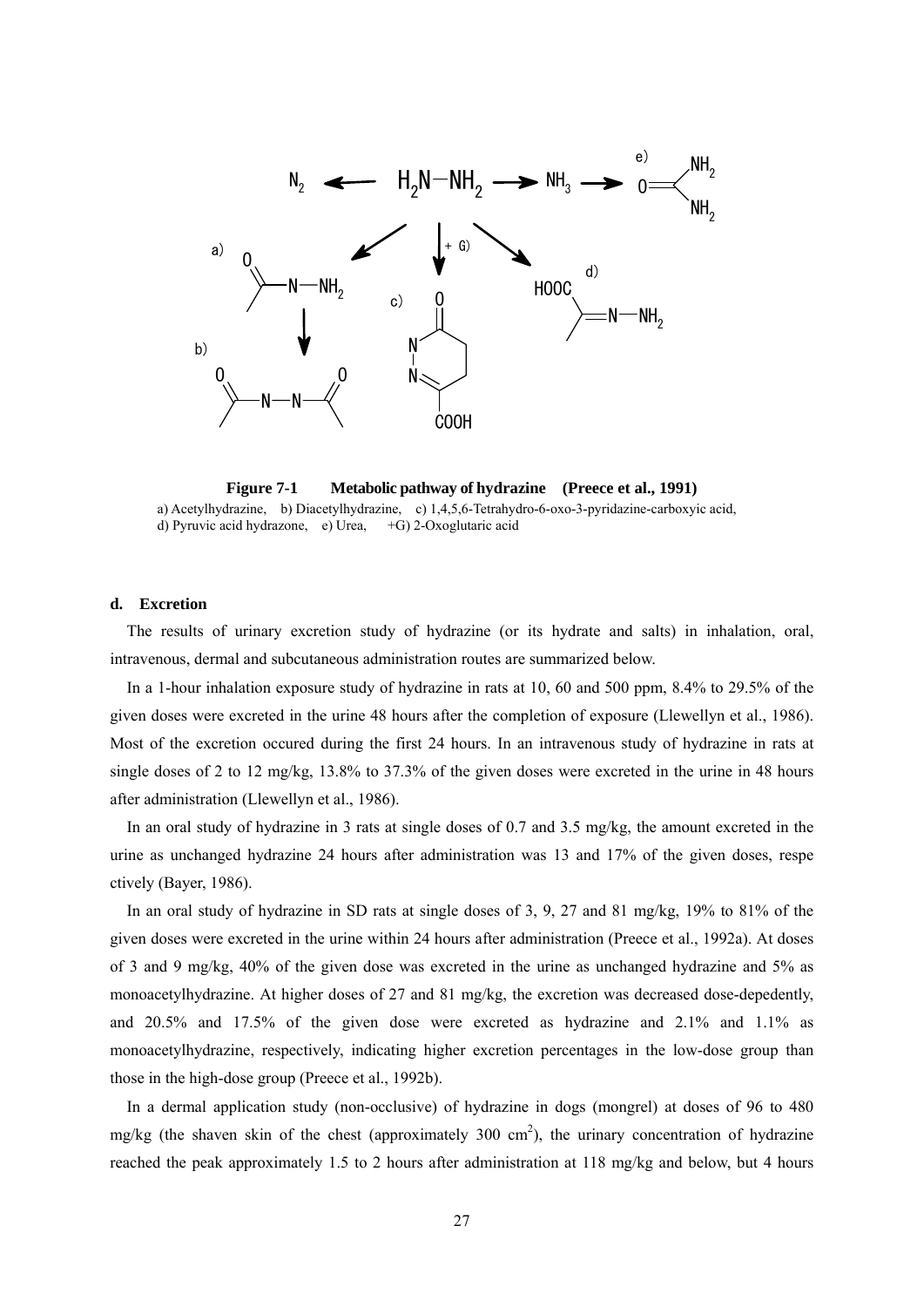after administration at 128 mg/kg and above (Smith and Clark, 1972).

In a subcutaneous study of hydrazine in rats at a single dose of 9.9 mg/kg, 29.2% of the given dose was excreted in the urine 48 hours after administration and the percentages of monoacetylhydrazine and diacetylhydrazine were 2.9% and 2.5%, respectively (Kaneo et al., 1984).

Hydrazine was intravenously or subcutaneously administered to male Swiss ICR mice (3 to 8 animals/group) at doses of 40 to 100 mg/kg once or twice (administration interval: 0.5 hours) and the cumulative ratio of unchanged hydrazine excreted in the urine and the recovery rates from the animal body were measured at 0.5 to 48 hours after administration. At doses up to 60 mg/kg, approximately 50% of the given dose was excreted within 48 hours after administration. The recovery ratio of hydrazine were approximately 30% and 60% in the early period, but approximately 1% at 48 hours after and none of hydrazine was detected in the body 72 hours after administration (the detection limit unknown). At doses up to 60 mg/kg, the ratio of metabolized hydrazine ranged from 50% to 60% but 40% to 50% at higher doses. Hydrazine is mainly metabolized within 30 minutes after administration (Dambrauskas and Cornish, 1964).

In an intraperitoneal study of hydrazine in male SD rats at a dose of 32 mg/kg, the total amounts of hydrazine and its metabolites excreted in the urine were 5%, 3%, 1% and 0.25% of the given dose at 1, 6, 24 and 48 hours after administration, respectively. The cumulative excretion ratio in the urine were 28% as hydrazine and 24% as hydrolysis derivatives (Dost, 1979).

Hydrazine sulfate was intraperitoneally administered to male Swiss-Webster mice at a dose of 130 mg/kg to determine cumulative urinary excretion ratio and detect its metabolites 6 to 48 hours after administration. In 48 hours after administration, 15% of the given dose was excreted in the urine as free hydrazine or unstable compounds (no detailed description) and 25% as acid hydrolysates of hydrazine. In 6 hours after administration, approximately 10% and 15% were excreted in the urine, respectively (Nelson and Gordon, 1982).

Hydrazine hydrate was administered to rats at a dose of 5 mg/kg in different administration routes and the urinary excretion of unchanged hydrazine was compared during the period from 0 to 48 hours after administration. The recovery rates were 23% in oral administration, 51% in subcutaneous administration, 28% in intratracheal instillation and 7.5% in dermal application (Bayer, 1986).

In an intravenous (catheterization) study of hydrazine in rats at doses of 16 to 64 mg/kg, 20% of unidentified hydrazine metabolites and 30% of unchanged hydrazine were excreted in the urine and 25% of hydrazine nitrogen was eliminated into the expiration as nitrogen gas (Springer et al., 1981).

In an intrapetroneal study of hydrazine in rats at a dose of 32 mg/kg, only 1% of the given dose was excreted into the bile in 24 hours after administration, suggesting that biliary excretion was not a main excretion route of hydrazine (Dost et al, 1981).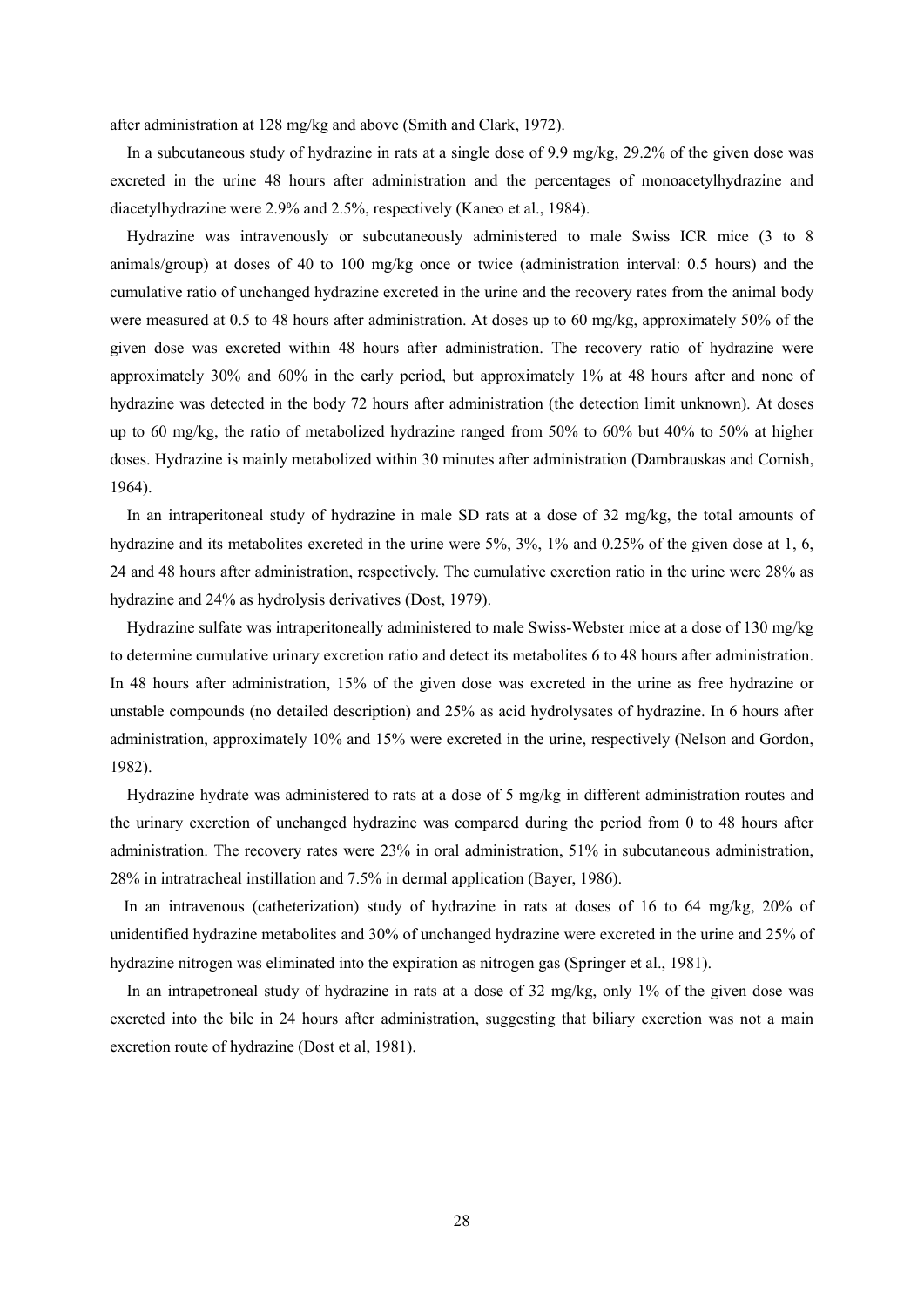| Species<br>sex/number of     | Route                                                     | Dose               | Results                                                                                                                                                                                                                                                                                                                                                                                                                                                                                                                                                                                                                                                                                                                                                                                                                                             | Reference                 |
|------------------------------|-----------------------------------------------------------|--------------------|-----------------------------------------------------------------------------------------------------------------------------------------------------------------------------------------------------------------------------------------------------------------------------------------------------------------------------------------------------------------------------------------------------------------------------------------------------------------------------------------------------------------------------------------------------------------------------------------------------------------------------------------------------------------------------------------------------------------------------------------------------------------------------------------------------------------------------------------------------|---------------------------|
| animals                      |                                                           |                    |                                                                                                                                                                                                                                                                                                                                                                                                                                                                                                                                                                                                                                                                                                                                                                                                                                                     |                           |
| <b>Absorption</b>            |                                                           |                    |                                                                                                                                                                                                                                                                                                                                                                                                                                                                                                                                                                                                                                                                                                                                                                                                                                                     |                           |
| Rat<br>(6 animals<br>/group) | Inhalation exposure<br>(nose only)<br>1 hour<br>hydrazine | 10, 60, 500<br>ppm | Absorption rate estimated from urinary<br>excretion amounts of hydrazine and its<br>metabolites 48 hours after administration:<br>8.4-29.5%<br>The amounts of excretion into the feces and<br>expiration and tissue distribution were<br>assumed high, therefore, actual absorption<br>rate was considered much higher than these<br>values.                                                                                                                                                                                                                                                                                                                                                                                                                                                                                                        | Llewellyn et al.,<br>1986 |
| Rat                          | Inhalation exposure                                       | $17 - 32$          | hydrazine<br>concentration:<br>rapidly<br>Blood                                                                                                                                                                                                                                                                                                                                                                                                                                                                                                                                                                                                                                                                                                                                                                                                     | Dost et al., 1981         |
| <b>SD</b>                    | 6 hours                                                   | $mg/m^3$           | increased up to 1 hour after the beginning of                                                                                                                                                                                                                                                                                                                                                                                                                                                                                                                                                                                                                                                                                                                                                                                                       |                           |
|                              | hydrazine                                                 |                    | exposure, but thereafter not constant.                                                                                                                                                                                                                                                                                                                                                                                                                                                                                                                                                                                                                                                                                                                                                                                                              |                           |
|                              | 6 hours                                                   | $15 - 20$          | Blood concentration: 0.64 µg/mL                                                                                                                                                                                                                                                                                                                                                                                                                                                                                                                                                                                                                                                                                                                                                                                                                     |                           |
|                              | hydrazine                                                 | mg/m <sup>3</sup>  |                                                                                                                                                                                                                                                                                                                                                                                                                                                                                                                                                                                                                                                                                                                                                                                                                                                     |                           |
| Rat                          | Oral                                                      | 3, 9, 27, 81       | Estimated absorption rate based on urinary                                                                                                                                                                                                                                                                                                                                                                                                                                                                                                                                                                                                                                                                                                                                                                                                          | Preece et al.,            |
| (15 animals<br>/group)       | Single<br>hydrazine hydrate                               | mg/kg              | excretion amounts of hydrazine and<br>its metabolites 24 hours after administration:<br>$19-46%$<br>Plasma Cmax <sup>1)</sup> :<br>27 mg/kg: 10 minutes after<br>81 mg/kg: 90 minutes after<br>3 and 9 mg/kg: plasma concentration <liver<br>concentration<br/>Plasma/liver concentration ratio, plasma<br/>concentration/given dose ratio, liver<br/>concentration/given dose ratio:<br/>decreased dose-dependently<br/>Tmax<sup>2)</sup> liver: 10 to 30 minutes at all doses<br/>Some of metabolites could not be detected<br/>and unchanged hydrazine and metabolites<br/>remaining in the body were excreted in<br/>the urine even after the 24 hours urine<br/>collection period, therefore, actual<br/>absorption rates through the<br/>gastrointestinal tract were considered<br/>higher than the range between 19% and<br/>46%.</liver<br> | 1992a, b                  |
| Rat                          | Oral                                                      | 0.7, 3.5           | Tmax for blood hydrazine: 15 minutes after                                                                                                                                                                                                                                                                                                                                                                                                                                                                                                                                                                                                                                                                                                                                                                                                          | Bayer, 1986               |
|                              | hydrazine hydrate                                         | mg/kg              | administration                                                                                                                                                                                                                                                                                                                                                                                                                                                                                                                                                                                                                                                                                                                                                                                                                                      |                           |
| Dog                          | Percutanous exposure                                      | 96-480             | 30 seconds after administration:                                                                                                                                                                                                                                                                                                                                                                                                                                                                                                                                                                                                                                                                                                                                                                                                                    | Smith & Clark,            |
| (hybrid,                     | (shaven chest skin:                                       | mg/kg              | dimethylhydrazine was detected in the                                                                                                                                                                                                                                                                                                                                                                                                                                                                                                                                                                                                                                                                                                                                                                                                               | 1972                      |
| anesthetized)                | approximately 300<br>$cm2$ not covered)                   |                    | arterial blood.                                                                                                                                                                                                                                                                                                                                                                                                                                                                                                                                                                                                                                                                                                                                                                                                                                     |                           |
|                              | Single dose                                               |                    | Plasma concentration: reached the peak<br>(Tmax) approximately 1 hour after                                                                                                                                                                                                                                                                                                                                                                                                                                                                                                                                                                                                                                                                                                                                                                         |                           |
|                              | hydrazine                                                 |                    | administration and increased                                                                                                                                                                                                                                                                                                                                                                                                                                                                                                                                                                                                                                                                                                                                                                                                                        |                           |
|                              |                                                           |                    | dose-dependently (considerable individual                                                                                                                                                                                                                                                                                                                                                                                                                                                                                                                                                                                                                                                                                                                                                                                                           |                           |
|                              |                                                           |                    | variance)                                                                                                                                                                                                                                                                                                                                                                                                                                                                                                                                                                                                                                                                                                                                                                                                                                           |                           |
| Rabbit                       | Percutanous exposure                                      | ND                 | Tmax for blood hydrazine: 50 to 90 minutes                                                                                                                                                                                                                                                                                                                                                                                                                                                                                                                                                                                                                                                                                                                                                                                                          | Keller et al.,            |
|                              |                                                           |                    | Absorption rate: 86% of given dose                                                                                                                                                                                                                                                                                                                                                                                                                                                                                                                                                                                                                                                                                                                                                                                                                  | 1984                      |

|  | Table 7-1 Kinetic and metabolism of hydrazine |  |  |
|--|-----------------------------------------------|--|--|
|--|-----------------------------------------------|--|--|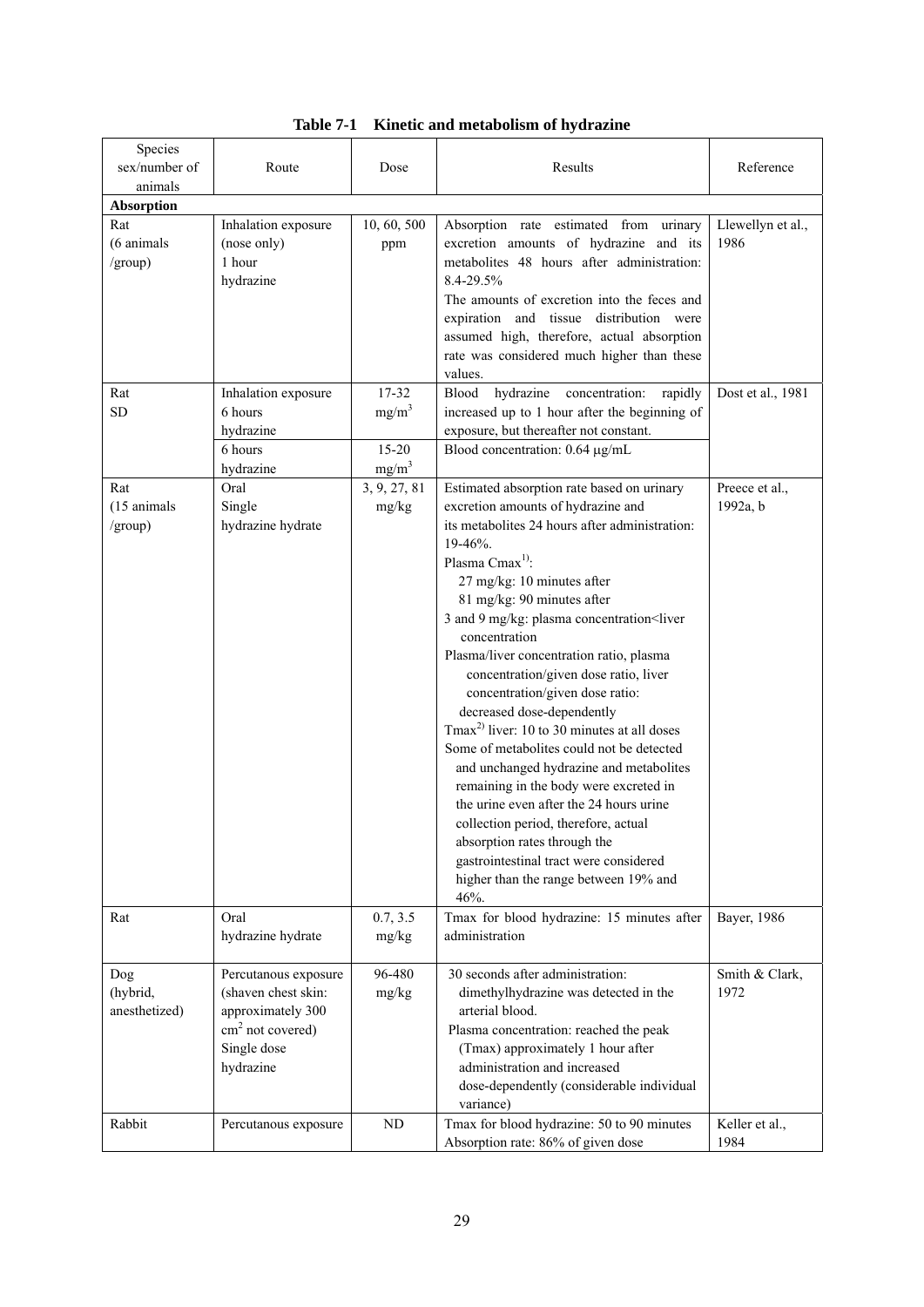| Species<br>sex/number of<br>animals                | Route                                                                                                                                                                                                                    | Dose                | Results                                                                                                                                                                                                                                                                                                                                                                                         | Reference                      |
|----------------------------------------------------|--------------------------------------------------------------------------------------------------------------------------------------------------------------------------------------------------------------------------|---------------------|-------------------------------------------------------------------------------------------------------------------------------------------------------------------------------------------------------------------------------------------------------------------------------------------------------------------------------------------------------------------------------------------------|--------------------------------|
| Rat<br>F344                                        | Percutanous exposure<br>in vapor inhalation<br>chamber system<br>hydrazine                                                                                                                                               | ND                  | Penetration constant: $6 \times 10^{-5}$ cm/hour(low<br>similar to water vapor)                                                                                                                                                                                                                                                                                                                 | McDougal et al.,<br>1986       |
| Mouse<br><b>NMRI</b><br>(male)                     | Dermal<br>hydrazine sulfate                                                                                                                                                                                              | $150$ mg/kg         | Tmax for blood hydrazine: 15 minutes                                                                                                                                                                                                                                                                                                                                                            | Braun, 1976                    |
| <b>Distribution</b><br>Rat                         | Oral<br>Hydrazine                                                                                                                                                                                                        | 2.9-81<br>mg/kg     | Plasma and liver hydrazine Tmax: within 30<br>minutes<br>Cmax: Plasma: 0.3-10 µg/mL and above;<br>Liver: $0.6-6 \mu g/mL$ )<br>24 hours after administration: Liver<br>concentration was 5-fold of plasma one.<br>Monoacetylhydrazine was not detected.<br>Liver concentration was not<br>dose-dependently increased (suggesting its<br>saturation effect).                                     | Preece et al.,<br>1992b        |
| Rat                                                | Oral<br>Single dose<br>Hydrazine                                                                                                                                                                                         | 0.7, 3.5<br>mg/kg   | Half-life: 0.7 mg/kg: 35 minutes<br>3.5 mg/kg: 90 minutes                                                                                                                                                                                                                                                                                                                                       | Bayer, 1986                    |
| Mouse<br>Rat                                       | Oral<br>(via drinking water)<br>20 days<br>hydrazine                                                                                                                                                                     | 10, 50 ppm          | Blood hydrazine concentration<br>10 ppm: around the detection limit in rats and<br>mice $(13 \text{ ng/mL})$<br>50 ppm: 48 ng/mL in rats, 32 ng/mL in mice                                                                                                                                                                                                                                      |                                |
| Rat<br><b>SD</b><br>(male)                         | Subcutaneous<br>hydrazine                                                                                                                                                                                                | $60$ mg/kg          | Hydrazine concentration:<br>2 hours after administration: Max<br>concentration in the liver $(56 \text{ µg/g tissue})$ and<br>distribution was almost equal in other tissues<br>$(5.5-18.6 \text{ µg/g},$ exception: 0.8 $\mu$ g/g in<br>adipose tissue)<br>20 hours after administration: 8.1 $\mu$ g/g in the<br>liver, $0.5-1.9 \mu g/g$ in other organs, $0.1 \mu g/g$ in<br>adipose tissue | Dambrauskas &<br>Cornish, 1964 |
| Rat<br>Wistar<br>Male<br>$(3-9)$<br>animals/group) | Subcutaneous<br>hydrazine sulfate<br>(internal standard:<br><sup>15</sup> N-labeled hydrate<br>was used and<br>measured using<br>GC/MS)<br>Determination point:<br>$0.5, 1, 2, 4$ and 8<br>hours after<br>administration | $40$ mg/kg          | Hydrazine concentration:<br>kidney, liver and lung: $T_{\text{max}}$ 0.5 hours<br>kidney concentration was higher than others.                                                                                                                                                                                                                                                                  | Kaneo et al.,<br>1984          |
| Rat                                                | Subcutaneous                                                                                                                                                                                                             | $9.9 \text{ mg/kg}$ | Hydrazine was distributed rapidly to tissues.<br>Tmax of hydrazine concentration in the liver,<br>lung, plasma and kidney: $T_{\text{max}}$ 0.5 hours in<br>all tissues                                                                                                                                                                                                                         | Kaneo et al.,<br>1984          |
| Rat                                                | Intravenous<br>Hydrazine                                                                                                                                                                                                 | $5.1$ mg/kg         | Brain: 0.5-1 µg/g distributed                                                                                                                                                                                                                                                                                                                                                                   | Matsuyama et<br>al., 1983      |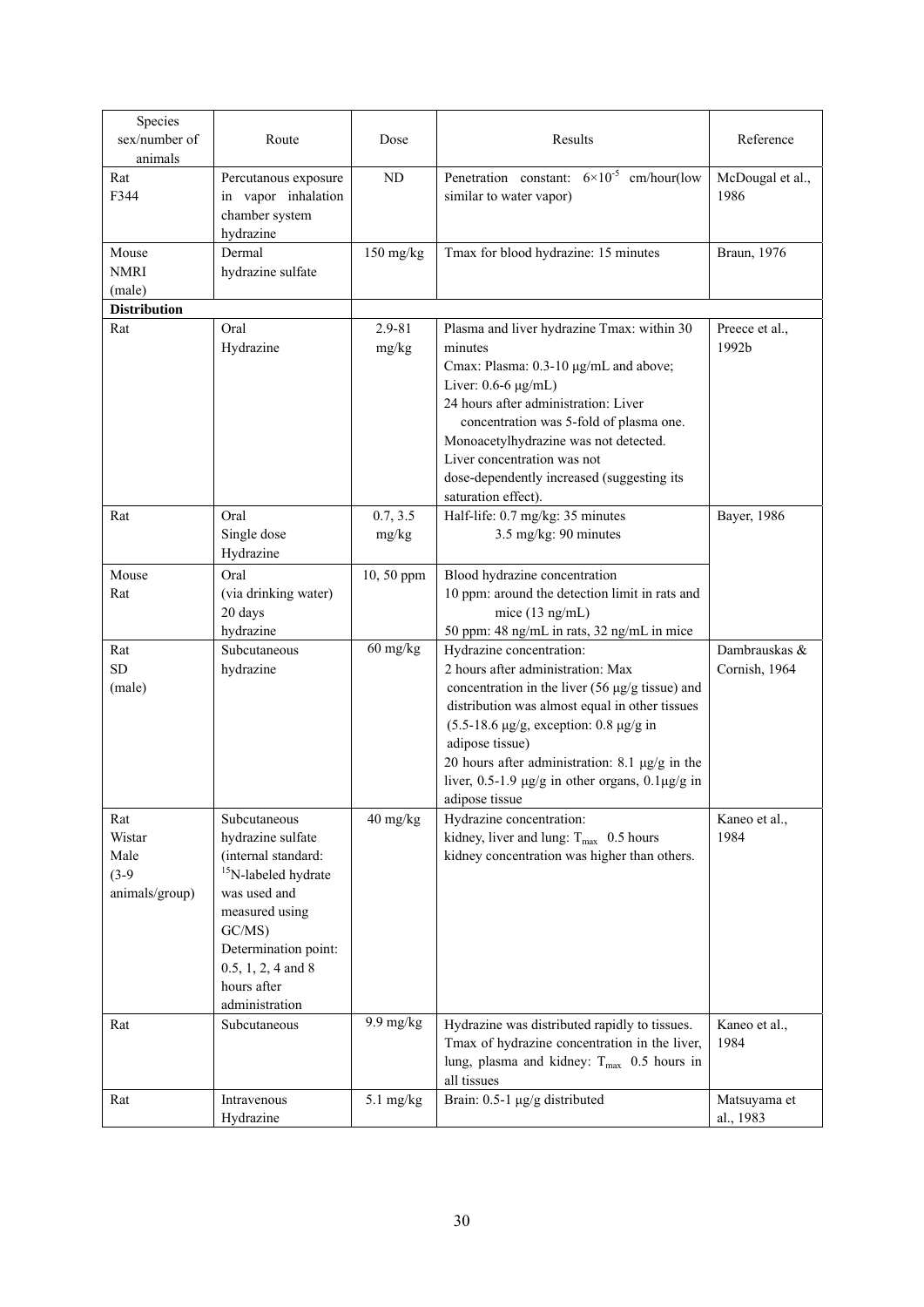| Species<br>sex/number of<br>animals                             | Route                                                                                    | Dose            | Results                                                                                                                                                                                                                                                           | Reference                      |
|-----------------------------------------------------------------|------------------------------------------------------------------------------------------|-----------------|-------------------------------------------------------------------------------------------------------------------------------------------------------------------------------------------------------------------------------------------------------------------|--------------------------------|
| Rat<br><b>SD</b>                                                | Intraperitoneal<br>$15$ N-labeled<br>hydrazine                                           | 32 mg/kg        | Blood concentration: decreased (biphasically)<br>$T_{1/2}$ ( $\alpha$ phase): 0.74 hour<br>$T_{1/2}$ ( $\beta$ phase): 26.9 hours<br>Blood concentration of hydrolytic<br>metabolites of hydrazine: $T_{\text{max}}$ : 0.5 hour<br>and thereafter reduced rapidly | Dost et al., 1981              |
| Rabbit<br>Male                                                  | Intravenous<br>hydrazine hydrate                                                         | $6.25$ mg/kg    | Elimination from the plasma: 0.25-2.56 hours<br>after administration                                                                                                                                                                                              | Noda et al., 1983              |
| <b>ND</b>                                                       | ND                                                                                       | <b>ND</b>       | Half-life in rat tissue: 2.3-3.3 hours                                                                                                                                                                                                                            | Kaneo et al.,<br>1984          |
| Mouse                                                           | ND<br>hydrazine sulfate                                                                  | $\rm ND$        | Hydrazine elimination from the blood:<br>biphasic                                                                                                                                                                                                                 | Nelson &<br>Gordon, 1982       |
| Rat                                                             | ND<br>Hydrazine                                                                          | ND              |                                                                                                                                                                                                                                                                   | Dost, 1979                     |
| <b>Metabolism</b>                                               |                                                                                          |                 |                                                                                                                                                                                                                                                                   |                                |
| in vitro                                                        | Culture with the<br>hemolysate of male<br>SD rats<br>$15$ N-labeled<br>hydrazine sulfate | ND              | 1, 2 and 3 hours after incubation,<br>approximately 15%, 20% and 30% of given<br>dose were detected as ${}^{15}N_2$ .                                                                                                                                             | Dost, 1979                     |
| Dog                                                             | Subcutaneous,<br>intraperitoneal,<br>intravenous<br>hydrazine                            | $\overline{ND}$ | Urinary excretion: unchanged hydrazine or<br>monoacetylhydrazine<br>1,2-diacetylhydrazine was not excreted.                                                                                                                                                       | McKennis et al.,<br>1955       |
| Rabbit                                                          | Subcutaneous,<br>intraperitoneal,<br>intravenous<br>hydrazine                            | ND              | Urinary excretion: unchanged hydrazine or<br>monoacetylhydrazine<br>After acid hydrolysis, a small amount of<br>1,2-diacetylhydrazine was excreted in the<br>urine.                                                                                               | McKennis et al.,<br>1959       |
| Mouse<br>Rat                                                    | Subcutaneous<br>hydrazine                                                                | 60 mg/kg        | Urinary excretion: 48.3% (mouse) and 27.3%<br>(rat) of given dose were excreted in the urine<br>as unchanged hydrazine or<br>monoacetylhydrazine and hydrazine did not<br>remain in the body.                                                                     | Dambrauskas &<br>Cornish, 1964 |
| Rat                                                             | Intraperitoneal<br>hydrazine hydrate                                                     | 5 mg/kg         | Recovery rate from the urine (to given dose):<br>approximately 14% (hydrazine 10.3%,<br>monoacetylhydrazine 2.2%,<br>diacetylhydrazine 1.2%)                                                                                                                      | Wright &<br>Timbrell, 1978     |
| Humans                                                          | ND                                                                                       | ND              | Patients with acetylase enzyme (NAT1)<br>deficiency (slow acetylator whose hydrazine<br>metabolism via acetylation pathway is<br>extremely slow) might accumulate hydrazine<br>in the plasma.                                                                     | Blair et al., 1985             |
| Humans<br>hydrazine<br>production plant<br>(Japanese<br>worker) | ND                                                                                       | $\rm ND$        | Acetylase enzyme (NAT2) is related to<br>human hydrazine metabolism.<br>10% of subjects were classified into slow<br>acetylator.                                                                                                                                  | Koizumi et al.,<br>1998        |
| Rat                                                             | Inhalation exposure<br>1 hour<br>hydrazine                                               | 10-500 ppm      | Urinary excretion (of given dose):<br>hydrazine<br>$2 - 10\%$<br>monoacetylhydrazine<br>1.74%<br>diacetylhydrazine<br>4.5-11.4%                                                                                                                                   | Llewellyn et al.,<br>1986      |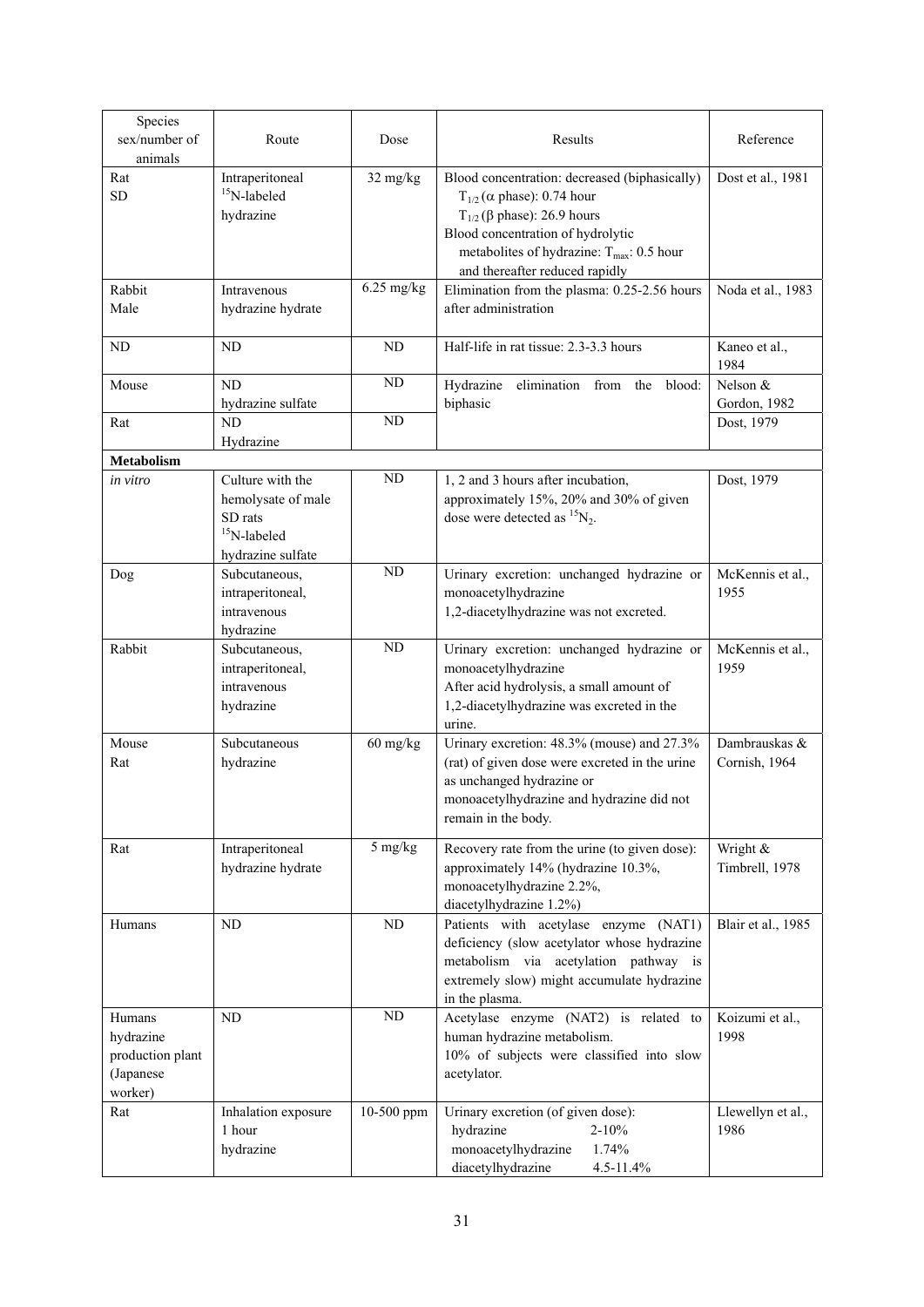| Species<br>sex/number of<br>animals             | Route                                                                                                                                                                                                                | Dose              | Results                                                                                                                                                                                                                                                                                                                                                  | Reference                                       |
|-------------------------------------------------|----------------------------------------------------------------------------------------------------------------------------------------------------------------------------------------------------------------------|-------------------|----------------------------------------------------------------------------------------------------------------------------------------------------------------------------------------------------------------------------------------------------------------------------------------------------------------------------------------------------------|-------------------------------------------------|
| Rat                                             | Inhalation exposure<br>1 hour<br>30% hydrazine<br>monohydrochloride                                                                                                                                                  | 2.6, 5.1<br>mg/kg | Urinary excretion (of given dose):<br>hydrazine<br>19%<br>monoacetylhydrazine<br>10%<br>diacetylhydrazine<br>small amount                                                                                                                                                                                                                                | Perry et al., 1981                              |
| Rat<br>Wistar<br>male $(3-9)$<br>animals/group) | Subcutaneous<br>hydrazine sulfate                                                                                                                                                                                    | 40 mg/kg          | Urinary excretion (of given dose<br>48 hours after administration):<br>hydrazine<br>24%<br>monoacetylhydrazine<br>2.9%,<br>diacetylhydrazine<br>2.5%                                                                                                                                                                                                     | Kaneo et al.,<br>1984                           |
| in vitro                                        | Addition to<br>oxyhemoglobin<br>hydrazine sulfate                                                                                                                                                                    | ND                | Radical formation was confirmed.                                                                                                                                                                                                                                                                                                                         | Nelson $&$<br>Gordon, 1982;<br>Thornalley, 1984 |
| in vitro                                        | Addition to rat liver<br>microsome (addition<br>to cytochrome P450)<br>hydrazine                                                                                                                                     | $1 \text{ mM}$    | oxidation reaction of hydrazine<br>In<br>by<br>free<br>radical<br>microsome,<br>$($ "·NHNH <sub>2</sub> ,<br>hydrazine radical") might be formed as<br>diazene (diimide) precursor, intermediate<br>metabolite.                                                                                                                                          | Noda et al.,<br>1985a                           |
| in vitro                                        | Addition to purified<br>NADPH-cytochrome<br>P450 reductase<br>hydrazine                                                                                                                                              | ND                | Hydrazine was metabolized by purified<br>NADPH-cytochrome P450 reductase and<br>generated free radicals with purified<br>NADPH-cytochrome P450 reductase.<br>This reaction required NADPH and<br>oxygen, was promoted by FAD (flavin<br>adenine dinucleotide), inhibited by SOD<br>(superoxide dismutase), but received no<br>effect by carbon monoxide. | Noda et al., 1988                               |
| in vitro                                        | Addition to perfusion<br>culture of isolated rat<br>liver cells and<br>perfution<br>hydrazine hydrate                                                                                                                | $5-10$ mM         | Various radicals including acetyl radical were<br>detected in perfusion medium.                                                                                                                                                                                                                                                                          | Sinha, 1987                                     |
| in vitro                                        | Rat liver microsome                                                                                                                                                                                                  | ND                | Rapid metabolism of hydrazine was Jenner &<br>confirmed (depending on oxygen, NADPH<br>and active enzyme and inhibited by<br>cytochrome P450 inhibitor)                                                                                                                                                                                                  | Timbrell, 1990;<br>Timbrell et al.,<br>1982     |
| in vitro                                        | Rat<br>Combined<br>administration of<br>cytochrome P450<br>inducers<br>(phenobarbital and<br>rifampicin)<br>Combined<br>administration of<br>cytochrome P450<br>inhibitors<br>(metyrapone and<br>piperonyl butoxide) | ND                | Combined administration of P450 inducers:<br>hydrazine metabolism in the liver was<br>increased.<br>Combined administration of P450 inhibitors:<br>hydrazine metabolism in the liver was<br>decreased.                                                                                                                                                   | Noda et al., 1987                               |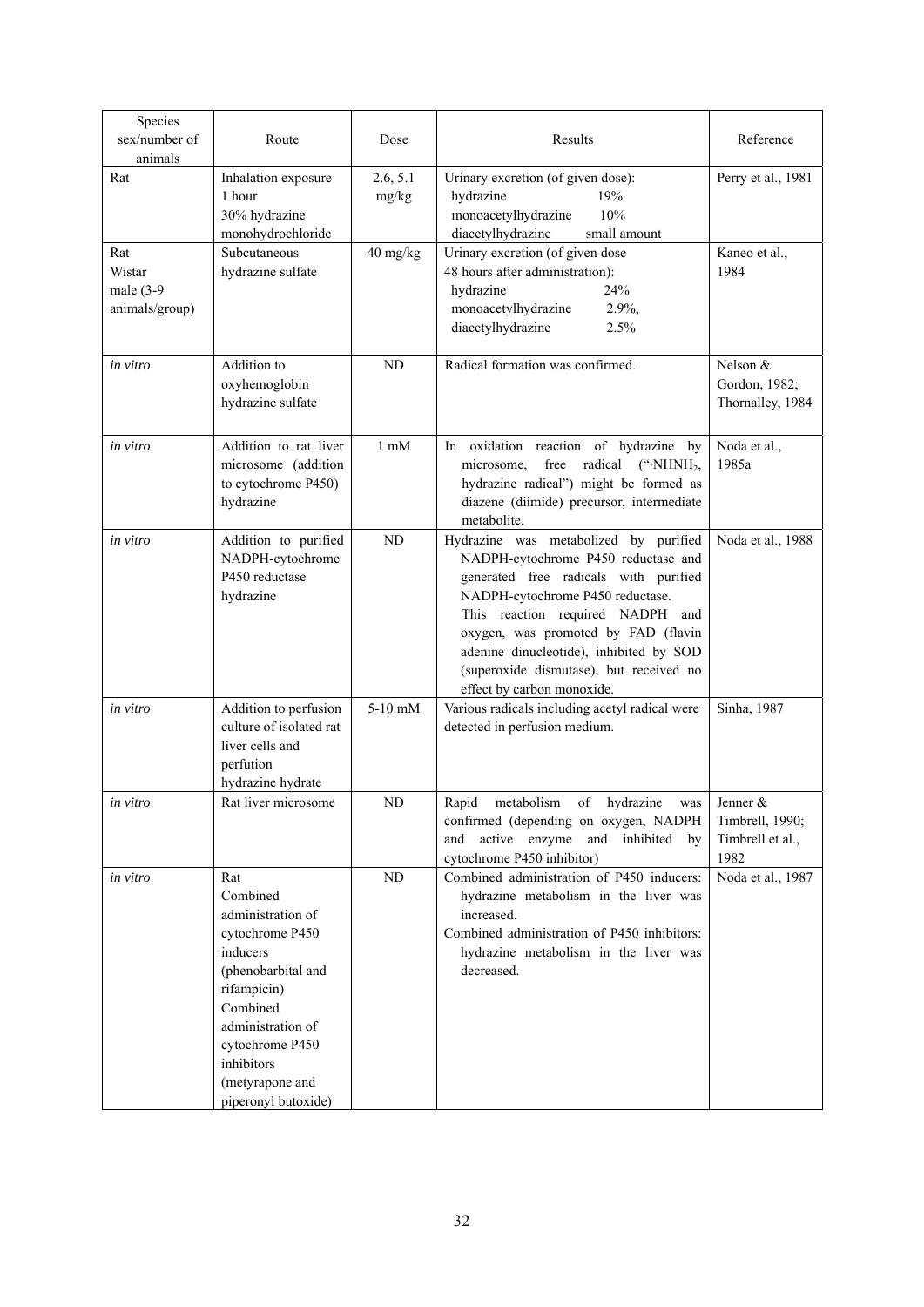| Species<br>sex/number of<br>animals           | Route                                                                                                                              | Dose            | Results                                                                                                                                                                                                                                                                                                                                                                                                     | Reference                                                                 |
|-----------------------------------------------|------------------------------------------------------------------------------------------------------------------------------------|-----------------|-------------------------------------------------------------------------------------------------------------------------------------------------------------------------------------------------------------------------------------------------------------------------------------------------------------------------------------------------------------------------------------------------------------|---------------------------------------------------------------------------|
| in vivo                                       | ND                                                                                                                                 | ND              | After nitrogen release in the first 15 to 30<br>minutes, acetylation and carbonylation<br>were the main metabolic pathways<br>producing metabolites excreted in the<br>urine.                                                                                                                                                                                                                               | Nelson &<br>Gordon, 1982                                                  |
| Rat<br><b>SD</b><br>male<br>(3 animals/group) | Intraperitoneal<br>Elimination of<br>hydrazine metabolite<br>$(N_2)$ into the<br>expiration<br>$15$ N-labeled<br>hydrazine sulfate | 130 mg/kg       | 30 min after administration: 15% of given<br>dose, 4 hours after administration: 23%<br>Comparison of expiratory ${}^{15}N_2$ volume in 4<br>hours after administration with that in other<br>administration routes at the same dose: high<br>in intravenous administration and low in<br>subcutaneous one                                                                                                  | Dost, 1979                                                                |
| Mouse, Rat                                    | Intraperitoneal<br>$15$ N-labeled<br>hydrazine sulfate                                                                             | 130 mg/kg       | Approximately 20% to 30% of hydrazine<br>given was eliminated as nitrogen gas up to<br>the first 2 hours.<br>Approximately 25% of given dose remained<br>in the body as undetected substance.                                                                                                                                                                                                               | Nelson &<br>Gordon, 1982;<br>Springer et al.,<br>1981                     |
| Rat<br><b>SD</b>                              | Intraperitoneal<br>hydrazine                                                                                                       | 427 mg/kg       | Metabolites shown in Figure 7-1<br>{monoacetylhydrazine, diacetylhydrazine,<br>pyruvic acid hydrazone, urea, cyclic<br>compound<br>[1,4,5,6-tetrahydro-6-oxo-3-pyridazine<br>-carboxyl acid (a reaction product of<br>2-oxoglutaric acid and hydrazine)]}: detected<br>in the urine<br>Confirmed that hydrazine was acetylated and<br>reacted with biomolecules (in vivo).                                  | Preece et al.,<br>1991                                                    |
| Mouse<br>Swiss-Webster<br>Male                | Intraperitoneal<br>$15$ N-labeled<br>hydrazine sulfate                                                                             | $130$ mg/kg     | Time course of ${}^{15}N_2$ elimination into the<br>expiration for 1 to 48 hours after<br>administration:<br>first 1 to 2 hours: approximately 20% of<br>given dose was already eliminated into the<br>expiration as ${}^{15}N_2$ .<br>48 hours after administration: approximately<br>35% was eliminated into the expiration.<br>Hydrazine is oxidized to nitrogen (gas) in<br>catalysis by oxyhemoglobin. | Nelson &<br>1982<br>Gordon,                                               |
| in vitro                                      | ND                                                                                                                                 | ND              | Hydrazine was metabolized into nitrogen<br>(gas) in oxidation catalysis by<br>oxyhemoglobin in erythrocytes and<br>oxygenase in liver microsome.                                                                                                                                                                                                                                                            | Clark et al.,<br>1968; Springer et<br>al., 1981; Nelson<br>& Gordon, 1982 |
| in vitro                                      | Dog<br>Blood                                                                                                                       | ND              | Ammoniagenesis with no increase in BUN<br>concentration was confirmed.                                                                                                                                                                                                                                                                                                                                      | Floyd, 1980                                                               |
| Rat                                           | ND<br>$15$ N-hydrazine                                                                                                             | $\overline{ND}$ | <sup>15</sup> N-ammoia was not detected in the urine.<br>It was assumed that the blood ammonia<br>detected in dogs was not hydrazine<br>metabolite but formed in other metabolic<br>pathway on which hydrazine had an effect.                                                                                                                                                                               | Floyd, 1980,<br>Springer et<br>al., 1981;                                 |
| Rat<br>Male                                   | Intraperitoneal<br>hydrazine hydrate                                                                                               | 15-80<br>mg/kg  | The urine collected in 0 to 6 and 6 to 12<br>hours was analyzed using proton-NMR<br>spectroscopy, and in addition to metabolites<br>shown in Figure 7-1, methylamine was<br>detected.                                                                                                                                                                                                                       | Sanins et al.,<br>1988                                                    |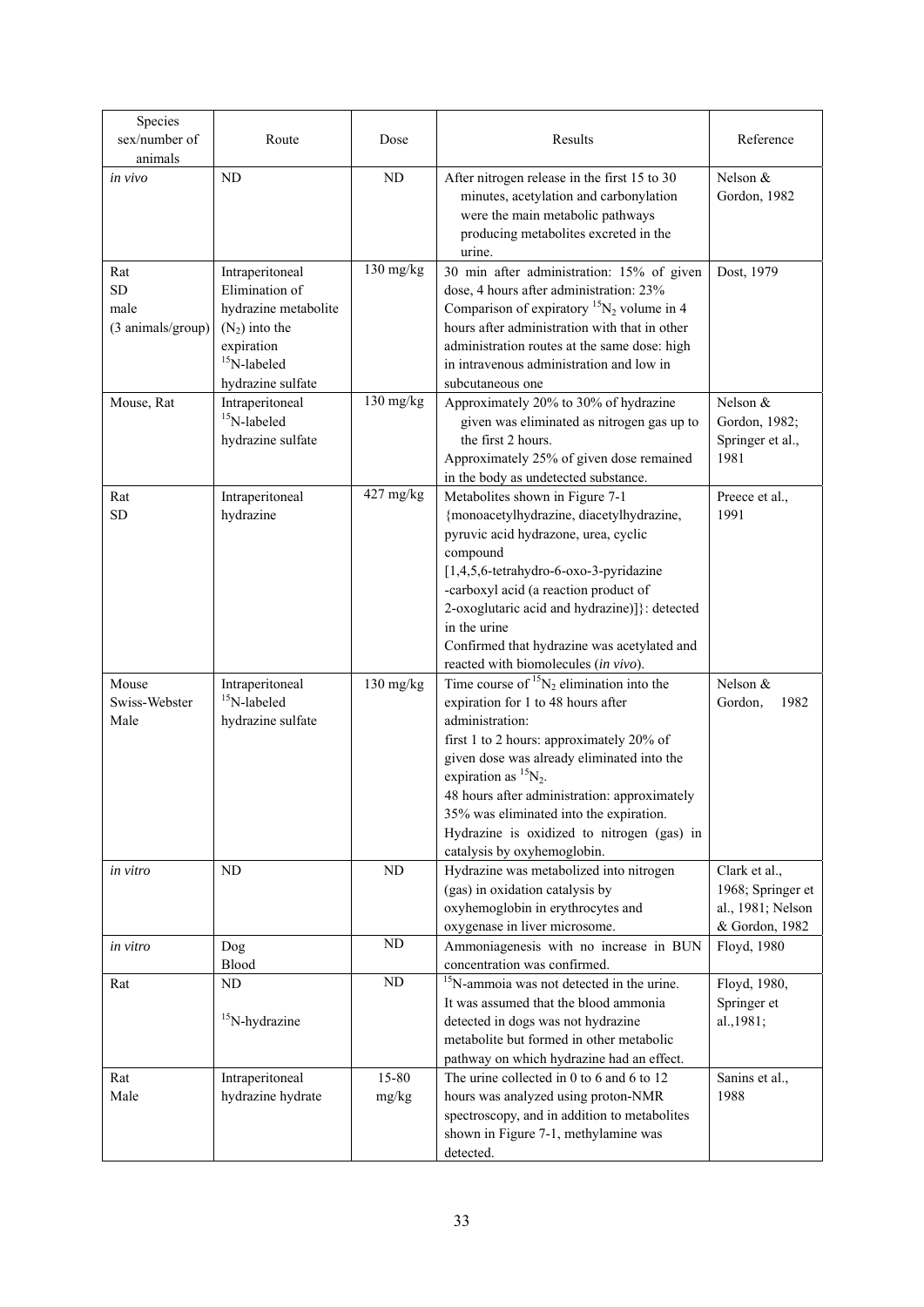| Species<br>sex/number of<br>animals                 | Route                                                                                                                                                                                                                                                       | Dose                     | Results                                                                                                                                                                                                                                                                                                                                                                                                                                                                                                                                       | Reference                         |
|-----------------------------------------------------|-------------------------------------------------------------------------------------------------------------------------------------------------------------------------------------------------------------------------------------------------------------|--------------------------|-----------------------------------------------------------------------------------------------------------------------------------------------------------------------------------------------------------------------------------------------------------------------------------------------------------------------------------------------------------------------------------------------------------------------------------------------------------------------------------------------------------------------------------------------|-----------------------------------|
| <b>ND</b>                                           | NMR analysis                                                                                                                                                                                                                                                | ND                       | Methylhydrazine and $\alpha$ -ketoglutarate<br>hydrazone were detected as hydrazine<br>metabolites.                                                                                                                                                                                                                                                                                                                                                                                                                                           | Sanins et al.,<br>1986            |
| <b>Excretion</b>                                    |                                                                                                                                                                                                                                                             |                          |                                                                                                                                                                                                                                                                                                                                                                                                                                                                                                                                               |                                   |
| Rat                                                 | Inhalation exposure<br>1 hour<br>hydrazine                                                                                                                                                                                                                  | 10, 60, 500<br>ppm       | Excretion in the urine in 48 hours after the<br>completion of exposure: 8.4-29.5% of given<br>dose<br>Most of them were excreted in the first 24<br>hours.                                                                                                                                                                                                                                                                                                                                                                                    | Llewellyn et al.,<br>1986         |
| Rat                                                 | Intravenous<br>Single dose<br>hydrazine                                                                                                                                                                                                                     | $2-12$ mg/kg             | Excretion volume in the urine in 48 hours<br>after administration: 13.8-37.3% of given<br>dose                                                                                                                                                                                                                                                                                                                                                                                                                                                |                                   |
| Rat<br>(3 animals)                                  | Oral<br>Single dose<br>hydrazine                                                                                                                                                                                                                            | 0.7, 3.5<br>mg/kg        | Excretion volume in the urine in 24 hours<br>after administration: unchanged hydrazine<br>13% and 17% of given dose                                                                                                                                                                                                                                                                                                                                                                                                                           | Bayer, 1986                       |
| SD rat<br>(3 animals)                               | Oral<br>Single dose<br>hydrazine                                                                                                                                                                                                                            | 3, 9, 27 and<br>81 mg/kg | Excretion volume in the urine in 24 hours<br>after administration: 19-81% of given dose<br>Excresion into the feces and expiration was<br>not determined.                                                                                                                                                                                                                                                                                                                                                                                     | Preece et al.,<br>1992a           |
|                                                     |                                                                                                                                                                                                                                                             |                          | 9 mg/kg and less: 40% of given dose was<br>excreted in the urine as unchanged hydrazine<br>and 5% as monoacetylhydrazine.<br>27 mg/kg and above: the excretion was<br>decreased dose-depedently with 20.5% and<br>17.5% as hydrazine and 2.1% and 1.1% as<br>monoacetylhydrazine.                                                                                                                                                                                                                                                             | Preece et al.,<br>1992b           |
| Hybrid dog                                          | Percutanous exposure<br>Non-occlusion<br>Shaven skin of the<br>chest: approximately<br>$300 \text{ cm}^2$<br>Hydrazine                                                                                                                                      | 96-480<br>mg/kg          | 118 mg/kg and less: Urinary concentration of<br>hydrazine reached the peak approximately 90<br>to 120 minutes after administration.<br>128 mg/kg and above: Urinary concentration<br>of hydrazine reached the peak 4 hours after<br>administration.                                                                                                                                                                                                                                                                                           | Smith & Clark,<br>1972            |
| Rat                                                 | Subcutaneous<br>Single dose<br>Hydrazine                                                                                                                                                                                                                    | $9.9 \text{ mg/kg}$      | 48 hours after: 29.2% of given dose was<br>excreted in the urine.<br>Percentages of monoacetylhydrazine and<br>diacetylhydrazine were 2.9% and 2.5%.                                                                                                                                                                                                                                                                                                                                                                                          | Kaneo et al.,<br>1984             |
| Mouse<br>Swiss-ICR<br>Male<br>3-8 animals<br>/group | Intravenous,<br>Subcutaneous<br>Accumulated urinary<br>excretion volume and<br>recovery rate 0.5-48<br>hours after<br>administration<br>Single dose<br>(intravenous)<br>Two-divided dose<br>(dermal;<br>administration<br>interval: 0.5 hours)<br>Hydrazine | 40-100<br>mg/kg          | Up to 60 mg/kg:<br>Accumulated excretion of unchanged<br>hydrazine up to 48 hours after<br>administration: approximately 50% of<br>given dose<br>Hydrazine recovery percentage:<br>Early period:<br>approximately 30% and 60%<br>48 hours after administration:<br>Approximately 1%<br>72 hours after administration:<br>not detected (the detection limit<br>unknown)<br>Percentage of hydrazine metabolites<br>(assumption by authors; to given dose):<br>Up to 60 mg/kg: 50-60%<br>60 mg/kg and above: 40 -50% (no further<br>information) | Dambrauskas $\&$<br>Cornish, 1964 |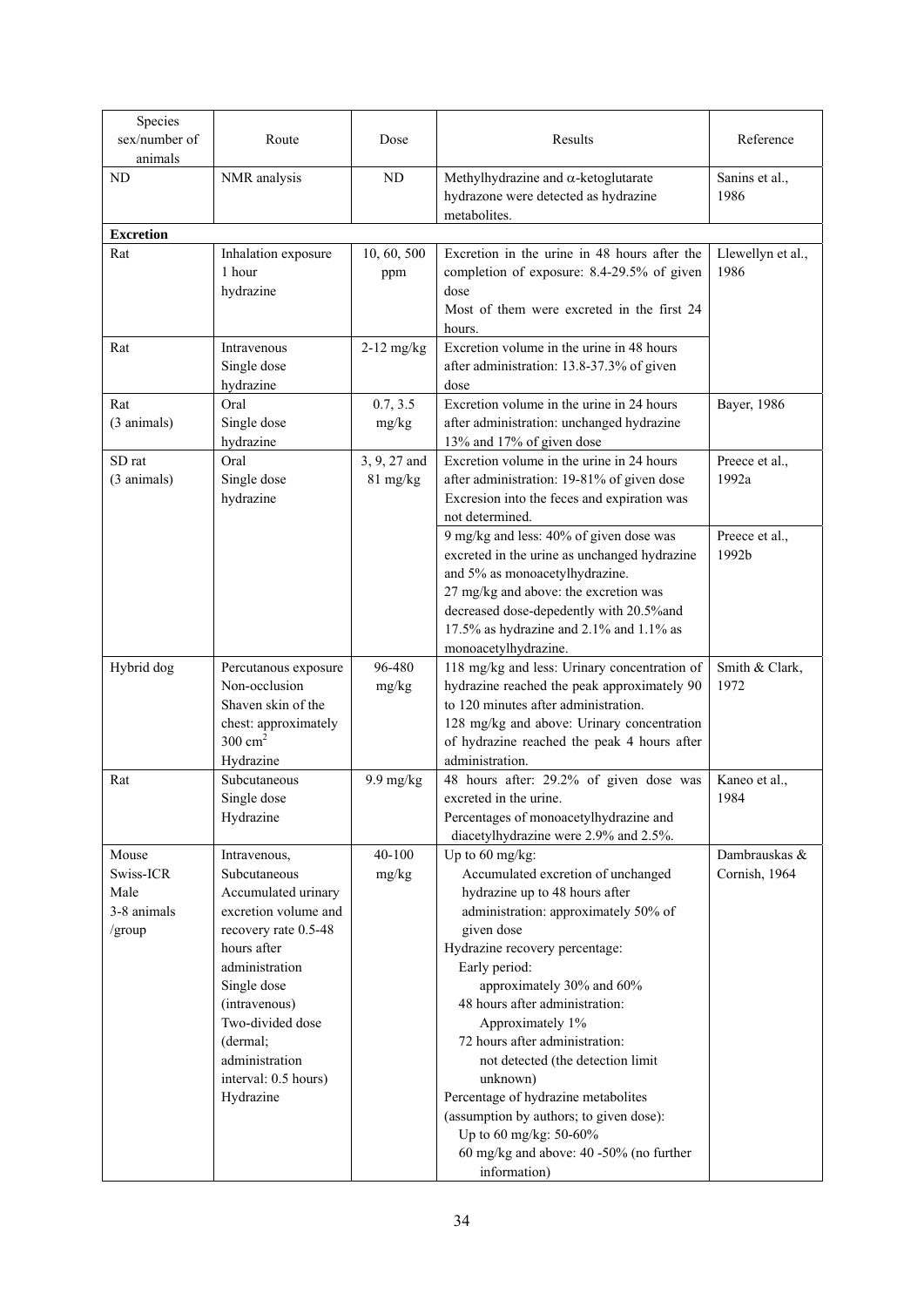| Species<br>sex/number of<br>animals | Route                                                               | Dose               | Results                                                                                                                                                                                                                                                                                                                             | Reference                |
|-------------------------------------|---------------------------------------------------------------------|--------------------|-------------------------------------------------------------------------------------------------------------------------------------------------------------------------------------------------------------------------------------------------------------------------------------------------------------------------------------|--------------------------|
| Rat<br><b>SD</b><br>Male            | Intraperitoneal<br>hydrazine                                        | 32 mg/kg           | Total urinary excretion of hydrazine and its<br>metabolites: (after administration)<br>1 hour:<br>5%<br>3%<br>6 hours:<br>$1\%$<br>24 hours:<br>48 hours:<br>0.25%<br>Accumulated urinary excretion percentage (to<br>given dose):<br>hydrazine: 28%<br>acid hydrolysis derivatives: 24%                                            | Dost, 1979               |
| Mouse<br>Swiss-Webster<br>Male      | Intraperitoneal 6 to<br>48 hours exposure<br>hydrazine sulfate      | 130 mg/kg          | Urinary excretion (percentage to given dose)<br>6 hours after administration:<br>hydrazin/unstable<br>compounds<br>free<br>(no<br>detailed description): 10%<br>hydrazine acid hydrolysis derivatives: 15%<br>48 hours after administration:<br>free hydrazin/unstable compounds: 15%<br>hydrazine acid hydrolysis derivatives: 25% | Nelson &<br>Gordon, 1982 |
| Rat                                 | Oral, Subcutaneous,<br>intratracheal, dermal<br>hydrazine hydrate   | 5 mg/kg            | 48 hours urinary excretion (percentage to<br>given dose)<br>Oral administration:<br>23%<br>Subcutaneous administration:<br>51%<br>Intratracheal instillation:<br>28%<br>Dermal application:<br>7.5%                                                                                                                                 | Bayer, 1986              |
| Rat                                 | Intravenous<br>(catheterization)<br>Single dose<br>$15$ N-hydrazine | 16-64<br>mg/kg     | Urinary excretion:<br>Unidentified hydrazine metabolite<br>20%<br>30%<br>Unchanged hydrazine<br>In the expiration:<br>25%<br>nitrogen gas                                                                                                                                                                                           | Springer et al.,<br>1981 |
| Rat                                 | Intraperitoneal<br>hydrazine                                        | $32 \text{ mg/kg}$ | Biliary excretion: not more than 1% of given<br>dose within 24 hours after administration<br>Hydrazine and its hydrolysis derivatives:<br>biliary excretion was not a main excretion<br>route of hydrazine.                                                                                                                         | Dost et al., 1981        |

ND: No data available

1) Cmax: the maximum concentration in the blood, etc. of a compound after administration; 2) Tmax: the time at which the concentration reaches Cmax after administration of a compound.

### **7.2 Epidemiological studies and case reports**

# **a. Epidemiological studies**

The epidemiological studies and case reports of hydrazine are summarized in Table 7-2.

In a retrospective cohort study in 423 workers (gender unknown) in a hydrazine production plant, it was reported that exposure to hydrazine did not increase a risk of cancer incidences (Roe, 1978), and in the follow-up studies with the almost same population, it was concluded that hydrazine did not enhance cancer risks (Henscher, 1985; Wald et al., 1984).

In a cross-sectional study in 172 male workers aged 18 to 60 years who engaged in hydrazine hydrate production for 0.5 to 35 years, no relationship was indicated between the current average hydrazine concentration (0.0109 ppm) and effects of accumulated hydrazine exposure on health, which was detected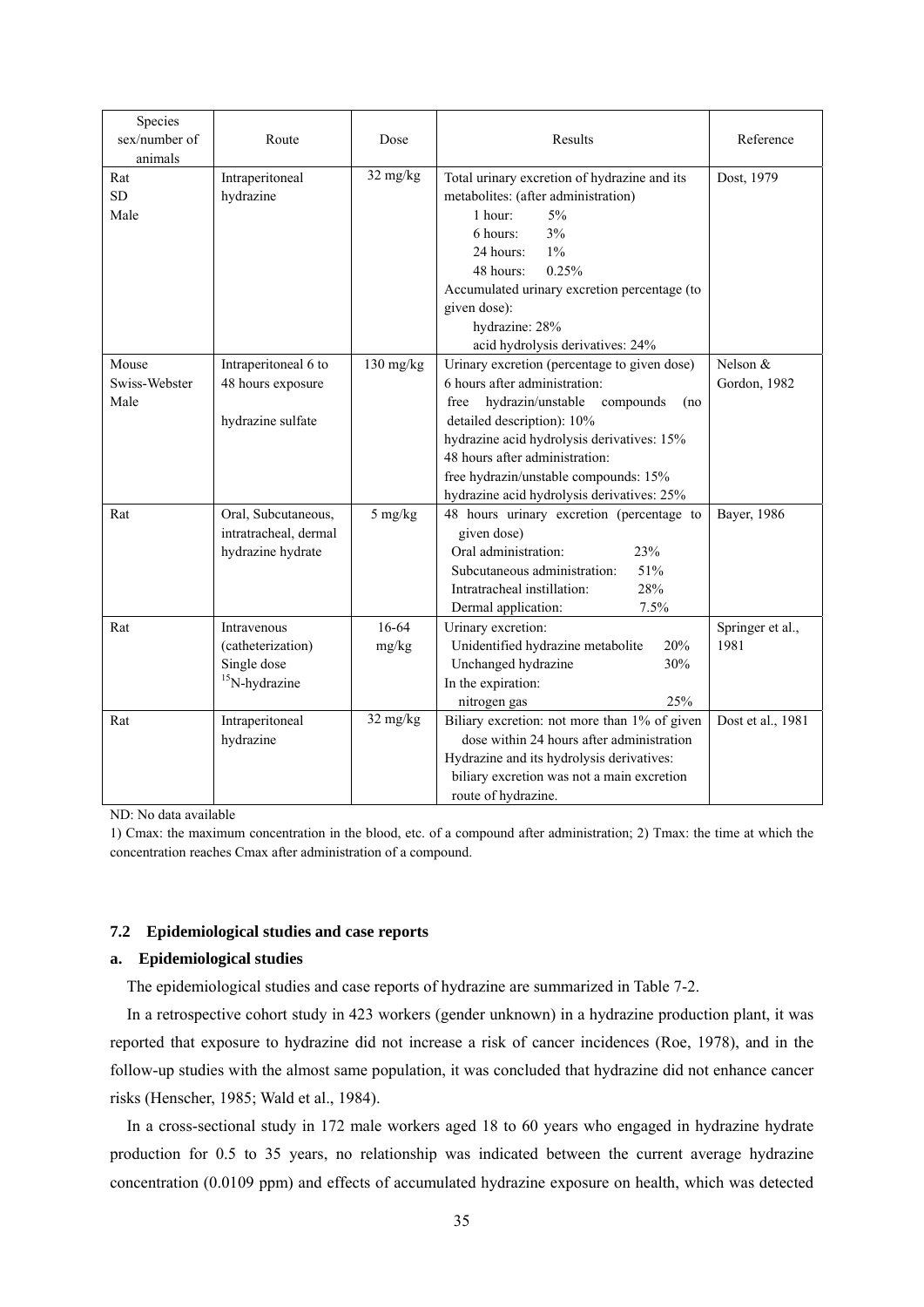by *N*-acetyltransferase phenotype. In a study using questionnaires, no heath effects of hydrazine hydrate except the complaints of "nightmare" were found. The study results indicated that the evidence was insufficient to conclude that hydrazine hydrate caused "nightmare" (Nomiyama et al., 1998).

| Population Gender/number     | Exposure condition/Dose    | Results                                                | Reference             |
|------------------------------|----------------------------|--------------------------------------------------------|-----------------------|
| 423 workers (gender          | ND                         | In a retrospective cohort                              | Roe, 1978             |
| unknown) in a hydrazine      |                            | study,                                                 |                       |
| production plant             |                            | hydrazine did not enhance                              |                       |
|                              |                            | cancer risk.                                           |                       |
| 427 workers of the almost    | Exposure period: 1945-1971 | In a retrospective cohort                              | Wald et al., 1984;    |
| same population in the above | Repeated exposure          | study,                                                 | Henschler, 1985       |
| study (workers engaging in   | concentration:             | hydrazine did not enhance                              |                       |
| production for 6 months and  | 78 subjects: 1-10 ppm      | cancer risk.                                           |                       |
| above)                       | (sometimes 100 ppm)        | Mortality of lung cancer                               |                       |
|                              | Others $(n=375)$ :         | and other cancers and other<br>diseases was within the |                       |
|                              | 1 ppm and below            | expected values (unknown)                              |                       |
|                              |                            | whether the number of                                  |                       |
|                              |                            | smokers was investigated).                             |                       |
| Worker engaging in           | Current exposure           | In a ross-sectional study,                             | Nomiyama et al., 1998 |
| hydrazine hydrate            | concentration : 0.0109 ppm | no effects except                                      |                       |
| production                   | Exposure period:           | "nightmare" complaint                                  |                       |
| 172 males                    | $0.50 - 34.17$ years       | Test item: questionnaire for                           |                       |
| 18-60 years old              |                            | subjective symptoms,                                   |                       |
|                              |                            | laboratory test in liver and                           |                       |
|                              |                            | kidney function in main,                               |                       |
|                              |                            | <i>N</i> -acetyltransferase (NAT2)                     |                       |

**Table 7-2 Epidemiological studies and case reports of hydrazine** 

ND: No data available

# **b. Occupational and accidental case reports**

Reports on the occupational and accidental exposures of hydrazine are summarized in Table 7-3.

Hydrazine has ammonia or amine odor and human olfactory threshold is 3 to 4 ppm (Jacobson et al., 1955). Acute poisoning rarely occurs, but there is a possibility of chronic poisoning (Henschler, 1971).

As an example of acute poisoning, a worker who suffered from burns to 22% of the body surface in hydrazine explosion had no neurologic symptom at the time of admission to a hospital, but showed coma and electroencephalography (EEG) revealed hypoactivity (marked particular in the right hemisphere) 14 hours after the explosion and neurologic symptoms were not improved for 60 hours thereafter. Spontaneous motion recovered 4 hours after pyridoxine (as antidote) treatment and neuropathic symptoms were improved in 12 hours after the initiation of the antidote treatment. This patient, in addition to neuropathy, exhibited hematuria without renal disorder, an increase in blood glucose level and hepatic dysfunction for 3 days after accident (Kirklin et al., 1976).

A worker who was exposed to hydrazine vapor for 4 to 5 hours in accident showed nausea, vomiting, local irritation in the exposed skin, conjunctiva and upper respiratory tract, and a significant increase in hepatotoxicity related enzyme levels (Henschler, 1971).

Two workers who had inhalation of mixture of hydrazine and 1,1-dimethylhydrazine (equivalent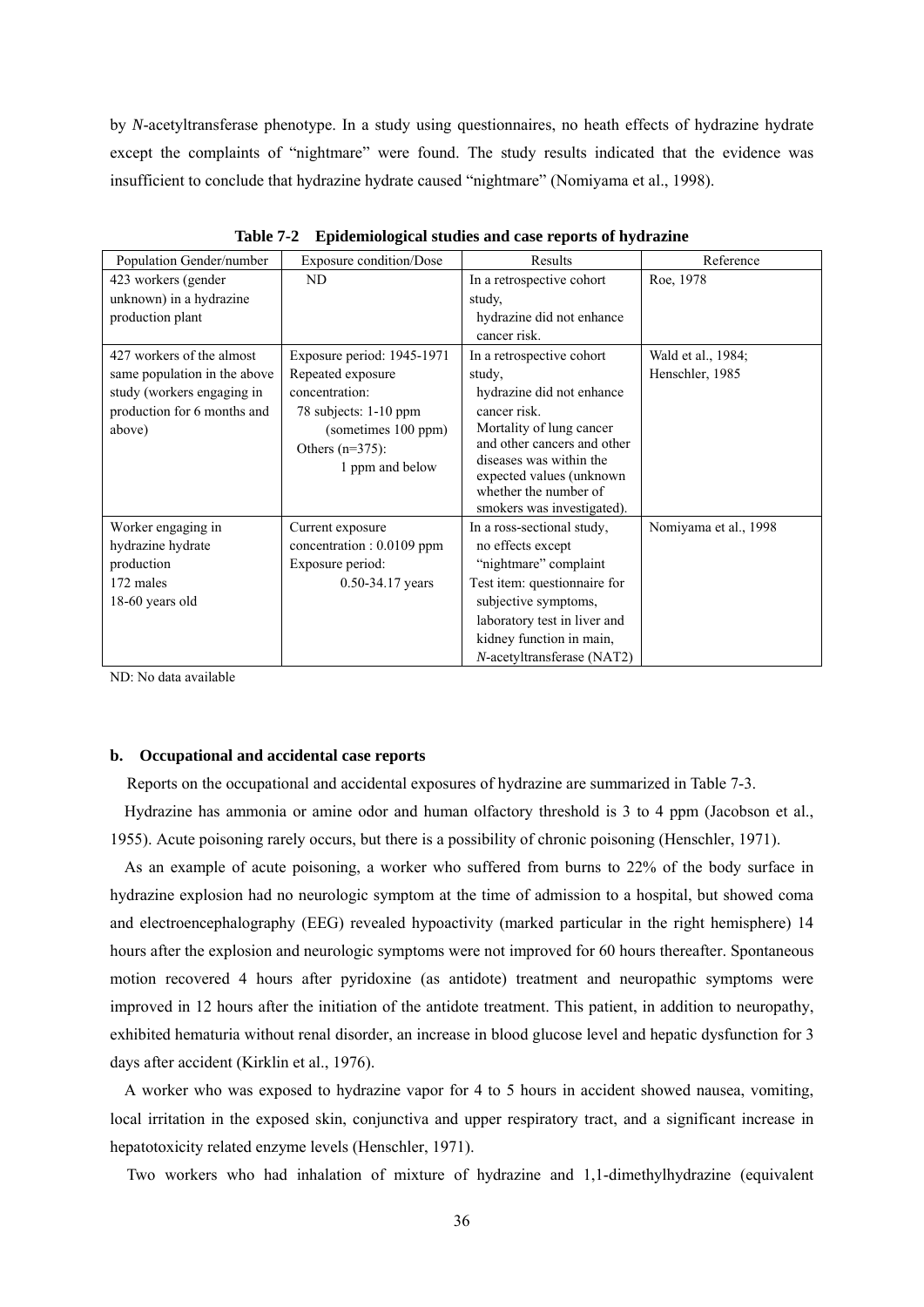concentration) for 90 minutes at the longest due to a leak from a pipe exhibited neuropathy and pulmonary symptom (edema), but were improved by antidote treatment of pyridoxine (Frierson, 1965).

Oral intake of hydrazine hydrate or hydrazine in accident induced vomiting, hepatotoxicity, neurologic and cardiac symptoms (Drews et al., 1960; Harati and Niakan, 1986; Kulkarni and Nawaz, 1982; Reid, 1965).

A machine operator aged 59 years who used hydrazine hydrate at a concentration of 0.071 mg/m<sup>3</sup> (measured after accident) for 6 months (once a week) showed fatigue, tremor and conjunctivitis on the operation day and the next day. After continuous 1-month exposure, the patient was admitted due to fever, vomiting, diarrhea, abdominal pain, black stool and icterus and died on 15 days after admission. In autopsy, pneumonia, severe nephritis, tubular necrosis, glomerulonephritis and focal hepatocellular necrosis were found (Sotaniemi et al., 1971).

#### **c. Irritation and Sensitization**

In 6 volunteers, no irritation was induced by application of 25% hydrazine sulfate or its concentrated solution to the skin for 24 hours (Bayer, 1954). Similarly, dermal application of a photographic stop-bath solution containing 0.1% hydrazine sulfate for 24 hours caused no skin irritation in 6 volunteers (Bayer, 1962).

With regard to sensitization, a sensitization test to 23 volunteers was conducted. After 24 hours pretreatment with 5% sodium lauryl sulfate, 5% hydrazine solution was applied to the upper arm and the application site was occluded for 48 hours. The application for induction was repeated 4 times. For challenge, 0.5% hydrazine solution was applied for 48 hours and then skin response was observed 0 and 48 hours after the challenge treatment. Positive results were obtained for all volunteers (Kligman, 1966). Recently, it has been reported that hydrazine and its salts induced contact allergy in humans (Kayser and Schlede, 1995). The Japan Society for Occupational Health (2002) has classified hydrazine and its compounds into Group 2 of skin sensitizing substance (almost equal to Group 1 substances but its effect has not definitely been confirmed in epidemiological studies).

In summary, in humans, coma and EEG hypoactivity were observed in a poisoning accident at the occasion of hydrazine explosion, and antidote treatment of pyridoxine recovered spontaneous motion impairment and neuropathy. Hematuria, an increase in blood glucose level and hepatic dysfunction were observed also as hydrazine intoxication. Inhalation of hydrazine vapor induced neuropathy and pulmonary edema, however, the patient was improved by pyridoxine treatment. Oral intake of hydrazine or hydrazine hydrate in accidents induced vomiting, hepatotoxicity, neurologic and cardiovascular symptoms. As hydrazine has ammonia- or amine-like odor and human olfactory threshold, which is 3 to 4 ppm, is low, acute exposure accidents at high concentrations rarely occur, but there is a possibility that long term exposures at low concentrations may cause poisoning. Hydrazine sulfate does not induce irritation to the human skin, but hydrazine and its salts have skin sensitization.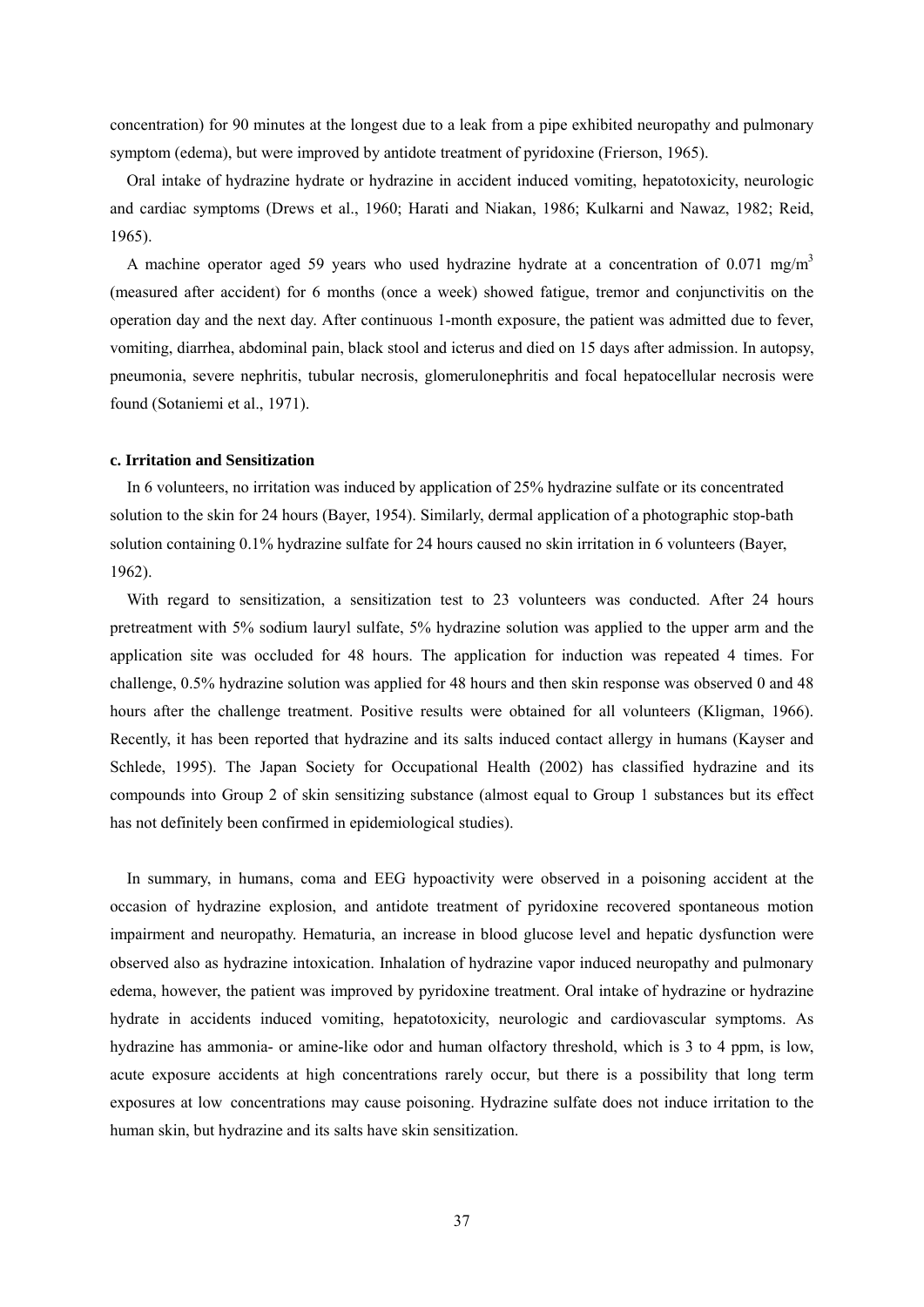| Population<br>Gender/<br>number | Exposure condition                        | Dose                                                                                            | Results                                                                                                                                                                                                                                                                                                                                                                                                                                                                                                                                       | Reference                         |
|---------------------------------|-------------------------------------------|-------------------------------------------------------------------------------------------------|-----------------------------------------------------------------------------------------------------------------------------------------------------------------------------------------------------------------------------------------------------------------------------------------------------------------------------------------------------------------------------------------------------------------------------------------------------------------------------------------------------------------------------------------------|-----------------------------------|
| <b>Acute poisoning</b>          |                                           |                                                                                                 |                                                                                                                                                                                                                                                                                                                                                                                                                                                                                                                                               |                                   |
| Worker                          | Explosion                                 | ND                                                                                              | Burn (22% of the body surface)<br>No neuropathy in admission<br>14 hours after explosion: coma, EGG<br>hypoactivity (marked particular in the<br>right hemisphere), not improved 60 hours<br>thereafter, spontaneous motion recovered<br>4 hours after antidote treatment of<br>pyridoxine, and neuropathic symptoms<br>were improved 12 hours after the antidote<br>treatment.<br>Other systemic symptoms:<br>3 days after exposure: hematuria<br>(without renal disorder), an increase in<br>blood glucose level and hepatic<br>dysfunction | Kirklin et al.,<br>1976           |
| Worker                          | Vapor exposure                            | ND                                                                                              | 4-5 hours after exposure: nausea, vomiting,<br>irritation in the conjunctiva and upper<br>respiratory tract, local irritation in the<br>exposed skin, and a significant increase in<br>hepatotoxicity-related enzyme levels                                                                                                                                                                                                                                                                                                                   | Henschler, 1971                   |
| Worker<br>2 persons             | Inhalation exposure<br>(leak from a pipe) | 50% hydrazine<br>$50\%$<br>1,1-dimethylhyd<br>razine<br>compound<br>1.5 hours at the<br>longest | Neurologic symptom, pulmonary symptom<br>(edema)<br>recovered by antidote (pyridoxine)<br>treatment                                                                                                                                                                                                                                                                                                                                                                                                                                           | Frierson, 1965                    |
| Humans<br>40 years<br>old       | Oral intake<br>Intake in accident         | Immediately<br>after intake (2-3<br>mL) of 80%<br>hydrazine<br>hydrate solution,<br>spit out.   | Course after intake:<br>Up to 24 hours after: vomiting once,<br>no other symptom<br>2 days after: admitted in hospital due to<br>drowsiness<br>3 days after: icterus+, serious hepatic coma<br>and others (trembling, localized plantar<br>reflex)<br>5 days after: antidote treatment without<br>pyridoxine and improved 8 days after                                                                                                                                                                                                        | Kulkarni &<br>Nawaz, 1982         |
| Humans                          | Oral intake                               | ND                                                                                              | 3 days after accident: Hepatotoxicity<br>(increases in ASAT, LDH and total<br>bilirubin), drowsiness, perturbation,<br>confusion                                                                                                                                                                                                                                                                                                                                                                                                              | Harati & Niakan,<br>1986          |
| Humans                          | Oral intake                               | ND                                                                                              | Effects on the nervous system (drowsiness,<br>lack of concentration, Cheyne-Stokes<br>breathing, urinary retention, ataxia,<br>hyperactivity, lack of motion<br>coordination, paresthesia)<br>Effects on cardiovascular system (transient<br>atrial fibrillation with absolute<br>arrhythmia)                                                                                                                                                                                                                                                 | Drews et al.,<br>1960; Reid, 1965 |

# **Table 7-3 Occupational and accidental exposures of hydrazine**

٦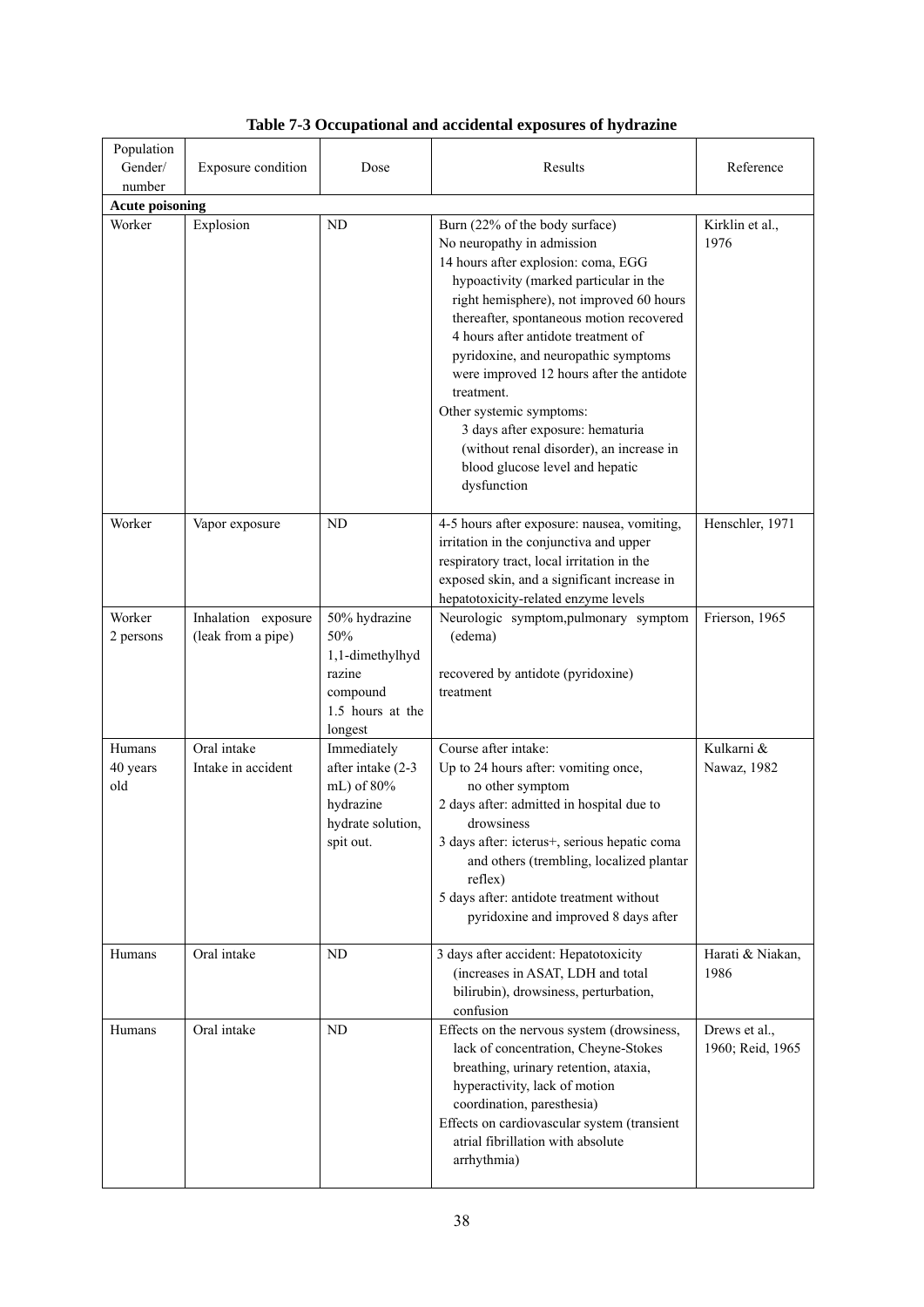| Population                          |                                         |                             |                                                                                      |                           |
|-------------------------------------|-----------------------------------------|-----------------------------|--------------------------------------------------------------------------------------|---------------------------|
| Gender/                             | Exposure condition                      | Dose                        | Results                                                                              | Reference                 |
| number                              |                                         |                             |                                                                                      |                           |
| <b>Chronic poisoning</b><br>Machine |                                         | $0.071$ mg/m <sup>3</sup> : |                                                                                      |                           |
|                                     | Exposed to                              | (measured after             | Course of the symptoms: Fatigue, trembling                                           | Sotaniemi et al.,<br>1971 |
| operator                            | hydrazine hydrate                       | accident)                   | and conjunctivitis on the operation day                                              |                           |
| 59 years old                        | for 6 months (once a<br>week) and       |                             | and the following day. After 1 month                                                 |                           |
|                                     |                                         |                             | continuous exposure thereafter, admitted                                             |                           |
|                                     | continuously used<br>for one month      |                             | due to fever, vomiting, diarrhea,                                                    |                           |
|                                     | therafter.                              |                             | abdominal pain, black stool and jaundice                                             |                           |
|                                     |                                         |                             | and died 15 days after admission.                                                    |                           |
|                                     |                                         |                             | Autopsy: pneumonia, severe nephritis,                                                |                           |
|                                     |                                         |                             | tubulonecrosis, glomerulonephritis and                                               |                           |
|                                     | <b>Irritation and Sensitization</b>     |                             | focal hepatocellular necrosis                                                        |                           |
| 6 volunteers                        | Cotton ball                             | 25% hydrazine               | No irritation to the skin                                                            | Bayer, 1954               |
|                                     | containing test                         | sulfate or its              |                                                                                      |                           |
|                                     | substance was                           | condensed                   |                                                                                      |                           |
|                                     |                                         | solution                    |                                                                                      |                           |
|                                     | applied to the skin.                    | for 24 hours                |                                                                                      |                           |
| 6 volunteers                        | Cotton ball                             | Hydrazine                   | No irritation to the skin                                                            | Bayer, 1962               |
|                                     | containing 0.1% stop                    | sulfate $(0.1\%)$           |                                                                                      |                           |
|                                     | solution for                            | for 24 hours                |                                                                                      |                           |
|                                     | photographic                            |                             |                                                                                      |                           |
|                                     |                                         |                             |                                                                                      |                           |
|                                     | development was<br>applied to the skin. |                             |                                                                                      |                           |
| 23 volunteers                       | After 24 hours                          | 0.5% hydrazine              |                                                                                      | Kligman, 1966             |
|                                     | pretreatment with                       | solution                    | Positive responses were observed in all<br>volunteers 0-48 hours after the challenge |                           |
|                                     | 5% sodium lauryl                        | application for             | application.                                                                         |                           |
|                                     | sulfate (evoking                        | 48 hours                    |                                                                                      |                           |
|                                     | inflammatory                            | (challenge)                 | Conclusion:                                                                          |                           |
|                                     | reaction), 5%                           |                             | Hydrazine has skin sensitization.                                                    |                           |
|                                     | solution was applied                    |                             |                                                                                      |                           |
|                                     | and the application                     |                             |                                                                                      |                           |
|                                     | site (upper arm) was                    |                             |                                                                                      |                           |
|                                     | occluded for 48                         |                             |                                                                                      |                           |
|                                     | hours (sensitization                    |                             |                                                                                      |                           |
|                                     |                                         |                             |                                                                                      |                           |
|                                     | treatment/repeated 4                    |                             |                                                                                      |                           |
|                                     | times/site)                             |                             |                                                                                      |                           |

ND: No data available

# **7.3 Studies in experimental animals and** *in vitro* **studies**

#### **7.3.1 Acute toxicity**

Summarized data of the acute toxicity of hydrazine and hydrazine hydrate to experimenal animals are shown in Table 7-4 (Becker et al., 1981; Comstock et al., 1954; Ekshtat, 1965; Horton and Conn, 1954; HRC, 1993; Jacobson et al., 1955; Parodi et al., 1981; Scales and Timbrell, 1982; Smith and Clark, 1972 ; Witkin, 1956).

No differences in acute toxic symptoms were shown between oral and other administration routes of hydrazine. Ataxia, hypoactivity, dyspnea, enhanced excitability, salivation, vomiting and convulsion were observed (Henschler, 1971; IPCS, 1987). In a single administration study of hydrazine at a lethal dose, hepatic lipidosis<sup>1)</sup> and renal histopathological changes were found (Henschler, 1971; IPCS, 1987).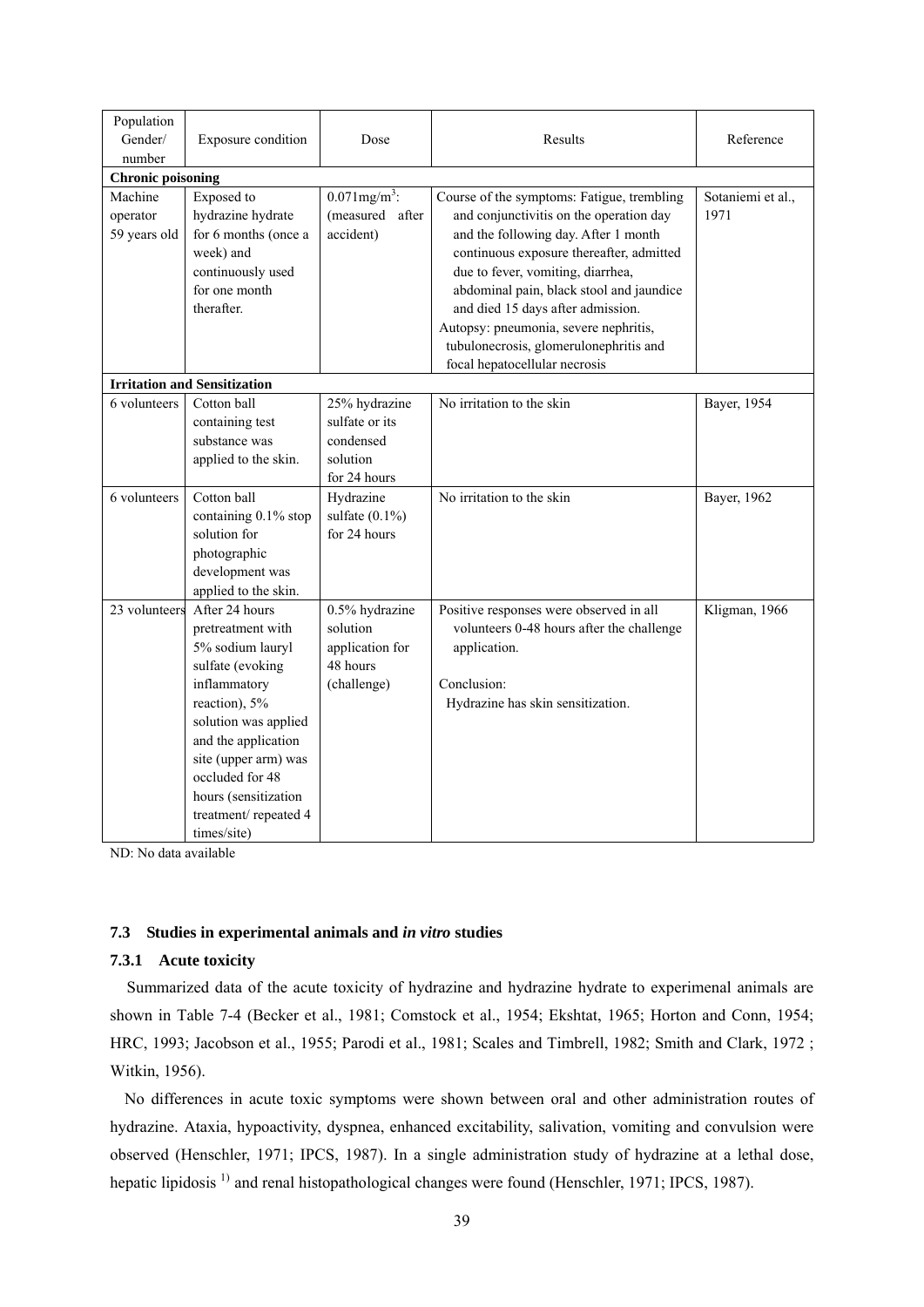Inhalation exposure of hydrazine caused pulmonary edema, bronchial mucosa damage (Comstock et al., 1954), and pulmonary congestion (HRC, 1993). In rats and hamsters exposed to hydrazine at a dose of 1,000 mg/m<sup>3</sup> for 1 hour, degeneration (necrosis, scale and inflammation) was observed in the nasal mucosa epithelium at 24 hours after exposure (Latendresse et al., 1995). Intravenous administration of hydrazine in dogs at a single dose of 20 mg/kg caused renal toxicity, and at 20 to 240 minutes after administration creatinine clearance was reduced and glucose reabsorption in the renal tubules was significantly decreased (Wong, 1966). In an intravenous study of hydrazine sulfate in rhesus monkeys at single doses of 10 to 80 mg/kg, histopathological examination showed hepatic lipidosis at the highest dose, but the clinical biochemistry including hepatic function test showed no effects (Warren et al., 1984).

1) Fat accumulation in the reticuloendothelial system

|           | Route                                        | Mouse                             | Rat                                                                | Rabbit | Guinea pig | Dog          |
|-----------|----------------------------------------------|-----------------------------------|--------------------------------------------------------------------|--------|------------|--------------|
|           | Oral $LD_{50}$<br>(mg/kg)                    | 59                                | 60-90                                                              | ND     | ND         | ND           |
|           | Inhalation $LC_{50}$<br>(mg/m <sup>3</sup> ) | 330<br>(for 4 hours)<br>exposure) | 350-760<br>(for 4-hour exposure)<br>4,200<br>(for 1-hour exposure) | ND     | ND         | ND           |
| Hydrazine | Dermal $LD_{50}$<br>(mg/kg)                  | ND                                | ND                                                                 | 91     | ND         | 96<br>(LDLo) |
|           | Intravenous $LD_{50}$<br>(mg/kg)             | 57                                | 55                                                                 | ND     | ND         | 25           |
|           | Intraperitoneal<br>$LD_{50}$ (mg/kg)         | 62-156                            | 59                                                                 | ND     | ND         | ND           |
| Hydrazine | Oral $LD_{50}$<br>(mg/kg)                    | 83                                | 129                                                                | 55     | 40         | ND           |
| hydrate   | Intraperitoneal<br>$LD_{50}$<br>(mg/kg)      | 56                                | 80-100                                                             | ND     | ND         | ND           |

**Table 7-4 Acute toxicity of hydrazine and hydrazine hydrate** 

ND: No data available; LDLo: the lowest lethal dose

#### **7.3.2 Irritation and corrosion**

Studies on the irritation and corrosion of hydrazine to experimental animals are summarized in Table 7-5.

# **a. Skin**

In New Zealand White (NZW) rabbits, 0.5 mL of 35% hydrazine anhydride solution was applied for 4 hours to the shaved skin on the back and the application site was occluded. Irritation response was observed in the applied skin and 2 of 6 rabbits died (Hathaway, 1984).

According to the Draize method, 35% hydrazine solution (corresponding to 60 mg/kg) was applied for 4 hours to the shaved skin on the back of NZW rabbits, and the application site was occluded. Irritation response was observed, although 4 of 6 rabbits died in the study (Mobay Chemical, 1984).

In Japanese albino rabbits, 0.5 mL of 55% hydrazine hydrate solution was applied for 4 hours to the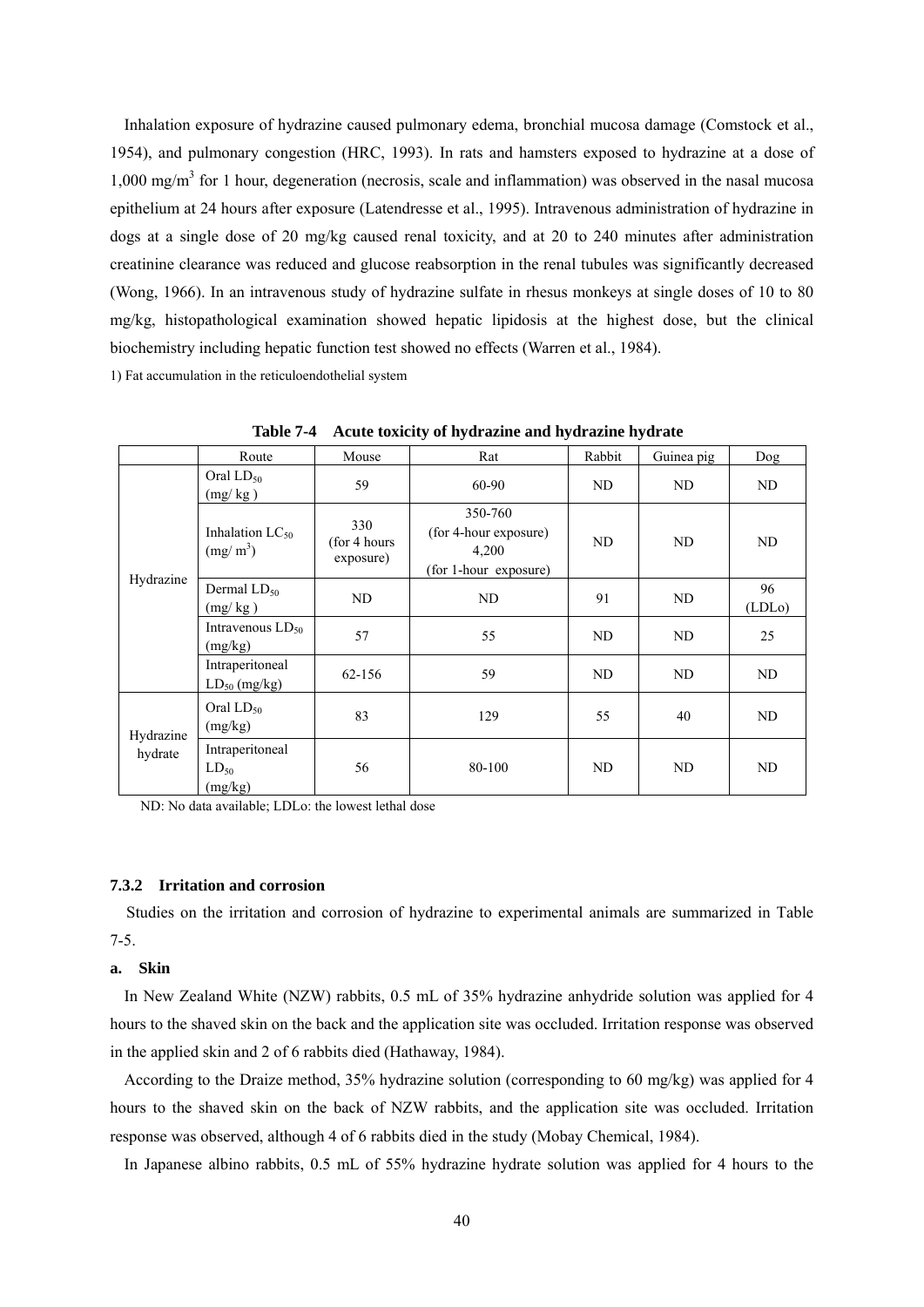shaved skin on the back and the application site was occluded. Corrosion response was observed in the applied skin in 7 of 11 rabbits (Otsuka Chemical, 1978).

According to the OECD Test Guideline 404, 0.5 mL of 5% hydrazine hydrate solution was applied for 4 hours to the shaved skin of NZW rabbits and the application site was semi-occluded. No irritation response was observed in the applied skin (Bayer, 1988).

# **b. Eye**

In an eye irritation study of hydrazine according to OECD Test Guideline 405, 0.1 mL of 5% hydrazine hydrate solution was applied to the conjunctival sac of NZW rabbits and washed out after 24hours. Symptoms were observed for 21 days. No irritaition responses were induced in the eye (Bayer, 1988).

As described above, in application of 35% hydrazine and 55% hydrazine hydrate solutions to rabbit skins, irritation and corrosion were observed, respectively, and in application of 5% hydrazine hydrate solution to the rabbit eyes, no irritation was observed.

|             | Species<br>sex/number | Method               | Period   | Dose                  | Results                | Reference |
|-------------|-----------------------|----------------------|----------|-----------------------|------------------------|-----------|
|             | of animals            |                      |          |                       |                        |           |
| <b>Skin</b> |                       |                      |          |                       |                        |           |
| Hydrazine   | Rabbit                | Shaved skin on the   |          | 35% aqueous solution  | Irritation: 2/6        | Hathaway, |
|             | <b>NZW</b>            | back                 | 4 hours  | $0.5$ mL              | Death: 2               | 1984      |
|             | 6 animals             | Closed application   |          |                       |                        |           |
|             |                       | Draize method        |          |                       |                        |           |
|             | Rabbit                | Shaved skin on the   | 4 hours  | 35% solution (used as | Irritation response    | Mobay     |
|             | <b>NZW</b>            | back                 |          | catalyst: vehicle     | Irritation response is | Chemical, |
|             | 6 animals             | Closed application   |          | unknown)              | in doubt because 4     | 1984      |
|             |                       | Draize method        |          | Dose corresponding    | rabbits died 24 hours  |           |
|             |                       |                      |          | to 60 mg/kg           | after application.     |           |
| Hydrazine   | Rabbit                | Shaved skin on the   | 4 hours  | 55% solution (vehicle | Corrosion response     | Otsuka    |
| hydrate     | Japanese              | back                 |          | unknown)              | (7/11)                 | Chemical, |
|             | albino, male          | Closed application   |          | $0.5$ mL              |                        | 1978      |
|             | 11 animals            |                      |          |                       |                        |           |
|             | Rabbit                | Semi-closed          | 4 hours  | 5% aqueous solution   | No irritation          | Bayer,    |
|             | <b>NZW</b>            | OECD TG 404          |          |                       |                        | 1988      |
|             | 6 animals             |                      |          |                       |                        |           |
| Eye         |                       |                      |          |                       |                        |           |
| Hydrazine   | Rabbit                | Dropping in the      | 24 hours | 5% aqueous solution   | No irritation          | Bayer,    |
| hydrate     | <b>NZW</b>            | conjunctival sac     |          |                       |                        | 1988      |
|             |                       | Washing eys 24 hours |          |                       |                        |           |
|             |                       | after dropping       |          |                       |                        |           |
|             |                       | OECD TG 405          |          |                       |                        |           |

**Table 7-5 Irritation and corrosion of hydrazine** 

ND: No data available

### **7.3.3 Sensitization**

No reports on sensitization of hydrazine in experimental animals were obtained in this investigation.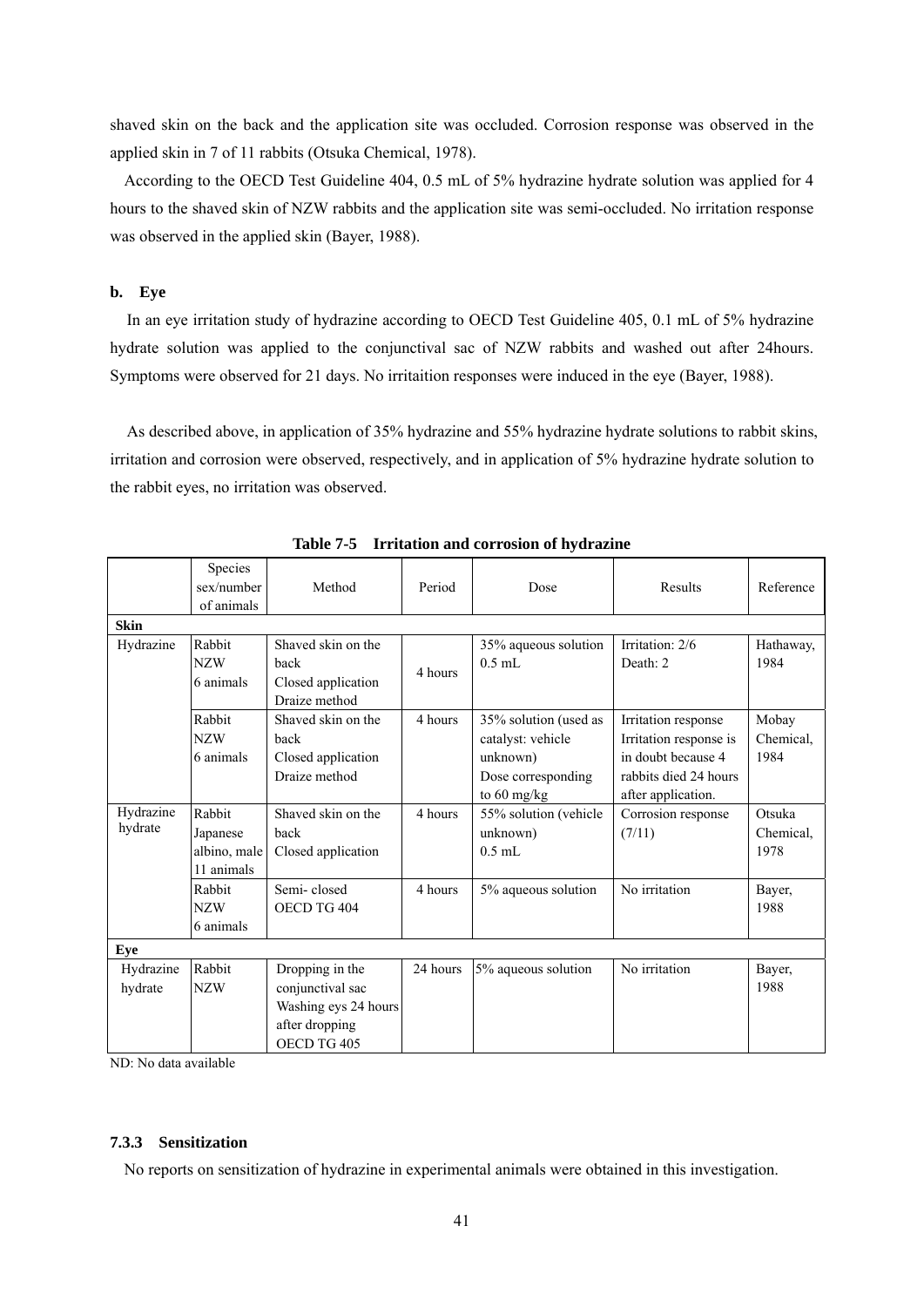#### **7.3.4 Repeated dose toxicity**

Studies on the repeated dose toxicity of hydrazine to experimental animals are summarized in Table 7-6.

### **a. Oral administration**

### **a-1. Hydrazine**

In a drinking water administration study, rats (10 animals/group) were given hydrazine solution at 0, 500, 1,000 and 2,000 mg/L (corresponding to 0, 60, 120 and 240 mg/kg/day) for 3 to 4 weeks or at 0, 100 and 200 mg/L (corresponding to 0, 12 and 24 mg/kg/day) for 14 weeks. Water consumption and body weight gain were dose-dependently decreased in both studies. In the latter study, 4 animals at the 100 mg/L group died at 5 to 9 weeks after administration and 6 in the 200 mg/L group died at 4 to 6 weeks after administration, but no histopathological changes were observed (Weatherby and Yard, 1955).

#### **a-2 Hydrazine hydrate**

In an oral administration study in NMRI mice (male and female, 50 animals/group) with drinking water containing 0, 2, 10 and 50 mg/L of hydrazine hydrate (male: corresponding to 0, 0.3, 1.1 and 3.7 mg of hydrazine /kg/day; female: corresponding to 0, 0.3, 0.7 and 3.1 mg of hydrazine /kg/day) for life span, water consumption was dose-dependently reduced in males and females, and coarse fur, hypoactivity and suppression in body weight gain were observed at 50 mg/L group. Remarkable suppression in body weight gain was noted in females of the 50 mg/L group and a slight suppression was found also in females of the 2 mg/L group. No changes in organ weight and histological examination were shown (Steinhoff et al., 1990). Based on these results, the LOAEL is considered to be 2 mg/L (corresponding to 0.3 mg/kg/day of hydrazine) in this assessment.

Wistar rats (6 weeks, male and female each 50 animals/group) were orally administered by drinking water containing hydrazine hydrate at 0, 2, 10 and 50 mg/L (male: corresponding to 0, 0.13, 0.64 and 3.2) mg of hydrazine kg/day; female: corresponding to 0, 0.15, 0.77 and 3.8 mg of hydrazine /kg/day). The body weight gain was suppressed in males and females of the high dose (50 mg/L) group and the survival rate was reduced in females. No differences in organ weight were found between natural death/moribund sacrifice animals and control animals. The histological examination showed bile duct hyperplasia at doses of 10 mg/L and above in females and at all doses in male groups, but no other changes were found (Steinhoff and Mohr, 1988). Based on these results, the LOAEL is considered to be 2 mg/L (corresponding to 0.13 mg of hydrazine/kg/day) in this assessment.

#### **a-3 Hydrazine sulfate**

In an oral administration (gavage) study, hydrazine sulfate was administered in male and female CBA mice and Syrian golden hamsters at 0, 1.1, 2.3, 4.9 mg/kg/day for 15 to 25-weeks. In mice and hamster, the mortality was increased at 2.3 mg/kg/day and above, respectively. In mice, adrenal degeneration was found in females at 1.1 mg/kg/day and above and in hamsters, hepatic cirrhosis, reticuloendothelial cell and bile duct hyperplasia were observed at 4.9 mg/kg/day (Biancifiori, 1970b).

In a drinking water administraiton study, male Syrian golden hamsters were given hydrazine sulfate at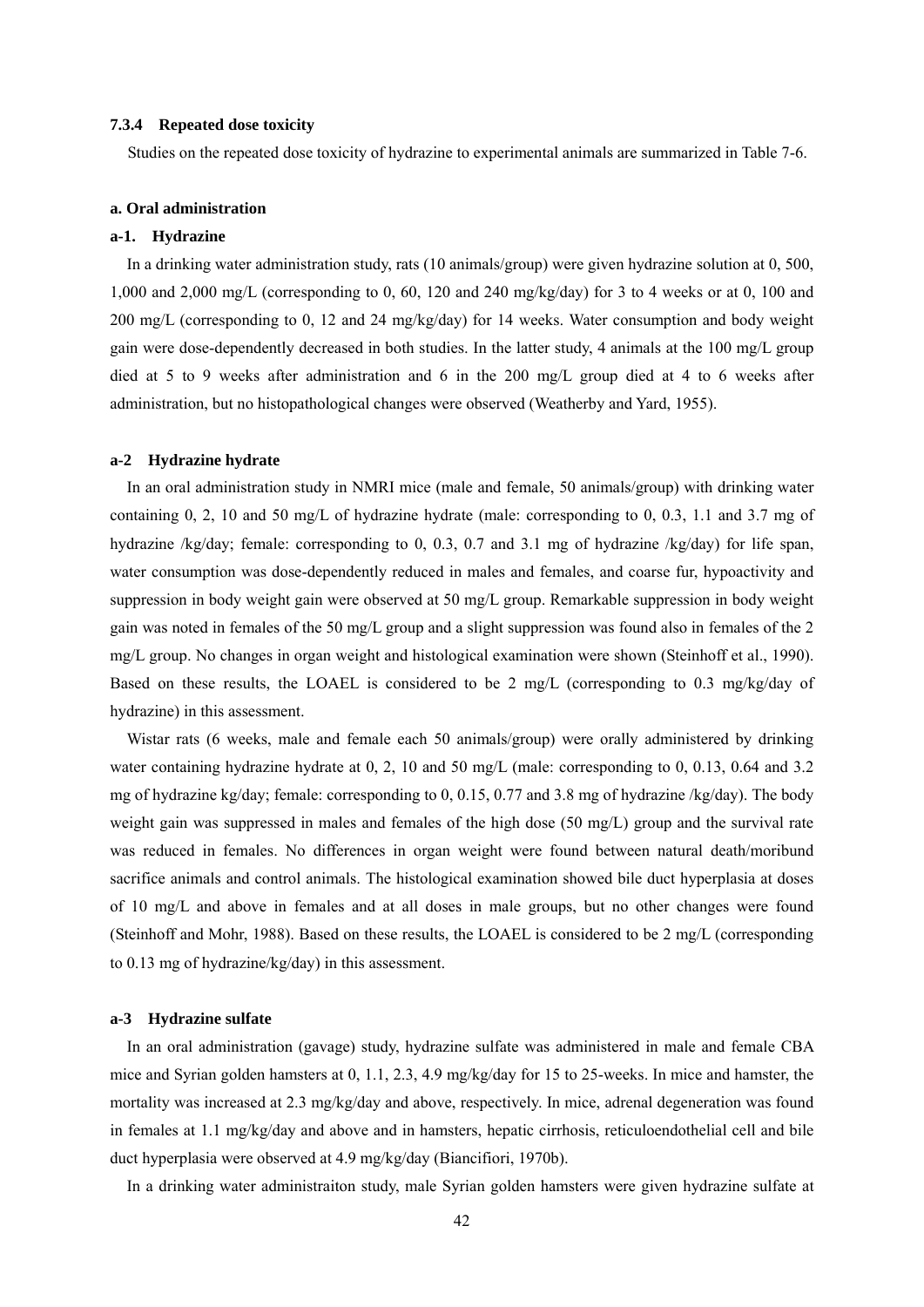doses of 0, 170, 340 and 510 mg/L (corresponding to 0, 4.6, 8.3 and 10.3 mg of hydrazine/kg/day) for 2 years. Water consumption and survival rate were dose-dependently reduced, but no statistical significance was observed. However, in histopathological examination at 18 months after the initiation of the exposure, the dose-dependent incidences of nodular hyperplasia, hypertrophy and necrosis were found in hepatocytes (Bosan et al., 1987; Henschler, 1989).

#### **b. Inhalation exposure**

#### **b-1 Hydrazine**

In an inhalation exposure study of hydrazine, male and female F344 rats (5 animals/sex) and male Syrian golden hamsters (10 animals/group) were exposed at 0, 750 ppm  $(0, 1,000 \text{ mg/m}^3)$  for 10 weeks (1) hour/week). Nasal mucosa inflammation, necrosis, scale and hyperplasia of the nasal mucosa epithelium and squamous metaplasia (rats only) were found. Hyperplasia of the epithelium was marked in male rats (Latendresse et al., 1995). Inhalation exposure to hydrazine at a high concentration (750 ppm) induced severe lesions in the nasal mucosa.

MacEwen et al. (1981) and Vernot et al. (1985) conducted inhalation exposure studies of hydrazine in mice, rats, hamsters and dogs for 12 months (6 hours/day, 5 days/week) to compare the effects of hydrazine at low concentrations among species.

Inhalation exposure to female C57BL/6 mice (400 animals/group) at 0, 0.066, 0.33 and 1.33 mg/m<sup>3</sup> (0, 0.05, 0.25 and 1 ppm) caused no effects in all dose groups (MacEwen et al., 1981; Vernot et al., 1985).

Male and female F344 rats (100 animals/group) were exposed at 0, 0.066, 0.33, 1.33 and 6.65 mg/m<sup>3</sup> (0, 0.05, 0.25, 1 and 5 ppm) for 12 months. In 0.066 mg/m<sup>3</sup> and above groups, suppression in body weight gain in males and females, inflammation in the larynx and tracheal mucosa epithelium, squamous metaplasia and alveolar epithelial hyperplasia in males were found. In 1.33 mg/m<sup>3</sup> and above groups, hepatocellular hyperplasia in females and myocardial degeneration in males occurred. In 6.65 mg/m<sup>3</sup> groups, squamous metaplasia, hyperplasia and inflammation in the upper respiratory tract mucosa epithelium in males and females were observed (MacEwen et al., 1981; Vernot et al., 1985). From these results, the LOAEL is considered to be  $0.066$  mg/m<sup>3</sup> in this assessment.

Male Syrian golden hamsters (200 animals/group) were exposed at 0, 0.33, 1.33 and 6.65 mg/m<sup>3</sup> for 12 months. The following findings were dose-dependently induced in 0.33 mg/m<sup>3</sup> and above groups: a suppression in body weight gain, an increase in mortality, amyloidosis in the liver, spleen, kidney, thyroid and adrenal gland, hepatic hemosiderosis and testicular atrophy. Amyloidosis, hemosiderosis and testicular atrophy, which are age-related changes, were promoted by the exposure to hydrazine (MacEwen et al., 1981; Vernot et al., 1985).

Male and female dogs (Beagle, 4 animals/group) were exposed at 0, 0.33 and 1.33 mg/m<sup>3</sup> for 12 months. An increase in alanine aminotransferase (ALT) activity and vacuolation in hepatocytes were found only in a male dog at 1.33 mg/m<sup>3</sup>. No histopathological changes were observed in all dose groups (MacEwen et al., 1981; Vernot et al., 1985).

In other inhalation studies, hepatotoxicity (lipidosis) in mice, dogs and monkeys (Haun and Kinkead, 1973) and reversible changes (emphysema and atelectasis) in respiraotry tract (Comstock et al., 1954) were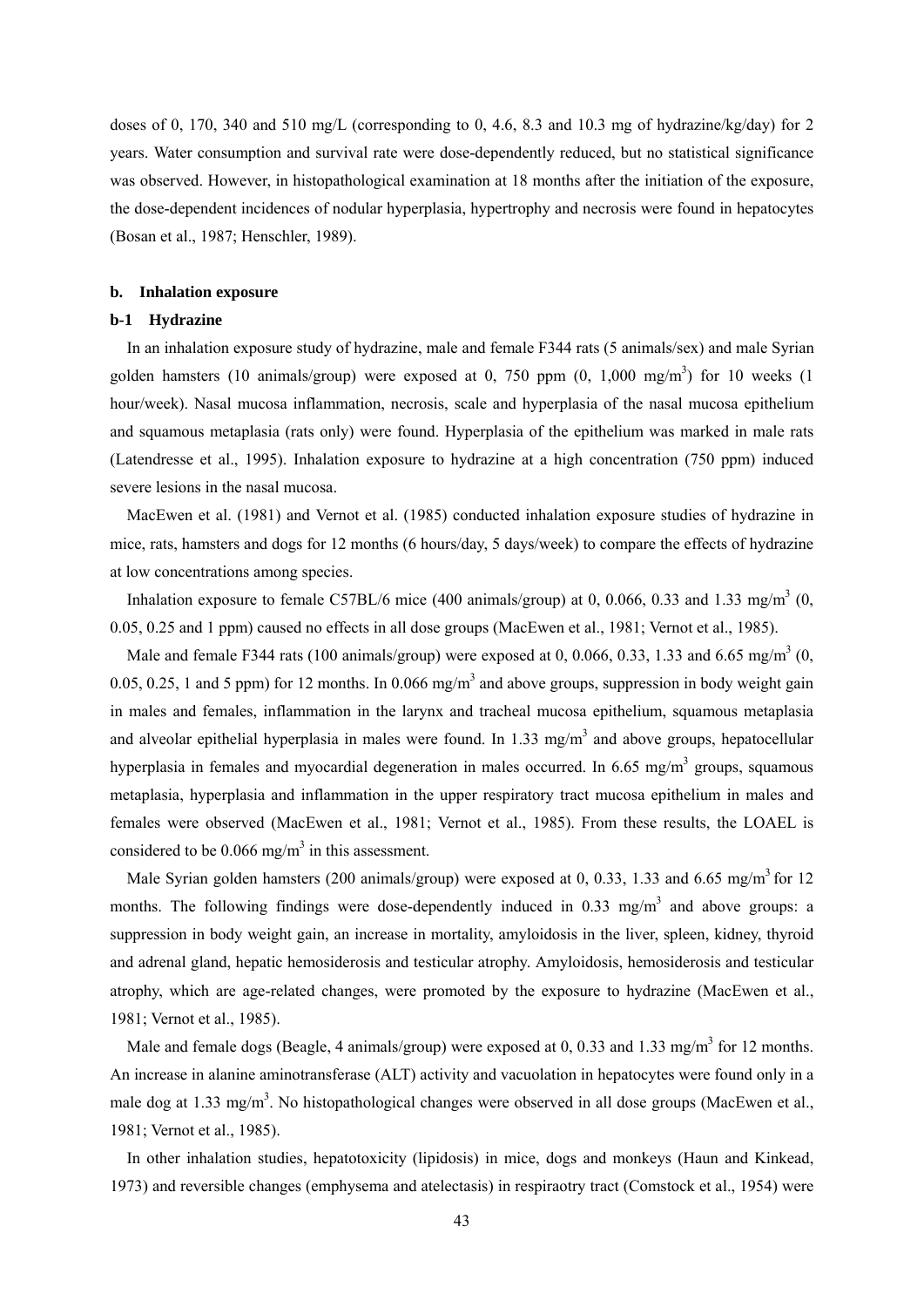reported.

An inhalation exposure study of hydrazine in 4 animal species was condected. ICR mice (female, 40 animals/group), SD rats (male, 50 animals/group), Beagle dogs (male, 8 animals/group) and Rhesus monkeys (female, 4 animals/group) were exposed at 0, 0.26 and 1.33 mg/m<sup>3</sup> (0, 0.2 and 1 ppm) for 6 months (6 hours/day, 5 days/week). A dose-related decrease in body weight gain was found in rats. Fatty degeneration in the liver was observed in mice, dogs and monkeys at  $0.26$  and  $1.33$  mg/m<sup>3</sup> and significant decreases (approximately 25% to 30%) in hemoglobin value, hematocrit value and red blood cell (RBC) count in dogs at  $1.33$  mg/m<sup>3</sup> (Haun and Kinkead, 1973).

In summary, rats showed higher sensitivity to hydrazine in the respiraotry mucosa than mice, hamsters and dogs and exhibited changes even at the lowest concentration of 0.066 mg/m<sup>3</sup> (0.05 ppm) in rats. Therefore, the NOAEL could not be estimated. The LOAEL of inhalation exposure is considered to be  $0.066$  mg/m<sup>3</sup>. The hepatotoxic effect of hydrazine through inhalation exposure was the highest in hamsters and the lowest in mice. The NOAEL for hepatotoxicity ranges from 0.33 to 1.33 mg/m<sup>3</sup> in mice, rats and dogs.

### **c. Intraperitoneal injection**

In an intraperitoneal injection study of hydrazine in rats at a lethal dose, serotonin concentrations were increased in the midbrain, diencephalon, medullary and cerebral cortex and noradrenaline concentrations in the cerebral cortex and γ-aminobutyric acid (GABA) in the cerebellum, midbrain and diencephalon (Uchida and O'Brian, 1964).

In intraperitoneal injection of hydrazine sulfate in rabbits around a lethal dose, excitatory threshold was reduced in the visual cortex in the electroencephalogram (EEG) and focal necrosis was found in the visual cortex between white and gray matters in neuropathological examination (Edelwejn, 1967), indicating the effect of hydrazine on the central nervous system.

In an intraperitoneal administration of hydrazine in Rhesus monkeys at doses of 15 to 25 mg/kg/day for 3 days, heart index (measured by Fick method), systolic ejection time, systolic blood pressure  $\times$  heart rate (tension time index) were significantly reduced and fatty degeneration was observed in the myocardium, indicating the effect of hydrazine on the cardiovascular system (Hayden and Murray, 1965).

From these results described above, hydrazine had effects on the respiratory system, liver, kidney, central nervous system, reticuloendothelial system, adrenal gland and cardiovascular system including the heart in repeated dose toxicity studies. In the respiratory system, inhalation exposure induced proliferative changes including hyperplasia in the respiratory tract mucosa induced by chronic stimuli but not other administration routes. In inhalation exposure, hydrazine caused supression in body weight gain and inflammation in larynx and tracheal mucosa epithelium in rats at the lowest dose (MacEwen et al., 1981; Vernot et al., 1985) and the LOAEL is considered to be  $0.066$  mg/m<sup>3</sup> in this assessment. In oral administration, bile duct hyperplasia was found in male rats at the lowest dose (Steinhoff et al., 1988). Therefore, the LOAEL is 2 mg/L (corresponding to 0.13 mg of hydrazine /kg/day).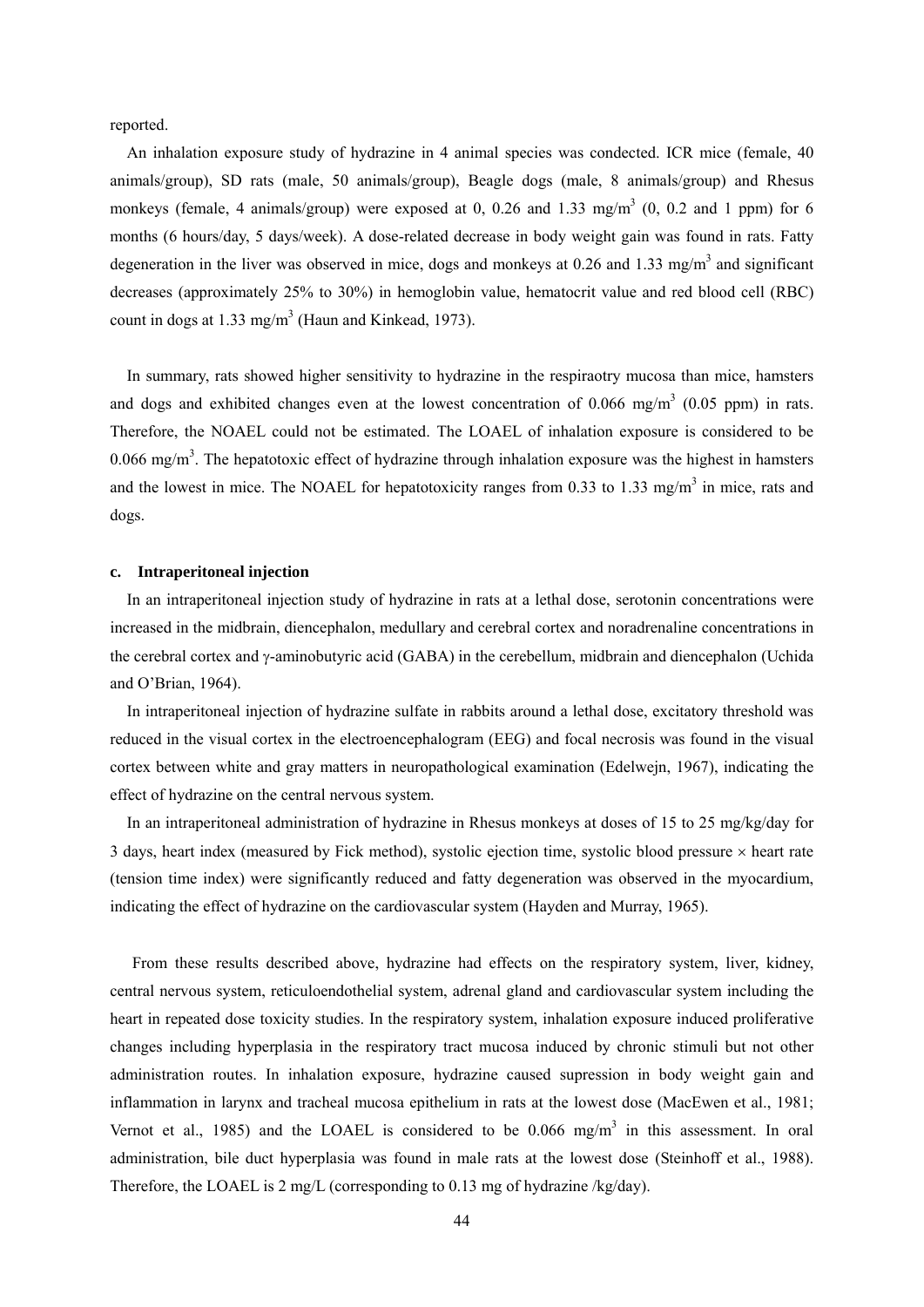| Species<br>sex/number of<br>animals                                            | Route                           | Period              | Dose                                                                                                                                                                                                                                                                                                                                                                                           | Results                                                                                                                                                                                                                                                                                                                                                                                                                                                                                              | Reference                 |
|--------------------------------------------------------------------------------|---------------------------------|---------------------|------------------------------------------------------------------------------------------------------------------------------------------------------------------------------------------------------------------------------------------------------------------------------------------------------------------------------------------------------------------------------------------------|------------------------------------------------------------------------------------------------------------------------------------------------------------------------------------------------------------------------------------------------------------------------------------------------------------------------------------------------------------------------------------------------------------------------------------------------------------------------------------------------------|---------------------------|
| Rat<br>10<br>animals/group                                                     | Oral (via<br>drinking<br>water) | $3$ to $4$<br>weeks | Hydrazine<br>0, 500, 1,000, 2,000<br>mg/L (corresponding<br>to 0, 60, 120, 240<br>mg/kg/day)                                                                                                                                                                                                                                                                                                   | Dose-dependent reduction in water<br>consumption and suppression in body<br>weight gain                                                                                                                                                                                                                                                                                                                                                                                                              | Weatherby &<br>Yard, 1955 |
|                                                                                |                                 | 14 weeks            | Hydrazine<br>0, 100, 200 mg/L<br>(corresponding to 0,<br>12, 24 mg/kg/day)                                                                                                                                                                                                                                                                                                                     | 100 mg/L: 4/10 death (week 5 to 9)<br>200 mg/L: $6/10$ death (week 4 to 6)<br>No histopathological change                                                                                                                                                                                                                                                                                                                                                                                            |                           |
| Mouse<br><b>NMRI</b><br>Male and<br>female<br>50<br>animals/group              | Oral (via<br>drinking<br>water) | Life-span           | Hydrazine hydrate<br>$0, 2, 10, 50$ mg/L<br>(As hydrazine:<br>male: corresponding<br>to 0, 0.3, 1.1 and 3.7<br>mg of hydrazine<br>/kg/day; female:<br>corresponding to 0,<br>0.3, 0.7 and 3.1 mg<br>of hydrazine<br>/kg/day)<br>(converted in this<br>assessment)                                                                                                                              | 2 mg/L and above:<br>Male and female: dose-dependent<br>reduction in water consumption<br>Female: suppression in body weight<br>gain (slight)<br>50 mg/L:<br>Male and Female: coarse fur,<br>hypoactivity, suppression in body<br>weight gain (markedly in females),<br>No changes in organ weight and<br>histopathological examination<br>LOAEL: 2 mg/L (corresponding to 0.3)<br>mg of hydrazine /kg/day) (in this                                                                                 | Steinhoff et<br>al., 1990 |
| Rat<br>Wistar<br>Male and<br>female<br>6 weeks old<br>each 50<br>animals/group | Oral (via<br>drinking<br>water) | Life-span           | Hydrazine hydrate<br>$0, 2, 10, 50$ mg/L<br>(male:corresponding<br>to 0, 0.2, 1.0, 5.0<br>mg/kg/day,<br>female:<br>corresponding to 0,<br>0.24, 1.2, 6.0<br>mg/kg/day;<br>as hydrazine:<br>male: corresponding<br>to 0, 0.13, 0.64, 3.2<br>mg of hydrazine<br>/kg/day,<br>female:<br>corresponding to 0,<br>$0.15, 0.77, 3.8$ mg of<br>hydrazine /kg/day)<br>(converted in this<br>assessment) | assessment)<br>2 mg/L and above:<br>Male and female: dose-dependent<br>reduction in water consumption<br>Male: bile duct hyperplasia<br>10 mg/L and above:<br>Female: bile duct hyperplasia<br>50 mg/L:<br>Male and female: suppression in body<br>weight gain<br>Female: decrease in survival rate<br>No differences in organ weight<br>between natural death/moribund<br>sacrifice animals.<br>LOAEL: $2 \text{ mg/L}$ (corresponding to 0.13)<br>mg of hydrazine /kg/day)<br>(in this assessment) | Steinhoff &<br>Mohr, 1988 |

|  |  |  | Table 7-6 Repeated dose toxicity of hydrazine |
|--|--|--|-----------------------------------------------|
|--|--|--|-----------------------------------------------|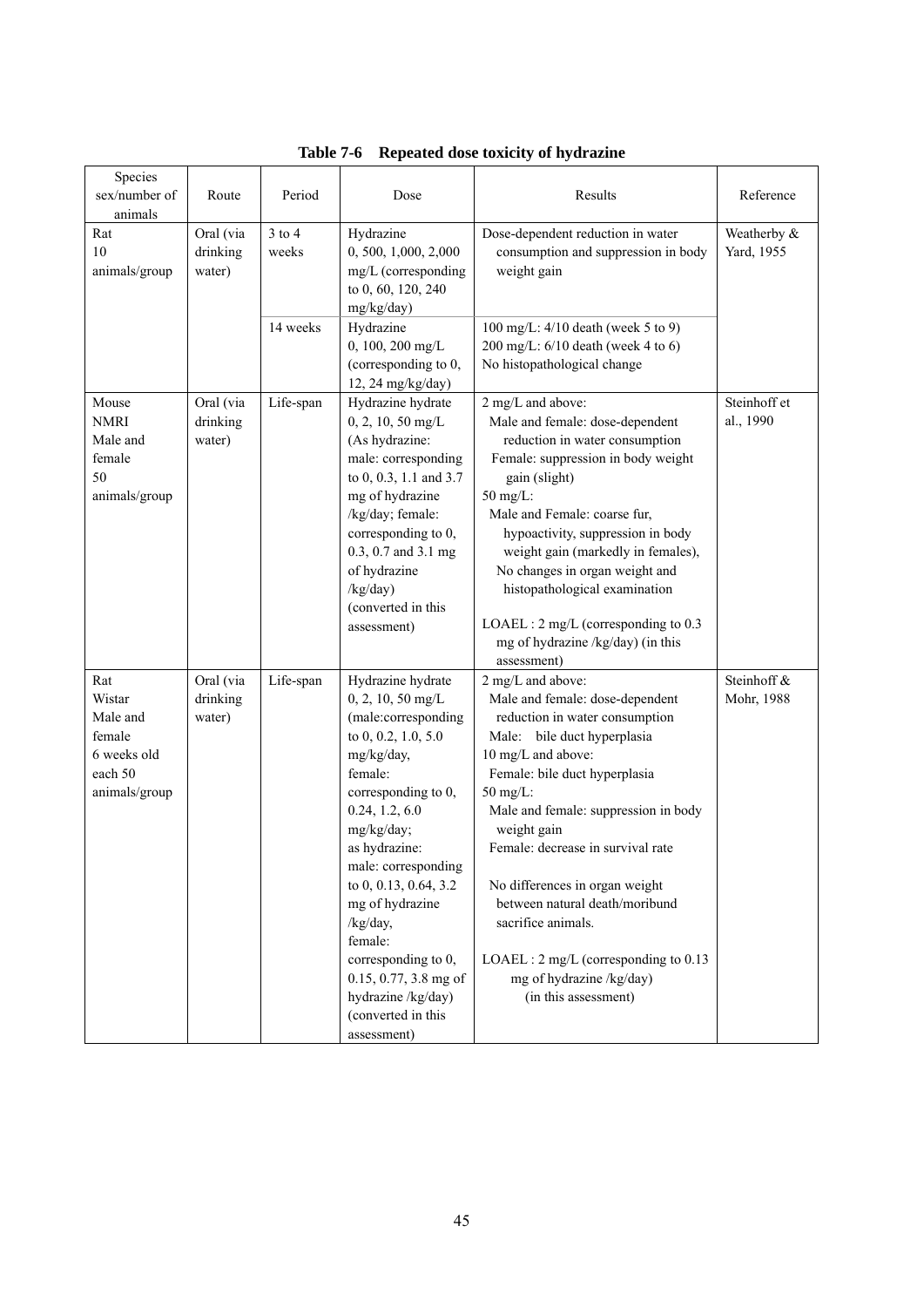| Species<br>sex/number of<br>animals                                                                           | Route                           | Period                                                                    | Dose                                                                                                                                          | Results                                                                                                                                                                                                                                                                                    | Reference                                          |
|---------------------------------------------------------------------------------------------------------------|---------------------------------|---------------------------------------------------------------------------|-----------------------------------------------------------------------------------------------------------------------------------------------|--------------------------------------------------------------------------------------------------------------------------------------------------------------------------------------------------------------------------------------------------------------------------------------------|----------------------------------------------------|
| Mouse<br><b>CBA</b><br>Male and<br>female<br>Hamster<br>Syrian golden<br>Male and<br>female                   | Oral (via<br>drinking<br>water) | 15 to 25<br>weeks                                                         | Hydrazine sulfate<br>(solvent: water)<br>0, 1.1, 2.3, 4.9<br>mg/kg/day                                                                        | Mouse<br>1.1 mg/kg/day and above: Female:<br>adrenal degeneration<br>2.3 mg/kg/day and above: increase in<br>mortality<br>Hamster<br>2.3 mg/kg/day: increase in mortality<br>4.9 mg/kg: increase in mortality, hepatic<br>cirrhosis, reticuloendothelial cell and<br>bile duct hyperplasia | Biancifiori,<br>1970b                              |
| Hamster<br>Syrian golden<br>Male<br>31-34<br>animals/group                                                    | Oral (via<br>drinking<br>water) | 2 years                                                                   | Hydrazine sulfate<br>(purity > $99\%$ )<br>0, 170, 340, 510<br>mg/L (corresponding<br>to 0, 4.6, 8.3, 10.3<br>mg of hydrazine /kg<br>$/day$ ) | 170 mg/L and above:<br>Dose-dependent reduction in water<br>consumption and survival rate (no<br>significant difference)<br>18 months after the initiation of the<br>administration, nodular hyperplasia,<br>hypertrophy and necrosis in<br>hepatocytes                                    | Bosan et al.,<br>1987;<br>Henschler,<br>1989       |
| Rat<br>F344<br>Male and<br>female<br>5 animals/sex<br>Hamster<br>Syrian golden<br>Male<br>10<br>animals/group | Inhalation<br>exposure          | 10 weeks<br>1 hour<br>/week                                               | Hydrazine (purity:<br>98.8%)<br>0,750 ppm<br>$(0, 1,000 \text{ mg/m}^3)$                                                                      | 750 ppm:<br>Rat:<br>Nasal mucosa epithelium:<br>inflammation, necrosis, scale,<br>squamous metaplasia and hyperplasia<br>Olfactory epithelium in the anterior<br>nose: apoptosis, necrosis<br>Hamster:<br>Olfactory epithelium in the anterior<br>nose: apoptosis, necrosis                | Latendresse et<br>al., 1995                        |
| Mouse<br>C57BL6<br>Female 400<br>animals/group<br>800<br>animals/control<br>group                             | Inhalation<br>exposure          | 12 months<br>6 hours<br>/day, $5$<br>days/week,<br>follow-up<br>15 months | Hydrazine (purity:<br>99.8%)<br>0, 0.066, 0.33, 1.33<br>$mg/m^3$<br>(0, 0.05, 0.25, 1)<br>ppm)                                                | All exposure groups:<br>no change (not including neoplastic<br>change, see 8.3.7)<br>NOAEL : $0.33 \text{ mg/m}^3$ (dose with no<br>pulmonary adenoma)                                                                                                                                     | MacEwen et<br>al., 1981;<br>Vernot et al.,<br>1985 |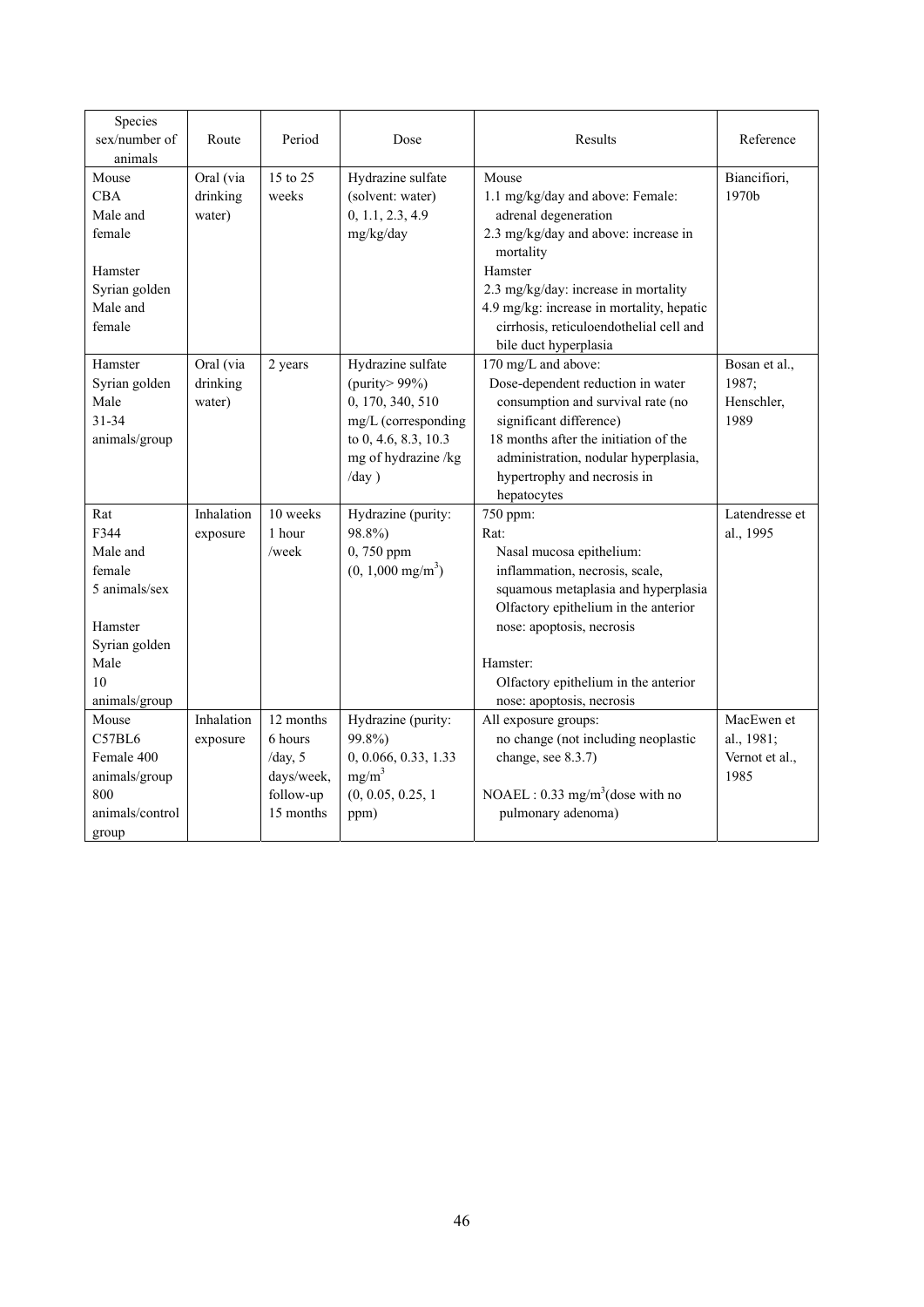| Species<br>sex/number of<br>animals                                                                                                                                                                | Route                  | Period                                                                    | Dose                                                                                                             | Results                                                                                                                                                                                                                                                                                                                                                                                                                                                                                                                                                                                                                                                                                                                                                             | Reference                                          |
|----------------------------------------------------------------------------------------------------------------------------------------------------------------------------------------------------|------------------------|---------------------------------------------------------------------------|------------------------------------------------------------------------------------------------------------------|---------------------------------------------------------------------------------------------------------------------------------------------------------------------------------------------------------------------------------------------------------------------------------------------------------------------------------------------------------------------------------------------------------------------------------------------------------------------------------------------------------------------------------------------------------------------------------------------------------------------------------------------------------------------------------------------------------------------------------------------------------------------|----------------------------------------------------|
| Mouse<br><b>ICR</b><br>Female 40<br>animals/group<br>Rat SD<br>Male<br>(50 animals/<br>group)<br>Dog<br>Beagle<br>Male<br>8 animals/<br>group<br>Monkey<br>Rhesus<br>Female<br>4 animals/<br>group | Inhalation<br>exposure | 6 months<br>6 hours<br>/day<br>5 days<br>/week                            | Hydrazine<br>$0, 0.26, 1.33$ mg/m <sup>3</sup><br>$(0, 0.2, 1$ ppm $)$                                           | $0.26$ mg/m <sup>3</sup> and above:<br>Mouse, dog, monkey:<br>lipidosis in the liver<br>$1.33$ mg/m <sup>3</sup> :<br>Dog:<br>decreases in hemoglobin value,<br>hematocrit and RBC <sup>1)</sup> count<br>(approximately 25-30%)<br>Possible recovery                                                                                                                                                                                                                                                                                                                                                                                                                                                                                                               | Haun &<br>Kinkead, 1973                            |
| Rat<br>F344<br>Male and<br>female<br>100<br>animals/group<br>150<br>animals/control<br>group                                                                                                       | Inhalation<br>exposure | 12 months<br>6 hours<br>/day<br>5 days<br>/week<br>follow-up<br>18 months | Hydrazine (purity:<br>99.8%)<br>0, 0.066, 0.33, 1.33,<br>6.65 mg/m <sup>3</sup><br>(0, 0.05, 0.25, 1, 5)<br>ppm) | $0.066$ mg/m <sup>3</sup> and above:<br>Male and female: suppression of<br>body weight gain<br>Male: squamous metaplasia and<br>inflammation in the larynx and<br>tracheal mucosa epithelium,<br>alveolar epithelial hyperplasia<br>1.33 mg/m <sup>3</sup> and above:<br>Female: hepatocellular hyperplasia<br>Male: myocardial degeneration<br>6.65 mg/m <sup>3</sup> :<br>Male and female: squamous<br>metaplasia, hyperplasia of the<br>nasal mucosa epithelium,<br>squamous metaplasia and<br>inflammation of the larynx and<br>tracheal mucosa epithelium<br>Female: endometrial hyperplasia,<br>endometritis, ovarian atrophy,<br>salpingitis<br>Male: Leydig cell hyperplasia in the<br>testis<br>LOAEL: $0.066$ mg/m <sup>3</sup> :<br>(in this assessment) | MacEwen et<br>al., 1981;<br>Vernot et al.,<br>1985 |
| Hamster<br>Syrian golden<br>Male<br>200 animals/<br>group                                                                                                                                          | Inhalation<br>exposure | 12 months<br>6 hours<br>/day<br>5 days<br>/week<br>follow-up<br>12 months | Hydrazine (purity:<br>99.8%)<br>0, 0.33, 1.33, 6.65<br>mg/m <sup>3</sup><br>$(0, 0.25, 1, 5$ ppm $)$             | $0.33$ mg/m <sup>3</sup> and above:<br>suppression in body weight gain,<br>increase in mortality<br>dose-dependent age-related changes<br>amyloidosis (liver, spleen, kidney,<br>thyroid and adrenal gland), hepatic<br>hemosiderosis, testicular atrophy                                                                                                                                                                                                                                                                                                                                                                                                                                                                                                           | MacEwen et<br>al., 1981;<br>Vernot et al.,<br>1985 |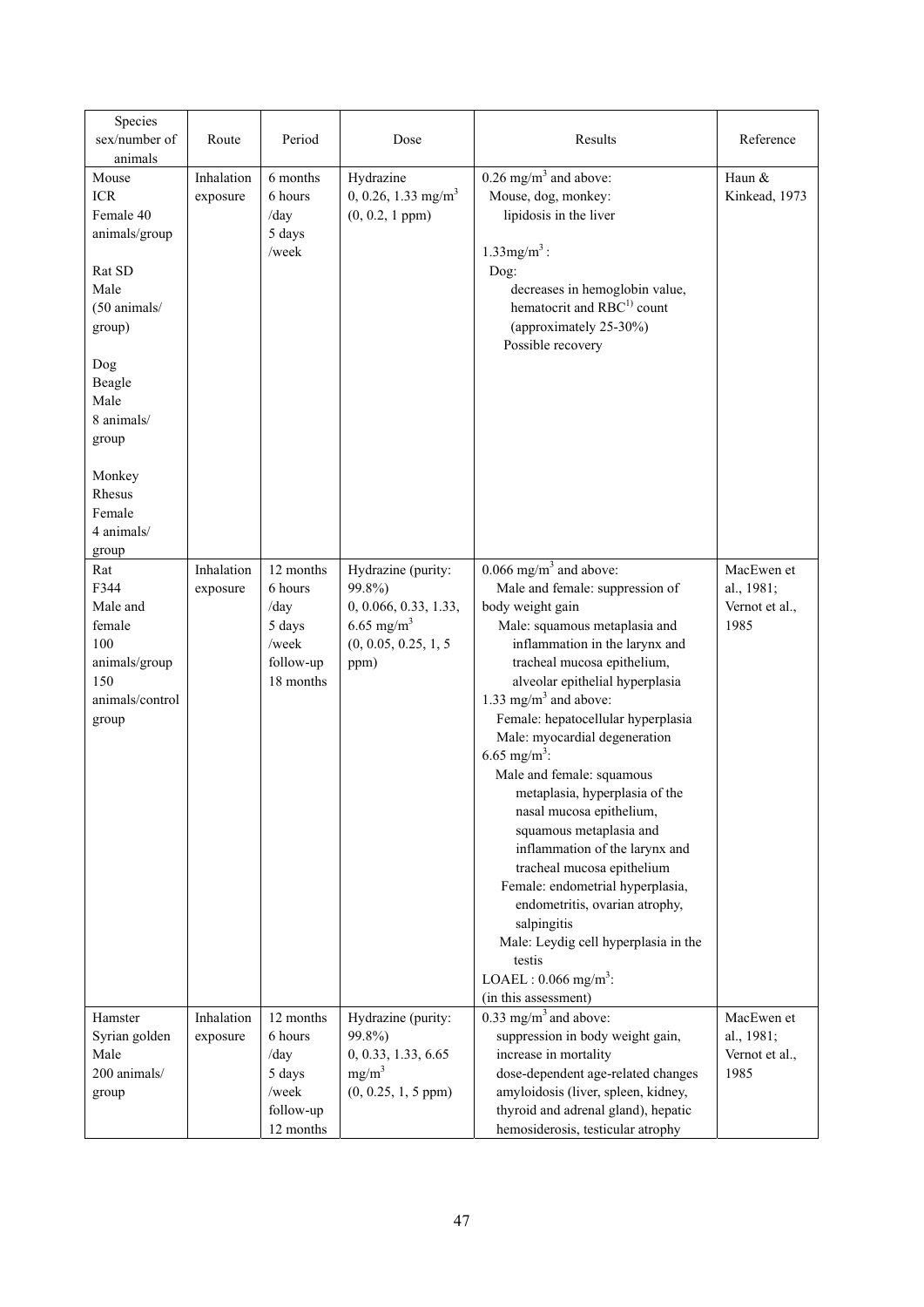| Species<br>sex/number of<br>animals                            | Route                  | Period                                                                    | Dose                                                                                     | Results                                                                                                                                                                                                                                            | Reference                                          |
|----------------------------------------------------------------|------------------------|---------------------------------------------------------------------------|------------------------------------------------------------------------------------------|----------------------------------------------------------------------------------------------------------------------------------------------------------------------------------------------------------------------------------------------------|----------------------------------------------------|
| Dog<br>Beagle<br>Male and<br>female<br>each 4<br>animals/group | Inhalation<br>exposure | 12 months<br>6 hours<br>/day<br>5 days<br>/week<br>follow-up<br>38 months | Hydrazine (purity:<br>99.8%)<br>0, 0.33, 1.33 mg/m <sup>3</sup><br>$(0, 0.25, 1$ ppm $)$ | 1.33 mg/m <sup>3</sup> :<br>increase in $ALT^2$ , hepatocellular<br>vacuolation                                                                                                                                                                    | MacEwen et<br>al., 1981;<br>Vernot et al.,<br>1985 |
| Rat                                                            | Intraperi-<br>toneal   | <b>ND</b>                                                                 | Hydrazine<br>lethal dose                                                                 | Midbrain, diencephalon, medullary and<br>cerebral cortex:<br>increase in serotonin concentration<br>Cerebral cortex:<br>increase in noradrenaline<br>concentration<br>Cerebellum, midbrain and<br>diencephalon:<br>increase in y-aminobutyric acid | Uchida &<br>O'Brian, 1964                          |
| Rabbit                                                         | Intraperi-<br>toneal   | Repeated<br>dose<br>(period<br>unknown)                                   | Hydrazine sulfate<br>around lethal dose                                                  | $EEG3$ :<br>reduction in excitability threshold in<br>the visual cortex<br>Neuropathological examination:<br>focal necrosis in the visual cortex<br>between white and gray matters                                                                 | Edelwejn,<br>1967                                  |
| Rhesus<br>monkey<br>7 animals                                  | Intraperi-<br>toneal   | 3 days                                                                    | Hydrazine<br>$15-25$ mg/kg/day                                                           | Significant reduction in heart index<br>(Fick method), systolic ejection time,<br>tension time index (systolic blood<br>pressure $\times$ heart rate)<br>myocardial fatty degeneration                                                             | Hayden &<br>Murray, 1965                           |

ND: No data available; 1) RBC: red blood cell; 2) ALT: alanine aminotransferase; 3) EEG: electroencephalogram.

## **7.3.5 Reproductive and developmental toxicity**

Studies on the reproductive and developmental toxicity of hydrazine to experimental animals are summarized in Table 7-7.

# **a. Reproductive toxicity**

In an oral administration (gavage) study, male and female rats were given hydrazine nitrate at 0, 13 mg/kg/day for 30 days before mating, the effects on reproductive function (female fertility, the number of newborns and resorption) were investigated. No difference was observed in the development of the surviving litters between the control and treated groups (Savchenkov and Samoilova, 1984).

Hydrazine (purity: 99.5%) contained in drinking water was administered to male and female rats (10 animals/treated group and 20 animals/control group) at concentrations of 0, 0.002, 0.018 and 0.82 mg/L (corresponding to 0, 0.00016, 0.0014 and 0.016 mg/kg/day) for 6 months. At 0.82 mg/L group, the number of surviving embryos were decreased and resorption was increased compared with the control group. No developmental anomaly was found in 293 fetuses of the treated groups. Six months after administration, lesion in the gonadal epithelial cells of male rats (parent) was observed at 0.018 and above (Duamin et al., 1984).

Hydrazine was exposed by inhalation to rats at 0, 0.01, 0.13 and 0.85 mg/m<sup>3</sup> (corresponding to 0, 0.0012,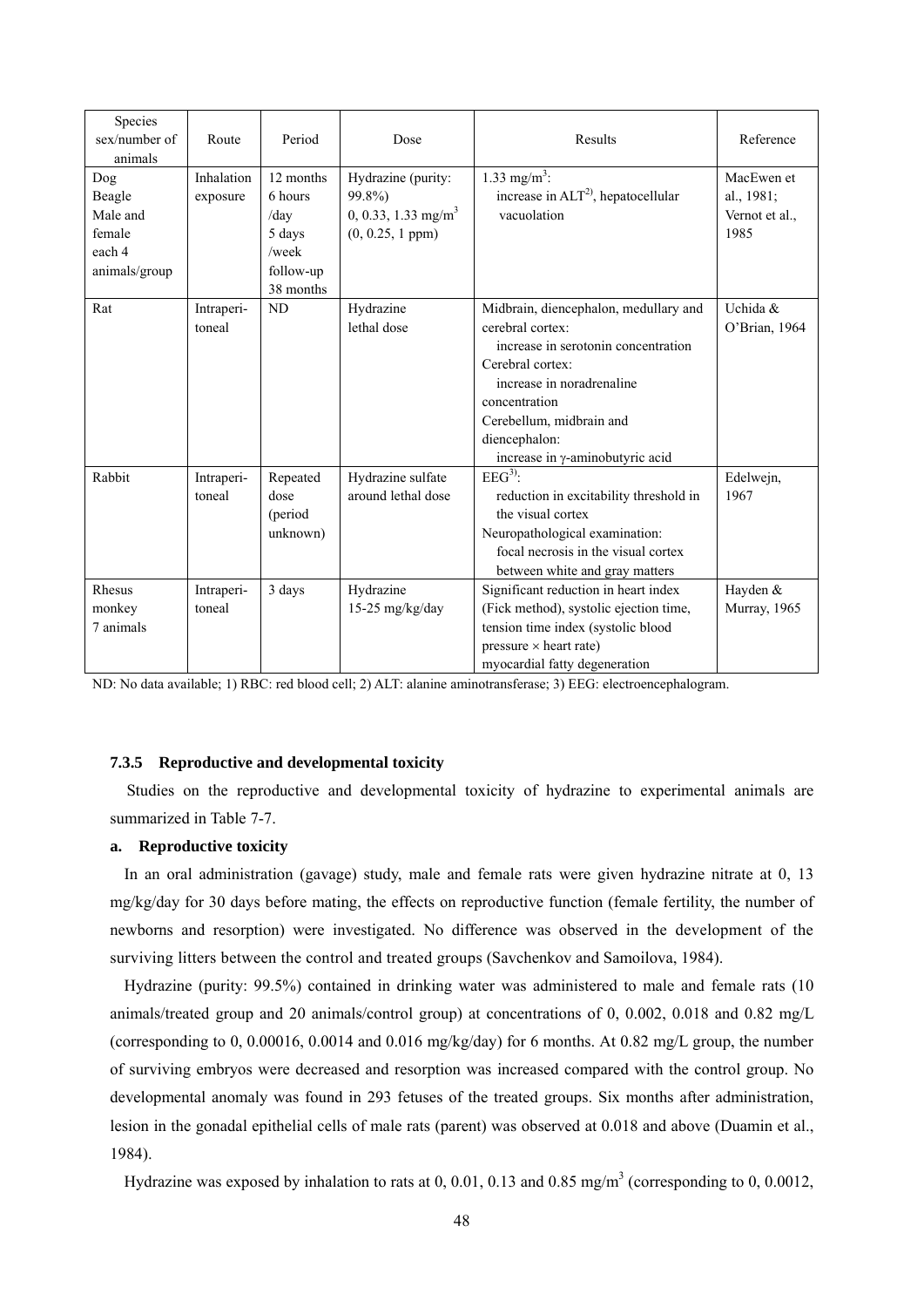0.016 and 0.10 mg/kg/day) for 4 months (5 hours/day, 5 days/week). Toxic effects on embryos (resorption and death) were found, which were similar severity to those that were found at middle to high doses of oral toxicity study. No anomaly was found in 315 fetuses. No toxic effect on the gonad in male rats was observed (Duamin et al., 1984).

In some studies in male and female rats and hamsters, some effects on reproductive organs were reported. In an inhalation exposure study, hydrazine was exposed to male and female F344 rats (each 100 animals/group) at 0, 0.066, 0.33, 1.33 and 6.65 mg/m<sup>3</sup> for one year. Endometrial hyperplasia, endometritis, ovarian atrophy, salpingitis and progressive glomerulopathy were found in females and Leydig cell hyperplasia in the testis in the  $6.65$  mg/m<sup>3</sup> group (MacEwen et al., 1981).

Following inhalation exposure of hydrazine in rats and hamsters for one year, age-related testicular atrophy was observed at 1 ppm, and ovarian atrophy, endometritis and salpingitis were observed at 5 ppm in rats. In hamsters, spermatogenic deficiency was observed at 5 ppm. These changes are age-related and observed also in normal animals, but exposure to hydrazine might promote them (Vernot et al., 1985; MacEwen et al., 1981).

#### **b. Developmental toxicity**

In a dermal application study, hydrazine was administered in pregnant female F344 rats (11 to 13 animals/group) at 0, 5 and 50 mg/kg/day on gestation day 9, and Caesarian section was conducted on gestation day 20. At 5 mg/kg/day and above groups, suppression of body weight gain and epidermal necrosis at the application sites in maternal animals after 24 hours of treatment, but effects on implantation and resorption rates, fetal body weight and external, visceral or skeletal anomalies in fetus were not observed. At 50 mg/kg/day, complete resorption was observed in 10 of 12 maternal animals (Keller et al., 1982).

In a subcutaneous administration study, hydrazine hydrochloride was injected in Wistar rats (26 animals/group) at 0 and 8 mg of hydrazine/kg/day from gestation day 11 to 20, and Caesarian section was conducted on gestation day 21. Maternal body weight was reduced by 20% and two rats died. The number of survival fetuses was decreased (survival/total fetuses, treated group: 63/172, control group: 142/179) in 9 animals of the treated group, but no change in the number of implantation was found. In fetuses, a reduction in body weight, pale appearance and edema occurred (region and the number unknown, assumed as systemic changes), but no malformation was observed (Lee and Aleyassine, 1970).

In an intraperitoneal administration study, hydrazine was injected in F344 rats (6 to 27 animals/group) at 0, 2.5, 5 and 10 mg/kg from gestation day 6 to 15, and Caesarian section was conducted on gestation day 20. Maternal body weight was reduced, and the number of resorption and fetuses per maternal animal were dose-dependently increased (statistically significant at 5 and 10 mg/kg). At all doses, the number of implantation per maternal animal and fetal body weight were not affected and the number of maternal animals with abnormal offsprings and fetuses was not increased (Keller et al., 1980).

In a subsequent intraperitoneal administration study, pregnant rats (10 to 11 animals/treated group, 27 animals/control group) were treated at 0, 10 mg/kg/day from gestation day 7 to 9, the incidences of abnormal litters and fetuses at 10 mg/kg group were 6/8 and 8/16, respectively, which were higher than that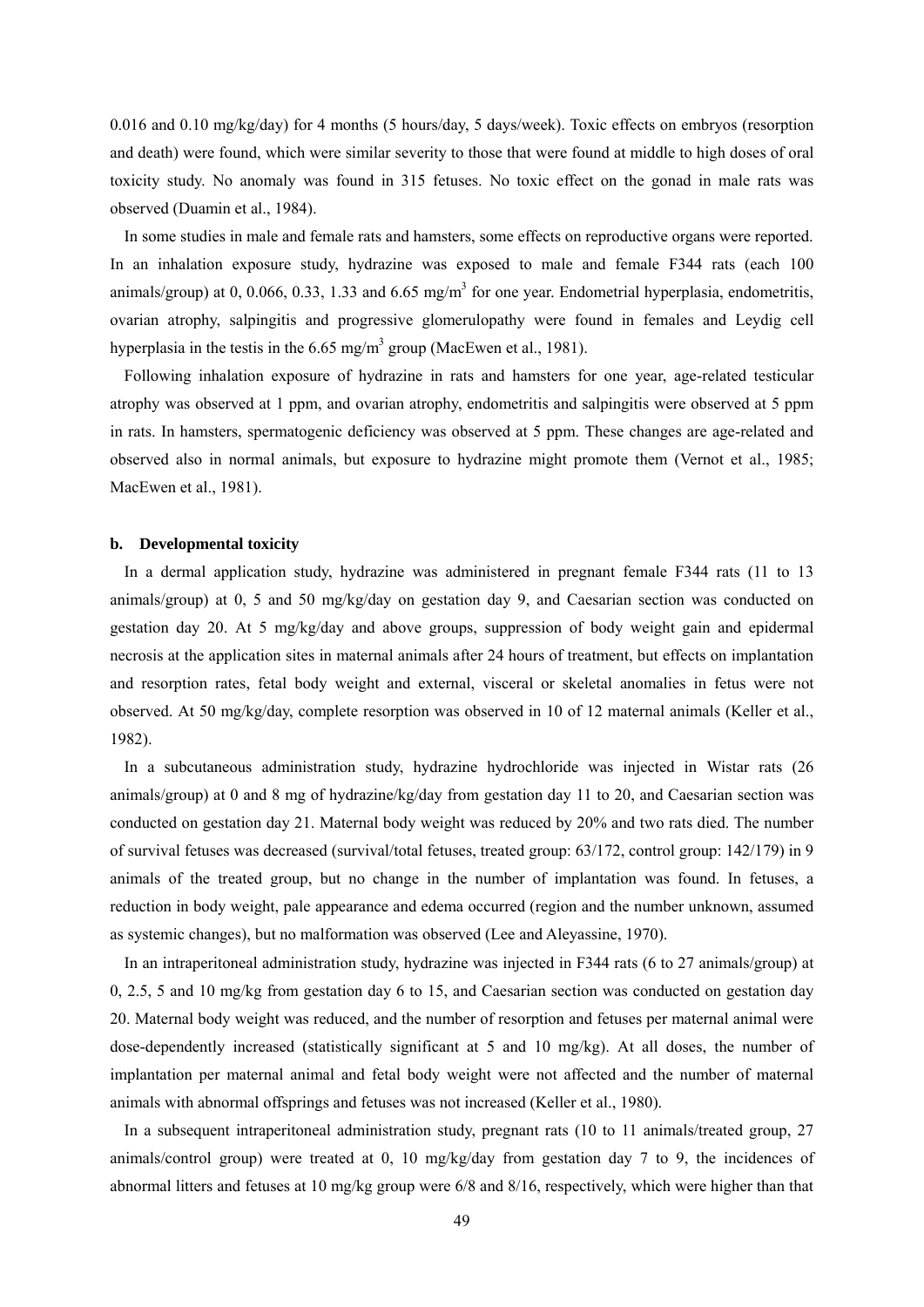in the control group (8/27 and 11/181). Anomalies observed were extra rib, fused rib delayed osteogenesis, moderate hydronephrosis and moderate ventriculomegaly (Keller et al., 1982).

In an intraperitoneal study of hydrazine in ICR mice at 0, 4, 12, 20, 30 and 40 mg/kg/day from gestation day 6 to 9, maternal body weight was reduced at 12 mg/kg and above groups ,and 17 days fetal body weight was also decreased at doses of 12 and 20 mg/kg. At 12 mg/kg and above groups, the incidence of abnormalities in offspring (exencephalia, hydronephrosis and extra rib in main) was dose-dependently increased and at 30 mg/kg and above groups, the number of resorption was increased. At 40 mg/kg group, some maternal animals died (Lyng et al., 1980).

As described avobe, in reproductive toxicity studies, oral administration of hydrazine via drinking water to male and female rats caused a decrease in the number of surviving embryos and an increase in resorption, showing that hydrazine has reproductive toxicity. Oral and inhalation administrations caused damage in the gonadal epithelial cells of male rats (parent). However, the original articles were not obtained and experimental conditions were unknown, and thus, these studies are considered as secondary information in this assessment. In developmental toxicity studies, hydrazine caused a reduction in fetal body weight, an increase in the number of resorption and an increase in the incidences of exencephalia, hydronephrosis and extra rib in mice and rats with intraperitoneal administration, which hydrazine has developmental toxicity including teratogenicity.

| Species                      |                   |                    |                     |                                                     |                |
|------------------------------|-------------------|--------------------|---------------------|-----------------------------------------------------|----------------|
| sex/numbers                  | Route             | Period             | Dose                | Results                                             | Reference      |
| of animals                   |                   |                    |                     |                                                     |                |
| <b>Reproductive toxicity</b> |                   |                    |                     |                                                     |                |
| Rat                          | Oral              | Once a day, 30     | Hydrazine nitrate   | 13 mg/kg/day:                                       | Savchenkov &   |
| Male and                     | (gavage)          | days before mating | $0, 13$ mg of       | no changes in female fertility, the number of       | Samoilova,     |
| female                       |                   |                    | hydrazine /kg/day   | newborns and resorptions and in the                 | 1984           |
|                              |                   |                    |                     | development of the surviving litters                |                |
|                              |                   |                    |                     |                                                     |                |
| Rat                          | Oral              | 6 months           | Hydrazine (purity:  | 0.018 mg/L and above:                               | Duamin et al., |
| Male and                     | (via              |                    | $99.5\%$            | lesion in the gonadal epithelial cells of male 1984 |                |
| female                       | drinking          | Study procedure    | 0, 0.002, 0.018,    | parent rats                                         |                |
| 10 animals                   | water)            | and mating period  | $0.82$ mg/L         | $0.82$ mg/L:                                        |                |
| /treated                     |                   | unknown            | (corresponding to   | Dam: a reduction in surviving embryo, an            |                |
| group                        |                   |                    | 0, 0.00016, 0.0014, | increase in resorptions and death before and        |                |
| and                          |                   |                    | $0.016$ mg/kg/day)  | after implantation                                  |                |
| 20 animals                   |                   |                    |                     |                                                     |                |
| /control                     |                   |                    |                     | No developmental anomaly was found in all           |                |
| group                        |                   |                    |                     | of 293 fetuses of the treated groups.               |                |
|                              |                   |                    |                     |                                                     |                |
| Rat                          | <b>Inhalation</b> | 4 months           | hydrazine           | $0.13$ mg/m <sup>3</sup> and above:                 | Duamin et al., |
|                              | exposure          | 5 days/week,       | 0, 0.01, 0.13, 0.85 | increases in resorption and fetal death             | 1984           |
|                              |                   | 5 hours/day        | $mg/m^3$            |                                                     |                |
|                              |                   |                    | (corresponding to   | No effect on 315 fetuses                            |                |
|                              |                   | Study procedure    | 0, 0.0012, 0.016    |                                                     |                |
|                              |                   | and mating period  | and $0.10$          | No effects on the gonad of male parents             |                |
|                              |                   | unknown            | mg/kg/day)          |                                                     |                |

**Table 7-7 Reproductive and developmental toxicity of hydrazine**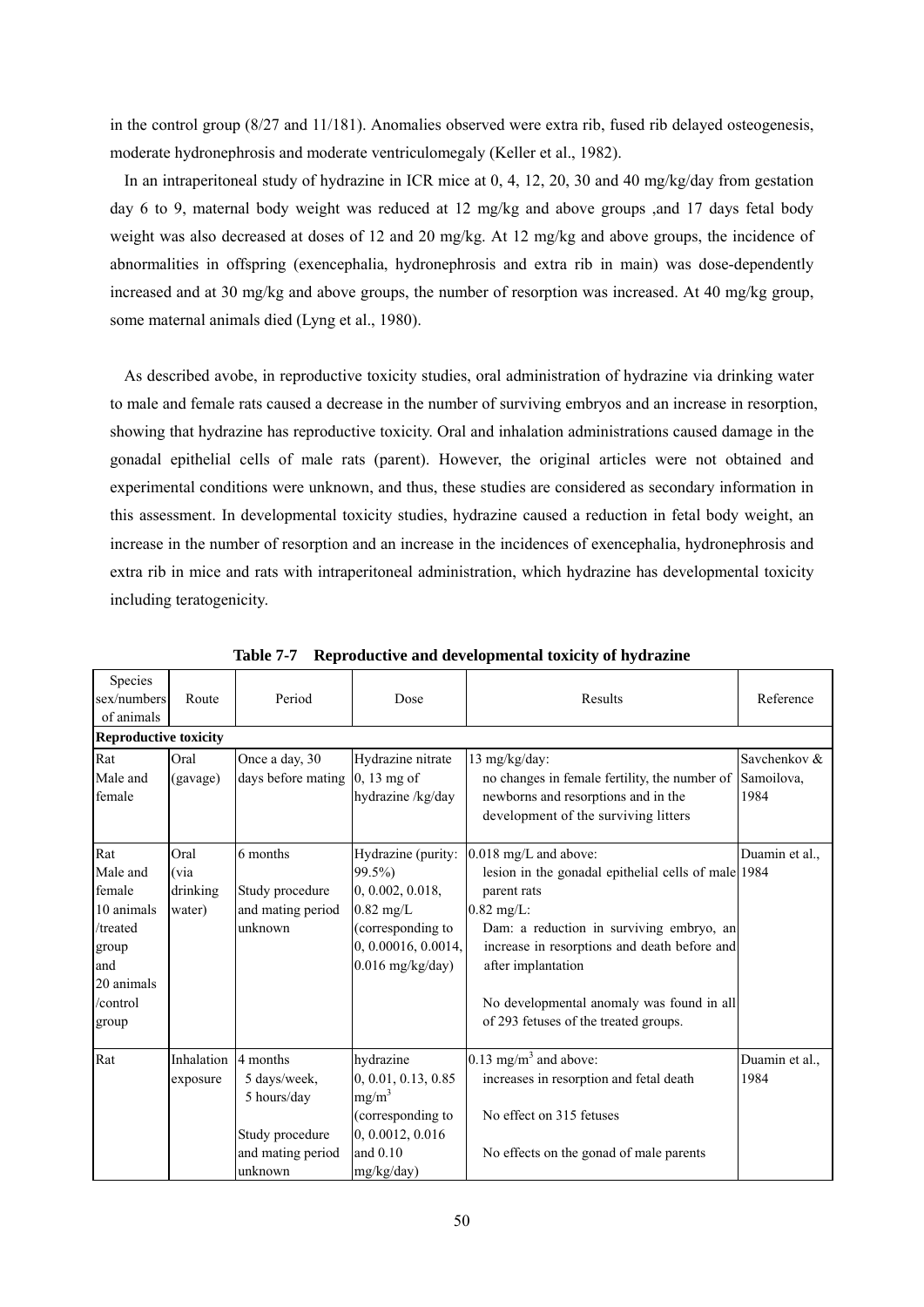| Species<br>sex/numbers<br>of animals                            | Route                  | Period                                                                              | Dose                                                                           | Results                                                                                                                                                                                                                                                                                                                                                                                                                           | Reference                                          |
|-----------------------------------------------------------------|------------------------|-------------------------------------------------------------------------------------|--------------------------------------------------------------------------------|-----------------------------------------------------------------------------------------------------------------------------------------------------------------------------------------------------------------------------------------------------------------------------------------------------------------------------------------------------------------------------------------------------------------------------------|----------------------------------------------------|
|                                                                 |                        | Effects on reproductive organs in repeated dose study                               |                                                                                |                                                                                                                                                                                                                                                                                                                                                                                                                                   |                                                    |
| Rat<br>F344<br>Male and<br>female<br>100 animals<br>/group      | Inhalation<br>exposure | 1 year                                                                              | hydrazine<br>0, 0.25, 1, 5 ppm<br>$(0, 0.33, 1.33, 6.65)$ 5 ppm:<br>$mg/m^3$ ) | 1 ppm:<br>age-related testicular atrophy<br>ovarian atrophy, endometritis, salpingitis<br>NOAEL : 0.25 ppm $(0.33 \text{ mg/m}^3)$<br>(in this assessment)                                                                                                                                                                                                                                                                        | Vernot et al.,<br>1985;<br>MacEwen et<br>al., 1981 |
| Hamster<br>Syrian<br>golden<br>Male<br>200 animals<br>/group)   |                        |                                                                                     |                                                                                | 5 ppm:<br>spermatogenic deficiency<br>(age-related changes but promoted by<br>exposure to hydrazine)                                                                                                                                                                                                                                                                                                                              |                                                    |
| Rat<br>F344 male<br>and female<br>each 100<br>animals<br>/group | Inhalation<br>exposure | 1 year                                                                              | 0, 0.066, 0.33,<br>1.33, 6.65 mg/m <sup>3</sup>                                | 6.65 mg/m <sup>3</sup> :<br>Female: endometrial hyperplasia,<br>endometritis, ovarian atrophy, salpingitis,<br>progressive glomerulopathy<br>Male: Leydig cell hyperplasia in the testis                                                                                                                                                                                                                                          | MacEwen et<br>al., 1981                            |
| <b>Developmental toxicity</b>                                   |                        |                                                                                     |                                                                                |                                                                                                                                                                                                                                                                                                                                                                                                                                   |                                                    |
| Hamster<br>Syrian<br>golden<br>24 animals<br>/group             | Oral                   | Gestation day 12                                                                    | hydrazine hydrate<br>$0, 260$ mg/kg                                            | Postnatal effects on the enzyme activity in the Schiller et al.,<br>brush border of fetal intestinal ciliated border.<br>No incidence of cleft palate<br>Other items were not examined.                                                                                                                                                                                                                                           | 1979                                               |
| Rat<br>F344<br>$11 - 13$<br>animals<br>/treated<br>group        | Dermal                 | Gestation day 9<br>Caesarian<br>on gestation day 20                                 | $>95\%$<br>section $\vert 0, 5, 50 \rangle$ mg/kg/day                          | Hydrazine (purity: 5 mg/kg and above:<br>suppression of body weight gain and 1982<br>epidermal necrolysis in the application site<br>24 hours after treatment.<br>No abnormal findings in implantation and<br>resorption rates, fetal body weight and<br>external, visceral or skeletal anomalies in<br>Caesarian section on gestation day 20<br>$50 \text{ mg/kg}$ :<br>complete fetal resorption (10/12 of maternal<br>animals) | Keller et al.,                                     |
| Rat<br>Wistar<br>26 animals<br>/group                           | Sub-<br>cutaneous      | Gestation day<br>$11 - 20$<br>Caesarian section<br>on gestation day 21              | Hydrazine<br>hydrochloride<br>$0, 8$ mg of<br>hydrazine/kg/day                 | 8 mg/kg:<br>Dam: reduction in body weight (20%), death<br>(2 animals)<br>decrease in surviving fetuses (9/26)<br>(surviving/total fetuses: treated group<br>63/172, control group 142/179)<br>No effect on the number of implantation<br>Fetus: a reduction in body weight, pale<br>appearance, edema; no malformations                                                                                                           | Lee &<br>Aleyassine,<br>1970                       |
| Mouse<br><b>ICR</b>                                             | Intraperi-<br>toneal   | Gestation day 6-9<br>Caesarian<br>on gestation day $17 \frac{\text{mg}}{\text{kg}}$ | Hydrazine<br>section $[0, 4, 12, 20, 30, 40]$                                  | 12 mg/kg and above:<br>Dam: suppression of body weight gain<br>12, 20 mg/kg:<br>Fetus: reduction in body weight,<br>dose-related increase in incidences of<br>exencephalia, hydronephrosis and extra rib<br>30 mg/kg and above:                                                                                                                                                                                                   | Lyng et al.,<br>1980                               |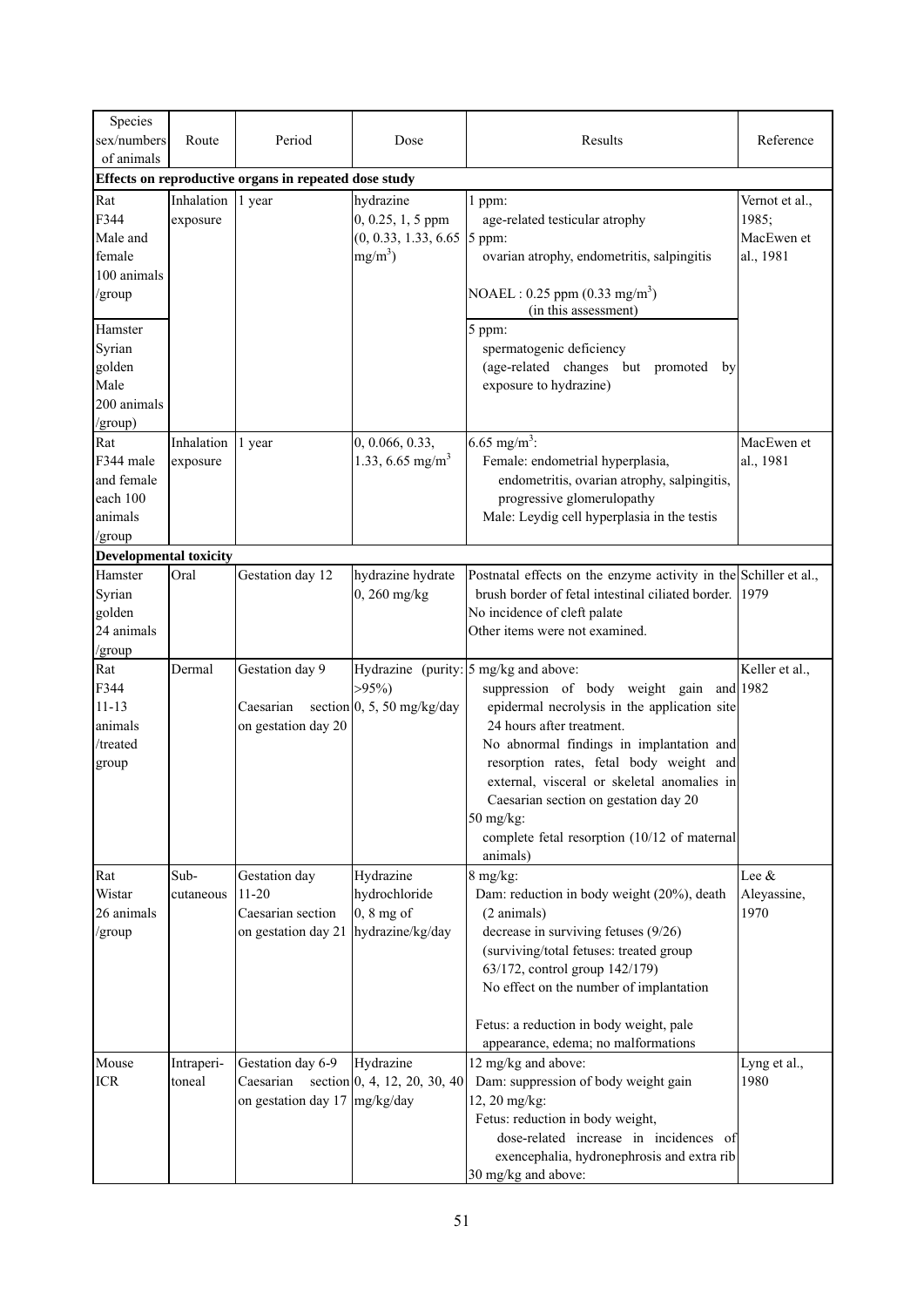| Species<br>sex/numbers<br>of animals                                                                                            | Route                | Period                                                                                   | Dose                                                         | Results                                                                                                                                                                                                                                                                                                                                                                                                                                                                                       | Reference              |
|---------------------------------------------------------------------------------------------------------------------------------|----------------------|------------------------------------------------------------------------------------------|--------------------------------------------------------------|-----------------------------------------------------------------------------------------------------------------------------------------------------------------------------------------------------------------------------------------------------------------------------------------------------------------------------------------------------------------------------------------------------------------------------------------------------------------------------------------------|------------------------|
|                                                                                                                                 |                      |                                                                                          |                                                              | Fetus: fetal toxicity (no detailed description)<br>$40$ mg/kg:<br>Dam: some died                                                                                                                                                                                                                                                                                                                                                                                                              |                        |
| Rat<br>F344<br>$6 - 19$<br>animals<br>/treated<br>group<br>27 animals<br>/control<br>group                                      | Intraperi-<br>toneal | Gestation day 6-15<br>Caesarian section<br>on gestation day 20                           | Hydrazine (purity:<br>$>95\%)$<br>0, 2.5, 5, 10<br>mg/kg/day | 2.5 mg/kg/day and abov:<br>Dam: no significant change in implantation<br>rate<br>Fetus: no anomaly in fetal appearance, organs<br>and skeleton<br>5 mg/kg/day and above:<br>Dam: suppression in body weight gain,<br>increase in the number of resorption and/or<br>dead fetus per maternal animal<br>Fetus: decrease in body weight<br>$10$ mg/kg:<br>Dam: resorption of all fetuses except 6 live<br>fetuses in one litter                                                                  | Keller et al.,<br>1980 |
| Rat<br>F344<br>$10 - 11$<br>animals<br>/treated<br>group<br>the control<br>group of the<br>above study<br>$(1980)$ was<br>used. | Intraperit-<br>oneal | Gestation day<br>$7-9$ (a)<br>or $13-15$ (b)<br>Caesarian section<br>on gestation day 20 | Hydrazine (purity:<br>$>95\%$<br>$0, 10$ mg/kg/day           | 10 mg/kg/day:<br>suppression in maternal body weight gain<br>and significant decrease in fetal body weight<br>(groups a and b)<br>significant increase in the incidences of<br>resorption and abnormal fetus<br>(hydronephrosys, hydrocephaly and extra<br>rib)<br>No difference in growth of neonates<br>compared with the control group<br>Incidence of abnormal maternal animals and<br>fetuses: 6/8 and 8/16, significantly higher<br>than that in the control group (8/27 and<br>11/181) | Keller et al.,<br>1982 |

# **7.3.6 Genotoxicity**

Studies on the genotoxicity of hydrazine and its salts are summarized in Table 7-8, and the summary of these data is shown in Table 7-9.

It is considered that the metabolic process and metabolites of hydrazine are same in all administration routes (ATSDR, 1997). Therefore, hydrazine hydrate and hydrazine salts used in the studies summarized in this section are assessed under assumption that there is no difference in manifestation of genotoxicity between them.

# **a.** *in vitro* **studies**

The results of reverse mutation assays of hydrazine (Chu et al., 1973; Herbold, 1978; Herbold and Buselmaier, 1976; McMahon et al., 1979; Noda et al., 1986) and its hydrate (Bayer, 1989; De Flora, 1981; Fraunhofer Institute, 1990a; Parodi et al., 1981) in *Salmonella typhmurium* were positive regardless of the presence and absence of metabolic activation system. In gene mutation assays using other bacteria and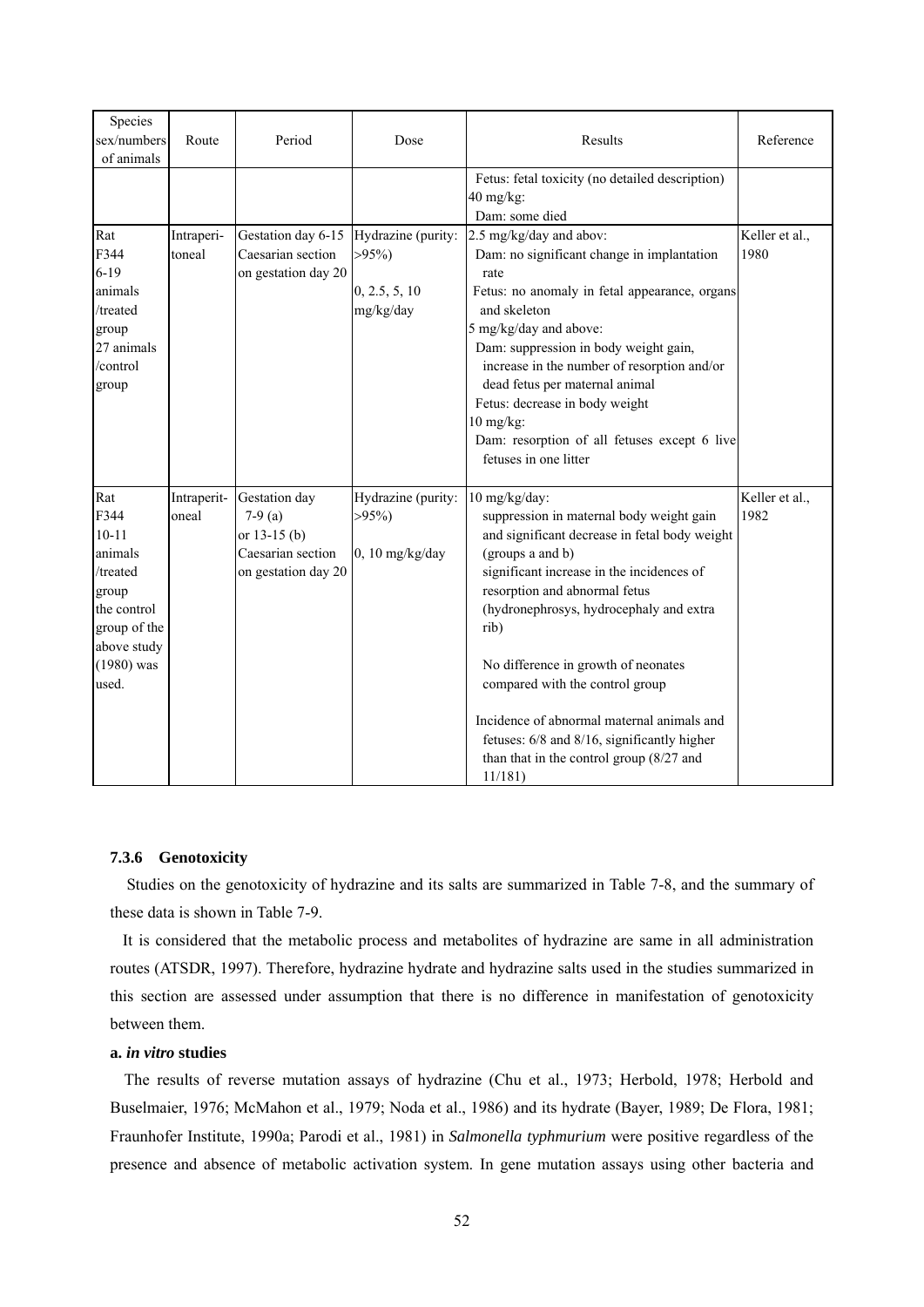eukaryotic cells, the results were positive (Kumari et al., 1992; Lemontt and Lair, 1982; Rogers and Back, 1981).

In an alkaline elution assay for DNA breaks with hepatocytes (Sina et al., 1983) and an unscheduled DNA synthesis test (Mori et al., 1988), genotoxicity of hydrazine was confirmed. In a sister chromatid exchange test of hydrazine at a noncytotoxic concentration, an increase in sister chromatid exchange was found without metabolic activation system and positive results were shown in a micronucleus test. In an chromosome aberration test of hydrazine in accordance with the OECD Guideline 473, no effects on chromosome aberration were found in human lymphocytes regardless of the metabolic activation system (Fraunhofer Institute, 1990b).

In gene mutation assays with yeast *Sacchromyces cerevisiae*, hydrazine hydrochloride and hydrazine sulfate exhibited positive results (Lemontt and Lair, 1982; Loprieno, 1981). Similarly, in a host-mediated gene mutation assay of hydrazine sulfate with bacteria srains of *S. typhmurium* (Braun et al., 1976; Rohrborn et al., 1972; Simmon et al., 1979), mutagenicity was confirmed, inducing DNA damage in *Eschericia coli* (Green, 1981; Hellmer and Bolcsfoldi, 1992).

However, most of mutation assays for hydrazine sulfate using mammalian and human cell lines (Amacher et al., 1980; Carver et al., 1981; Gupta and Goldstein, 1981; Hsie et al., 1981) as well as unscheduled DNA synthesis test with human cell lines (Martin and McDermid, 1981; Robinson and Mitchell, 1981) showed negative or weak positive results, but a cell transformation assay exhibited positive result (Pienta, 1980; Pienta et al., 1978).

#### **b.** *in vivo* **studies**

Of *in vivo* studies, dominant lethal tests of hydrazine in mice (Epstein et al., 1972 ; Epstein and Shafner, 1968) and unscheduled DNA synthesis assay of hydrazine hydrochloride (Sotomayor et al., 1982) showed negative results, but a gene mutation assay for hydrazine in *Drosophila* (Jain and Shukla, 1972) exhibited positive result.

In an alkaline elution assay of hydrazine hydrate in mice, an increase in the incidence of DNA single strand break was found (Parodi et al., 1981), and mouse spot tests of hydrazine hydrate and hydrazine hydrochloride showed positive results (Fraunhofer Institute, 1989; Neuhauser-Klaus and Chauhan, 1987), suggesting that mutagenicity of hydrazine was positive.

As for mutagenicity of hydrazine, hydrazine and its sulfate induce methylation of guanine in hepatic DNA at a toxic dose and around, similar to other hepatotoxic compounds (ethanol, carbon tetrachloride, etc.). The liver has a physiological function to eliminate methyl base that is attached to guanine in hepatic DNA, however, hydrazine attaches more methyl bases to hepatic DNA than methyl bases removed and induces physiological unbalance, resulting in genotoxicity (Henscher, 1985, 1989).

There are some studies reporting that guanine of DNA changes into 7-methylguanine and O<sup>6</sup>-methylguanine in DNA methylation (Barrows and Shank, 1981; Barrows et al., 1983; Becker et al., 1981; Bosan and Shank, 1983; Leakakos and Shank, 1994; Shank, 1987; TNO, 1990).

Many *in vitro* studies of hydrazine including reverse mutation, unscheduled DNA synthesis and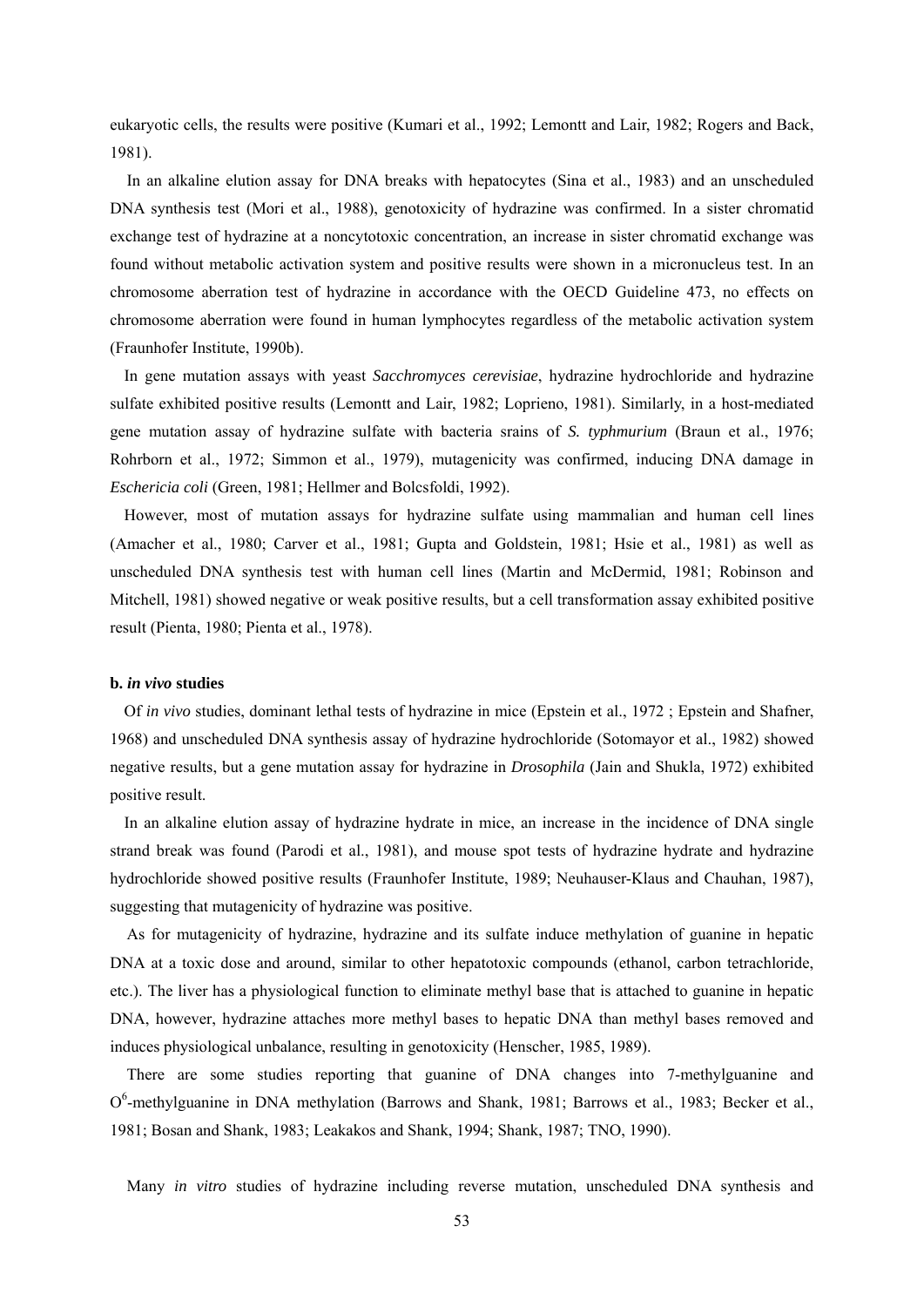chromosomal aberration tests show positive results. Of *in vivo* studies, dominant lethal tests in mice and unscheduled DNA synthesis assays exhibited negative results, but mouse spot tests and gene mutation assay in *Drosophila* showed positive results. From overall evaluation of the results in *in vitro* and *in vivo* studies, hydrazine is considered to be genotoxic.

|       |                          |                                                                                           | Concentration. / | $\mbox{Result}^{\,a)}$       |                               |
|-------|--------------------------|-------------------------------------------------------------------------------------------|------------------|------------------------------|-------------------------------|
|       | Test system              | Species (Organisms) / Strain                                                              | Dose             | $S9 - S9 +$                  | Reference                     |
|       |                          |                                                                                           | $\mu$ g/plate    |                              |                               |
| in    | Hydrazine                |                                                                                           |                  |                              |                               |
| vitro | Reverse gene<br>mutation | Salmonella typhimurium<br>TA 98, 1538                                                     | $12 - 1,200$     | N <sub>D</sub>               | Herbold, 1978                 |
|       |                          | TA100, 1535                                                                               |                  | $\boldsymbol{+}$<br>ND       |                               |
|       |                          | S. typhimurium<br>TA 1536, 1537, 1538                                                     |                  | ND<br>$\overline{a}$         | Herbold & Buselmaier,<br>1976 |
|       |                          | TA1535                                                                                    | 120-12,000       | ND<br>$\boldsymbol{+}$       |                               |
|       |                          | G46                                                                                       |                  | $\boldsymbol{+}$<br>$\rm ND$ |                               |
|       |                          | S. typhimurium<br><b>TA 100</b>                                                           | $0.1 - 1,000$    | $+$                          | McMahon et al., 1979          |
|       |                          | TA 1535, 98, 1538                                                                         |                  |                              |                               |
|       |                          | Escherichia coli<br>WP2 / WP2uvrA <sup>-</sup>                                            | $0.1 - 1,000$    |                              | McMahon et al., 1979          |
|       |                          | E. coli<br>B/r / WP2uvrA                                                                  | $0 - 365$        | $^{+}$                       | Noda et al., 1986             |
|       |                          | Bacteriophage<br>/hpt 203                                                                 | 160              | $^{+}$<br>ND                 | Chu et al., 1973              |
|       | Gene mutation            | Yeast Saccharomyces<br>cerevisiae<br>XY726-7C(RAD),-7D(RAD),<br>$-7a(rad6-1), 7842-(RAD)$ | 6,400            | $^{+}$<br>ND                 | Lemontt & Lair, 1982          |
|       | Gene mutation            | Mouse lymphoma<br>L5178Y cells                                                            | $3.2 - 160$      | $^{+}$<br>ND                 | Rogers & Back, 1981           |
|       |                          | Rat neonatal hepatocyte cells                                                             | 40               | $\boldsymbol{+}$             | Kumari et al., 1992           |
|       | Cell<br>transformation   | Human neonatal fibroblast<br>cells                                                        | 35               | ND<br>$^{+}$                 | Milo et al., 1981             |
|       | Alkaline elution         | Isolated rat hapatocytes                                                                  | 0.96-96          | $\! +$                       | Sina et al., 1983             |
|       | Micronucleus             | Chinese hamster V79 cells                                                                 | 1.86-3.84        | $\ddag$<br>ND                | Onfelt, 1987                  |
|       | Hydrazine hydrate        |                                                                                           |                  |                              |                               |
|       | Reverse gene<br>mutation | S. typhimurium<br>TA 98, 100, 1537, 1538<br>TA1535                                        | 50-500           | $w_+$<br>$^{\mathrm{w}}$ +   | De Flora, 1981                |
|       |                          | S. typhimurium<br>TA 98, 100, 1537, 1538<br>TA1535                                        | 62.5-100         | $^{+}$                       | Parodi et al., 1981           |
|       |                          | S. typhimurium<br><b>TA100</b>                                                            | 10-500           |                              | Fraunhofer Institute, 1990a   |
|       |                          | TA1535<br>S. typhimurium<br><b>TA 100</b>                                                 | 6-384            | $\boldsymbol{+}$<br>$\rm ND$ | Bayer, 1989                   |

**Table 7-8 Genotoxicity of hydrazine and its salts**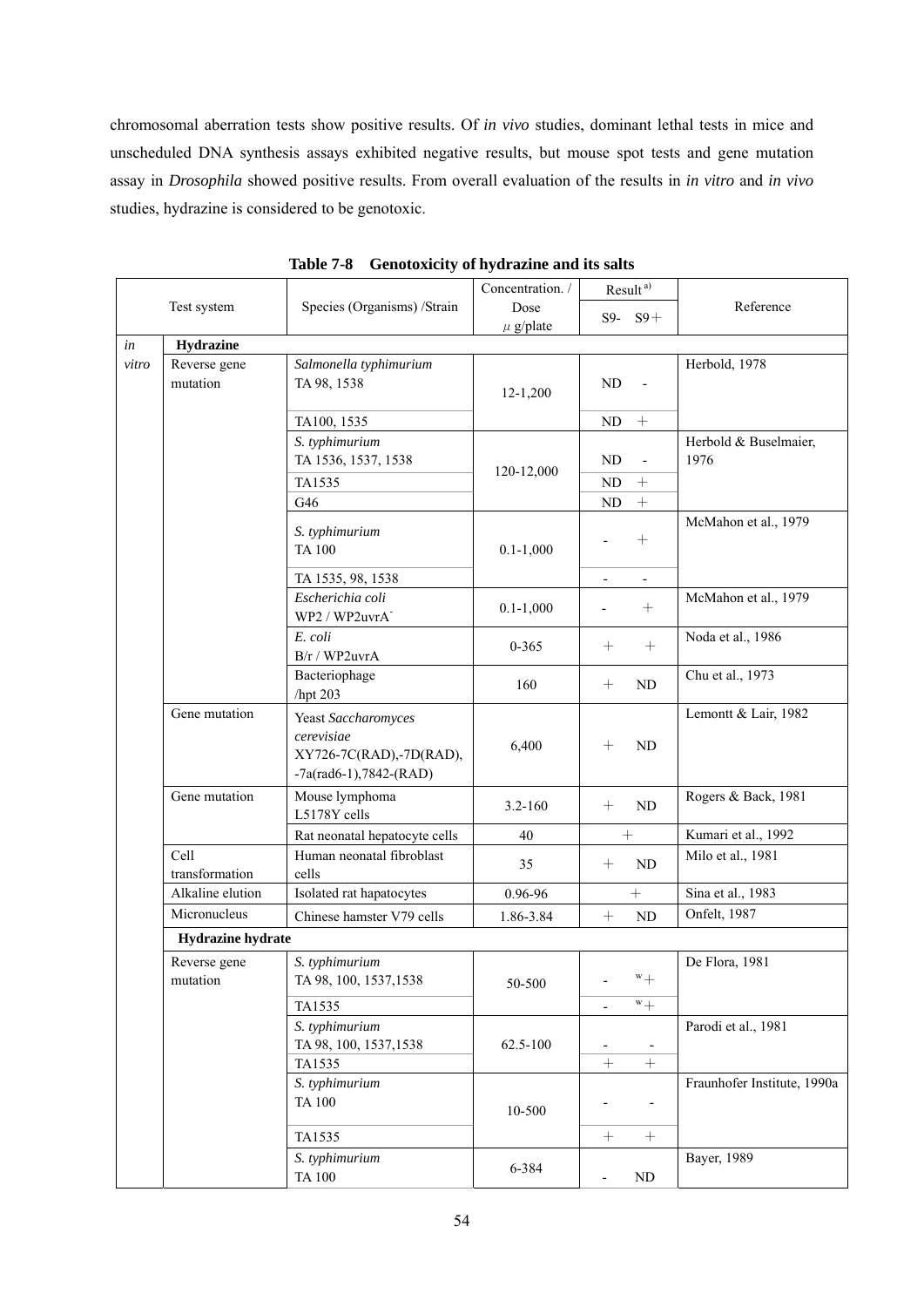|                              |                                                             | Concentration. /      | Result <sup>a)</sup>                                 |                                      |  |
|------------------------------|-------------------------------------------------------------|-----------------------|------------------------------------------------------|--------------------------------------|--|
| Test system                  | Species (Organisms) / Strain                                | Dose<br>$\mu$ g/plate | $S9-$<br>$S9+$                                       | Reference                            |  |
|                              | TA 1535                                                     |                       | $+$<br><b>ND</b>                                     |                                      |  |
| Chromosome<br>aberration     | Human peripheral<br>lymphocytes                             | 15-90                 |                                                      | Fraunhofer Institute, 1990b          |  |
| DNA damage                   | E. coli<br>WP2, WP67, CM871                                 | 75-800                | $+$                                                  | De Flora et al., 1984                |  |
| Unscheduled DNA<br>synthesis | Primary cultured of isolated<br>hepatocytes from ACI/N rats | $0.005 - 50$          |                                                      | Mori et al., 1988                    |  |
|                              | C3H/HeN mice                                                |                       | $^{+}$                                               |                                      |  |
| Hydrazine hydrochloride      |                                                             |                       |                                                      |                                      |  |
| Gene mutation                | Haemophilus influenzae                                      | $210 -$<br>105,000    | $^{+}$<br>ND                                         | Kimball & Hirsch, 1975               |  |
|                              | Yeast S. cerevisiae<br>XY5054-18C, XY-222-1A,<br>XY491-4B   | $10.5 -$<br>21,000    | ND<br>$^{+}$                                         | Lemontt & Lair, 1982                 |  |
| chromatid<br><b>Sister</b>   | CHO cells <sup>b)</sup>                                     | $6.6 - 105$           | $\ddag$<br>$\rm ND$                                  | MacRae & Sitch, 1979                 |  |
| exchange (SCE)               | Chinese hamster V79 cells                                   | 68.5-137              | $\ddag$<br>ND                                        | Speit et al., 1984                   |  |
| Hydrazine sulfate            |                                                             |                       |                                                      |                                      |  |
| Reverse gene<br>mutation     | E. coli<br>343/113/uvrB                                     | 200-4,000             | $+$<br>ND                                            | Mohn et al., 1981                    |  |
|                              | E. coli<br>WP <sub>2</sub>                                  | 5-2,000               | $\boldsymbol{+}$                                     | Mohn et al., 1981                    |  |
|                              | Yeast<br>S. cerevisiae XV185-14C<br>(polyploid)             | 133-266               | ND                                                   | Mehta & von Borstel, 1981            |  |
| Forward gene<br>mutation     | S. typhimurium<br>TM677                                     | $-1,000$              | $\qquad \qquad +$<br>ND                              | Skopek et al., 1981                  |  |
|                              | Yeast<br>Schizosaccharomyces pombe                          | $0.05 - 5$            | $^{+}$                                               | Loprieno, 1981                       |  |
| DNA damage                   | E. coli<br>WP2, WP67, CM871                                 | ND                    | $\boldsymbol{+}$                                     | Green, 1981                          |  |
|                              | E. coli<br>343/636, -/591/                                  | $-2,834$              | $\frac{1}{2}$                                        | Hellmer & Bolcsfoldi,<br>1992        |  |
| Gene conversion              | Yeast<br>S. cerevisiae D7 (diploid)                         | 385                   | $^{+}$                                               | Zimmermann & Scheel,<br>1981         |  |
|                              | Yeast<br>S. cerevisiae D3 (diploid)                         | $-50,000$             |                                                      | Simmon, 1979                         |  |
|                              | Yeast<br>S. cerevisiae D4 (diploid)                         | 0.33-333              | $\boldsymbol{+}$                                     | Jagannath et al., 1981               |  |
| Gene mutation                | CHO cells <sup>b)</sup>                                     | 0.04-500              | $\overline{\phantom{0}}$<br>$\overline{\phantom{0}}$ | Hsie et al., 1981                    |  |
|                              | Mouse lymphoma<br>L5178Y cells                              | 35.1-851              | $^{\rm w}+$<br>ND                                    | Amacher et al, 1980                  |  |
|                              | CHO AT3-2 cells                                             | 800-2,000             | $\overline{a}$<br>$\overline{a}$                     | Carver et al., 1981                  |  |
|                              | Human lung fibroblast<br>HSC172 cells                       | 200-1,000             | $\boldsymbol{+}$                                     | Gupta & Goldstein, 1981              |  |
| Cell<br>transformation       | Syrian golden hamster<br>embryo cells                       | $1 - 150$             | ND                                                   | Pienta et al., 1978; Pienta,<br>1980 |  |
| Unscheduled DNA<br>synthesis | Human cancer cells<br>HeLa                                  | $0.1 - 100$           | $^{+}$                                               | Martin & McDermid, 1981              |  |
|                              | Human embryos fibroblast<br>WI-38 cells                     | $63-1,000$            |                                                      | Robinson & Mitchell, 1981            |  |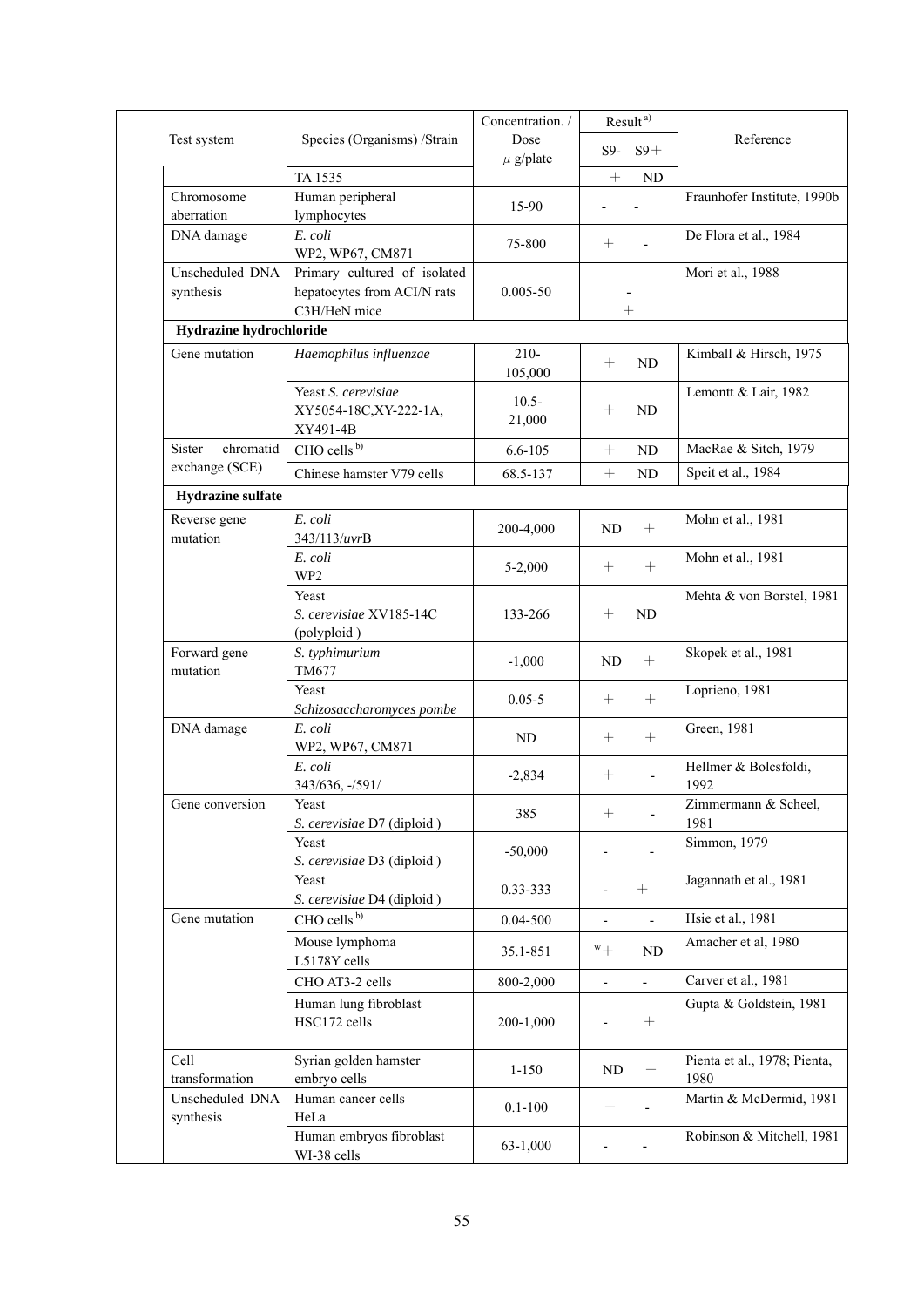|      |                                |                                                                                     | Concentration. /                                                         | Result <sup>a)</sup>        |                                                  |
|------|--------------------------------|-------------------------------------------------------------------------------------|--------------------------------------------------------------------------|-----------------------------|--------------------------------------------------|
|      | Test system                    | Species (Organisms) /Strain                                                         | Dose<br>$\mu$ g/plate                                                    | $S9-$<br>$S9+$              | Reference                                        |
|      | Alkaline elution               | Mouse lymphoma<br>L5178Y TK+/-cells                                                 | 130-1,300                                                                | ${\rm ND}$<br>$\frac{1}{2}$ | Garberg et al., 1988                             |
|      | Host-mediated<br>gene mutation | S. typhimurium<br>TA1950<br>(NMRI mouse)                                            | 150mg/kg<br>Subcutaneous                                                 | $^{+}$                      | Braun et al., 1976                               |
|      |                                | S. typhimurium<br>G 46<br>(NMRI mouse)                                              | 10, 25, 50<br>mg/kg<br>Subcutaneous                                      | $^{+}$                      | Rohrborn et al., 1972                            |
|      |                                | S. typhimurium<br>TA1535<br>(Swiss-Webster mouse)<br>intraperitoneal administration | 420 mg/kg<br>oral                                                        | $^{+}$                      | Simmon et al., 1979                              |
|      | Sister chromatid               | DON cells <sup>c)</sup>                                                             | $0.13 - 3$                                                               | $+$                         | Baker et al., 1983                               |
|      | exchange (SCE)                 | CHO cells <sup>b)</sup>                                                             | 32-1,667                                                                 | $\blacksquare$              | Natarajan & van<br>Kesteren-van Leuwen,<br>1981  |
|      |                                | CHO cell <sup>b)</sup>                                                              | $0.1 - 100$                                                              | $^{w}+$<br>$^{w}+$          | Perry & Thomson, 1981                            |
| in   | <b>Hydrazine</b>               |                                                                                     |                                                                          |                             |                                                  |
| vivo | Dominant lethal                | Mouse<br>ICR-Ha Swiss male                                                          | Intraperitoneal<br>single,<br>42, 52 mg/kg                               |                             | Epstein et al., 1972;<br>Epstein & Shafner, 1968 |
|      | Gene mutation                  | Drosophila<br>Oregon K                                                              | Oral (fed)<br>10 or 20 m<br>mol/ND                                       |                             | Jain & Shukla, 1972                              |
|      | Hydrazine hydrate              |                                                                                     |                                                                          |                             |                                                  |
|      | Spot                           | Mouse<br>C57BL-6J female                                                            | Intraperitoneal<br>single<br>(gestation day<br>9) 40 mg.kg               |                             | Fraunhofer-Institute, 1989                       |
|      | Alkaline elution               | Mouse<br><b>Swiss</b>                                                               | Intraperitoneal<br>single<br>78, 156 mg/kg<br>or 52 mg/kg,<br>5 times    |                             | Parodi et al., 1981                              |
|      | Hydrazine hydrochloride        |                                                                                     |                                                                          |                             |                                                  |
|      | Spot                           | Mouse<br>C57BL female                                                               | Intraperitoneal<br>single<br>(gestation day<br>8-10) 40, 60, 80<br>mg/kg | $^{+}$                      | Neuhauser-Klaus &<br>Chauhan, 1987               |
|      | Unscheduled DNA<br>synthesis   | Mouse<br>$(101\times C3H)F1$ female                                                 | Intraperitoneal,<br>single<br>10-120 mg/kg                               |                             | Sotomayor et al., 1982                           |
|      | <b>Hydrazine</b> sulfate       |                                                                                     |                                                                          |                             |                                                  |
|      | Sex-linked<br>recessive lethal | Drosophila melanogaster                                                             | Oral (diet)<br><b>ND</b><br>1st or 2nd half<br>of larval stage           | $^{+}$                      | Narda & Migliani, 1972                           |
|      |                                | D. melanogaster<br>Canton S                                                         | Oral (diet)<br>2,100 ppm<br>injection<br>2,500 ppm/3-d                   |                             | Yoon et al., 1985                                |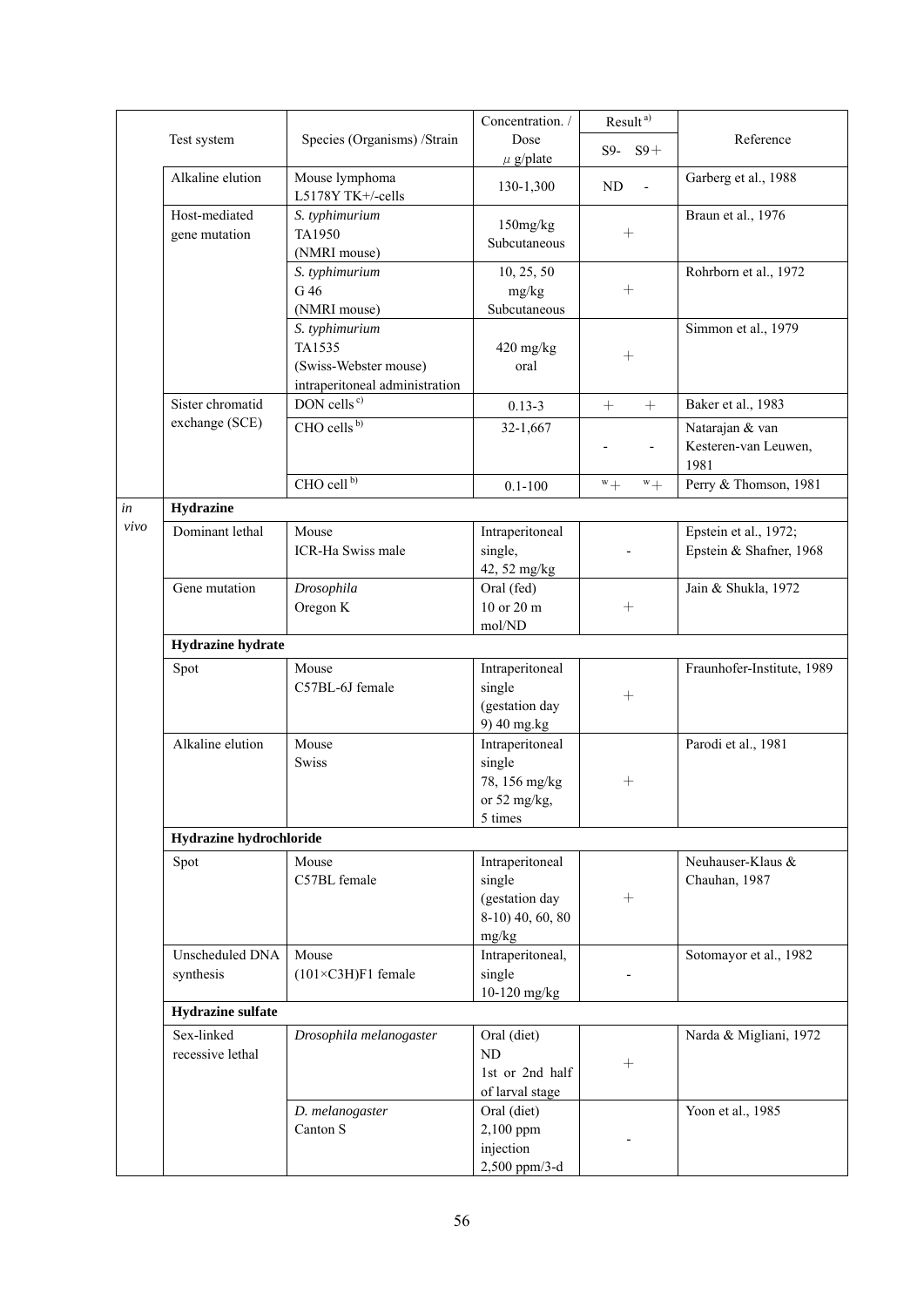|               |                             | Concentration. /    | Result <sup>a)</sup> |                               |  |
|---------------|-----------------------------|---------------------|----------------------|-------------------------------|--|
| Test system   | Species (Organisms) /Strain | Dose                |                      | Reference                     |  |
|               |                             | $\mu$ g/plate       | $S9 - S9 +$          |                               |  |
| Chromosomal   | D. melanogaster             | Oral (diet)         |                      | Vogel & Nivard, 1993          |  |
| recombination | Male and female             | 80 and 160          |                      |                               |  |
|               |                             | $mg/L$ :            | $w_+$                |                               |  |
|               |                             | Chronic             |                      |                               |  |
|               |                             | exposure            |                      |                               |  |
| Cytogenetic   | Mouse                       | Oral gavage         |                      | Wargovich et al., 1983        |  |
|               | C57BL-6J male and female    | Single              |                      |                               |  |
|               |                             | 25, 50, 100         |                      |                               |  |
|               |                             | mg/kg               |                      |                               |  |
|               | D. melanogaster             | Oral (diet)         |                      | Narda & Migliani, 1972        |  |
|               | Oregon K                    | ND                  |                      |                               |  |
|               |                             | 1st or 2nd half     | $+$                  |                               |  |
|               |                             | of larval stage     |                      |                               |  |
| Micronucleus  | Mouse                       | Intraperitoneal     |                      | Kirkhart, 1981                |  |
|               | ICR male                    | $11, 22, 44 (=1/2)$ |                      |                               |  |
|               |                             | $LD_{50}$ ) mg/kg   |                      |                               |  |
|               | Mouse                       | Intraperitoneal     |                      | Salamone et al., 1981         |  |
|               | $B6C3F_1$ male              | twice               | $^{w}+$              |                               |  |
|               |                             | 24h interval        |                      |                               |  |
|               |                             | $80\%$ of $LD_{50}$ |                      |                               |  |
|               | Mouse                       | Intraperitoneal     |                      | Tsuchimoto<br>$\&$<br>Matter, |  |
|               | ICR male and female         | 11, 22, 44          |                      | 1981                          |  |
|               |                             | $mg/kg$ (1/2 of     | -                    |                               |  |
|               |                             | $LD_{50}$           |                      |                               |  |

a) ND: No data available,  $+$ : positive; -: negative;  $w$ +: weak positive,

b) CHO cells: Chinese hamster ovary cells.

c) DON cells: Chinese hamster lung cell-derived cell line.

|                        | DNA damage | Mutation | Chromosomal<br>aberration | other |
|------------------------|------------|----------|---------------------------|-------|
| Bacteria               |            |          | ND                        | ND    |
| Mold / yeast / plant   | ND         |          |                           | ND    |
| Mold / yeast           | ND         | +/-      |                           |       |
| Culture cells          |            | +/-      |                           |       |
| Mammals $(in \, vivo)$ | +/-        |          |                           |       |
| Human                  | ND         | ND       | ND                        | ND    |

# **Table 7-9 Genotoxicity of hydrazine and its salts (summary)**

ND: No data available, +: positive; -: negative; +/-: either positive or negative.

# **7.3.7 Carcinogenicity**

Studies on the carcinogenicity of hydrazine, hydrazine hydrate and hydrazine sulfate are summerized in Table 7-10.

### **a. Hydrazine**

In an oral (drinking water) administration study, male and female Swiss mice were given drinking water containing 0 and 0.001% hydrazine (male: corresponding to 0 and 2.0 mg/kg/day; female: corresponding to 0 and 1.6 mg/kg/day: estimated by IPCS) in life-span of 113 weeks. The incidences of benign and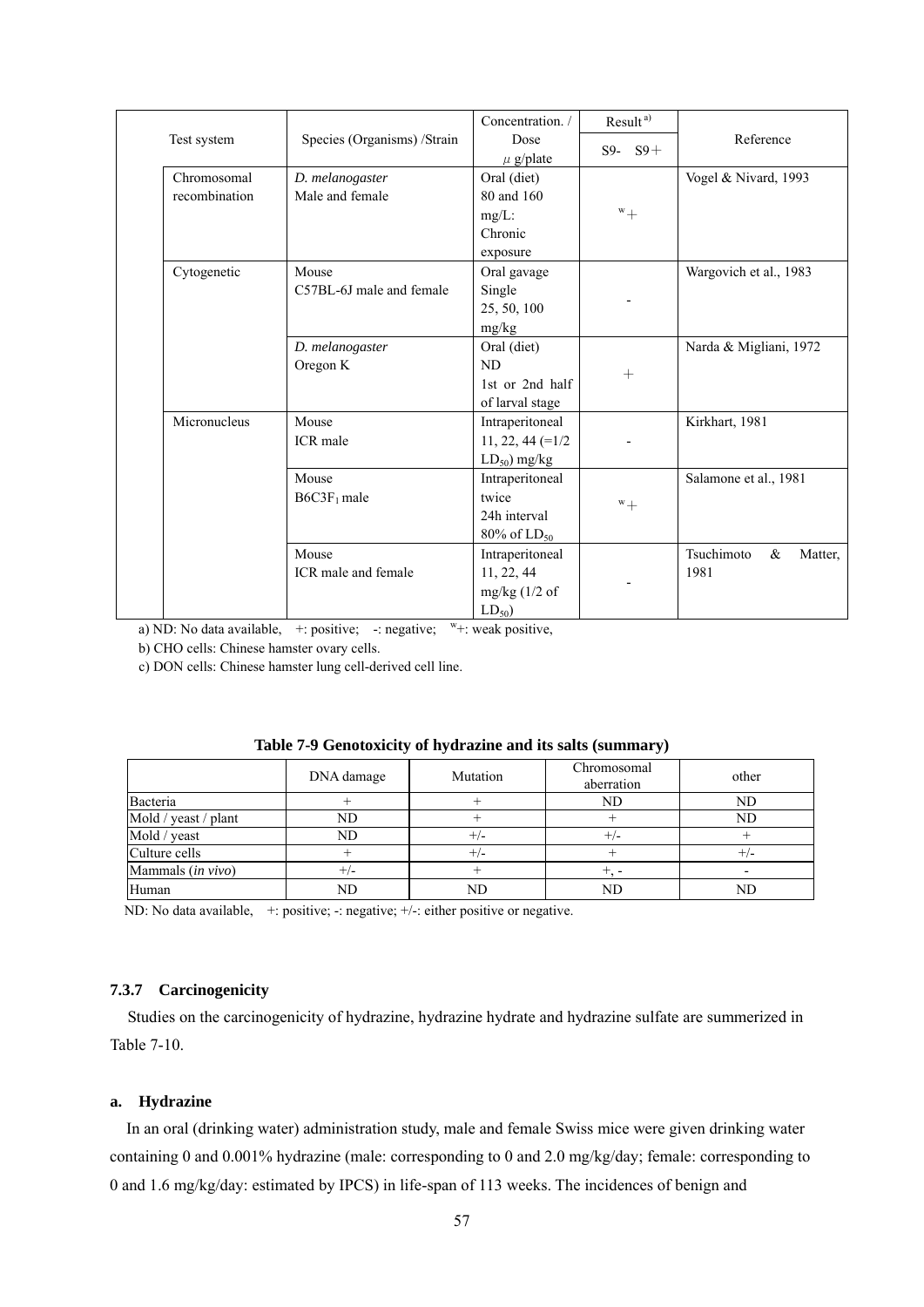malignant lung tumors were increased in males and females, and the incidence of malignant lymphoma was increased in males but not in females (Toth, 1972). No statistical evaluation is reported in this study.

In inhalation exposure studies, female C57BL/6 mice, male and female F344 rats and male Syrian golden hamsters were exposed to hydrazine vapor for 12 months (6 hours/day, 5 days/week) and observed for further 15, 18 and 12 months, respectively. Exposure concentrations were 0, 0.05, 0.25 and 1 ppm (0, 0.066, 0.33 and 1.33 mg/m<sup>3</sup>) for mice, 0, 0.05, 0.25, 1 and 5 ppm (0, 0.066, 0.33, 1.33 and 6.65 mg/m<sup>3</sup>) for rats and 0, 0.25, 1 and 5 ppm  $(0, 0.33, 1.33 \text{ and } 6.65 \text{ mg/m}^3)$  for hamsters. In mice, the incidence of lung adenoma was slightly increased at 1 ppm. In rats, benign nasal epithelial tumors, mainly adenomatous polyps, were observed at 1 ppm and above, malignant nasal epithelial tumors at 5 ppm in both sexes, and thyroid gland adenocarcinoma in males at 5 ppm. In hamsters, benign nasal polyps were observed at 5 ppm. The tumor with the highest incidence was lung adenoma which was observed at 1 ppm (MacEwen et al., 1981 ; Vernot et al., 1985).

In an inhalation exposure study, male and female F344 rats and male Syrian golden hamsters were exposed to hydrazine at 0, 75 and 750 ppm  $(0, 100 \text{ and } 1,000 \text{ mg/m}^3)$  for 10 weeks  $(1 \text{ hour/week})$  and observed for further 28 and 22 months, respectively. Histopathological examination was limited in the nasal cavity. Benign nasal epithelial tumors were observed in males and females at 750 ppm. In male hamsters, both of benigh and malignant nasal epithelial tumors were observed at 750 ppm, but the incidence was not significant. The authors conclude that hydrazine develops nasal cavity epithelium tumors (Latendress et al., 1995).

#### **b. Hydrazine hydrate**

In an oral (via drinking water) administration study of hydrazine hydrate, the incidence of lung tumor was increased in mice, and the incidence of malignant uterine cancer was increased and liver tumors were developed in rats. These tumors were induced in rats and mice at 50 mg/L (Steinhoff and Mohr, 1988, 1990).

#### **c. Hydrazine sulfate**

No carcinogenicity study of hydrazine sulfate in compliance with the current guidelines was obtained (GDCh BUA, 1996). In many studies (some results are shown in Table 7-10), carcinogenicity of hydrazine sulfate was detected similar to carcinogenicity of hydrazine. In oral administration studies in mice, lung tumors (Biancifori, 1970b) were observed, and liver and lung tumors in rats (Biancifiori et al., 1966) and liver tumors in hamsters (Bosan et al., 1987).

As described above, carcinogenic responses were observed in experimental animals after oral administration and inhalation exposure. The most significant region of tumors after inhalation exposure to hydrazine was the respiratory system, and lung tumors developed in mice and tumors in the nasal cavity in rats and hamsters. These tumors were developed at a dose of 1.33 mg/m<sup>3</sup> with no significant differences in body weight and mortality compared to the control in mice, but at a toxic dose (death-inducing dose) of  $6.65$  mg/m<sup>3</sup> in rats and hamsters. Oral administration of hydrazine hydrate caused lung tumors in mice and liver and uterine tumors in rats, and oral administration of hydrazine sulfate resulted in liver and lung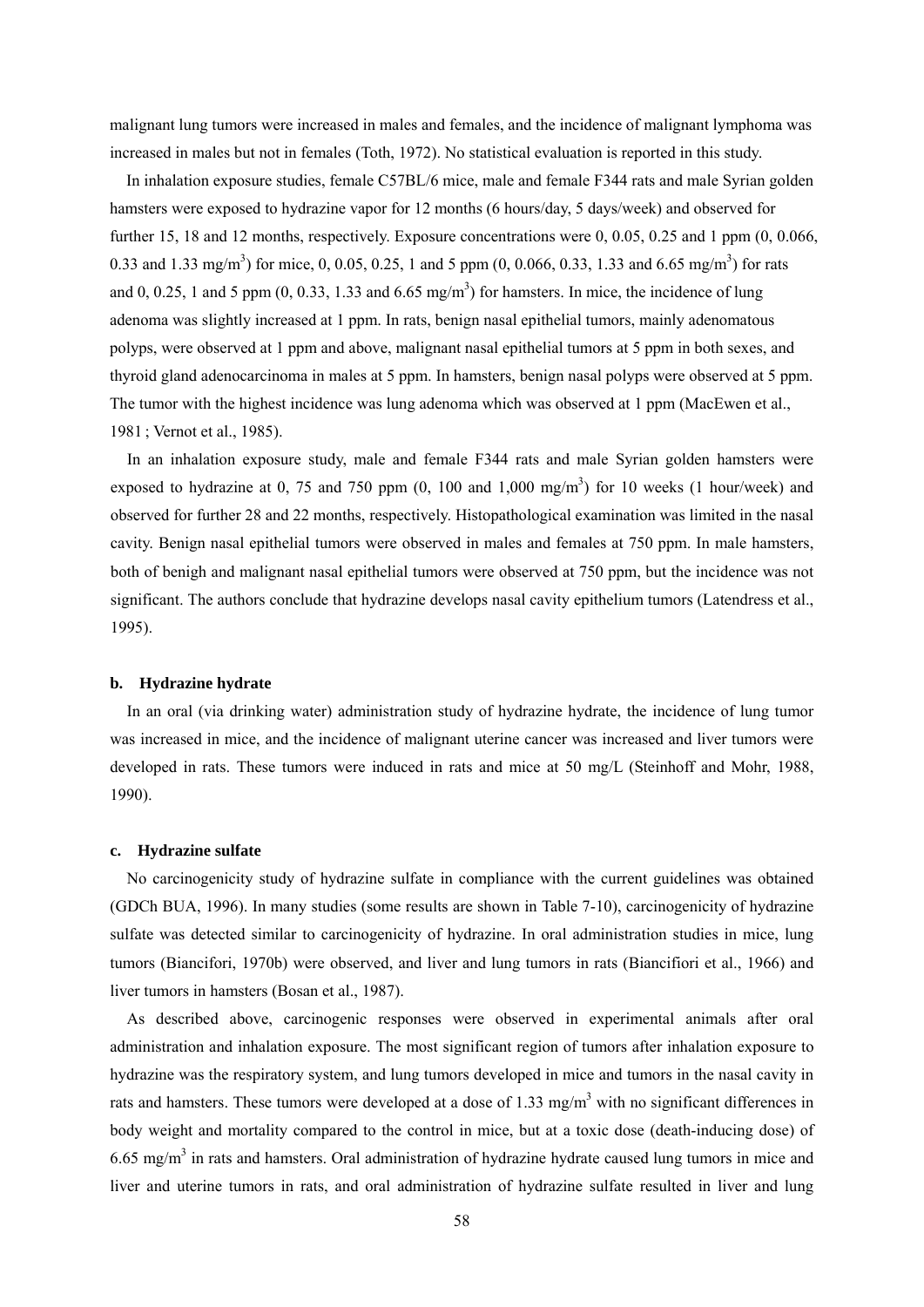tumors in mice and liver tumors in rats. From these results, hydrazine is considered to be carcinogenic.

The evaluations of carcinogenicity of hydrazine by the international and national organizations are shown in Table 7-11. The IARC has categorized hydrazine as Group 2B (the agent is possibly carcinogenic to humans). The U.S. EPA (2002) estimated the oral cancer slope factor for hydrazine as 3.0/(mg/kg/day) and the drinking water unit risk as  $8.5 \times 10^{-5} / (\mu g/L)$  based on the results of an oral administration (gavage) study of hydrazine sulfate in male CBA/Cb/Se mice (Biancifori, 1970b), and the inhalation unit risk as  $4.9\times10^{-3}/(\mu\text{g/m}^3)$  based on the results of an inhalation exposure study of hydrazine in F344 rats (MacEwen et al., 1981). Using the drinking water unit risk, the drinking water concentrations corresponding to the excess life-span cancer risk of  $10^{-6}$  and  $10^{-5}$  are 0.01 and 0.1 µg/L, respectively. Similarly, with the inhalation unit risk, the air concentrations corresponding to the excess lifespan cancer risk of  $10^{-6}$  and  $10^{-5}$ are 0.0002 and 0.002 μg/L, respectively.

| Species<br>sex/number<br>of animals | Route      | Dose/<br><b>Exposure Period (Post</b><br>exposure observation<br>period)/(purity) | Results                                                        | Reference       |
|-------------------------------------|------------|-----------------------------------------------------------------------------------|----------------------------------------------------------------|-----------------|
| <b>Hydrazine</b>                    |            |                                                                                   |                                                                |                 |
| Mouse                               | Oral       | $0, 0.001\%$                                                                      | Male:                                                          | Toth, 1969,     |
| <b>Swiss</b>                        | (via       | (male: corresponding                                                              | $\mathbf{0}$<br>$0.001\%$                                      | 1972            |
| Male and                            | drinking   | to $0$ , $2.0$ mg/kg/day;                                                         | 14/110<br>27/50<br>Lung tumor                                  |                 |
| female                              | water)     | female: corresponding                                                             | (benign & malignant)                                           |                 |
|                                     |            | to $0$ , $1.6$ mg/kg/day:                                                         | Malignant lymphoma<br>2/110<br>7/50                            |                 |
|                                     |            | estimated by IPCS)                                                                |                                                                |                 |
|                                     |            | 113 weeks                                                                         | Female:                                                        |                 |
|                                     |            | $(>95\%)$                                                                         | $\theta$<br>$0.001\%$                                          |                 |
|                                     |            |                                                                                   | 11/110<br>Lung tumor<br>24/50                                  |                 |
|                                     |            |                                                                                   | (benign & malignant)                                           |                 |
|                                     |            |                                                                                   | Malignant lymphoma<br>16/110<br>9/50                           |                 |
| Mouse                               | Inhalation | $0, 0.05, 0.25, 1$ ppm                                                            | Lung adenoma                                                   | MacEwen et al., |
| $C57BL-6$                           | exposure   | (0, 0.066, 0.33, 1.33)                                                            | $\mathbf{0}$<br>0.33<br>1.33 mg/m <sup>3</sup><br>0.066        | 1981;           |
| Female                              |            | $mg/m^3$ )                                                                        | Female 4/373<br>3/364<br>5/382<br>12/379*                      | Vernot et al.,  |
|                                     |            | 6 hours/day,                                                                      |                                                                | 1985            |
|                                     |            | 5 days/week,                                                                      |                                                                |                 |
|                                     |            | 12 months                                                                         |                                                                |                 |
|                                     |            | (Obs. 15 months)                                                                  |                                                                |                 |
|                                     |            | $(99.8\%)$                                                                        |                                                                |                 |
| Rat                                 | Inhalation | $0, 0.05, 0.25, 1, 5$ ppm                                                         | Nasal cavity epithelium benign tumor                           |                 |
| F344                                | exposure   | (0, 0.066, 0.33, 1.33,                                                            | 6.65 mg/m <sup>3</sup><br>$0.066$ 0.33<br>1.33<br>$\mathbf{0}$ |                 |
| Male and                            |            | 6.65 mg/m <sup>3</sup> )                                                          | 66/99*<br>Male $0/149$<br>2/99<br>2/99<br>$10/98*$             |                 |
| female                              |            | 6 hours/day,                                                                      | 1/99<br>$4/97*$<br>Female $0/147$<br>0/100<br>$31/98*$         |                 |
|                                     |            | 5 days/week,                                                                      |                                                                |                 |
|                                     |            | 12 months                                                                         | Nasal cavity epithelium malignant tumor                        |                 |
|                                     |            | (Obs. 18 months)                                                                  | Male 0/149 1/99<br>0/99<br>1/98<br>$5/99*$                     |                 |
|                                     |            | $(99.8\%)$                                                                        | 0/99<br>0/100<br>Female $0/147$<br>0/97<br>$5/98*$             |                 |
|                                     |            |                                                                                   | Thyroid adenocarcinoma                                         |                 |
|                                     |            |                                                                                   | 13/99*<br>Male 7/149<br>6/99<br>5/99<br>9/98                   |                 |

**Table 7-10 Carcinogenicity of hydrazine, hydrazine hydrate and hydrazine sulfate**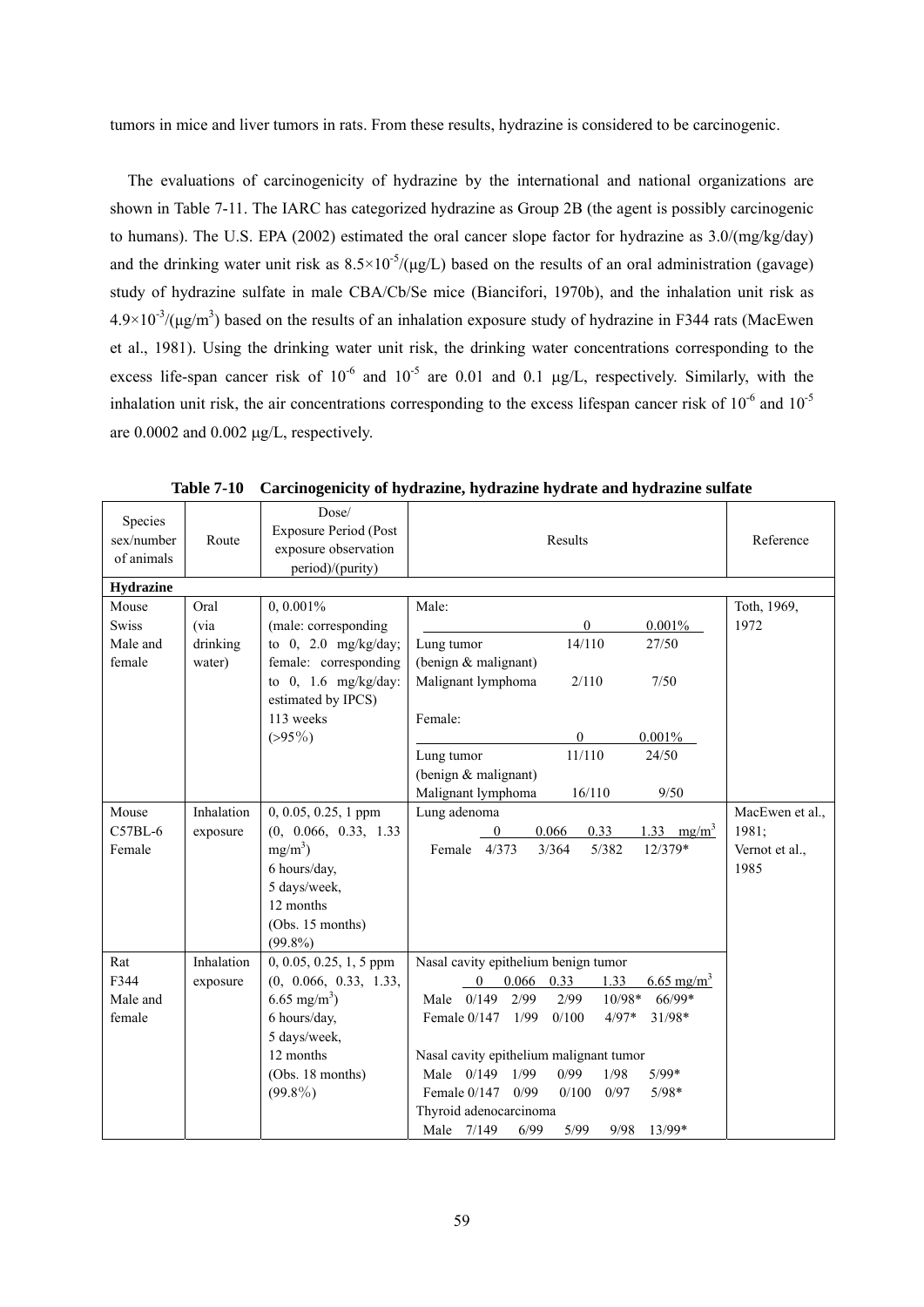| Species<br>sex/number<br>of animals        | Route                               | Dose/<br><b>Exposure Period (Post</b><br>exposure observation<br>period)/(purity)                                                         | Results                                                                                                                                                                                                                                                                                    | Reference                                          |
|--------------------------------------------|-------------------------------------|-------------------------------------------------------------------------------------------------------------------------------------------|--------------------------------------------------------------------------------------------------------------------------------------------------------------------------------------------------------------------------------------------------------------------------------------------|----------------------------------------------------|
| Rat<br>F344<br>Male and<br>female          | Inhalation<br>exposure              | 0, 75, 750 ppm<br>$(0, 100, 1,000 \text{ mg/m}^3)$<br>1 hour/week<br>10 weeks<br>(Obs. 28 months)<br>$(98.8\%)$                           | Nasal cavity epithelium benign tumor<br>100<br>$1,000 \text{ mg/m}^3$<br>$\overline{0}$<br>$4/99*$<br>0/93<br>Male<br>0/98<br>$6/95*$<br>Female<br>0/98<br>0/100                                                                                                                           | Latendresse<br>et al., 1995                        |
| Hamster<br>Syrian<br>golden<br>Male        | Inhalation<br>exposure              | $0, 0.25, 1, 5$ ppm<br>(0, 0.33, 1.33, 6.65)<br>$mg/m^3$ )<br>6 hours/day,<br>5 days/week,<br>12 months<br>(Obs. 12 months)<br>$(99.8\%)$ | Nasal mucosa polyp<br>0.33<br>6.65 mg/m <sup>3</sup><br>$\overline{0}$<br>1.33<br>$0/154$ $1/146$<br>$16/160*$<br>1/181                                                                                                                                                                    | MacEwen et al.,<br>1981;<br>Vernot et al.,<br>1985 |
| Hamster<br>Syrian<br>golden<br>Male        | Inhalation<br>exposure              | 0, 75, 750 ppm<br>$(0, 100, 1,000 \text{ mg/m}^3)$<br>1 hour/week<br>10 weeks<br>(Obs. 22 months)<br>$(98.8\%)$                           | Nasal epithelium tumor (benign and malignant)<br>$1,000 \text{ mg/m}^3$<br>100<br>$\mathbf{0}$<br>$5/94^{a}$<br>0/100<br>1/93<br>Male                                                                                                                                                      | Latendresse et<br>al., 1995                        |
| Hydrazine hydrate                          |                                     |                                                                                                                                           |                                                                                                                                                                                                                                                                                            |                                                    |
| Mouse<br><b>NMRI</b><br>Male and<br>female | Oral<br>(via<br>drinking<br>water)  | $0, 2, 10, 50$ mg/L,<br>life-span<br>$(99.3\%)$                                                                                           | Lung benign tumor (only female)<br>2<br>10<br>$50 \text{ mg/L}$<br>0<br>Female 6/50, 6/50,<br>$9/50$ ,<br>$15/47*$                                                                                                                                                                         | Steinhoff &<br>Mohr, 1990                          |
| Rat<br>Wistar<br>Male and<br>female        | Oral<br>(via)<br>drinking<br>water) | $0, 2, 10, 50$ mg/L,<br>life-span<br>$(99.3\%)$                                                                                           | $\overline{2}$<br>10<br>50<br>$\mathbf{0}$<br>mg/L<br>$4/49*$<br>Male<br>0/50<br>1/49<br>1/50<br>0/50<br>0/50<br>0/50<br>$4/47*$<br>Female<br>Liver tumor malignant<br>$0/50$ $0/50$<br>Female<br>0/50<br>$3/47*$<br>Uterine tumor malignant<br>7/50<br>8/50<br>$14/47*$<br>Female<br>9/50 | Steinhoff &<br>Mohr, 1988                          |
| <b>Hydrazine</b> sulfate                   |                                     |                                                                                                                                           |                                                                                                                                                                                                                                                                                            |                                                    |
| Mouse<br>Swiss<br>Male and<br>female       | Oral<br>(via<br>drinking<br>water)  | 0, 0.012%<br>25 weeks (Life-span<br>observation)<br>(purity unknown)                                                                      | Lung tumor<br>$\overline{0}$<br>0.012%<br>$25/50^{a}$<br>Male<br>11/110<br>$24/50^{a}$<br>Female<br>14/110                                                                                                                                                                                 | Toth, 1969                                         |
| Mouse<br>CBA/Cb/Se<br>Male and<br>female   | Oral<br>gavage                      | 0, 0.14, 0.28, 0.56, 1.13<br>mg/animal/day<br>25 weeks (total 150<br>times)<br>(Life-span observation)<br>(purity unknown)                | Liver tumor<br>0.14<br>0.28<br>0.56<br>$1.13$ mg/day<br>$\bf{0}$<br>$15/25^{a}$<br>12/25<br>$1/26$<br>7/25<br>Male $3/30$<br>$15/24^{a}$<br>16/24<br>0/25<br>2/25<br>Female 1/29                                                                                                           | Biancifiori,<br>1970b                              |
| Rat<br>CBRI-Se<br>Male and<br>female       | Oral<br>gavage                      | Male: 0, 18<br>mg/animal /day<br>Female: 0, 12<br>mg/animal/day<br>68 weeks (life-span<br>observation)<br>(purity unknown)                | Lung tumor (benign and malignant)<br>18(12) mg/ day<br>$\overline{0}$<br>$3/14^{a}$<br>0/28<br>Male<br>$5/18^{a}$<br>0/22<br>Female                                                                                                                                                        | Biancifiori et<br>al., 1966                        |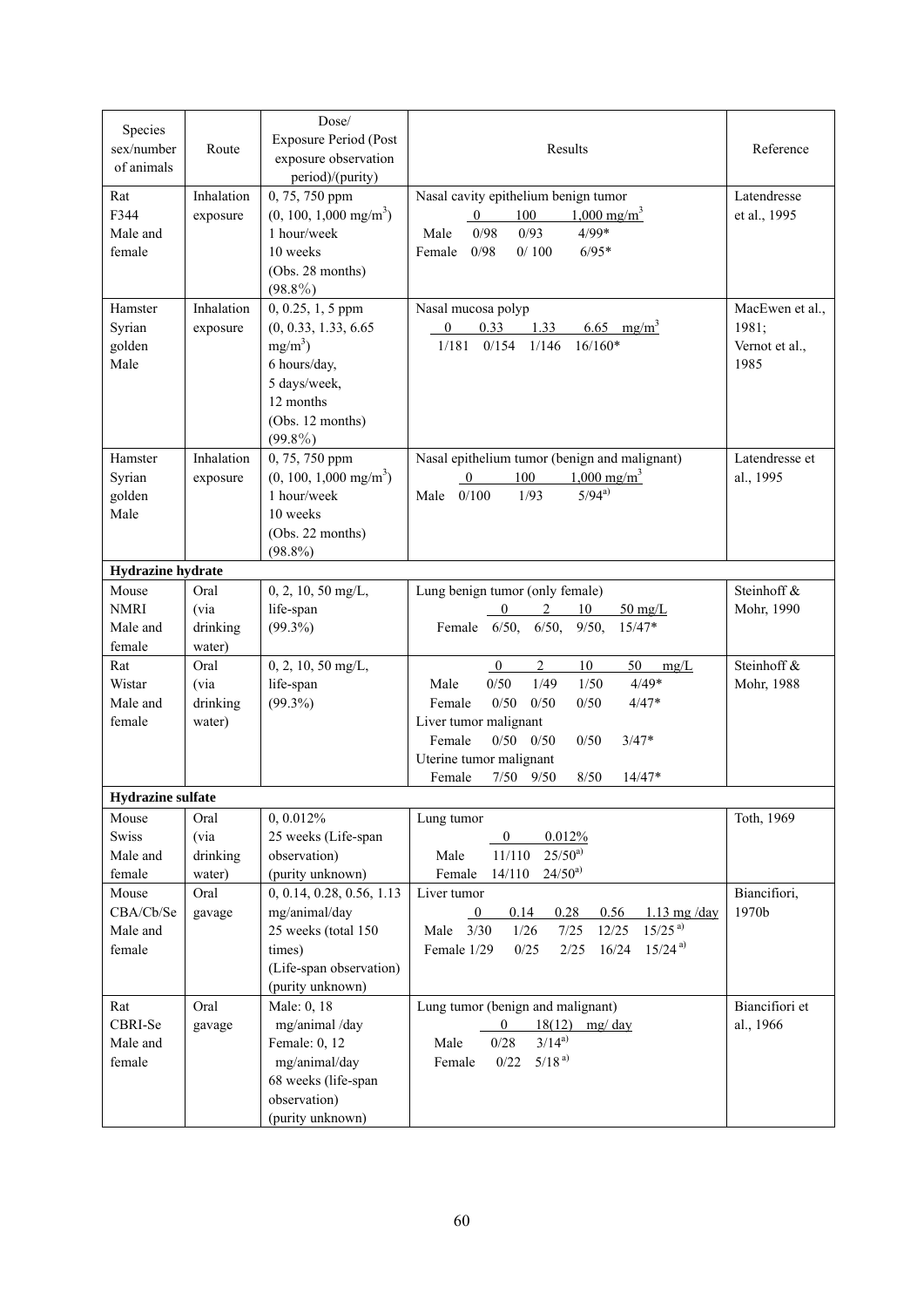| <b>Species</b><br>sex/number<br>of animals | Route    | Dose/<br>Exposure Period (Post<br>exposure observation<br>period)/(purity) |                          |      |      | Results |                    | Reference     |
|--------------------------------------------|----------|----------------------------------------------------------------------------|--------------------------|------|------|---------|--------------------|---------------|
| Hamster                                    | Oral     | $0, 170, 340, 510$ mg/L                                                    | Hepatocellular carcinoma |      |      |         |                    | Bosan et al., |
| Syrian                                     | (via     | 2 years                                                                    |                          |      | 170  | 340     | $510 \text{ mg/L}$ | 1987          |
| golden                                     | drinking | $( > 99\%)$                                                                | Male                     | 0/31 | 0/31 | 4/34    | $11/34^{a}$        |               |
| Male                                       | water)   |                                                                            |                          |      |      |         |                    |               |

a) No statistic evaluation available \* Statistically significant difference

# **Table 7-11 Evaluations of carcinogenicity of hydrazine**

| Organization/<br>source                             | Classification       | Classification criteria                                                                                                                                        |
|-----------------------------------------------------|----------------------|----------------------------------------------------------------------------------------------------------------------------------------------------------------|
| IARC (2002)                                         | Group $2B$           | The agent is possibly carcinogenic to humans.                                                                                                                  |
| <b>ACGIH (2002)</b>                                 | A3                   | Confirmed animal carcinogen with unknown relevance to humans.                                                                                                  |
| The Japan Society for<br>Occupational Health (2002) | Group 2B             | The substance with less evidence (possibly carcinogenic to humans).                                                                                            |
| U.S. EPA (2002)                                     | Group B <sub>2</sub> | Agent for which there is "sufficient" evidence from animal studies and<br>for which there is "inadequate evidence" or "no data" from<br>epidemiologic studies. |
| U.S. NTP (2001)                                     | R                    | Reasonably anticipated to be human carcinogens.                                                                                                                |

# **by the international and national organizations**

#### **7.4 Summary of effects on human health**

Hydrazine is absorbed rapidly in any routes of exposure including oral, inhalation and dermal administration.

No major differences in distribution pattern of hydrazine in tissues were found among administration routes. Within 30 minutes after oral administration, the concentrations in the kidney, liver and lung reached the maximum, and especially the concentration in the kidney was high compared to other organs. Hydrazine was detected also in the brain in intravenous administration. In the liver, hydrazine is considered to have saturation effect. No difference was found in the order of organs by distribution concentrations up to 20 hours after treatment. The blood concentration was decreased biphasically.

It is considered that the metabolic process (mainly acetylation and free radical generation) and metabolites of hydrazine are same in all administration routes. In rat, hydrazine, monoacetylhydrazine, diacetylhydrazine, pyruvic acid hydrazone, urea and cyclic compound [1,4,5,6-tetrahydro-6-oxo-3-pyridazine-carboxyl acid (a reaction product of 2-oxoglutaric acid and hydrazine)] are detected in the urine, and hydrazine is eliminated in the expiration as nitrogen gas. It has been reported that in humans whose hydrazine metabolism (acetylation) is extremely slow due to acetylase enzyme deficiency, hydrazine absorbed might be accumulated in the plasma, and therefore, it is necessary to give special considerations to these individuals with high suseptibility to hydrazine.

In humans, coma and EEG hypoactivity were observed in a poisoning accident at the occasion of hydrazine explosion, and antidote treatment of pyridoxine recovered spontaneous motion impairment and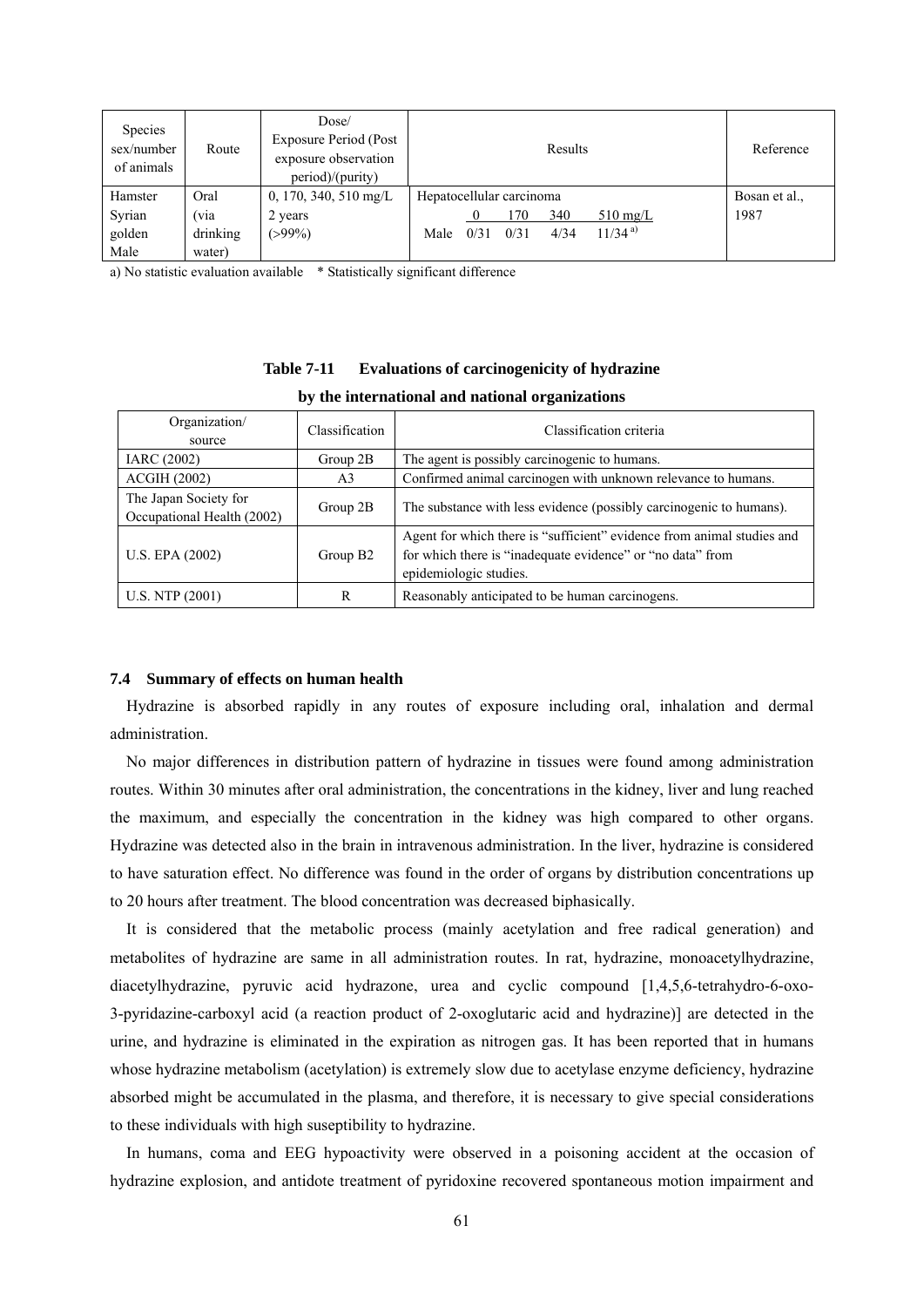neuropathy. Hematuria, an increase in blood glucose level and hepatic dysfunction were observed also as hydrazine intoxication. Inhalation of hydrazine vapor induced neuropathy and pulmonary edema, however, the patient was improved by pyridoxine treatment. Oral intake of hydrazine or hydrazine hydrate in accidents induced vomiting, hepatotoxicity, neurologic and cardiovascular symptoms.

As hydrazine has ammonia- or amine-like odor and human olfactory threshold, which is 3 to 4 ppm, is low, acute exposure accidents at high concentrations rarely occur, but there is a possibility that long term exposures at low concentrations may cause poisoning.

Hydrazine sulfate does not induce irritation to the human skin, but hydrazine and its salts have skin sensitization. Therefore, the Japan Society for Occupational Health has classified hydrazine and its compounds into Group 2 of skin sensitizer.

In experimental animals, the acute toxicity values are as follows: oral  $LD_{50}$  values are 59 mg/kg in mice and 60 to 90 mg/kg in rats, inhalation LC<sub>50</sub>s (4-hour exposure) are 330 mg/m<sup>3</sup> in mice and 350 to 760 mg/m<sup>3</sup> in rats, and dermal LD<sub>50</sub> is 91 mg/kg in rabbits. Hydrazine hydrate showed similar acute toxicity values. Acute toxic symptoms are ataxia, hypoactivity, dyspnea, enhanced excitability, salivation, vomiting and convulsion. In acute inhalation exposure, pulmonary edema, lesion in bronchial mucosa, pulmonary congestion and nasal mucosa epithelium degeneration (necrosis, scale and inflammation) were observed and in intravenous administration, nephrotoxicity was found. In addition, acute administration of hydrazine induced hepatotoxicity.

In application of 35% hydrazine and 55% hydrazine hydrate solutions to rabbit skins, irritation and corrosion were observed, respectively, and in application of 5% hydrazine hydrate solution to the rabbit eyes, no irritation was observed.

In the repeated administration of hydrazine, lesions were observed in the respiratory system, liver, kidney, central nervous and cardiovascular systems, especially marked in the respiratory system and liver. In the respiratory system, inhalation exposure induced proliferative changes including hyperplasia in the respiratory tract mucosa induced by chronic stimuli but not other administration routes. In oral administration, bile duct hyperplasia was found in male rats at the lowest dose. In inhalation exposure, hydrazine caused supression in body weight gain and inflammation in larynx and tracheal mucosa epithelium in rats at the lowest dose. As both in inhalation and oral administration, the toxicity is observed at the lowest doses, the LOAEL of hydrazine is  $0.066$  mg/m<sup>3</sup> in inhalation exposure and  $0.13$  mg/kg/day in oral administration.

In reproductive and developmental toxicity, oral administration of hydrazine via drinking water to male and female rats caused a decrease in the number of surviving embryos and an increase in resorption. Oral and inhalation administrations caused damage in the gonadal epithelial cells of male rats (parent). However, the original articles were not obtained and experimental conditions were unknown, and thus, these studies are considered as secondary information in this assessment. Intraperitoneal administration of hydrazine caused a reduction in fetal body weight, an increase in the number of resorption and an increase in the incidences of exencephalia, hydronephrosis and extra rib in mice and rats. These results show that hydrazine has reproductive and developmental toxicity including teratogenicity.

In genotoxicity, many *in vitro* studies of hydrazine including reverse mutation, unscheduled DNA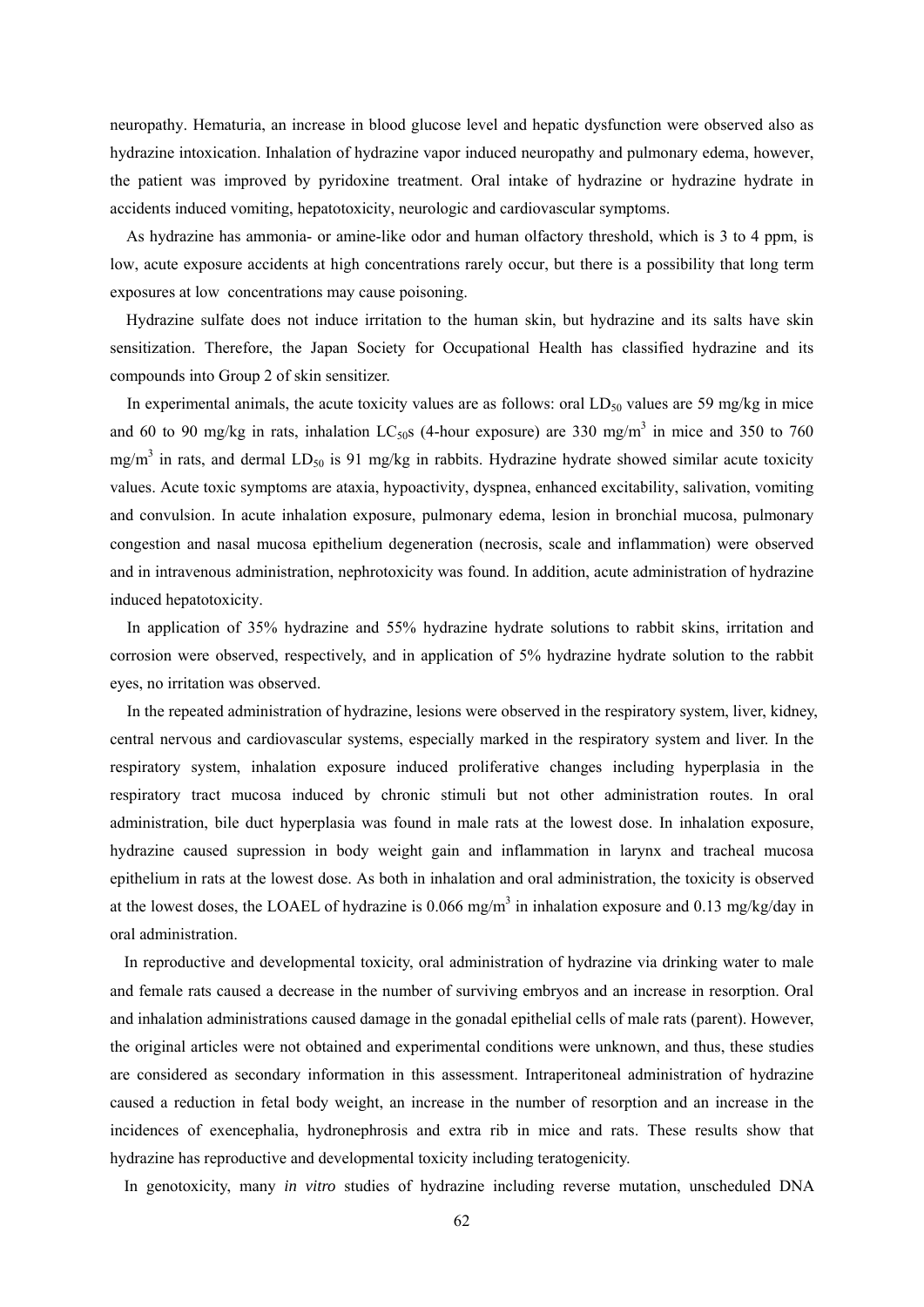synthesis and chromosomal aberration tests show positive results. Of *in vivo* studies, the results of sister chromatid exchange test, dominant lethal tests in mice and unscheduled DNA synthesis assays exhibited negative results, but mouse spot tests and gene mutation assay in *Drosophila* showed positive results. The overall evaluation of these results indicate that hydrazine is genotoxic.

With regard to carcinogenicity, a retrospective cohort study (gender unknown) in humans reported that exposure to hydrazine did not increase a risk of cancer incidences. However, carcinogenic responses were observed in experimental animals after oral administration and inhalation exposure. The most significant region of tumors after inhalation exposure to hydrazine was the respiratory system, and lung tumors developed in mice and tumors in the nasal cavity in rats and hamsters. These tumors were developed at a dose of 1.33 mg/m<sup>3</sup> with no significant differences in body weight and mortality compared to the control in mice, but at a toxic dose (death-inducing dose) of 6.65 mg/m<sup>3</sup> in rats and hamsters. Oral administration of hydrazine hydrate caused lung tumors in mice and liver and uterine tumors in rats, and oral administration of hydrazine sulfate resulted in liver and lung tumors in mice and liver tumors in rats. From these results, hydrazine is considered to be carcinogenic. Hydrazine has been categorized as Group 2B (the agent is possibly carcinogenic to humans) by the IARC.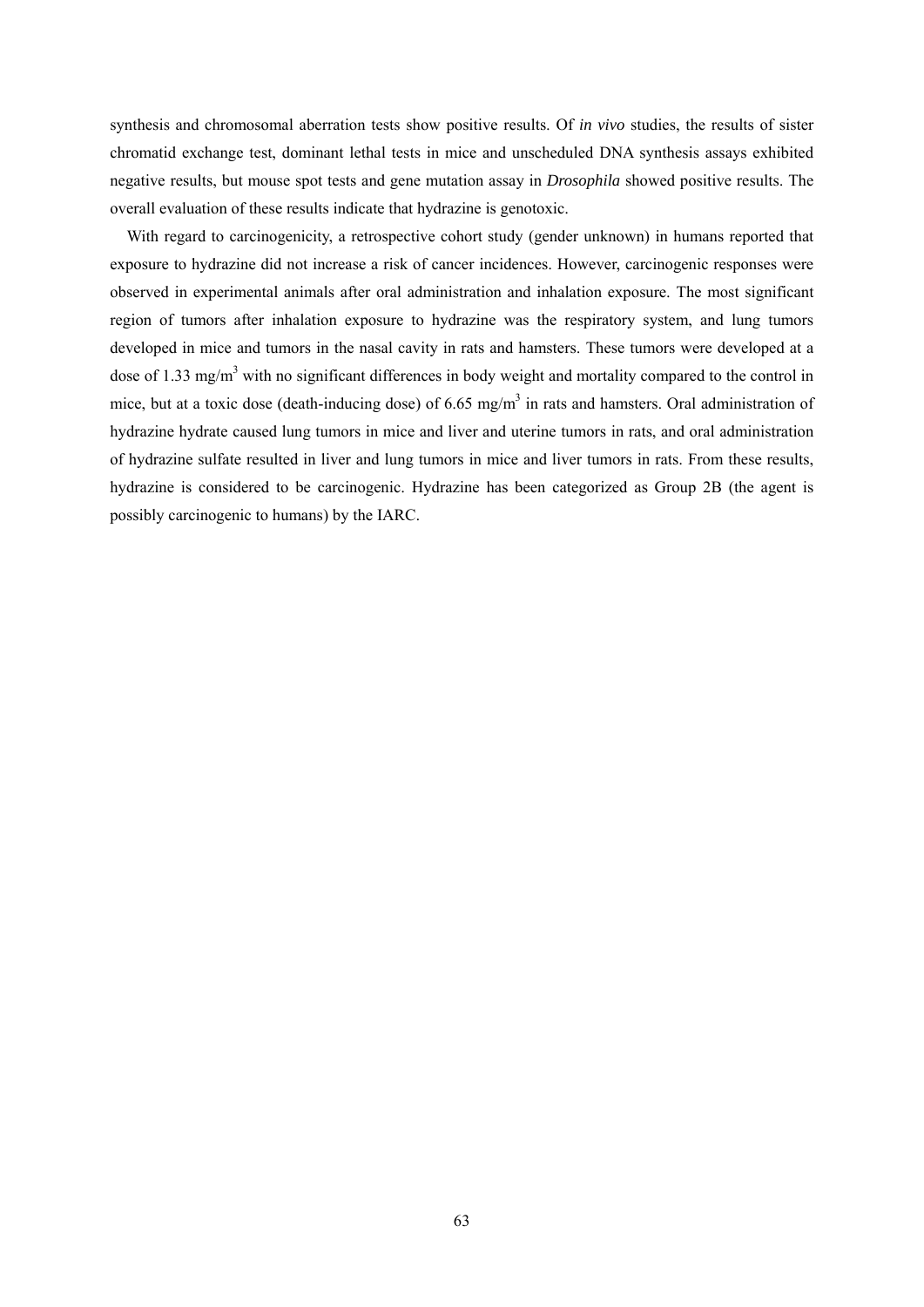# $References<sup>1</sup>$

-

- ACGIH, American Conference of Governmental Industrial Hygienists (2002) Documentation of the threshold limit values and biological exposure indices, 7th ed.
- Amacher, D.E., Paillet, S.C., Turner, G.N., Ray, V.A. and Salsburg, D.S. (1980) Point mutations at the thymidine kinase locus in L5178Y mouse lymphoma cells. Mutat. Res., **72**, 447-474. (as cited in GDCh BUA, 1996)
- Athma. P. and Reddy, T.P. (1985) Induction of variability for certain polygenic attributes in castor (*Ricinus communis* L.). Genet. Agr., **39**, 143-152. (as cited in GDCh BUA, 1996)
- Atkinson, R. and Carter, W.P.L. (1984) Kinetics and mechanisms of the gas-phase reactions of ozone with organic compounds under atmospheric conditions. Chem. Rev., **84**, 437-470.
- ATSDR, Agency for Toxic Substances and Disease Registry (1997) Toxicological profile for hydrazines, Atlanta, GA.
- Baker, R.S.U., Mitchell, G.A., Meher-Homji, K.M. and Podobna, E. (1983) Sensitivity of two Chinese hamster cell lines to SCE induction by a variety of chemical mutagens. Mutat. Res., **118**, 103-116. (as cited in GDCh BUA, 1996)
- Barrows, L.R. and Shank, R.C. (1981) Aberrant methylation of liver DNA in rats during hepatotoxicity. Toxicol. Appl. Pharmacol., **60**, 334-345. (as cited in GDCh BUA, 1996)
- Barrows, L.R., Shank, R.C. and Magee, P.N. (1983) *S*-Adenosylmethionine metabolism and DNA methylation in hydrazine-treated rats. Carcinogenesis, **4**, 953-957. (as cited in GDCh BUA, 1996)
- Bayer (1954) Toxikologische Untersuchungen (unveroffentlichte Untersuchungen vom 29.01 .1 954). Bayer AG, Leverkusen. (as cited in GDCh BUA, 1996)
- Bayer (1962) Hautreiztest (unveroffentlichte Untersuchung vom 06.1 1 .1 962). Bayer AG. Leverkusen. (as cited in GDCh BUA, 1996)
- Bayer (1986) Hydrazin, Eliminationskinetik in Blut und Urin bei Ratte und Maus (unverbffentlichte Untersuchung vom 24.4.1986), Bericht-Nr. 14578. Bayer AG, Wuppertal-Elberfeld. (as cited in GDCh BUA, 1996)
- Bayer (1988) Untersuchungen zum Reiz-/Atzpotential an Haut und Auge (Kaninchen) nach OECD-Richtlinie No. 404 und 405 (unveroffentlichte Unter-suchung vom 1 8.10.1 988). Bayer AG, Wuppertal. (as cited in GDCh BUA, 1996)
- Bayer (1989) *Salmonella*/microsome test to evaluate correlation between bacteriotoxicity and mutagenicity (unveroffentlichte Untersuchung vom 5.9.1 989), Bericht Nr. 1 8338. Bayer AG. Wuppertal. (as cited in GDCh BUA, 1996)

Bayer (1993) unveroffentlichte Mitteilung. (as cited in GDCh BUA, 1996).

<sup>&</sup>lt;sup>1)</sup> The literature search was conducted in April 2002 with the databases including CAS online, HSDB, IRIS, RTECS ,TOXLINE etc. The references were updated when additional information on data source and others were obtained. In April 2004, the status of the risk assessment of hydrazine by international organizations was confirmed and any new studies that were critical to determine NOAEL/LOAEL were included in the references.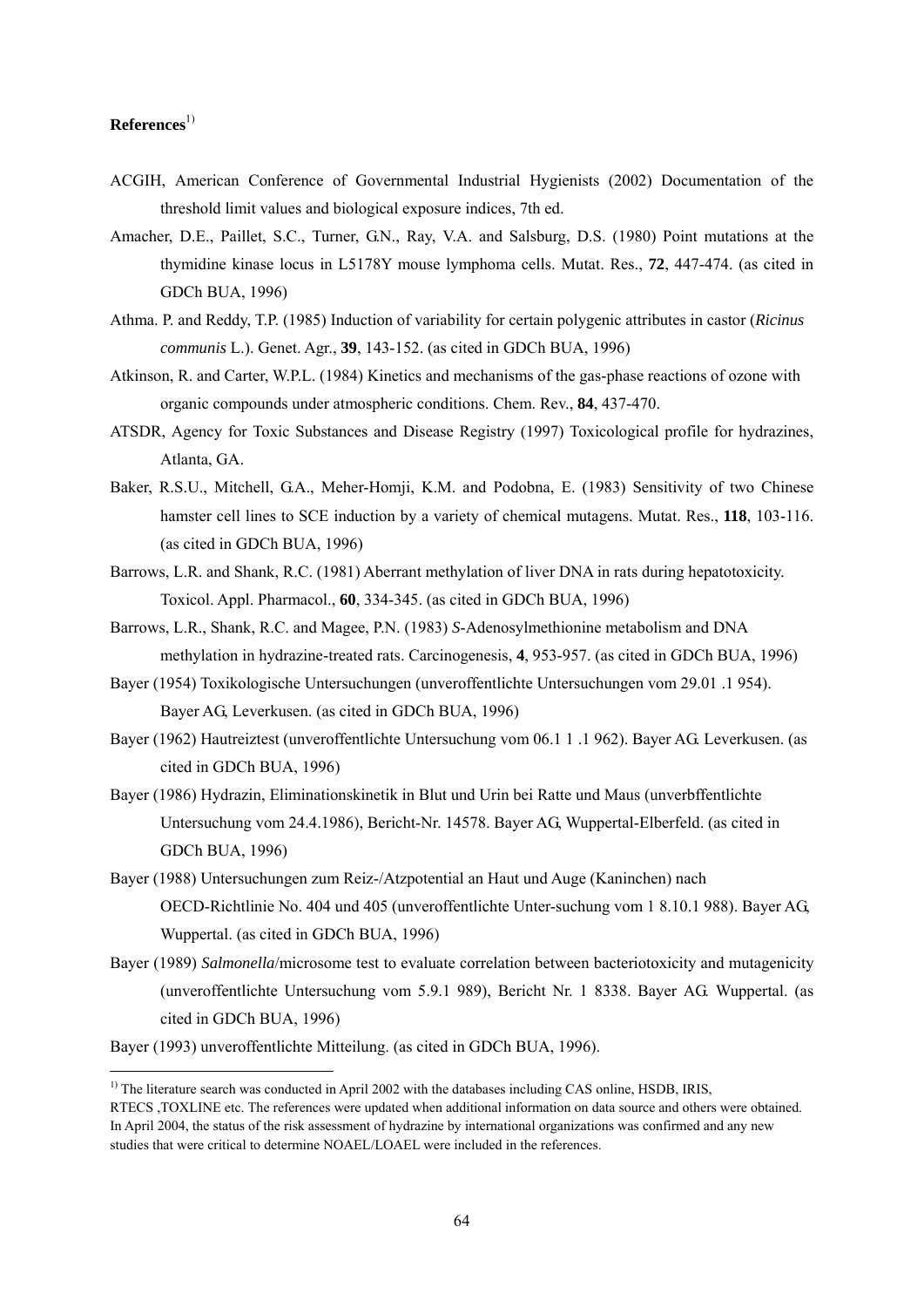- Becker, R.A., Barrows, L.R. and Shank, R.C. (1981) Methylation of liver DNA guanine in hydrazine hepatotoxicity; dose-response and kinetic characteristics of 7-methylguanine and  $O<sup>6</sup>$ -methylguanine formation and persistence in rats. Carcinogenesis, **2**, 1181-1188. (as cited in GDCh BUA, 1996)
- Biancifiori. C., Giornelli-Santilli, F.E., Milia, U. and Severi, L. (1966) Pulmonary tumours in rats induced by oral hydrazine sulphate. Nature, **212**, 414-415.
- Biancifiori, C. (1970a) Tumori polmonari ed epatici da idrazina solfato a dosi ridotte in topi BALB c/Cb/Se. Lav. Anat. Pat. Perugia, **30**, 89-99. (in Italian). (as cited in GDCh BUA, 1996)
- Biancifiori, C. (1970b) Hepatomas in CBA/Cb/Se mice and liver lesions in golden hamsters induced by hydrazine sulfate. J. Nat. Cancer Inst., **44**, 943-953.
- Blair, I.A., Mansilla Tinoco, R., Brodie, M.J., Clare, R.A., Dollery, C.T., Timbrell, J.A. and Beever, J.A. (1985) Plasma hydrazine concentrations in man after isoniazid and hydrazine administration. Human Toxicol., **4**, 195-202.
- Bosan, W.S. and Shank, R.C. (1983) Methylation of liver DNA guanine in hamsters given hydrazine. Toxicol. Appl. Pharmacol., **70**, 324-334. (as cited in GDCh BUA, 1996)
- Bosan, W.S., Shank, R.C., MacEwen, J.D., Gaworski, C.L. and Newberne, P.M. (1987) Methylation of DNA guanine during the course of induction of liver cancer in hamsters by hydrazine or dimethylnitrosamine. Carcinogenesis, **8**, 439-444.
- Braun. R., Schubert, J. and Schoneich, J. (1976) On the mutagenicity of isoniazid. Biol. Zbl., **95**, 423-436. (as cited in GDCh BUA, 1996)
- Bringmann, G. and Kuhn, R. (1976) Vergleichende befunde der Schadwirkung wassergefahrdender Stoffe gegen Bakterien (*Pseudomonas putida*) und Blaualgen (*Microcystis aeruginosa*). Gwf-wasser/abwasser, **117,** 410-413.
- Bringmann, G. and Kuhn, R. (1977a) Grenzwerte der Schadwirkung wassergefahrdender Stoffe gegen Bakterien (*Pseudomonas putida*) und Grunalgen (*Scenedesmus quadricauda*) im Zellvermehrungshemmtest. Z. Wasser Abwasser Forsch., **10**, 87-98.
- Bringmann, G. and Kuhn, R. (1977b) Befunde der Schadwirkung wassergefahrdender Stoffe gegen *Daphnia magna*. Z. Wasser Abwasser Forsch., **10**, 161-166.
- Bringmann, G. and Kuhn, R. (1978) Grenzwerte der Schadwirkung wassergefahrdender Stoffe gegen Blaualgen (*Microcystis aeruginosa*) und Grunalgen (*Scenedesmus quadricauda*) im Zellvermehrungshemmtest. Vom Wasser, **50,** 45-60.
- Bringmann, G. (1978) Bestimmung der biologischen Schadwirkung wassergefahrdender Stoffe gegen Protozoen I. Bakterienfressende Flagellaten. Z. Wasser Abwasser Forsch., **11**, 210-215.
- Bringmann, G. and Kuhn, R. (1980) Bestimmung der biologischen Schadwirukung wassergefahrdender Stoffe gegen Protozoen II. Bakterienfressende Ciliaten. Z. Wasser Abwasser Forsch., **1**, 26-31.
- Bringmann, G., Kuhn, R. and Winter, A. (1980) Bestimmung der biologischen Schadwirkung wassergefährdender Stoffe gegen Protozoen III. Saprozoische Flagellaten. Z. Wasser Abwasser Forsch., **13**, 170-173.
- Carver, J.H., Salazar, E.P., Knize, M.G. and Wandres, D.L. (1981) Mutation induction at multiple gene loci in Chinese hamster ovary cells, The genetic activity of 15 coded carcinogens and noncarcinogens.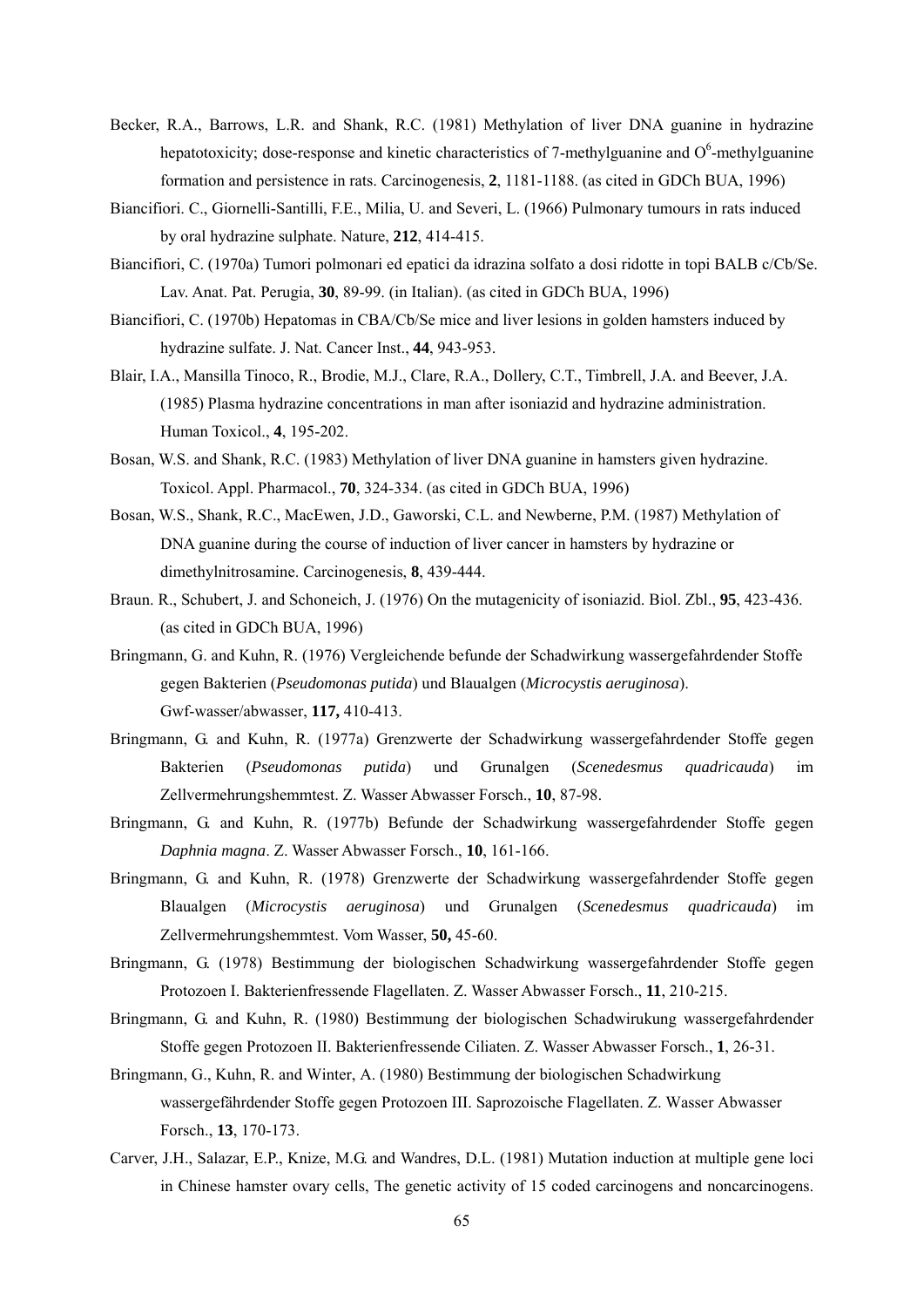Prog. Mutat. Res., **1**, 594-601. (as cited in GDCh BUA, 1996)

- CERI/Japan, Chemicals Evaluation and Research Institute, Japan (2002) Chemical Substance Hazard Data edited by the Chemical Management Policy Division, Ministry of Economy, Trade and Industry, published by Daiichi Hoki, Tokyo. (in Japanese) (on the website: http://www.cerij.or.jp/ceri\_jp/koukai/sheet/sheet\_indx4.htm, http://www.safe.nite.go.jp/data/index/pk\_hyoka.hyoka\_home)
- Chandra, S.V.S. and Reddy, G.M. (1971) Specific locus mutations in maize by chemical mutagens. Curr. Sci., **40**, 136-137. (as cited in GDCh BUA, 1996)
- Chu, B.C.F., Brown, D.M. and Burdon, M.G. (1973) Effect of nitrogen and of catalase on hydroxylamine and hydrazine mutagenesis. Mutat. Res., **20**, 265-270. (as cited in GDCh BUA, 1996)
- Clark, D.A., Bairrington, J.D., Bitter, H.L., Coe, F.L., Medina, M.A., Merrit, J.H. and Scott, W.N. (1968) Pharmacology and toxicology of propellant hydrazines*,* Springfield, Virginia, US Department of Commerce (Aeromedical Reviews No. 11-68) (AD 688500). (as cited in IPCS, 1987)
- Comstock, C.C., Lawson, L.H., Greene, E. A. and Oberst, F.W. (1954) Inhalation toxicity of hydrazine vapor. Arch. Ind. Hyg. Occup. Med., **10**, 476-490. (as cited in GDCh BUA, 1996)
- Dambrauskas, T. and Cornish, H.H. (1964) The distribution, metabolism, and excretion of hydrazine in rat and mouse. Toxicol. Appl. Pharmacol., **6**, 653-663. (as cited in GDCh BUA, 1996)
- De Flora, S. (1981) Study of 106 organic and inorganic compounds in the *Salmonella*/microsome test. Carcinogenesis, **2**, 283-298. (as cited in GDCh BUA, 1996)
- De Flora, S. (1984) Detoxification of genotoxic compounds as a threshold mechanism limiting their carcinogenicity. Toxicol. Pathol., **12**, 337-343. (as cited in GDCh BUA, 1996)
- Dixon, P.S., Scherfig, J. and Justice, C.A. (1979) Use of unicellular algae for evaluation of potential aquatic contaminants. Air Force Aeorspace Med. Res. Lab. Report No. AMRL-TR-79-90. (as cited in GDCh BUA, 1996)
- Dost, F.N. (1979) Metabolic fate of hydrazine. Aerospace Med. Res. Lab., 87-100. (as cited in GDCh BUA, 1996)
- Dost, F.N., Broderick, D.J., Krivak, B.M. and Reed, D.J. (1981) Metabolism of hydrazine. AFAMRL-TR-81-26 Aerospace Medical Research Laboratory, Wright-Patterson Air Force Base, Ohio. (as cited in GDCh BUA, 1996)
- Drews, A., Keversmann, K. and Fritze, E. (1960) Ober eine orale Vergiftung mit Hydrazin. Med. Welt., **23**, 1295-1297. (as cited in GDCh BUA, 1996; IPCS, 1987)
- Duamin, V.V., Denisov, V.L., Andropova, S.N. and Maletin, V.P. (1984) [Influence of hydrazine on reproductive function of animals when administered in organisms by different routes.] Gig. i Sanit., **9**, 25-28. (in Russian) (as cited in IPCS, 1987)
- Edelwejn, Z. (1967) Electroencephalographic investigations on the effect of chronic intoxication with hydrazine compounds on the bioelectric activity of the rabbit brain. Acta Physiologica Polonica, **18**, 74-81. (as cited in GDCh BUA, 1996)
- Ekshtat, B.Y. (1965) Maximum permissible concentrations of hydrazine hydrate and phenylhydrazine in water bodies. Hyg. Sanit., **30**, 191-197. (as cited in GDCh BUA, 1996)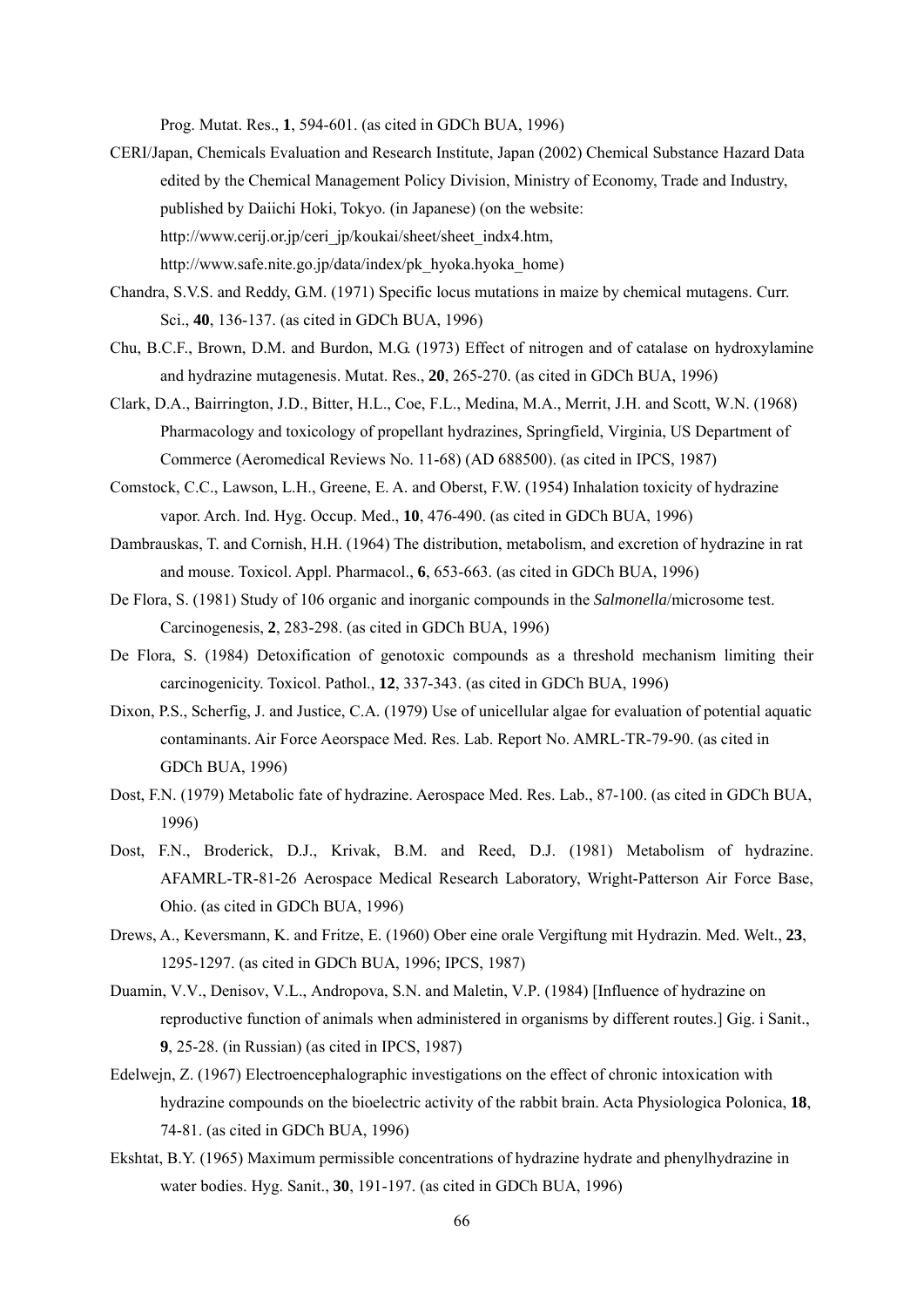- Epstein, S.S. and Shafner, H. (1968) Chemical mutagens in the human environment. Nature, **219**, 385-387. (as cited in GDCh BUA, 1996)
- Epstein, S.S., Arnold, E., Andrea, J., Bass, W. and Bishop, Y. (1972) Detection of chemical mutagens by the dominant lethal assay in the mouse. Toxicol. Appl. Pharmacol., **23**, 288-325. (as cited in GDCh BUA, 1996)
- Farmwald, J.A. and MacNaughton, M.G. (1981) Effects of hydrazine on the activated sludge process. J. Water Pollut. Control. Fed., **53**, 565-575. (as cited in GDCh BUA, 1996)
- Farook. S.A.F. and Nizam, J. (1979) Mutagenic sensitivity on base specific chemicals in chick-pea. Ind. J. Bot., **2**, 12-16. (as cited in GDCh BUA, 1996)
- Fisher, J.W., Harrah, C.B., Weaver, L.K. and Wingo, W.I. (1978) Acute and behavioral effects of hydrazine on *Lepomis macrochirus*. Aerospace Med. Res. Lab. Report No. AMRL-TR-78-51. (as cited in GDCh BUA, 1996)
- Fisher, J.W., Myers, D.S. and Meyers, M.L. (1980a) The effects of selected hydrazines upon fish and invertebrates. Aerospace Med. Res. Lab. Report No. AMRL-TR-79-93, Wright-Patterson Air Force Base, Ohio.
- Fisher, J.W., Harrah, C.B. and Berry, W.O. (1980b) Hydrazine: acute toxicity to bluegills and sublethal effects on dorsal light response and aggression. Trans. Am. Fish Soc., **109**, 304-309.
- Floyd, W.N. (1980) The importance of ammonia in the metabolic effects of hydrazine. Aviat. Space Environ. Med*.,* **51**, 899-901.
- Fraunhofer Institute (1989) Effects of Hydrazine in the mammalian spot test. Final Report of Spot Test No. 191-192 (unveroffentlicht). Fraunhofer-Institut for Toxikologie und Aerosolforschung. Hannover. (as cited in GDCh BUA, 1996)
- Fraunhofer Institute (1990a) Final Report: Genetic toxicology: *Salmonella* microsome assay, Bericht Nr. R 5200 (unveroffentlicht). Fraunhofer-Institut fur Toxikologie und Aerosolforschung. Hannover. (as cited in GDCh BUA, 1996)
- Fraunhofer Institute (1990b) *In vitro* cytogenetic test for the analysis of chromosomal aberrations in human peripheral lymphocytes. Bericht Nr. 5030 (unveroffentlicht). Fraunhofer-Institut fur Toxikologie und Aerosolforschung, Hannover. (as cited in GDCh BUA, 1996)
- Frierson, W.B. (1965) Use of pyridoxine HCl in acute hydrazine and UDMH intoxication. Industrial Medicine and Surgery, **34**, 650-651. (as cited in GDCh BUA, 1996)
- GDCh BUA, German Chemical Society-Advisory Committee on Existing Chemicals of Environmental Relevance (1998) Hydrazine, Hydrazine hydrate, and Hydrazine sulfate, BUA Report No.205 (December 1996), S. Hirzel Verlag, Stuttgart.
- Garberg, P., Akerblom, E.L. and Bolcsfoldi, G. (1988) Evaluation of a genotoxocity test measuring DNA-strand breaks in mouse lymphoma cells by alkaline unwinding and hydroxyapatite elution. Mutat. Res., **203**, 155-176. (as cited in GDCh BUA, 1996)
- Green, M.H.L. (1981) A differential killing test using an improved repair-deficient strain of *Escherichia coli.* Prog. Mutat. Res., **1**, 183-194. (as cited in GDCh BUA, 1996)
- Greenhouse, G.A. (1975) Effects of pollutants on embryos and larvae of frogs, a system for evaluating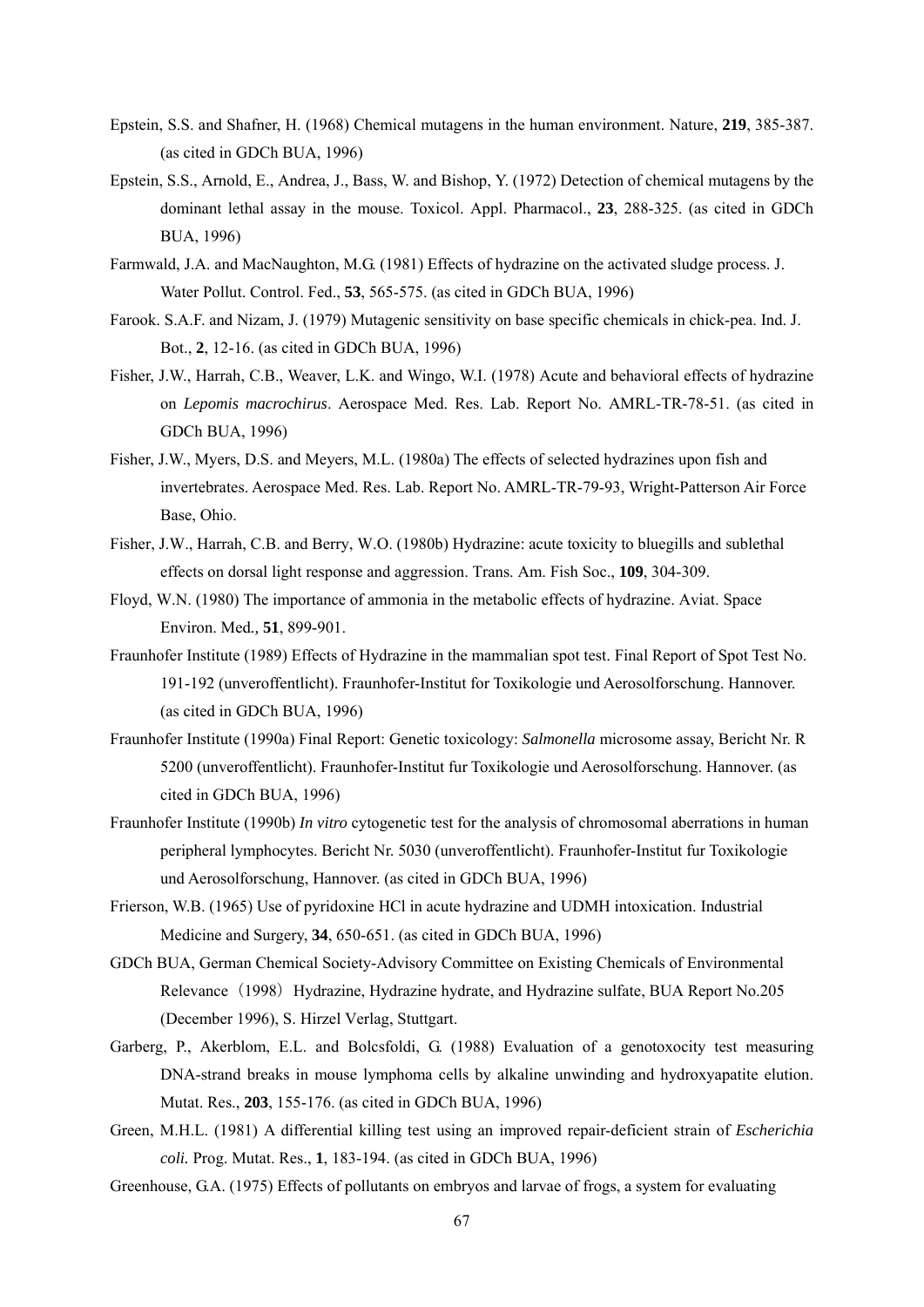teratogenic effects of compounds in fresh water environment (Report-No. AMR-TR-73- 125). In : Effects of hydrazine, (mono) methylhydrazine, and dimethylhydrazine on *Xenopus* lavae, Proceeding of the 6th Annual Conference on Environmental Toxicology, pp.498-511, Aerospace Medical Research Laboratory, Wright-Patterson Air Force Base, Ohio.

- Greenhouse, G. (1976a) The evaluation of toxic effects of chemicals in fresh water by using frog embryos and larvae*.* Environ. Pollut., **11**, 303-315.
- Greenhouse, G. (1976b) Effects of pollutants on embryos and larvae of amphibian species. Aerospace Med. Res. Lab Report No. AMRL-TR-76-59, Wright-Patterson Air Force Base, Ohio. (as cited in GDCh BUA, 1996)
- Greenhouse, G. (1976c) Evaluation of the teratogenic effects of hydrazine, methylhydrazine, and dimethylhydrazine on embryos of *Xenopus laevis,* the South African clawed toad. Teratology, **13**, 167-178.
- Greenhouse, G.A. (1977) Toxicity of *N*-phenyl-α-naphthyl amine and hydrazine to *Xenopus laevis* embryos and larvae. Bull. Environ. Contam. Toxicol., **18**, 503-511. (as cited in GDCh BUA, 1996)
- Gupta, R.S. and Goldstein, S. (1981) Mutagen testing in the human fibroblast diphtheria toxin resistance (HF DIPR) system. Prog. Mutat. Res., **1**, 614-625. (as cited in GDCh BUA, 1996)
- Harati, Y. and Niakan, E. (1986) Hydrazine toxicity, pyridoxine therapy, and peripheral neuropathy. Ann. Intern. Med., **104**, 728-729. (as cited in GDCh BUA, 1996)
- Harrah, C.B. (1978) Biological effects of aqueous hydrazine solutions. In: Proceedings of the Conference on Environmental Chemistry, Hydrazine Fuels, 1977, Florida, Tyndall Air Force Base, Civil and Environmental Engineering Development Office, pp.167-176 (CEEDO-TR-78-14) (AD/A054194).
- Hathaway, T.R. (1984) Skin corrosion of Levoxin 35 (V-335) in albino rabbits. Toxicolology Report, 530, 1-13. (as cited in GDCh BUA, 1996)
- Haun, C.C. and Kinkead. E.R. (1973) Chronic inhalation toxicity of hydrazine. Proc. Ann. Conf. Environ. Toxicol., **4**, 351-363.
- Hayden, R.O. and Murray, R.H. (1965) Cardiopulmonary effects of subacute hydrazine poisoning in rhesus monkeys. Ind. Med. Surg., **34**, 925-933. (as cited in GDCh BUA, 1996)
- Heck, W.W., Bloodworth, M.E., Clark, W.J., Darling, D.R. and Hoover, W. (1963) Environmental pollution by missile propellants, Ohio, Wright-Patterson Air Force Base, Aerospace Medical Research Laboratory (AMRL-TDR-63-75).
- Hellmer, L. and Bolcsfoldi, G. (1992) An evaluation of the *E. coli* K-12 *uvrB/recA* DNA repair host-mediated assay, II. *In vivo* results for 36 compounds tested in the mouse. Mutat. Res., **272**, 161-173. (as cited in GDCh BUA, 1996)
- Henderson, V., Fisher, J.W. and D'allessandris, R.D. (1981) Toxic and teratogenic effects of hydrazine on fathead minnow (*Pimephales promelas*) embryos. Bull. Environ. Contam. Toxicol., **26**, 807-812. (as cited in GDCh BUA, 1996)
- Henderson, V., Fisher, J.W., D'allessanderis, R. and Livingston, J.M. (1983) Effects of hydrazine on functional morphology of rainbow trout embryos and larvae. Trans. Am. Fish. Soc., **112**, 100-104. (as cited in IPCS, 1987)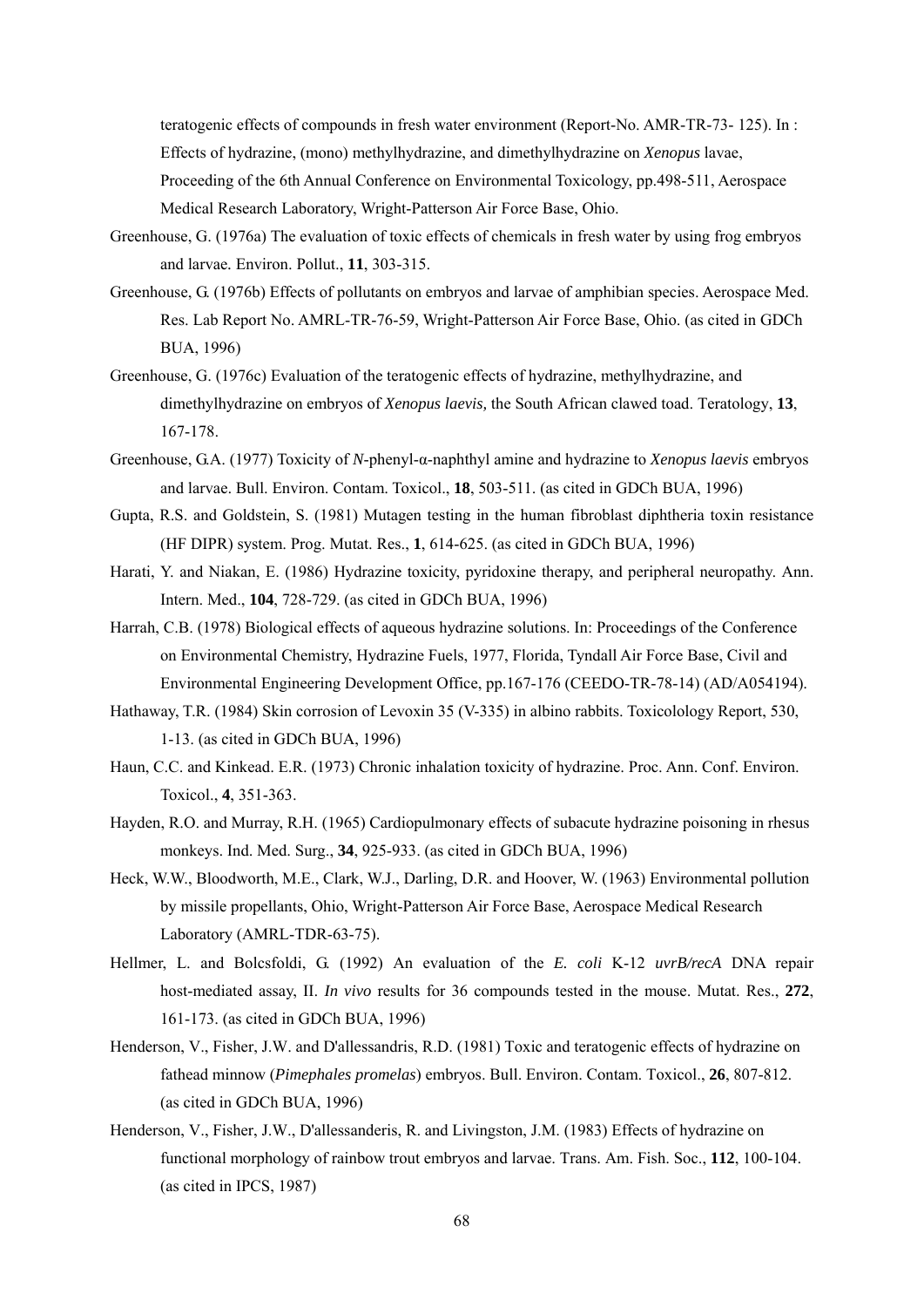- Henschler, D. (1971) Gesundheitsschadliche Arbeitsstoffe, Hydrazin. Toxikologisch- arbeitsmedizinische Begrundungen von MAK-Werten. VCH Verlagsgesellschaft, Weinheim. (as cited in GDCh BUA, 1996)
- Henschler, D. (1985) Gesundheitsschadliche Arbeitsstoffe: Hydrazin, Nachtrag 1985. Toxikologisch-arbeitsmedizinische Begrundungen von MAK-Werten. VCH Verlagsgesellschaft, Weinheim. (as cited in GDCh BUA, 1996)
- Henschler, D. (1989) Gesundheitsschadliche Arbeitsstoffe: Hydrazin, Nachtrag 1989. Toxikologisch-arbeitsmedizinische BegrOndungen von MAK-Werten. VCH Verlagsgesellschaft, Weinheim. (as cited in GDCh BUA, 1996)
- Herbold, B. and Buselmaier, W. (1976) Induction of point mutations by different chemical mechanisms in the liver microsomal assay. Mutat. Res., **40**, 73-84.
- Herbold, B.A. (1978) Mutagenitatsuntersuchungen mit dem Lebermikro-somentest. Biol. Zbl., **97**, 137-152. (as cited in GDCh BUA, 1996)
- Horton, R.G. and Conn, L.W. (1954) Personal Communication to the author. In: Krop, S. (1954) Toxicology of hydrazine. Arch. Ind. Hyg. Occup. Med., **9**, 199-204. (as cited in GDCh BUA, 1996)
- HRC, Huntingdon Research Centre (1993) Hydrazine 68% aqueous solution acute inhalation toxicity in rats, 1-hour exposure. Report No. CMA 81930523. (as cited in GDCh BUA, 1996)
- Hsie, A.W., O'Neill, J.P.. Machanoff, R., Schenley, R.L. and Brimer, P.A. (1981) Screening for mutagenic response of four coded chemicals by the CHO/ HGPRT system. Progr. Mutat. Res., **1**, 602-607. (as cited in GDCh BUA, 1996)
- Hunt, T.P., Fisher, J.W., Livingston, J.M. and Putnam, M.E. (1981) Temperature effects on hydrazine toxicity to bluegills. Bull. Environ. Contam. Toxicol., **27**, 588-595.
- IARC, International Agency for Research on Cancer (1972) IARC Monographs on the Evaluation of the Carcinogenic Risk of Chemicals to Humans, Vol. 4.
- IARC, International Agency for Research on Cancer (2002) IARC Monograph on the Evaluation of Carcinogenic Risks to Humans. (as cited in: http://www.iarc.fr)
- IPCS, International Programme on Chemical Safety (1987) Hydrazine. Environmental Health Criteria, 68, WHO, Geneva.
- IPCS, International Programme on Chemical Safety (1999) ICSC, International Chemical Safety Cards, Geneva. (http://www.ilo.org/public/english/protection/safework/cis/products/icsc/dtasht/index.htm から 引用)
- Jacobson, K.H., Clem, J.H., Wheelwright, H.J., Rinehart, W.E. and Mayes, N. (1955) The acute toxicity of the vapors of some methylated hydrazine derivatives. AMA Arch. Ind. Health, **12**, 609-616. (as cited in GDCh BUA, 1996)
- Jagannath. D.R., Vultaggio, D.M. and Brusick, D.J. (1981) Genetic activity of 42 coded compounds in the mitotic gene conversion assay using *Saccharomyces cerevisiae* strain D4. Progr. in Mut. Res., **1**, 456-467. (as cited in GDCh BUA, 1996)
- Jain, H.K. and Shukla, P.T. (1972) Locus specificity of mutagens in *Drosophila*. Mutat. Res., **14**, 440-442.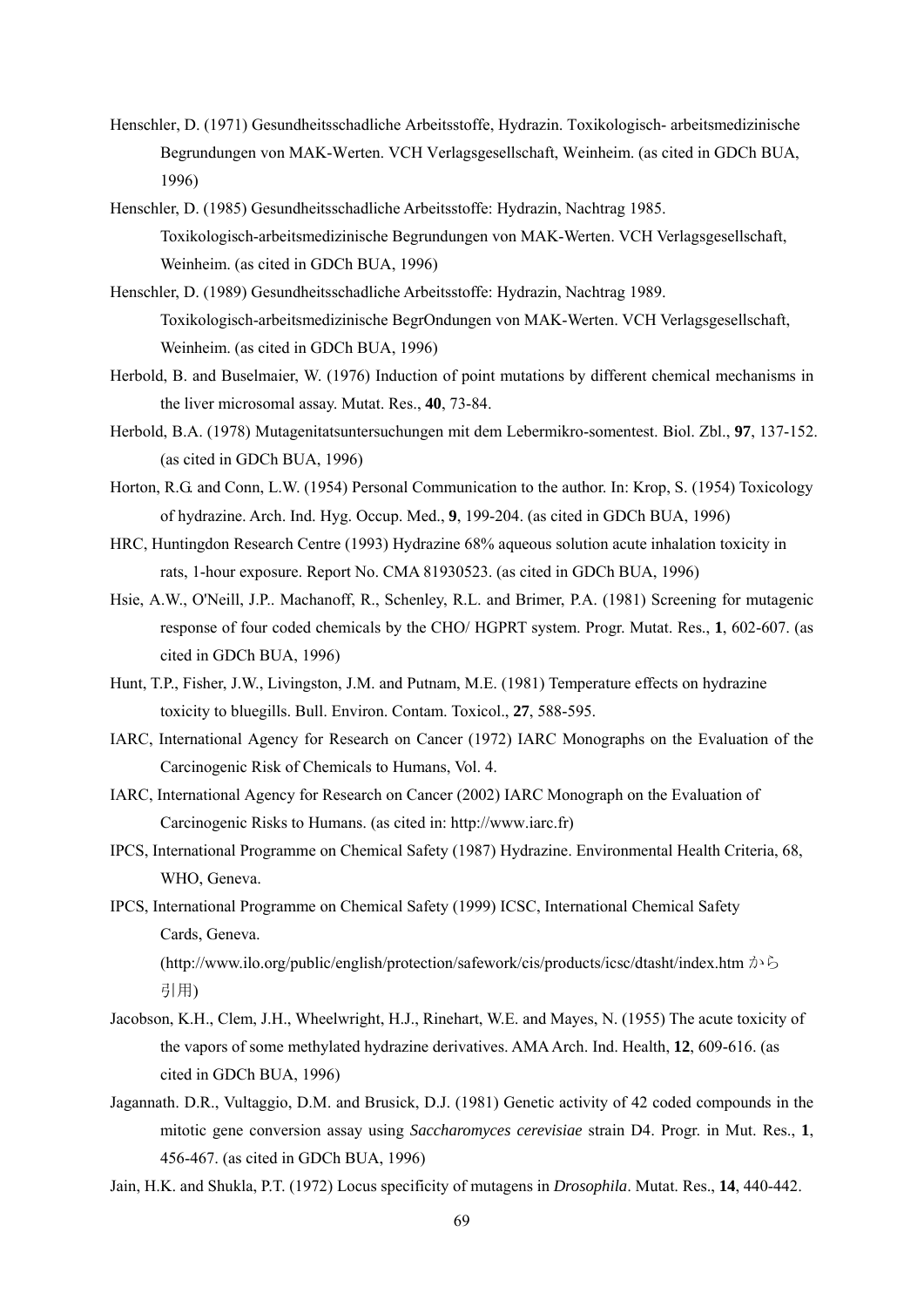(as cited in GDCh BUA, 1996)

- Japan Chemical Industry Association (2002) Implementation of PRTR by Responsible Care Activities of JCIA (2002 Report on Chemical Substance emission). (in Japanese)
- Japan Water Works Association (2004) Partial revision of Japan Water Works Association Standard with revising the Ministry of Health, Labour and Welfare ordinance. (in Japanese) (as cited in: http://www.jwwa.or.jp/teiki/free/imade/free/)
- Jenner, H.S. and Timbrell, J.A. (1990) Hydrazine metabolism in rat liver microsomes. Human Exp. Toxicol., **9**, 335-336. (as cited in GDCh BUA, 1996)
- Juhasz, J., Balo, J. and Szende, B. (1967) Uber die geschwulsterzeugende Wirkung des Hydrazins. Z. Krebsforsch., **70**, 150-156. (as cited in GDCh BUA, 1996)
- Juhnke, I. and Ludemann, D. (1978) Ergebnisse der Untersuchung von 200 chemischen Verbindungen auf akute Fischtoxizitat mit dem Goldorfentest. Z. Wasser Abwasser Forsch., **11**, 161-164. (as cited in GDCh BUA, 1996)
- Kak, S. N. and Kaul, B.L. (1975) Mutagenic activity of hydrazine and its combinations with maleic hydrazide and X-rays in barley. Cytobios, **12**, 1 23-1 28. (as cited in GDCh BUA, 1996)
- Kampfe, L., Bode, K. and Ullich, H.-L. (1986) Zur Wirkung einiger Lathyrogene auf Nematoden. Med. Fac Landbouww., **51/3b**, 1267-1277. (as cited in GDCh BUA, 1996)
- Kane, D.A. and Williamson, K.J. (1983) Bacterial toxicity and metabolism of hydrazine fuels. Arch. Environ. Contam. Toxicol., **12**, 447-453. (as cited in GDCh BUA, 1996)
- Kaneo, Y., Iguchi, S., Kubo, H., Iwagiri, N. and Matsujama, K. (1984) Tissue distribution of hydrazine and its metabolites in rats. J. Pharm. Dyn., **7**, 556-562. (as cited in GDCh BUA, 1996)
- Kayser, D. and Schlede, E. (1995) Chemikalien und Kontaktallergie- eine bewertende Zusammenstellung. MMV Medizin Verlag, Munchen. (as cited in GDCh BUA, 1996)
- Keller, W.C., Olson, C. T., Gaworski, C.L., Back, K.C. and Andrachek, P. (1980) Comparison of the embryotoxicity of hydrazine and monomethylhydrazine. Abstr. Pap. Soc. Toxicol., **19**, A21 (as cited in GDCh BUA, 1996)
- Keller, W.C., Olson, C. T. and Back, K.C. (1982) Evaluatiobn of the embryotoxicity of hydrazine in rats. Air Force Aerospace Med. Res. Lab. Report No. AFAMRL-TR-82-29.
- Keller, W.C., Murphy, J. P. F., Brunner, R.H., Andersen, M. E. and Olson, C. T. (1984) Toxicokinetics of Hydrazine administered percutaneously to the rabbit. Air Force Aerospace Med. Res. Lab. Report No. AFAMRL-TR-84-035. (as cited in GDCh BUA, 1996)
- Kimball, R.F. and Hirsch, B.F. (1975) Tests for the mutagenic action of a number of chemicals on *Haemophilus* influenzae with special emphasis on hydrazine. Mutat. Res., **30**, 9-20. (as cited in GDCh BUA, 1996)
- Kirkhart, B. (1981) Micronucleus test on 21 compounds. Progr. Mutat. Res., **1**, 698-704.
- Kirklin, J.K., Watson, M., Bondoc, C.C. and Burke, J.F. (1976) Treatment of hydrazine-induced coma with pyridoxine. New Eng. J. Med., **294**, 938-939. (as cited in GDCh BUA, 1996)
- Kligman, A.M. (1966) The identification of contact allergens by human assay. J. Invest. Dermatol., **47**, 393-409. (as cited in GDCh BUA, 1996)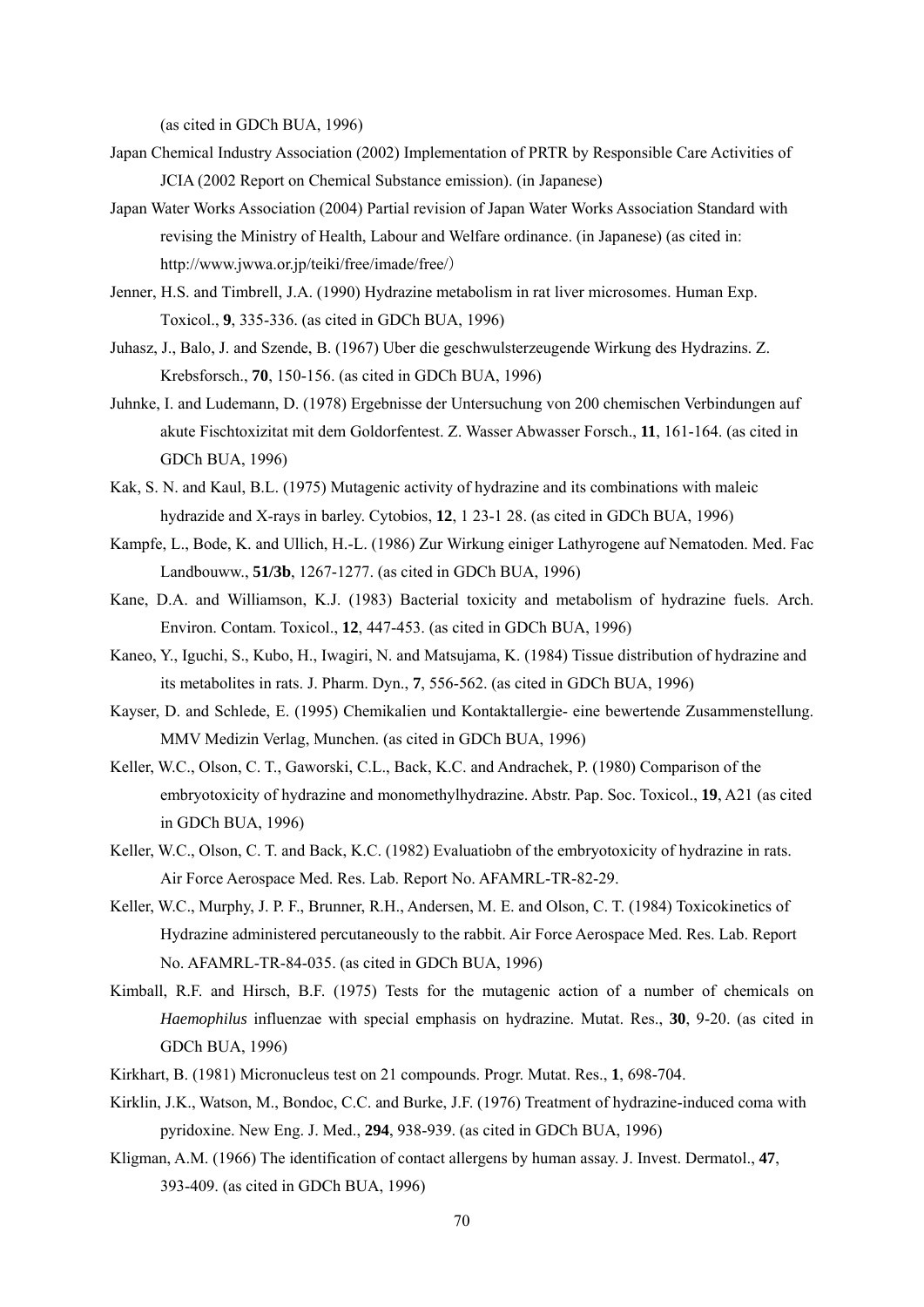- Koizumi, A., Nomiyama, T., Tsukada, M., Wada, Y, Omae, K., Tanaka, S., Miyauchi, H., Imamiya, S. and Sakurai, H. (1998) Evidence on *N*-acetyltransferase allele associated metabolisms of hydrazine in Japanese workers. J. Occup. Environ. Med., **40,** 217-222.
- Kulkarni, S.G. and Nawaz, M. (1982) Acute hepatic encephalopathy following hydrazine-hydrate poisoning. J. Assoc. Physic. Ind., **30**, 171-172. (as cited in GDCh BUA, 1996)
- Kumari, H.L., Dudi, D.V. and Iype, P.T. (1992) Hydrazine-induced mutation in rat liver epithelial cells. Proc. Am. Assoc. Cancer Res., **33**, 192. (as cited in GDCh BUA, 1996)
- Latendresse, J.R. Marit, G.B., Vernot. E.H., Haun, C.C. and Flemming, C.D. (1995) Oncogenic potential of inhaled hydrazine in the nose of rats and hamsters after 1 or 10 1-hr exposures. Fundam. Appl. Toxicol., **27**, 33-48.
- Leakakos, T. and Shank, R.C. (1994) Hydrazine genotoxicity in the neonatal rat. Toxicol. Appl. Pharmacol., **126**, 295-300.
- Lee, S.H. and Aleyassine, H. (1970) Hydrazine toxicity in pregnant rats. Arch. Environ. Health, **21**, 615-619.
- Lemontt, J.F. (1978) Loss of hydrazine-induced mutability in wild-type and excision repair-defective yeast during post-treatment inhibition of cell division. Mutat. Res., **50**, 57-66.
- Lemontt, J.F. and Lair, S.V. (1982) Plate assay for chemical- and radiation-induced mutagenesis of *CAN1* in yeast as a function of post-treatment DNA replication: the effect of *rad6*-*1*. Mutat. Res., **93**, 339-352. (as cited in GDCh BUA, 1996)
- Liu, Y.Y., Schmeltz, I. and Hoffmann, D. (1974) Chemical studies on tobacco smoke: quantitative analysis of hydrazine in tobacco and cigarette smoke. Anal. Chem., **46**: 885-889 (as cited in IPCS, 1987).
- Llewellyn, B.M., Keller, W.C. and Olson, C.T. (1986) Urinary metabolites of hydrazine in male Fischer 344 rats following inhalation or intravenous exposure. AAMRL-TR-86-025. (as cited in ATSDR, 1997)
- Loprieno, N. (1981) Screening of coded carcinogenic/noncarcinogenic chemicals by a forward-mutation system with the yeast *Schizosaccharomyces pombe*. Prog. Mutat. Res., **1**, 424-433. (as cited in GDCh BUA, 1996)
- Lyng. R.D., Keller, W.C. and Back, K.C. (1980) Effects of hydrazine on pregnant ICR mice. Air Force Aerospace Med. Res. Lab. Report No. AFAMRL-TR-80-19.
- MacEwen, J.D., Kinkead, E.R. and Vernot, E.H. (1981) Chronic inhalation toxicity of hydrazine: Oncogenic effects. Air Force Aerospace Med. Res. Lab., Report No. AFAMRL-TR-81 -56.
- MacRae, W.D. and Stich, H.F. (1979) Induction of sister chromatid exchanges in Chinese hamster ovary cells by thiol and hydrazine compounds. Mutat. Res., **68**, 351-365. (as cited in GDCh BUA, 1996)
- Marshall, C.E., Watts, D.I. and Sugden, M.C. (1983) Effects of hydrazine on liver and brown adipose tissue lipogenesis in 24 h-starved rats*.* J. Pharm. Pharmacol*.,* **35**, 460-461. (as cited in GDCh BUA, 1996)
- Martin, C.N. and McDermid, A.C. (1981) Testing of 42 coded compounds for their ability to induce unscheduled DNA repair synthesis in HeLa cells. Prog. Mut. Res., **1**, 533-537. (as cited in GDCh BUA, 1996)
- McDougal, J.N., George, M.E. and Clewell, H.J. (1986) Dermal absorption of hydrazine vapors in rats.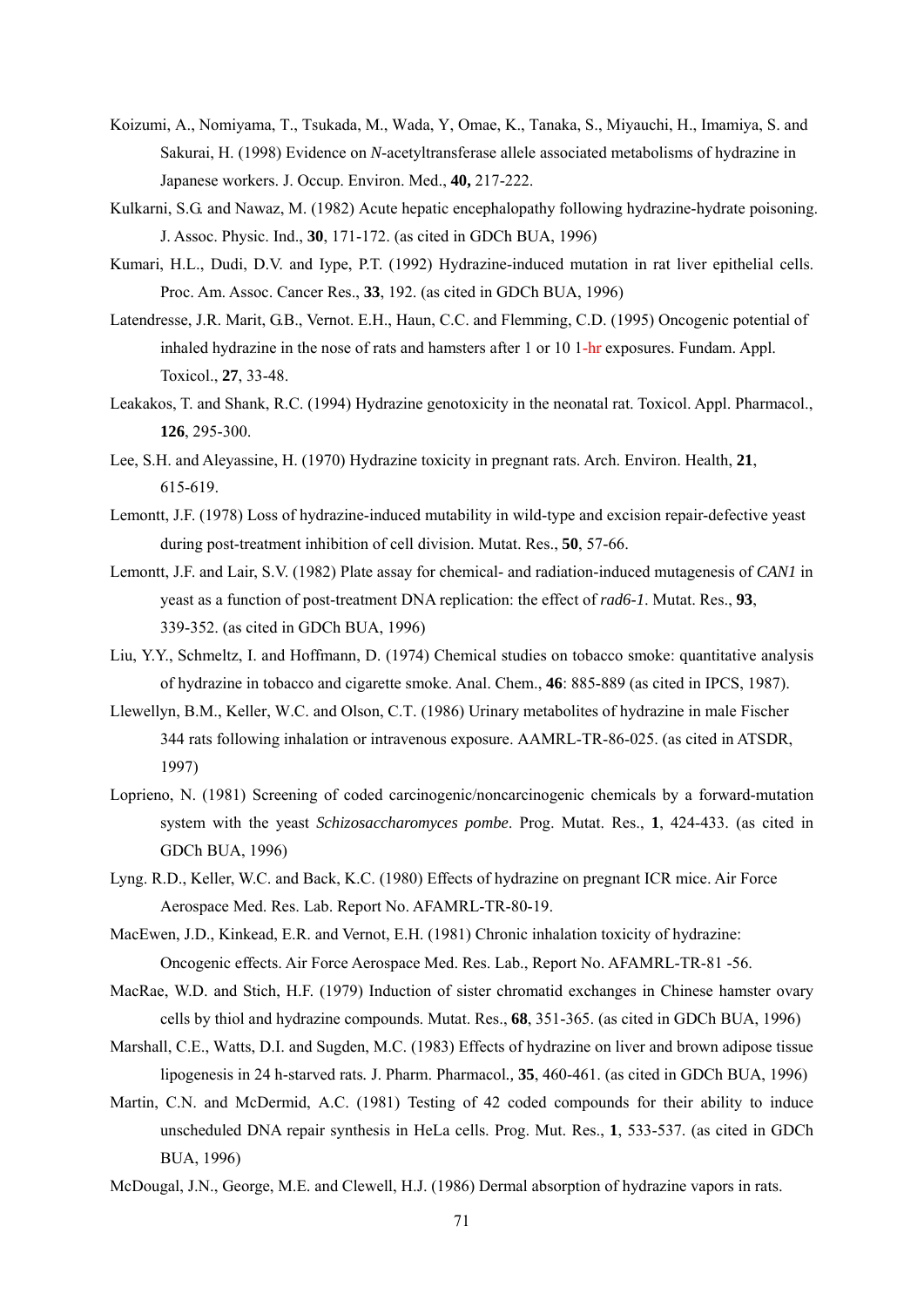Toxicologist, **6**, 243. (as cited in GDCh BUA, 1996)

- Mckennis, H., Weatherby, J.H. and Witkin, L.B. (1955) Studies on the excretion of hydrazine and metabolites. Am. Med. Assoc. Arch. Ind. Health*,* **12**, 511-514. (as cited in IPCS, 1987)
- Mckennis, H., Yard, A.S., Weatherby, J.H. and Hagy, J.A. (1959) Acetylation of hydrazine and the formation of 1,2-diacetyl-hydrazine *in vivo.* J. Pharmacol. Exp. Ther., **126**, 109-116*.* (as cited in IPCS, 1987)
- McMahon, R.E., Cline, J.C. and Thompson, C.Z. (1979) Assay of 855 test chemicals in ten tester strains using a new modification of the Ames test for bacterial mutagens. Cancer Res., **39**, 682-693. (as cited in GDCh BUA, 1996)
- Mehta, R.D. and Von Borstel, R.C. (1981) Mutagenic activity of 42 encoded compounds in the haploid yeast reversion assay, strain XV185-14C. Prog. Mut. Res., **1**, 414-423. (as cited in GDCh BUA, 1996)
- Merck (2001) The Merck Index, 13th ed., Merck & Co., Inc., Whitehouse Station, NJ.
- METI/Japan , Ministry of Economy, Trade and Industry, Japan (2003) Announcement No.53, (Official Gazette, March 11, 2003). (in Japanese)
- METI/Japan and MOE/Japan, Ministry of Economy, Trade and Industry, Japan and Ministry of the Environment, Japan (2003a) Total Releases and Transfers for the Fiscal Year 2001 on the basis of the Law Concerning Reporting, etc. of to the Environment of Specific Chemical Substances and Promoting Improvements in Their Management. (PRTR Law: Pollutant Release and Transfer Register Law). (on the website: http://www.prtr.nite.go.jp/english/summary2001.html)
- METI/Japan and MOE/Japan, Ministry of Economy, Trade and Industry, Japan and Ministry of the Environment, Japan. (2003b) Summary of Estimation Methods of Unreported Amount Emitted on the basis of Japan the PRTR Law. (on the website:

http://www.prtr.nite.go.jp/english/summary2001.html)

- MHLW/Japan, Ministry of Health, Labour and Welfare (2004) The Waterworks Law, Water Quality Standards, Ordinances No.101 (established May 30, 2003). (in Japanese)
- Milo, G.E., Oldham, J.W., Zimmerman, R., Hatch, G.G. and Weisbrode, S.A. (1981) Characterization of human cells transformed by chemical and physical carcinogens *in vitro*. In Vitro, **17**, 719-729. (as cited in GDCh BUA, 1996)
- MITI/Japan, Ministry of International Trade and Industry, Japan (1992) NITE Chemical Management Information, (Official Gazette, December 24, 1992). (in Japanese) (as cited in: http://www.nite.go.jp)
- Mobay Chemical (1984) Skin corrosion of Levoxin 35 (V-335) in albino rabbits, Toxicology Report No. 530, unveroffentlichte Daten. (as cited in GDCh BUA, 1996)
- Mohn, G.R., Vogels-Bouter, S. and Van der Horst-van der Zon, J. (1981) Studies on the mutagenic activity of 20 coded compounds in liquid tests using the multipurpose strain *Escherichia coli* K-12/343/113 and derivatives. Prog. Mut. Res., **1**, 396-413. (as cited in GDCh BUA, 1996)
- Mori, H., Sugie, S., Yoshimi, N., Iwata, H.. Nishikawa, A., Matsukubo, K., Shimuzu, H. and Hirono, I. (1988) Genotoxicity of a variety of hydrazine derivatives in the hepatocyte primary culture/DNA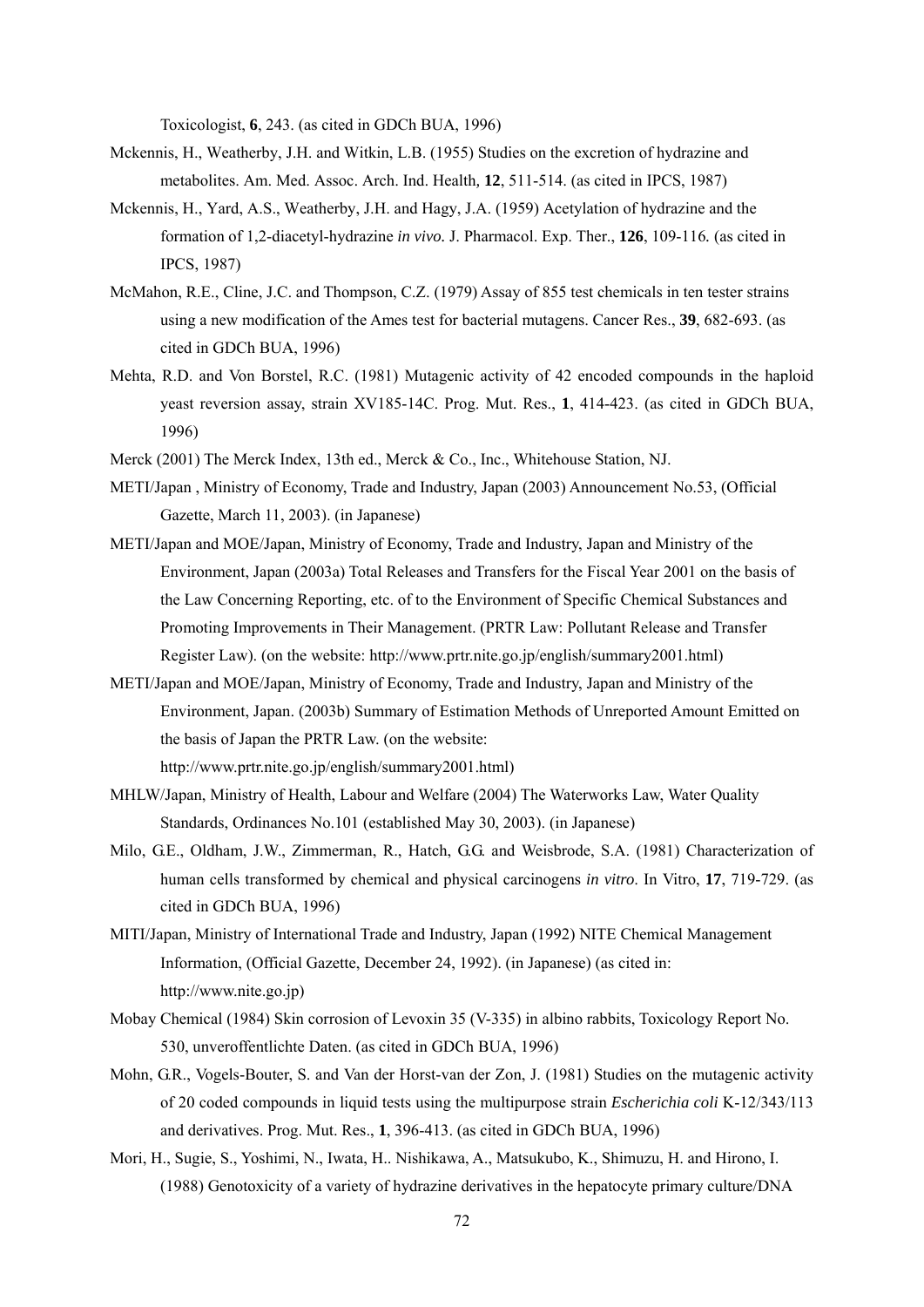repair test using rat and mouse hepatocytes. Jpn. J. Cancer Res. (Gann), **79**, 204-211. (as cited in GDCh BUA, 1996)

- Narda, R.D. and Miglani, G.S. (1972) Role of protein synthesis in induction of recessive lethals by chemical mutagens. Dros. Info. Serv., **48**, 105. (as cited in GDCh BUA, 1996)
- Natarajan, A.T. and van Kesteren-van Leuwen, A.C. (1981) Mutagenic activity of 20 coded compounds in chromosome aberrations/sister chromatid exchanges assay using Chinese hamster ovary (CHO) cells. Prog. Mutat. Res., **1**, 551-559. (as cited in GDCh BUA, 1996)
- Nelson. S.D. and Gordon, W.P. (1982) Metabolic activation of hydrazines. Biological reactive intermediates. II. Proceedings of the Second International Symposium, pp.971-981, Plenum Press, New York. (as cited in GDCh BUA, 1996)
- Neuhauser-Klaus, A. and Chauhan, P.S. (1987) Studies on somatic mutation induction in the mouse with isoniazid and hydrazine. Mutat. Res., **191**, 111-116. (as cited in GDCh BUA, 1996)
- NIST, National Institute of Standards and Technology (1998) NIST/EPA/NIH Mass Spectral Library, Gaithersburg, MD.
- NITE/Japan, National Institute of Technology and Evaluation, Japan (2003) Project for Development of Chemical Substance Risk Assessment Technology and Risk Assessment Methods (2002 Report) (NEDO Project). (in Japanese)
- NITE/Japan, National Institute of Technology and Evaluation, Japan (2004) Project for Development of Chemical Substance Risk Assessment Technology and Risk Assessment Methods (2003 Report) (NEDO Project). (in Japanese)
- Noda, A., Hsu, K.Y., Noda, H., Yamamoto, Y. and Kurozumi, T. (1983) Is isoniazid-hepatotoxicity induced by the metaboite, hydrazine? J.UOEH, **5**, 183-190. (as cited in GDCh BUA, 1996)
- Noda, A., Noda, H., Ohno, K., Sendo, T., Misaka, A., Kanazawa, Y., Isobe, R. and Hirata, M. (1985a) Spin trapping of a free intermediate formed during microsomal metabolism of hydrazine. Biochem. Biophys. Res. Commun*.,* **133**, 1086-1091. (as cited in GDCh BUA, 1996)
- Noda, A., Sendo, T., Ohno, K., Goto, S., Noda, H., and Hus, K.Y. (1985b) Effects of rifampicin and phenobarbital on the fate of isoniazid and hydrazine *in vivo* in rats. Toxicol. Lett., **25,** 313-317. (as cited in IPCS, 1987)
- Noda, A., Ishizawa, M. Ohno, K., Sendo, T. and Noda, H. (1986) Relationship between oxidative metabolites of hydrazine and hydrazine-induced mutagenicity. Toxicol. Lett., **31**, 131-137. (as cited in GDCh BUA, 1996)
- Noda, A., Sendo, T., Ohno, K., Noda, H. and Goto, S. (1987) Metabolism and cytotoxicity of hydrazine in isolated rat hepatocytes. Chem. Pharmacol. Bull., **35**, 2538-2544.
- Noda, A., Noda, H., Misaka, A., Sumimoto, H. and Tatsumi, K. (1988) Hydrazine radical formation catalyzed by rat microsomal NADPH-cytochrome P-450 reductase. Biochem. Biophys. Res. Commun., **153**, 256-260. . (as cited in ATSDR, 1997)
- Nomiyama, T., Omae, K., Tanaka, S., Miyauchi, H., Koizumi, A., Tsukada, M., Wada, Y., Mogi, T., Imamiya, S. and Sakurai, H. (1998) A cross-sectional observation of the effects of hydrazine hydrate on workers' health. J. Occup. Health, **40**, 177-185.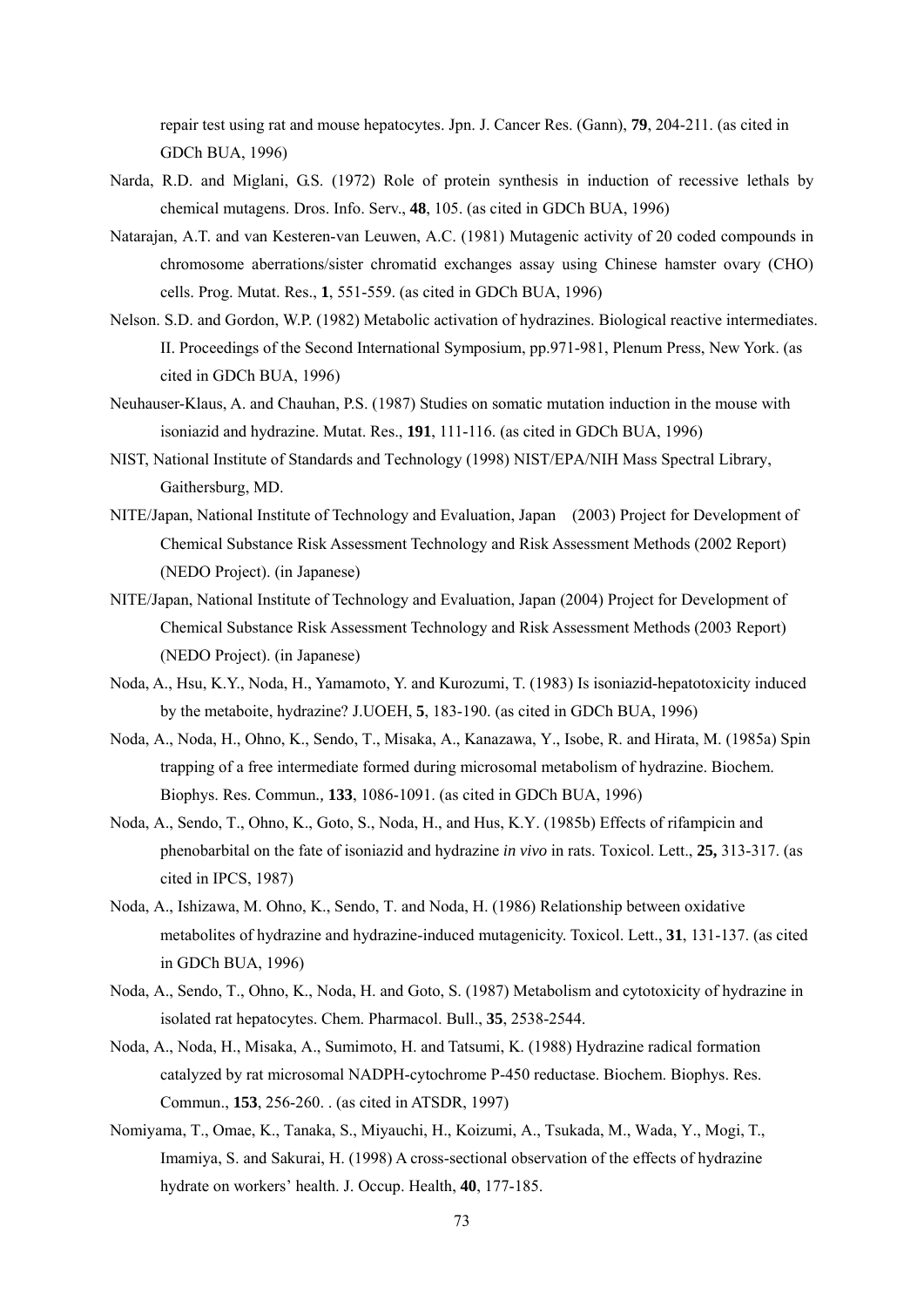- Onfelt, A. (1987) Spindle disturbances in mammalian cells: III. Toxicity, c-mitosis and aneuploidy with 22 different compounds. Specific and unspecific mechanisms. Mutat. Res., **182**, 135-154. (as cited in GDCh BUA, 1996)
- Otsuka Chemical (1978) Report on the corrosive test of 55% hydrazine hydrate solution to the skin of the rabbits, unveroffentlichte Daten August 1978 (as cited in GDCh BUA, 1996)
- Parodi, S., De Flora, S., Cavanna, M., Pino, A., Robbiani, L., Bennicelli, C. and Brambilla, G. (1981) DNA-damaging activity *in vivo* and bacterial mutagenicity of sixteen hydrazine derivatives as related quantitatively to their carcinogenicity. Cancer Res., **41**, 1469-1482. (as cited in GDCh BUA, 1996; IPCS, 1987)
- Perry, P.E. and Thomson, E.J. (1981) Evaluation of sister chromatid exchange method in mammalian cells as a screening system for carcinogens. Prog. Mutat. Res., **1**, 560-569. (as cited in GDCh BUA, 1996)
- Pienta, R.J. (1980) Evaluation and relevance of the syrian hamster embryo cell system. Appl. Methods Oncol., 3, 149-169. (as cited in GDCh BUA, 1996)
- Pienta, R.J., Poiley. J.A. and Lebherz, W.B. (1978) Further evaluation of a hamster embryo cell carcinogenesis bioassay. Prev. Detect. Cancer, **1**, 1993-2011. (as cited in GDCh BUA, 1996)
- Preece, N.E., Ghatineh, S. and Timbrell, J.A. (1992b) Studies on the disposition and metabolism of hydrazine in rats *in vivo*. Human Exp. Toxicol., **11**, 121-127. (as cited in GDCh BUA, 1996)
- Preece, N.E., Nicholson, J.K. and Timbrell, J.A. (1991) Identification of novel hydrazine metabolites by 15N-NMR. Biochem. Pharmacol., **41**, 1319-1324. (as cited in GDCh BUA, 1996)
- Preece, N.E., Forrow, S., Ghatineh, S., Langley, G.J. and Timbrell, J.A. (1992a) Determination of hydrazine in biofluids by capillary gas chromatography with nitrogen-sensitive or mass spectrometric detection. J. Chromatography, **573**, 227-234. (as cited in GDCh BUA, 1996)
- Proteau. J.P., Lim, P. and Labat, R. (1979) Toxicity of a nitrogenous derivative, hydrazine hydrate, for *Carassius carassius*, *Rutilus rutilus* and different developmental stages of *Brachydanio rerio*. Ann. Limnol., **15**, 337-346. (as cited in GDCh BUA, 1996)
- Reddy, C.S. and Smith, J.D. (1984) Mutagenic effectiveness and efficiency of hydrazine and ethyl methanesulphonate in *Sorghum bicolor*. Indian. J. Genet., **44**, 49-54. (as cited in GDCh BUA, 1996)
- Reddy, T.P., Reddy, C.S. and Reddy, G.M. (1974) Interaction of certain basespecific chemicals and diethylsulphate in the induction of chlorophyll mutations in *Oryza sativa* L. Mutat. Res., **22**, 127-132. (as cited in GDCh BUA, 1996)
- Reid, F.J. (1965) Hydrazine poisoning. Br. Med. J., **2**, 1246. (as cited in GDCh BUA, 1996)
- Robinson, D.E. and Mitchell, A.D. (1981) Unscheduled DNA synthesis response of human fibroblasts, Wl-38 cells, to 20 coded chemicals. Prog. in Mut. Res., **1**, 517-527. (as cited in GDCh BUA, 1996)
- Roe, F.J.C. (1978) Hydrazine. Ann. Occup. Hyg., **21**, 323-326. (as cited in GDCh BUA, 1996)
- Rogers, A.M. and Back, K.C. (1981) Comparative mutagenicity of hydrazine and 3 methylated derivatives in L5178Y mouse lymphoma cells. Mutat. Res., **89**, 321-328. (as cited in GDCh BUA, 1996)
- Rohrborn, G., Propping, P. and Buselmaier, W. (1972) Mutagenic activity of isoniazid and hydrazine in mammalian test systems. Mutat. Res., **16**, 189-194. (as cited in GDCh BUA, 1996)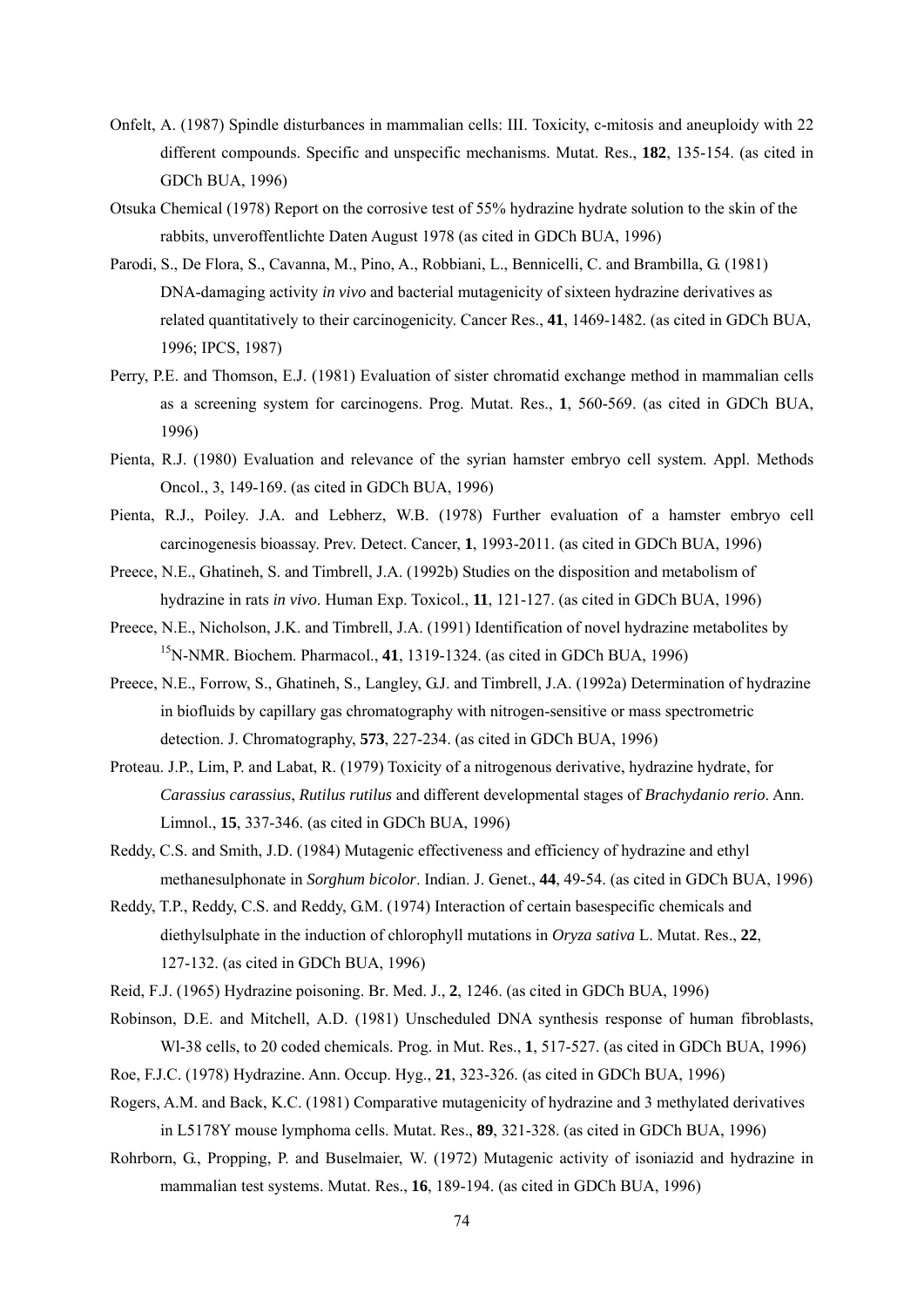- Salamone, M.F., Heddle, J.A. and Katz, M. (1981) Mutagenic activity of 41 compounds in the *in vivo* micronucleus assay. Prog. Mutat. Res., **1**, 686-697. (as cited in GDCh BUA, 1996)
- Sanins, S., Nicholson, J.K. and Timbrell, J.A. (1986) High resolution NMR studies of the toxicity and metabolism of hydrazine. Toxicol. Lett., **31**, 242. (as cited in GDCh BUA, 1996)
- Sanins, S.M., Timbrell, J.A., Elcombe, C. and Nicholson, J.K. (1988) Proton NMR studies on the metabolism and biochemical effects of hydrazine *in vivo*. Methodol. Surv. Biochem. Anal., **18**, 375-381. (as cited in GDCh BUA, 1996)
- Savchenkov, M.F. and Samoilova, T.J. (1984) [Effect of hydrazine nitrate on reproductive function of albino rats.] In:[ Problems of limitation of environmental pollutants circulation,] Ufa, pp.82-84 (in Russian). (as cited in IPCS, 1987)
- Scales, M.D.C. and Timbrell, J.A. (1982) Studies on hydrazine hepatotoxicity. I. Pathological findings. J. Toxicol. Environ. Health, **10**, 941-953. (as cited in GDCh BUA, 1996)
- Scherfig. J.. Dixon, P.S. and Justice, C.A. (1978) Environmental quality research, use of unicellular algae for evaluation of potential aquatic contaminants. 3rd annual report, Aerospace Med. Res. Lab. Report No. AMRL-TR-78-36, Wright-Patterson Air Force Base, Ohio.
- Schiller, C.M., Walden, R. and Kee, T.E., Jr. (1979) Effects of hydrazine and its derivatives on the development of intestinal brush border enzymes. Toxicol. Appl. Pharmacol., **49**, 305-311. (as cited in GDCh BUA, 1996)
- Shank, R.C. (1987) Comparative study on the indirect methylation of liver DNA guanine by the 1-carbon pool in hepatotoxicity. Arch. Toxicol., Suppl. **10**, 204-216. (as cited in GDCh BUA, 1996)
- Simmon, V.F. (1979) *In vitro* mutagenicity assays of chemical carcinogens and related compounds with *Salmonella typhimurium*. J. Natl. Cancer Inst., **62**, 893-899. (as cited in GDCh BUA, 1996)
- Simmon, V.F., Rosenkranz, H.S., Zeiger, E. and Poirier, L.A. (1979) Mutagenic activity of chemical carcinogens and related compounds in the intraperitoneal host-mediated assay. J. Natl. Cancer Inst., **62**, 911-918. (as cited in GDCh BUA, 1996)
- Sina, J.F., Bean, C.L., Dysart, G.R., Taylor, V.I. and Bradley, M.O. (1983) Evaluation of the alkaline elution/rat hepatocyte assay as a predictor of carcinogenic/mutagenic potential. Mutat. Res., **113**, 357-391 . (as cited in GDCh BUA, 1996)
- Sinha, B.K. (1987) Activation of hydrazine derivatives to free radicals in the perfused rat liver, a spin-trapping study. Biochim. Biophys. Acta, **924**, 261-269. (as cited in GDCh BUA, 1996)
- Skopek, T.R., Andon. B.M., Kaden, D.A. and Thilly, W.G. (1981) Mutagenic activity of 42 coded compounds using 8-azaguanine resistance as a genetic marker in *Salmonella typhimurium*. Prog. Mutat. Res., **1**, 371-375. (as cited in GDCh BUA, 1996)
- Slonim, A.R. and Gisclard, J.B. (1976) Hydrazine degradation in aquatic systems. Bull. Environ. Contam. Toxicol., **16**, 301-309.
- Slonim, A.R. (1977) Acute toxicity of selected hydrazines to the common guppy. Water Res., **11**, 889-895.
- Slonim, A.R. (1986) Acute toxicity of some hydrazine compounds to salamander lavae, *Ambystoma* spp. Bull. Environ. Contam. Toxicol., **37**, 739-746. (as cited in GDCh BUA, 1996)
- Smith, E.B. and Clark, D.A. (l972) Absorbtion of hydrazine through canine skin. Toxicol. Appl. Pharmacol.,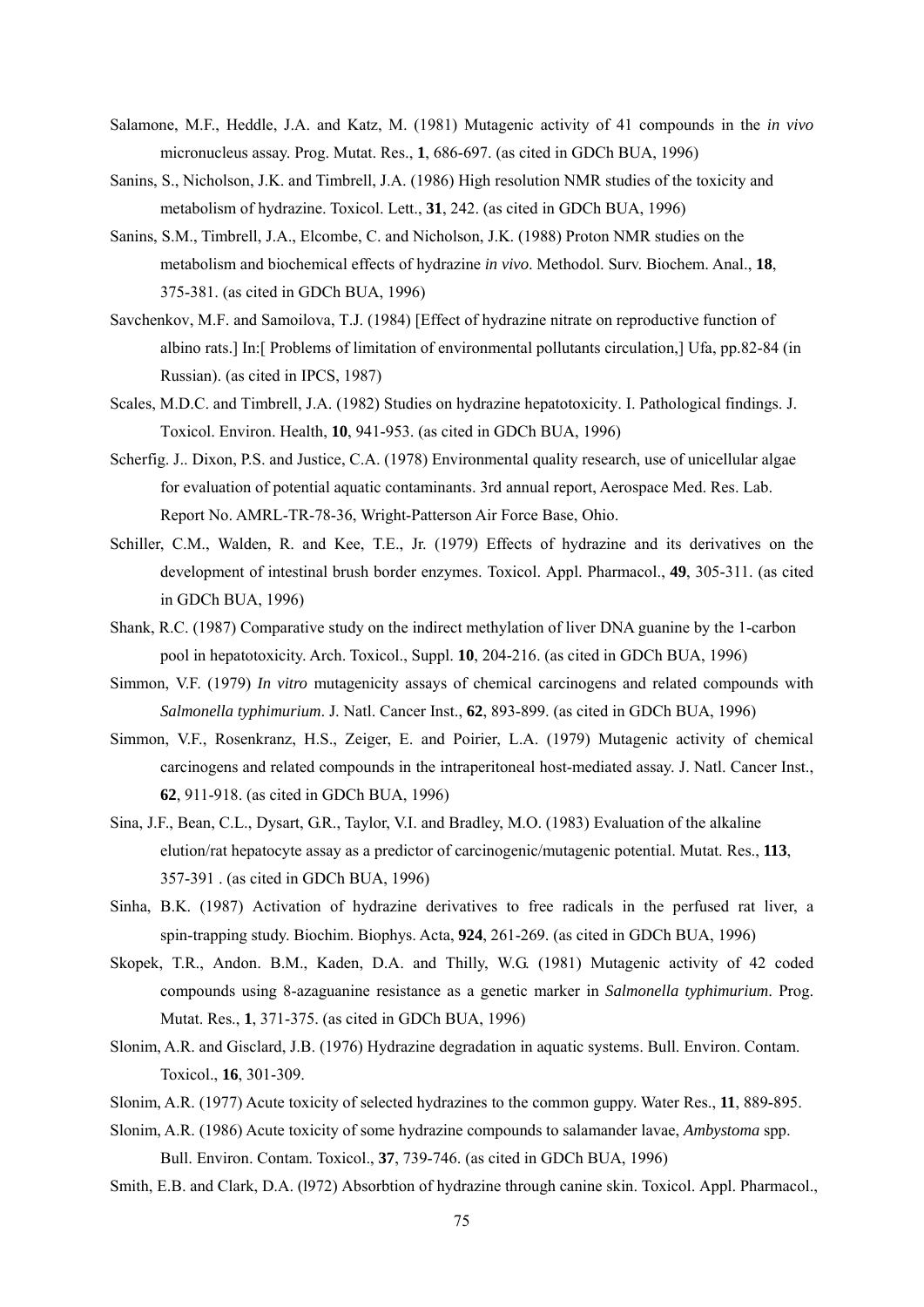**21**, 186-193. (as cited in GDCh BUA, 1996)

- Sotaniemi, E., Hirvonen, J., Isomaki, H., Takkunen, J. and Kaila, J. (1971) Hydrazine toxicity in the human. Ann. Clin. Res., **3**, 30-33. (as cited in GDCh BUA, 1996)
- Sotomayor, R.E., Chauhan, P.S. and Ehling. U.H. (1982) Induction of unscheduled DNA synthesis in the germ cells of male mice after treatment with hydrazine of procarbazine. Toxicology, **25**, 201-211. (as cited in GDCh BUA, 1996)
- Speit, G., Mehnert, K. and Vogel, W. (1984) Induction of endoreduplication by hydrazine in Chinese hamster V79 cells and reduced incidence of sister chromatid exchanges in endoreduplicated mitoses. Chromosoma, **89**, 79-84. (as cited in GDCh BUA, 1996)
- Spencer, A.B. and Colonna, G.R. (2002) Fire Protection Guide to Hazardous Materials, 13th ed., National Fire Protection Association, Quincy, MA.
- Springer, D.L., Broderick, D.J. and Dost, F.N. (1980) Effects of hydrazine and its derivatives on ornithine decarboxylase synthesis, activity, and inactivation. Toxicol. Appl. Pharmacol., **53**, 365-372. (as cited in GDCh BUA, 1996)
- Springer, D.L., Krivak, B.M., Broderick, D.J., Reed, D.J. and Dost, F.N. (1981) Metabolic fate of hydrazine*.* J. Toxicol. Environ. Health, **8***,* 21-29.
- SRC, Syracuse Research Corporation (2002) KowWin Estimation Software, ver. 1.66, North Syracuse, NY.
- SRC, Syracuse Research Corporation (2002) PcKocWin Estimation Software, ver. 1.66, North Syracuse, NY.
- SRC, Syracuse Research Corporation (2002) PhysProp Database, North Syracuse, NY. (as cited in: http://esc.syrres.com./interkow/physdemo.htm)
- Steinhoff, D. and Mohr, U. (1988) The question of carcinogenic effects of hydrazine. Exp. Pathol., **33**, 133-143.
- Steinhoff, D., Mohr, U. and Schmidt, W.M. (1990) On the question of the carcinogenic action of hydrazine - evaluation on the basis of new experimental results. Exp. Pathol., **39**, 1-9.
- The Japan Society for Occupational Health (2002) Recommendation of Occupational Exposure Limits. J. Occup. Health, **44**, 140-164. (in Japanese)
- Thornalley, P.J. (1984) The haemolytic reactions of 1-acetyl-2-phenylhydrazine and hydrazine, a spin trapping study. Chem.-Biol. Interactions, **50**, 339-349. (as cited in GDCh BUA, 1996)
- TNO (1990) Determination of N7- and  $O<sup>6</sup>$ -methylguanine adducts in liver DNA from rats exposed to hydrazine by use of immunochemical and electrochemical detection methods. TNO Medical Biological Laboratory, Final Report. (as cited in GDCh BUA, 1996)
- Toth, B. (1969) Lung tumor induction and inhibition of breast adeocarcinomas by hydrazine sulfate in mice. J. Nat. Cancer Inst. **42**, 469-475. (as cited in GDCh BUA, 1996)
- Toth, B. (1972) Hydrazine, methylhydrazine and methylhydrazine sulfate carcinogenesis in Swiss mice. Failure of ammonium hydroxide to interfere in the development of tumors. Int. J. Cancer, **9**, 109-118. (as cited in GDCh BUA, 1996)
- Trout, D.L. (1965) Effects of hydrazine on plasma-free fatty acid transport. Biochem. Pharmacol., **14,** 813-821. (as cited in IPCS, 1987)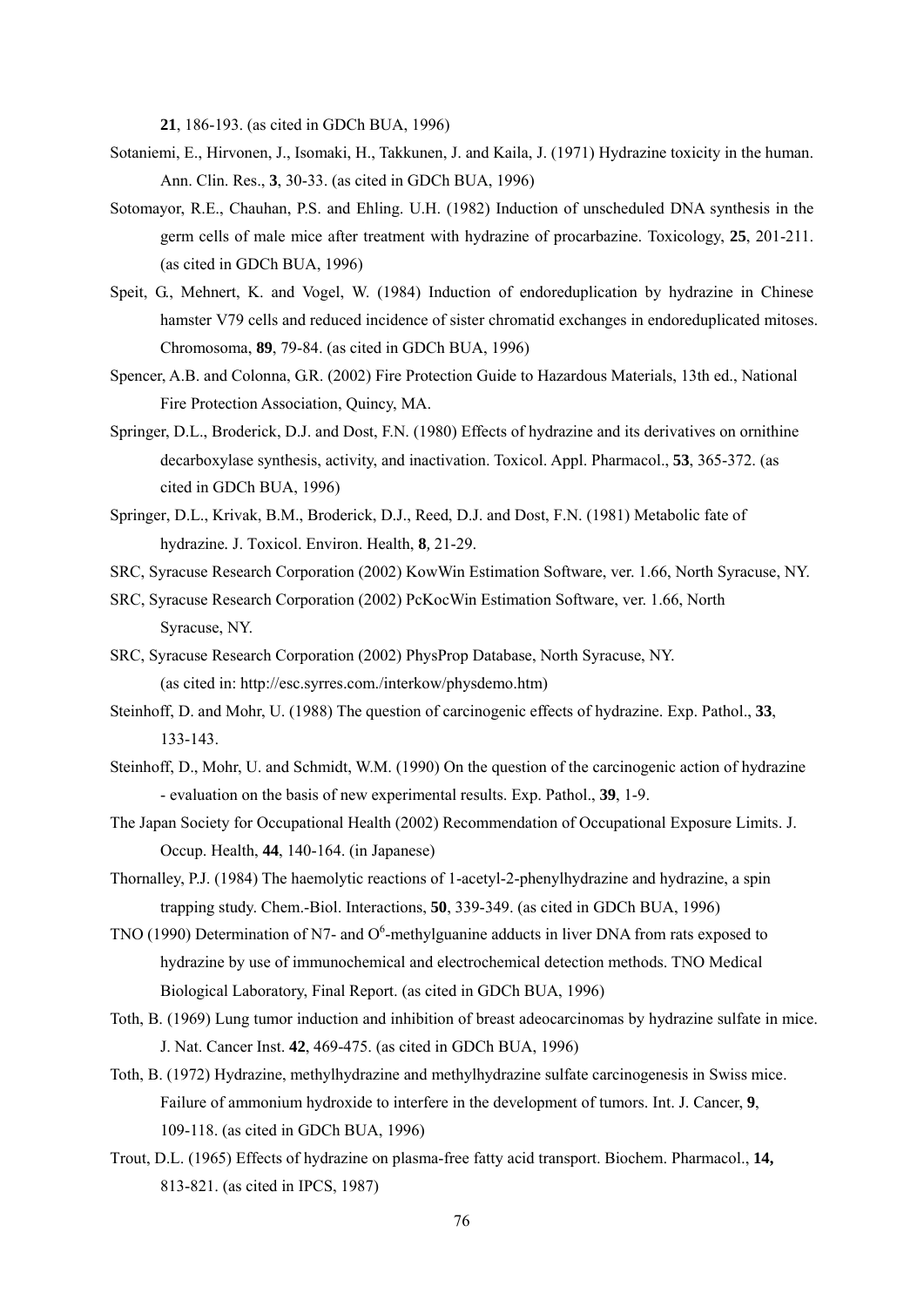- Trout, D.L. (1966) Effects of hydrazine on fat transport as affected by blood glucose concentration. J. Pharmacol. Exp. Ther., **152,** 529-534. (as cited in IPCS, 1987)
- Tsuchimoto, T. and Matter. B.E. (1981) Activity of coded compounds in the micronucleus test. Progr. Mutat. Res., **1**, 706-711. (as cited in GDCh BUA, 1996)
- Uchida, T. and O'Brian, R.D. (1964) The effects of hydrazines on rat brain 5-hydroxytryptamine, norepinephrine, and gamma-aminobutyric acid. Biochem. Pharmacol., **13**, 725-730. (as cited in GDCh BUA, 1996)
- U.S. EPA, Environmental Protection Agency (2002) Integrated Risk Information System, National Library of Medicine, (as cited in: http://toxnet.nlm.nih.gov/cgi-bin/sis/htmlgen?IRIS).
- U.S. NLM, National Library of Medicine (2002) HSDB, Hazardous Substances Data Bank. (as cited in: http://toxnet.nlm.nih.gov/cgi-bin/sis/htmlgen?HSDB)
- U.S. NTP, National Toxicology Program (2001) U.S. Department of Health and Human Services, Public Health Service, National Toxicology Program, 9th Report on Carcinogens Revised January 2001.
- Velte, J.S. (1984) Acute toxicity of hydrazine hydrate to the fathead minnow (*Pimephales promelas*) and daphnid *(Daphnia pulex*). Bull. Environ. Contam. Toxicol., **33**, 598-604.
- Vernot, E.H., MacEwen, J.D., Bruner, R.H., Haun, C.C., Kinkead, E.R., Prentice, D.E., Hall, A., Schmidt, R.E., Eason, R.L., Hubbard, G.B. and Young, J.T. (1985) Long-term inhalation toxicity of hydrazine. Fundam. Appl. Toxicol., **5**, 1050-1064.
- Vogel, E.W. and Nivard, M.J.M. (1993) Performance of 181 chemicals in a *Drosophila* assay predominantly monitoring interchromosomal mitotic recombination. Mutagenesis, **8**, 57-81. (as cited in GDCh BUA, 1996)
- Wald, N., Boreham, J., Doll, R. and Bonsall, J. (1984) Occupational exposure to hydrazine and subsequent risk of cancer. Br. J. Ind. Med., **41**, 31-34.
- Wargovich, M.J., Goldberg. M.T., Newmark, H.L. and Bruce. W.R. (1983) Nuclear aberrations as a short-term test for genotoxicity to the colon: Evaluation of nineteen agents in mice. JNCI, **71**, 133-137. (as cited in GDCh BUA, 1996)
- Warren, D., Cornelius, C. and Ford, B. (1984) Liver function studies on rhesus monkeys (*Macaca mulatta*) following the administration of hydrazine sulfate. Vet. Hum. Toxicol., **26**, 295-299.
- Weatherby, J.H. and Yard, A.S. (1955) Observations on the subacute toxicity of hydrazine. Arch. Ind. Health, **11**, 413-419. (as cited in GDCh BUA, 1996)
- Williams, G.M. and Weisburger, J.H. (1991) Chemical carcinogenesis. In: Casarett and Doull's Toxicology, the basic science of poisons, Amdur, M.O., Doull, J., Klaasen, C.D., eds., pp.180-181, Pergamon Press, Inc., Elmsford, NY. (as cited in ATSDR, 1997)
- Witkin, L.B. (1956) Acute toxicity of hydrazine and some of its methylated derivatives. Arch. Ind. Health, **13**, 34-36. (as cited in GDCh BUA, 1996)
- Wong, E.T. (1966) Renal functional response to hydrazine and 1,1-dimethylhydrazine. Toxicol. Appl. Pharmacol., **8**, 51-56. (as cited in GDCh BUA, 1996)
- Wright, J.M. and Timbrell, J.A. (1978) Factors affecting the metabolism of <sup>14</sup>C-acetylhydrazine in rats. Drug Metab. Dispos., **6**, 561-566. (as cited in IPCS, 1987)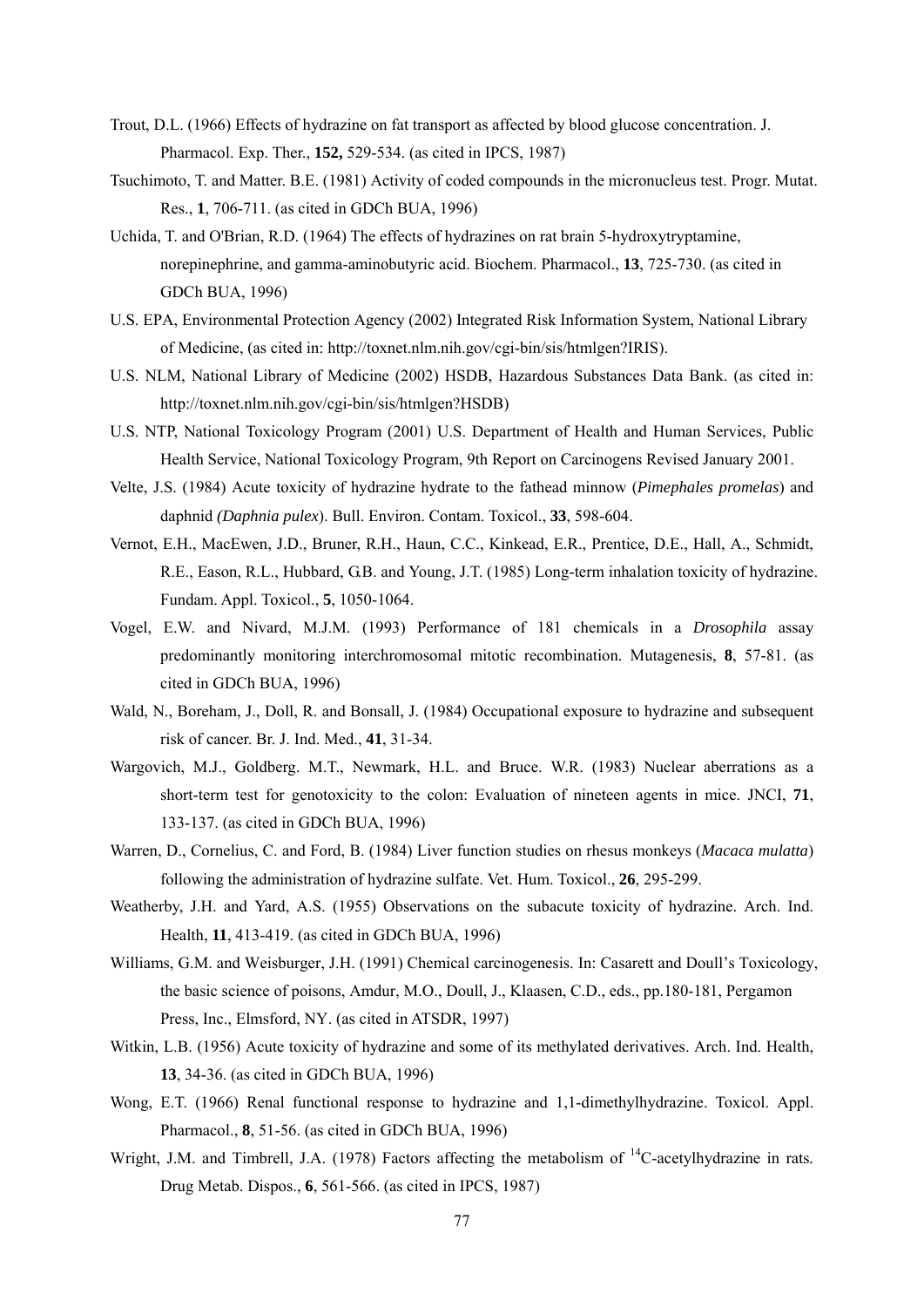- Yates, I.E. (1985) Differential sensitivity to mutagens by *Photobacterium phosphoreum*. J. Microbiol. Method, **3**, 171-180. (as cited in GDCh BUA, 1996)
- Yoon, J.S., Mason, J.M., Valencia, R., Woodruff, R.C. and Zimmering, S. (1985) Chemical mutagenesis testing in *Drosophila*. IV. Results of 45 coded compounds tested for the National Toxicology Program. Environ. Mutagen., **7**, 349-367. (as cited in GDCh BUA, 1996)
- Zimmermann, F.K. and Scheel, I. (1981) Induction of mitotic gene conversion in strain D7 of *Saccharomyces cerevisiae* by 42 coded chemicals. Prog. Mut. Res., **1**, 481-490. (as cited in GDCh BUA, 1996)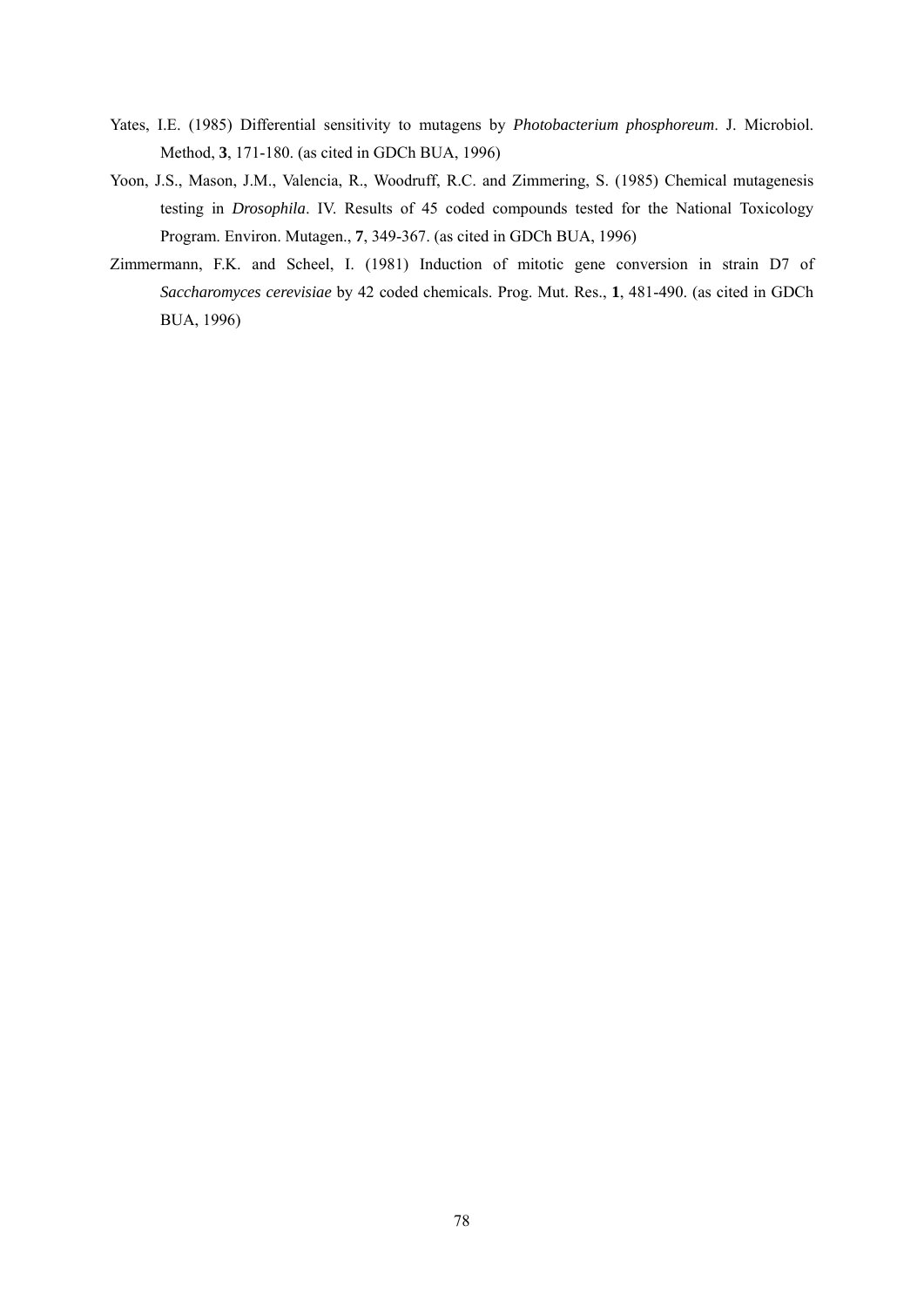## **ABBREVIATIONS**

| ACGIH          | : American Conference of Governmental Industrial Hygienists                                                         |
|----------------|---------------------------------------------------------------------------------------------------------------------|
| ADH            | : alcohol dehydrogenase                                                                                             |
| <b>ALDH</b>    | : aldehyde dehydrogenase                                                                                            |
| ALP            | : alkaline phosphatase                                                                                              |
| ALT            | : alanine aminotransferase                                                                                          |
| <b>ASAT</b>    | : aspartate aminotransferase                                                                                        |
| <b>AST</b>     | : aspartate aminotransferase                                                                                        |
| ATSDR          |                                                                                                                     |
| <b>BCF</b>     | : Agency for Toxic Substances and Disease Registry<br>: Bioconcentration Factor                                     |
| <b>BHK</b>     | : Syrian hamster kidney culture cells                                                                               |
| <b>BOD</b>     | : Biological Oxygen Demand                                                                                          |
| <b>BUN</b>     |                                                                                                                     |
| CAS            | : blood urea nitrogen<br>: Chemical Abstract Services                                                               |
|                |                                                                                                                     |
|                | <b>CAS Online: Chemical Abstract Services Online</b>                                                                |
| <b>CEPA</b>    | : Commonwealth Environment Protection Agency                                                                        |
| CERHR          | : Center for the Evaluation of Risks to Human Reproduction                                                          |
| <b>CERI</b>    | : Chemicals Evaluation and Research Institute, Japan                                                                |
| CHL            | : Chinese hamster lung cells                                                                                        |
| <b>CHO</b>     | : Chinese hamster ovary cells                                                                                       |
| CICAD          | : Concise International Chemical Assessment Document                                                                |
| Cmax           | : the maximum concentration of a compound in the blood, etc.                                                        |
| COD            | : Chemical Oxygen Demand                                                                                            |
| <b>CPK</b>     | : Creatinine phosphokinase                                                                                          |
| DDT            | : dichlorodiphenyltrichloroethane                                                                                   |
| DOC <b>DOC</b> | : Dissolved Organic Carbon                                                                                          |
| EA             | : Environment Agency of Japan                                                                                       |
| EC             | : European Communities                                                                                              |
| $EC_{10}$      | : Effect Concentration measured as 10% effect                                                                       |
| $EC_{50}$      | : median Effect Concentration                                                                                       |
| <b>ECB</b>     | : European Chemicals Bureau                                                                                         |
|                | ECETOC : European Centre for Ecotoxicology and Toxicology of Chemicals                                              |
| EEC            | : European Economic Communities                                                                                     |
| <b>EHC</b>     | : Environmental Health Criteria                                                                                     |
| EHI            | : Estimated Human Intake                                                                                            |
| EPA            | : Environmental Protection Agency (USA)                                                                             |
| EU             | : European Union                                                                                                    |
| <b>EUSES</b>   | : Europian Union System for the Evaluation of Substances                                                            |
| FAD            | : flavin adenine dinucleotide                                                                                       |
| <b>FAO</b>     | : Food and Agriculture Organisation of the United Nations                                                           |
| <b>GABA</b>    | : g-aminobutyric acid                                                                                               |
| GC             | : gas chromatography                                                                                                |
| GGT            | : gamma-glutamyl transpeptidase                                                                                     |
| <b>GLP</b>     | : Good Laboratory Practice                                                                                          |
| hr             | : hour                                                                                                              |
| <b>HSDB</b>    | : Hazardous Substances Data Bank                                                                                    |
| <b>IARC</b>    | : International Agency for Research on Cancer                                                                       |
| IC             | : Industrial Category                                                                                               |
| $IC_{50}$      | : median Immobilisation Concentration or median Inhibitory Concentration                                            |
| ILO            | : International Labour Organisation                                                                                 |
| <b>IPCS</b>    | : International Programme on Chemical Safety                                                                        |
| <b>IRIS</b>    |                                                                                                                     |
|                | : Integrated Risk Information System<br>: International Uniform Chemical Information Database (existing substances) |
| <b>IUCLID</b>  |                                                                                                                     |
| Koc            | : Soil adsorption coefficient Koc                                                                                   |
| Kow            | : octanol/water partition coefficient                                                                               |
| $LC_{50}$      | : median Lethal Concentration                                                                                       |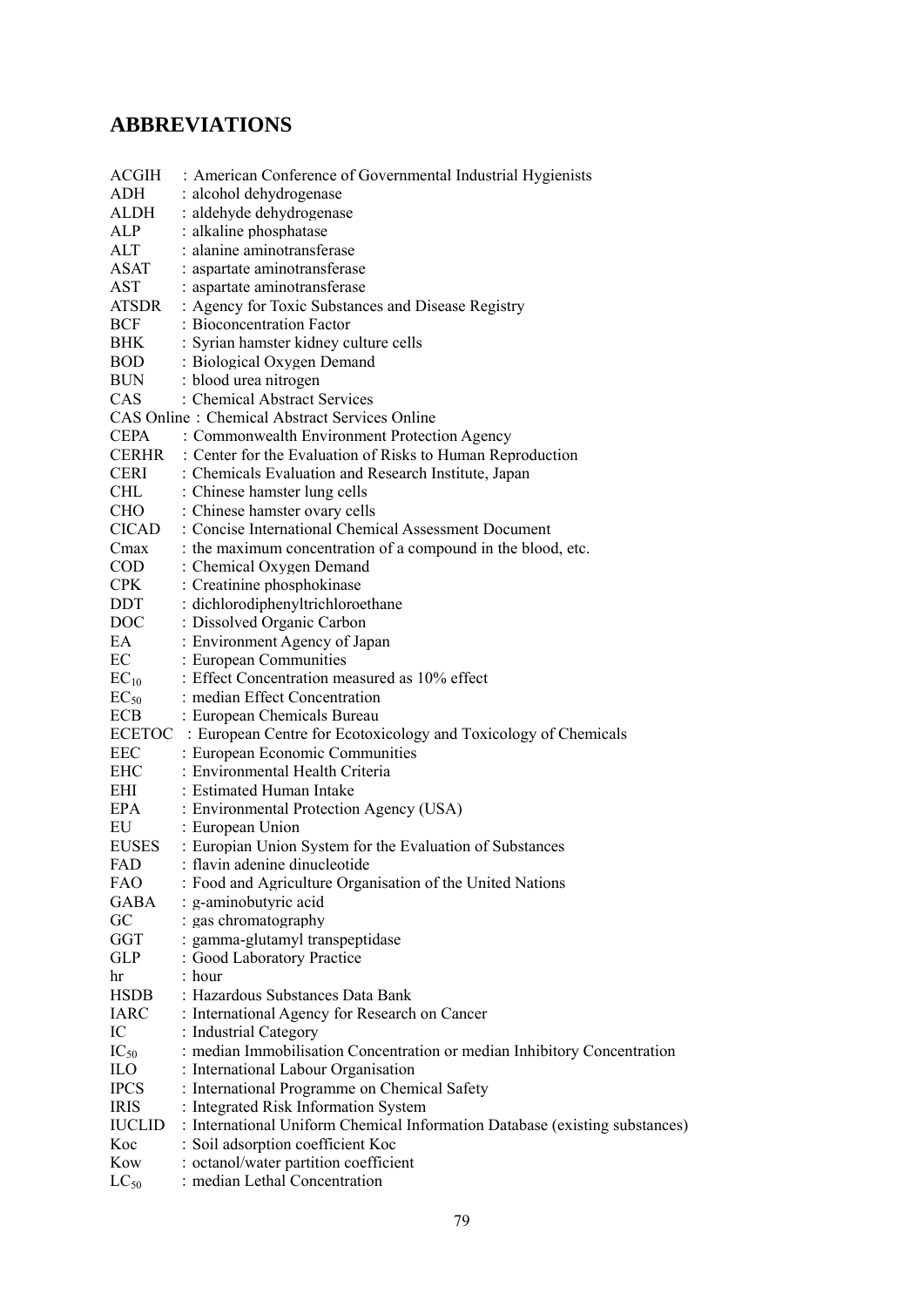| $LD_{50}$         | : median Lethal Dose                                                                 |
|-------------------|--------------------------------------------------------------------------------------|
| LDH               | : lactate dehydrogenase                                                              |
| LLNA              | : Local Lymph Node Assay                                                             |
| LOAEL             | : Lowest Observed Adverse Effect Level                                               |
| <b>LOEC</b>       | : Lowest Observed Effect Concentration                                               |
| LOEL              | : Lowest Observed Effect Level                                                       |
| MAO               | : monoamineoxydase                                                                   |
| MATC              | : Maximum Acceptable Toxic Concentration                                             |
| MCH               | : mean corpuscular hemoglobin                                                        |
| MCV               | : mean corpuscular volume                                                            |
| METI              | : Ministry of Economy, Trade and Industry, Japan                                     |
| MHLW              | : Ministry of Health, Labour and Welfare                                             |
| min               | : minute                                                                             |
| MITI              | : Ministry of International Trade and Industry, Japan                                |
| MNLD              | : maximum non lethal dose                                                            |
|                   |                                                                                      |
| MOE               | : Ministry of the Environment, Japan                                                 |
| MOF               | : Ministry of Finance, Japan                                                         |
| MOS               | : Margin of Safety                                                                   |
| <b>MTD</b>        | : maximum tolerance dose                                                             |
| NAT <sub>2</sub>  | : N-acetyltransferase                                                                |
| <b>NCI</b>        | : National Cancer Institute                                                          |
|                   | NICNAS: Australia's National Industrial Chemicals Notification and Assessment Scheme |
| NIES              | : National Institute for Environmental Studies, Japan                                |
| <b>NITE</b>       | : National Institute of Technology and Evaluation, Japan                             |
| <b>NMR</b>        | : nuclear magnetic resonance analysis                                                |
| <b>NOAEL</b>      | : No Observed Adverse Effect Level                                                   |
| NOEC              | : No Observed Effect Concentration                                                   |
| NOEL              | : No Observed Effect Level                                                           |
| <b>NTE</b>        | : neurotoxic esterase                                                                |
| <b>NTP</b>        | : National Toxicology Program (USA)                                                  |
| NZW               | : New Zealand White                                                                  |
| OECD              |                                                                                      |
|                   | : Organisation for Economic Cooperation and Development                              |
| <b>OPIDN</b>      | : Organophosphate-induced delayed neuropathy                                         |
| OR.               | : odds ratios                                                                        |
| ppm               | : parts per million                                                                  |
| polA <sup>-</sup> | : DNA polymerase                                                                     |
| $polA^+$          | : DNA polymerase <sup>+</sup>                                                        |
| pKa               | : negative log of the acid dissociation constant                                     |
| <b>PRTR</b>       | : Pollutant Release and Transfer Register                                            |
| <b>RBC</b>        | : Radiation Biology Center                                                           |
| <b>RAR</b>        | : Risk Assessment Report                                                             |
| RC                | : Risk Characterisation                                                              |
| RfC               | : Reference Concentration                                                            |
| RfD               | : Reference Dose                                                                     |
| <b>RTECS</b>      | : Registry of Toxic Effects of Chemical Substances                                   |
| <b>SCE</b>        | : Sister chromatid exchange                                                          |
| <b>SDH</b>        | : sorbitol dehydrogenase                                                             |
| <b>SER</b>        | : smooth endoplasmic reticulum                                                       |
| SG                | : Syrian golden                                                                      |
| <b>SIDS</b>       | : Screening Information Data Set                                                     |
|                   | SLRL-test: sex-linked recessive lethal test                                          |
|                   |                                                                                      |
| <b>SOD</b>        | : superoxide dismutase                                                               |
| TDI               | : Tolerable Daily Intake                                                             |
| TE                | : toxic equivalent                                                                   |
| TLV               |                                                                                      |
|                   | : Threshold Limit Value                                                              |
| Tmax              | : time until a concentration reaches Cmax.                                           |
| <b>UV</b>         | <b>TOXLINE</b> : Toxicology Literature Online<br>: ultraviolet                       |